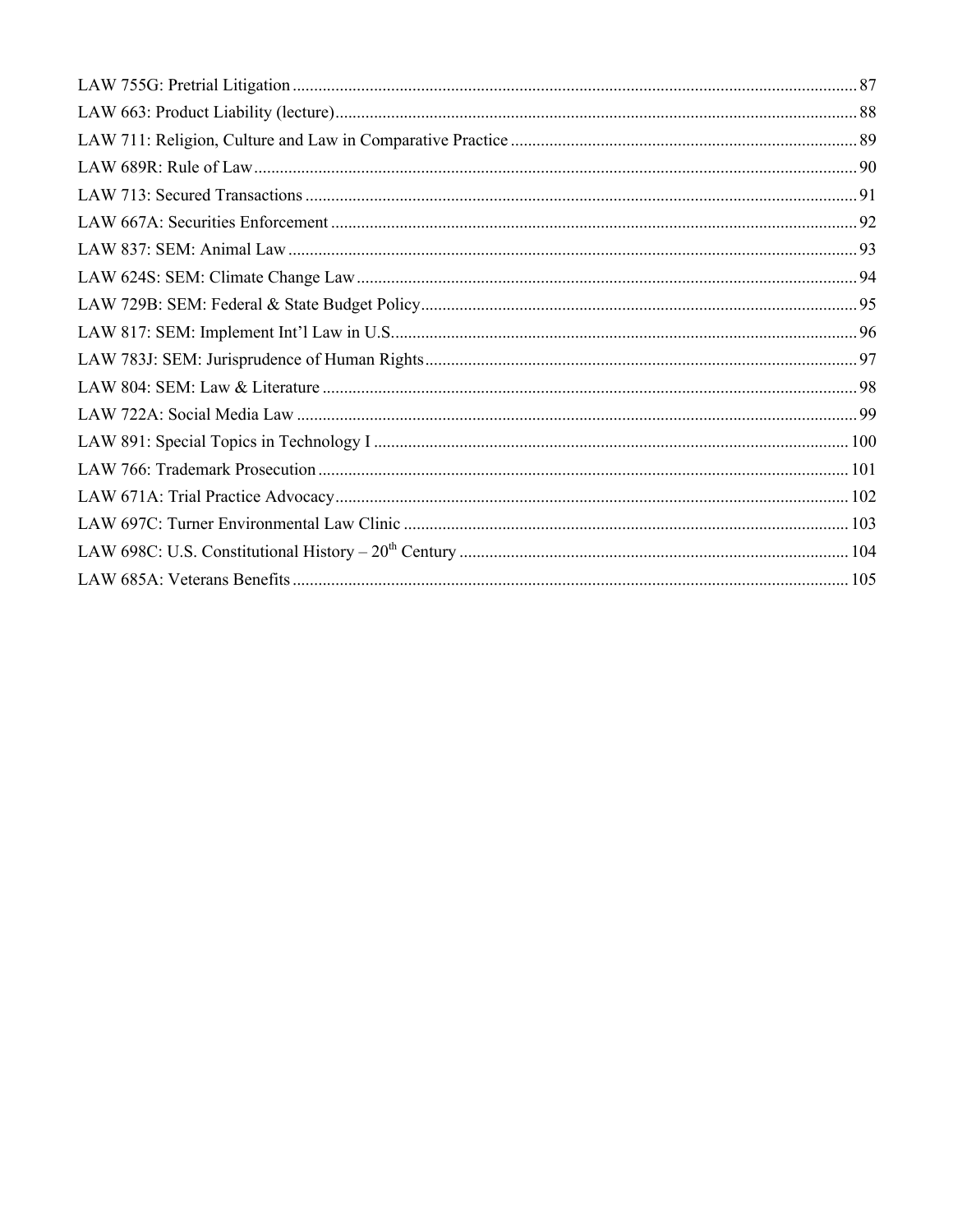### LAW 505: Civil Procedure (Foundational Course - Required 1L JD Course)

CREDIT: 4

PROFESSOR: Arthur, Freer, Shepherd, G.

PRE- or CO-REQUISITES: N/A

ENROLLMENT: N/A

GRADING: Exam, participation - Scheduled Exam (During Exam Period)

DESCRIPTION: This course examines the litigation process, by which civil litigation disputes are resolved in court. It entails study of the allocation of judicial power between federal and state courts, with particular attention to the jurisdiction, venue, and trial and appellate practice in the federal courts. Specific aspects of the litigation process include pleading, discovery, adjudication, including the function and control of juries, and post-trial motions. The course also engages problems inherent in a federal system of adjudication, including the roles of federal and state law as rules ofdecision.

ATTENDANCE POLICY: See Professor

OTHER INFORMATION: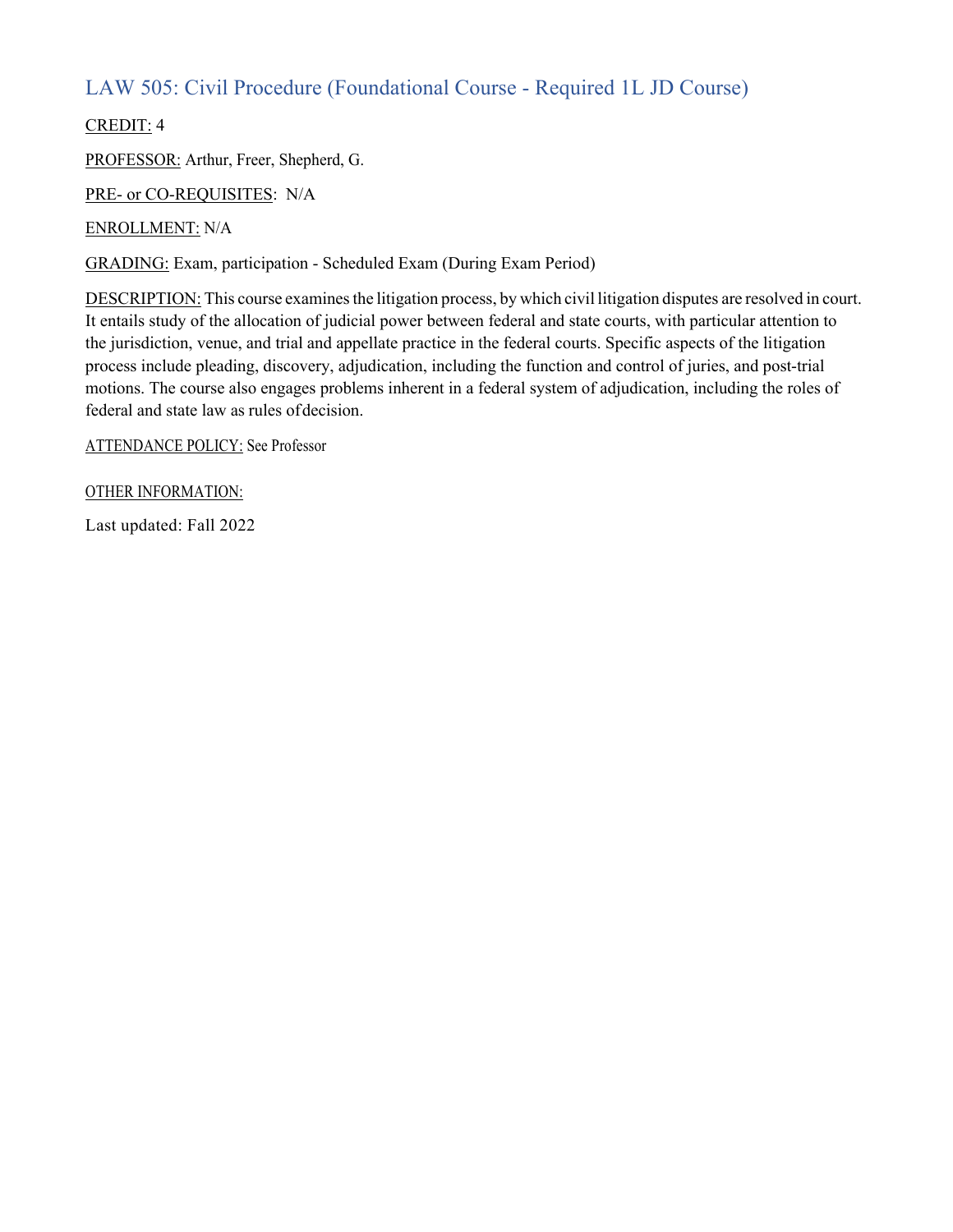### LAW 520: Contracts (Foundational Course - Required 1L JD Course)

CREDIT: 4

PROFESSOR:Pinder,Stephens, Widen

PRE- or CO-REQUISITES: N/A

ENROLLMENT: N/A

GRADING: Exam, participation - Scheduled Exam (During Exam Period)

DESCRIPTION: A study of the basic principles governing the formation, performance, enforcement, and imposition of contractual obligations, and the role of these principles in the ordering processes of society.

ATTENDANCE POLICY:

OTHER INFORMATION: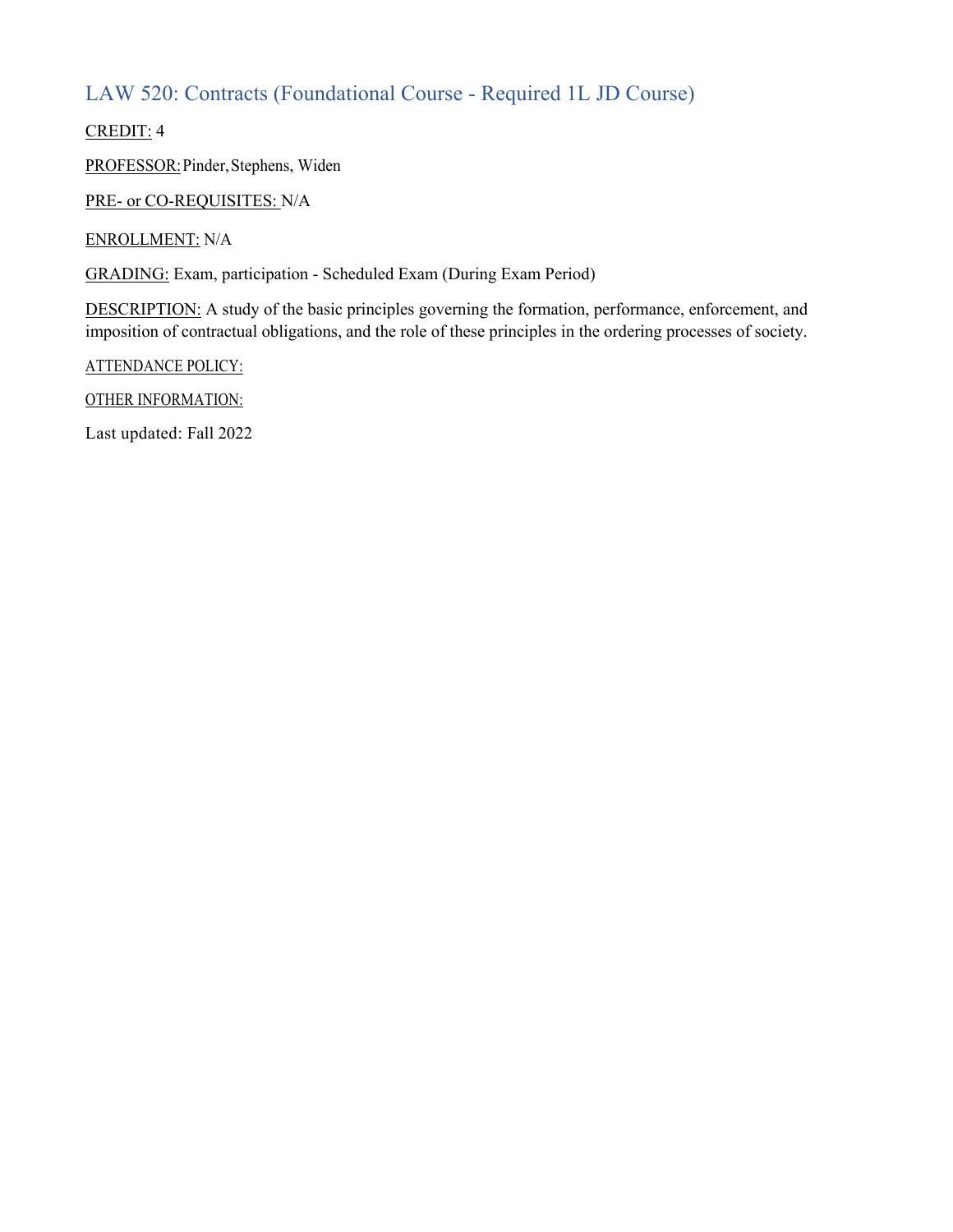## LAW 535A: Legal Analysis, Research, and Communications (ILARC) (Required 1LJD Course)

CREDIT: 2

PROFESSOR: Cooper, Kirk, Koster, Mathews, Parrish, Pinder, Romig, Quinn, Schwartz

PRE- or CO-REQUISITES: N/A

ENROLLMENT: N/A

GRADING: Class assignments

DESCRIPTION: This course introduces students to the foundational legal analytical, research, and writing skills necessary to generate effective and well-reasoned predictive legalanalysis.

ATTENDANCE POLICY: See Professor

OTHER INFORMATION: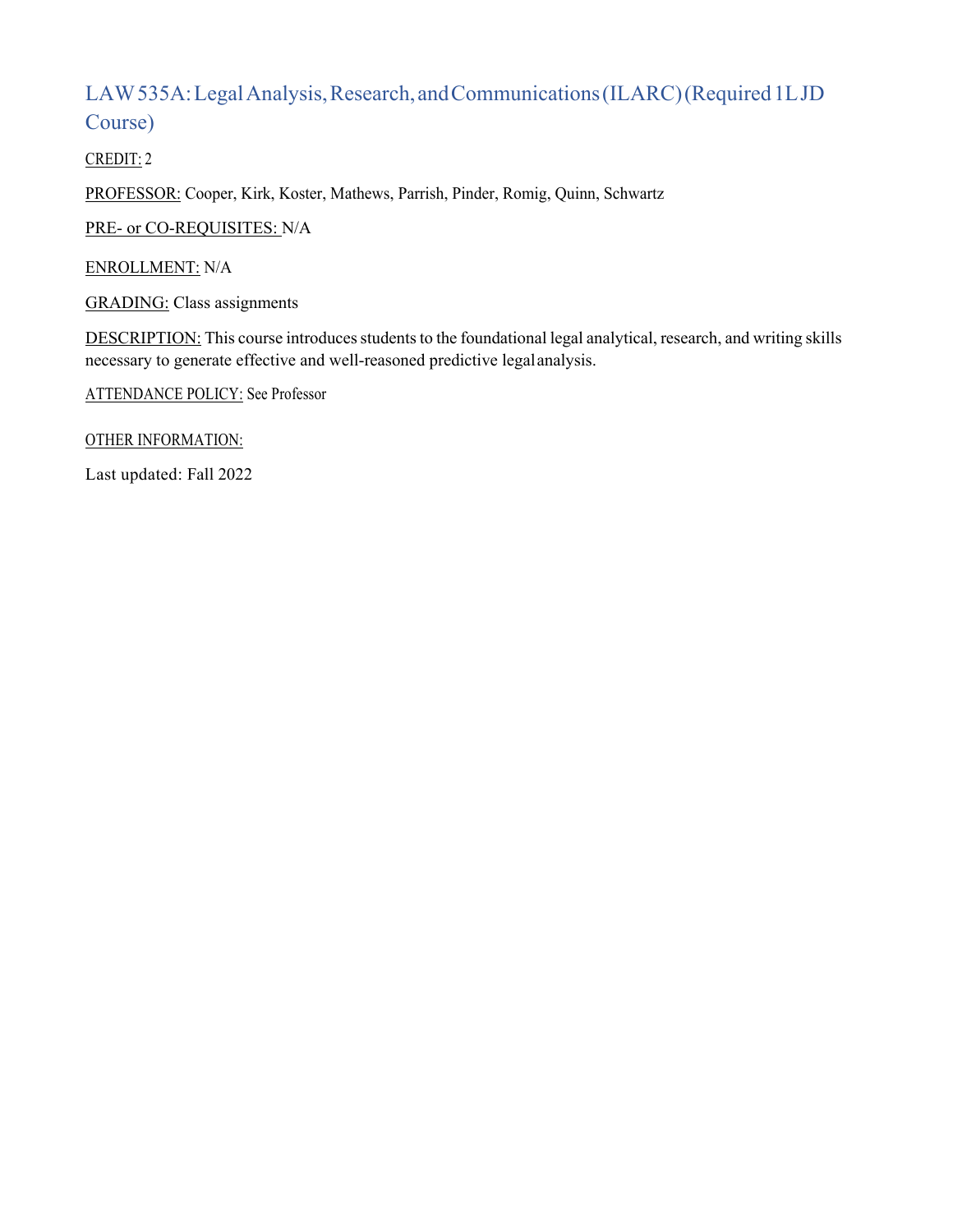### LAW 510: Legislation and Regulation (Foundational Course - Required 1L JD Course)

CREDIT: 2

PROFESSOR: Lawrence, Nash, Price

PRE- or CO-REQUISITES: N/A

ENROLLMENT: N/A

GRADING: Exam, participation - Scheduled Exam (During Exam Period)

DESCRIPTION: This course introduces students to the central role of legislatures and administrative agencies in the practice of law today, addressing how statutes and regulations are generated, changed, and interpreted. This course is a primary building block for Constitutional Law, Administrative Law, Legislation, and numerous specialized upper-level courses such as Employment Law, Environmental Law, Intellectual Property, International Trade Law, and SecuritiesLaw.

ATTENDANCE POLICY: See Professor

OTHER INFORMATION: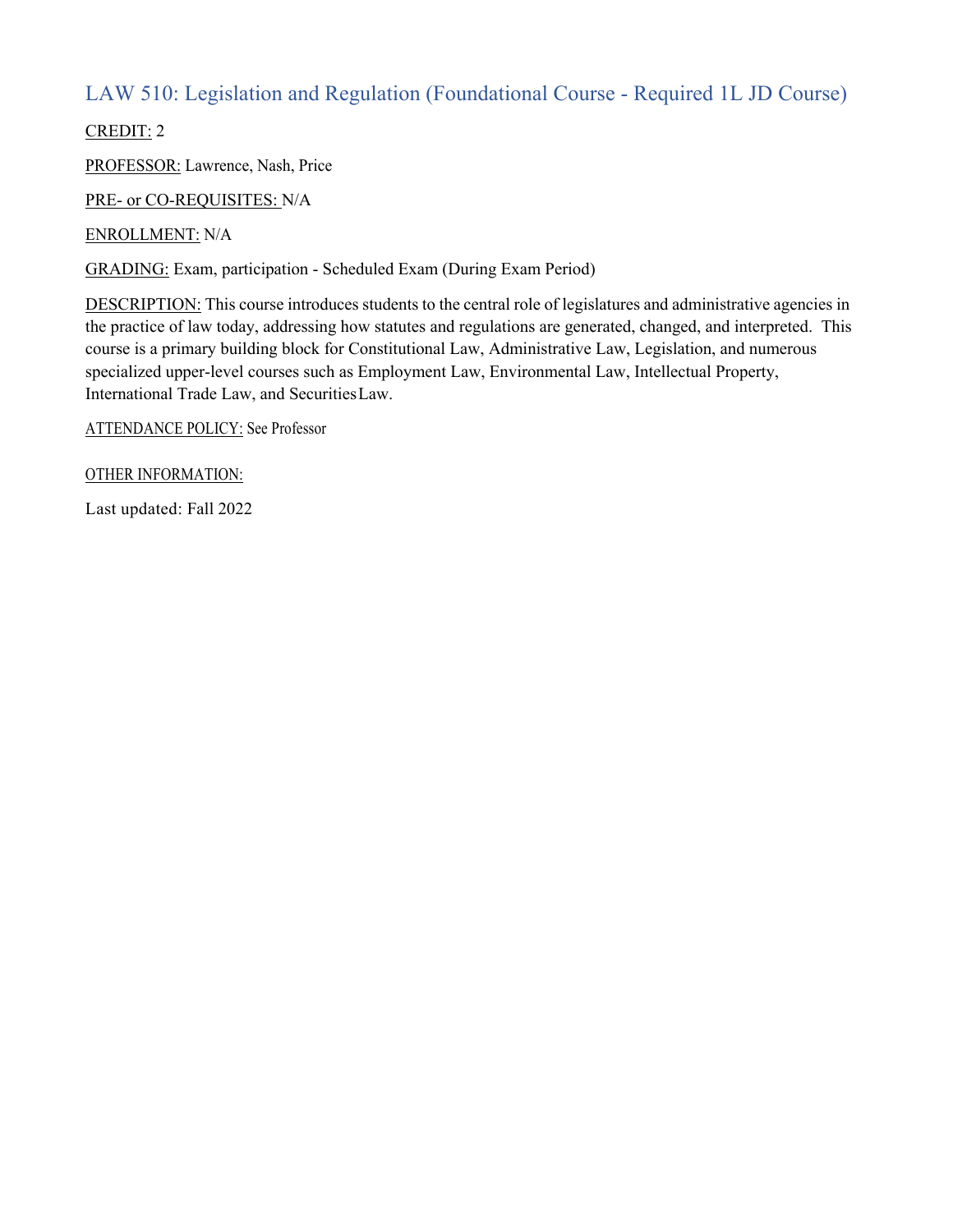### LAW 550: Torts (Foundational Course - Required 1L JD Course)

CREDIT: 4

PROFESSOR: Partlett, Satz, Shepherd, J.

PRE- or CO-REQUISITES: N/A

ENROLLMENT: N/A

GRADING: Exam, participation - Scheduled Exam (During Exam Period)

DESCRIPTION:Astudyofcompensationforpersonalandpropertydamagesgrowingoutofnegligence,intent,or strict liability, with special attention given to nuisance, misrepresentation, defamation, and privacy. Certain concepts, such as proximate cause and privilege, are considered in depth. Social policies underlying tort law prevention and loss shifting are analyzed.

ATTENDANCE POLICY: See Professor

OTHER INFORMATION: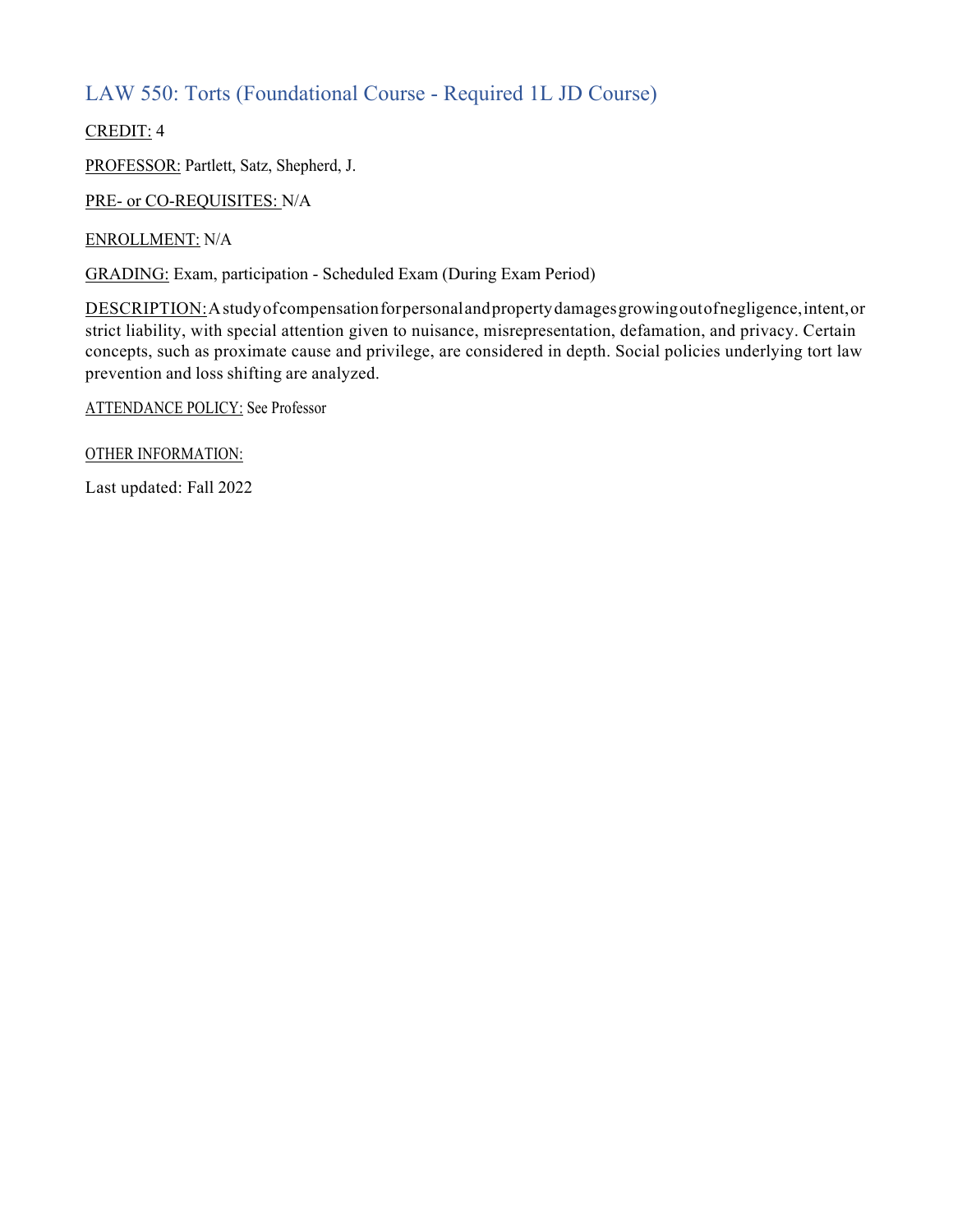#### LAW 560: ALWAR I

CREDIT: 2

PROFESSOR: Daspit

PRE- or CO-REQUISITES: N/A

ENROLLMENT: Enrollment is restricted to LLM students who received their first law degree from a law school/faculty in a country other than the UnitedStates.

GRADING: Coursework & Final Memo

DESCRIPTION: ALWAR I introduces students to the concepts of legal analysis and the techniques and strategies for legal research, as well as the requirements and analytical structures for legal writing in the American common law legal system.

ATTENDANCE POLICY: Two or more unexcused absences can result in your grade being lowered.

OTHER INFORMATION: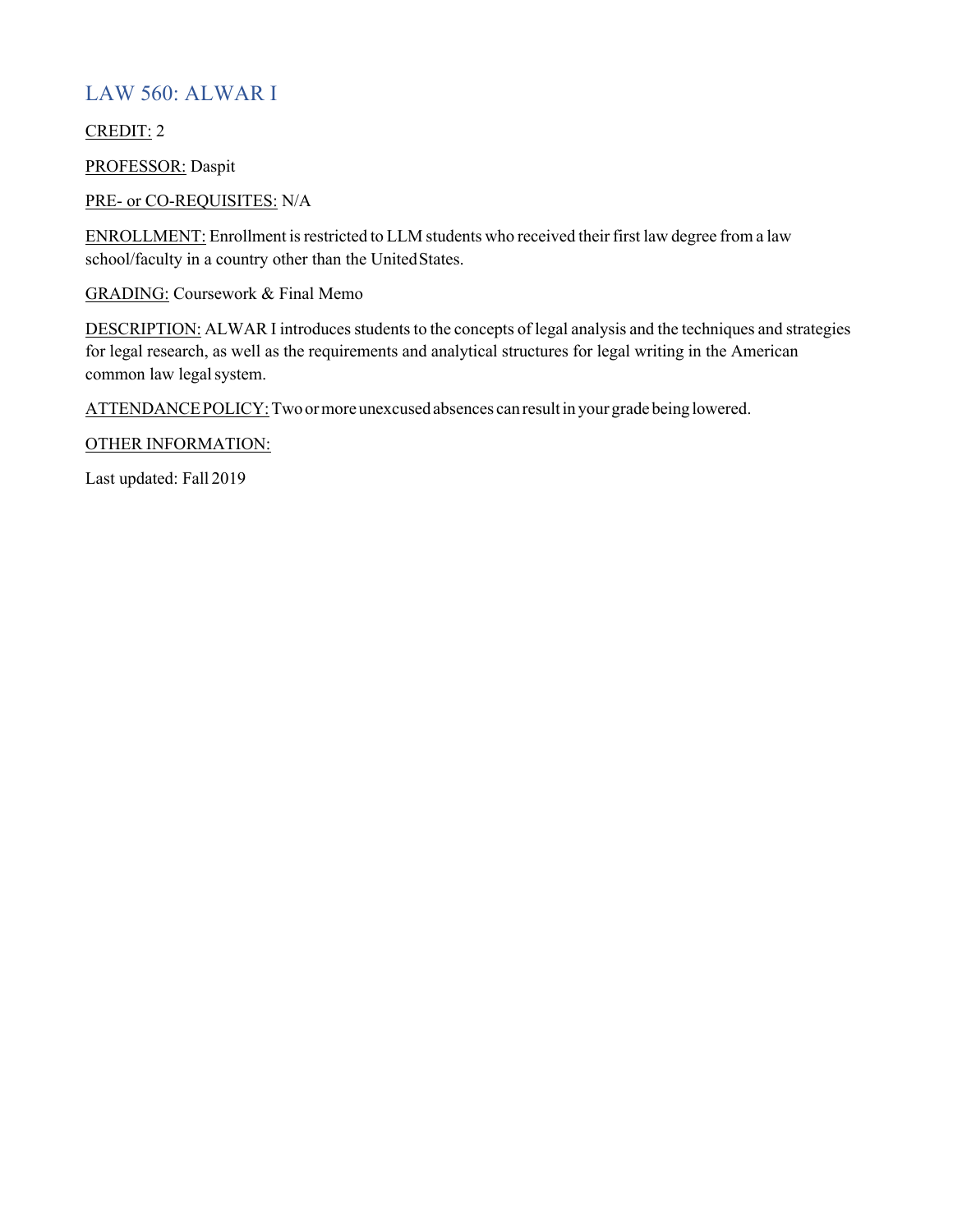#### LAW 560B: ALWAR II

CREDIT: 1

PROFESSOR: Daspit

PRE- or CO-REQUISITES: ALWAR I

ENROLLMENT: Enrollment is restricted to LLM students who received their first law degree from a law school/faculty in a country other than the United States. International LLM students who want to sit for the Georgia bar exam must take this class.

GRADING: Participation, Attendance, Coursework, Final Brief

DESCRIPTION: This course continues the study of legal analysis, research and writing for practice in the American common law system. The topics covered include client letters, pleadings, and persuasive writing, along with enhanced instruction covering legal citation and advanced legal research sources and techniques. Note: International LLM students who want to sit for the Georgia bar exam must take this class.

If this class is not required for you and you are undecided about taking the class, it is strongly recommended that you attend the first class to be considered for adding the course during the drop/add period.

ATTENDANCE POLICY: Two or more unexcused absences can result in your grade being lowered.

OTHERINFORMATION:Ifthisclassisnotrequiredforyouandyouareundecidedabouttakingtheclass,itis strongly recommended that you attend the first class to be considered for adding the course during the drop/add period.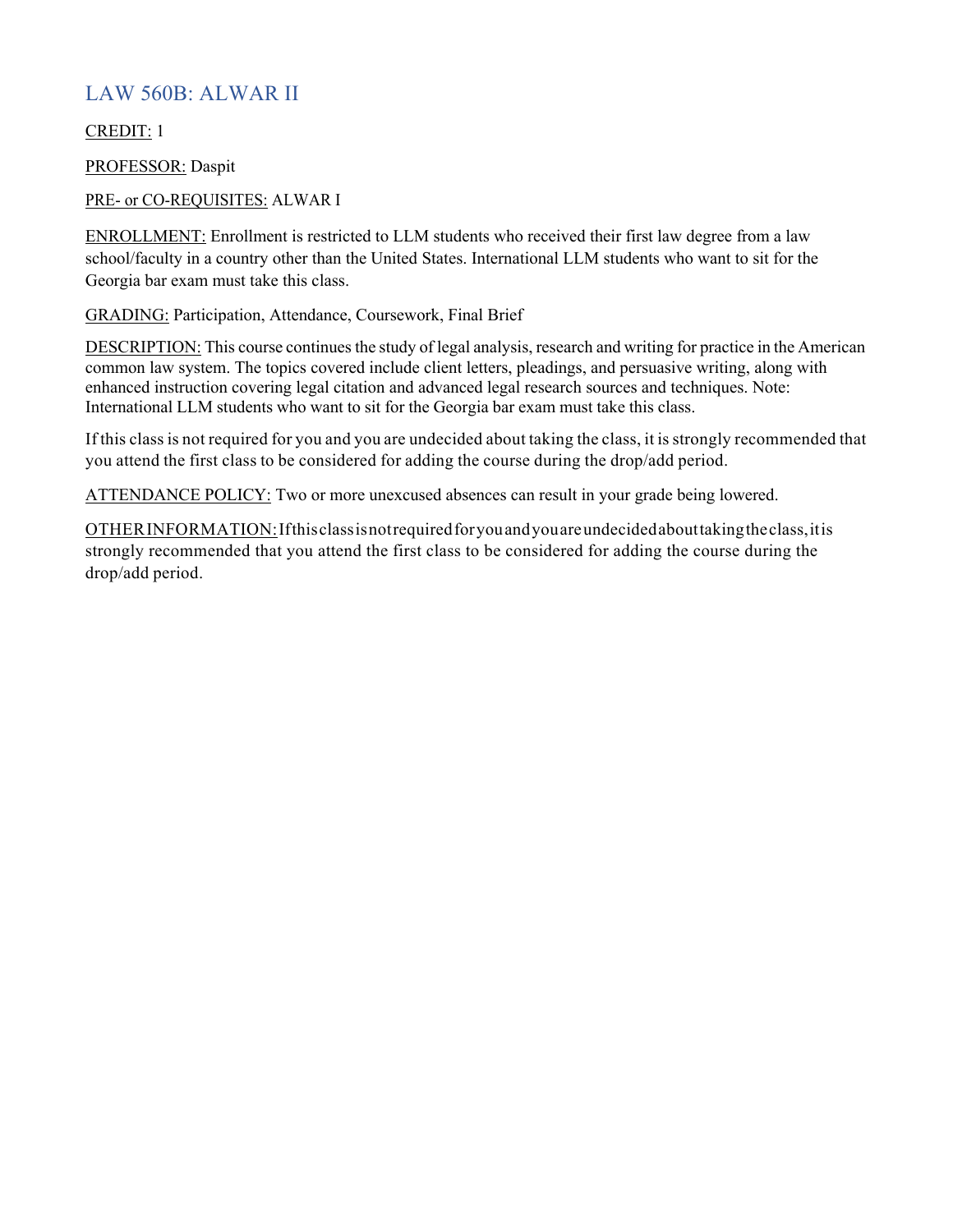### LAW 570A: Intro. To Am. Legal System - LLM

CREDIT: 2

PROFESSOR: Koster

PRE- or CO-REQUISITES: n/a

#### ENROLLMENT: **OPEN ONLY TO FOREIGN-EDUCATED LLM STUDENTS**

GRADING: Attendance/Participation, Oral Presentation, & In-class Final Exam

DESCRIPTION:DesignedforlawyerstrainedoutsideoftheUnitedStates,the courseprovidesanoverviewofthe constitutional principles, history, and governmental structures that shape the U.S. legal system; the constitutional foundations of the U.S. legal system, including the concepts of separation of powers and federalism; the structure of the state and federal court systems and concepts of jurisdiction; the mechanisms by which the law is assessed and applied by the courts; the role of lawyers and the relationship between law and society; and the primary subject areas of first-year legal study.

ATTENDANCE POLICY: See Professor

OTHERINFORMATION: Class will end mid-October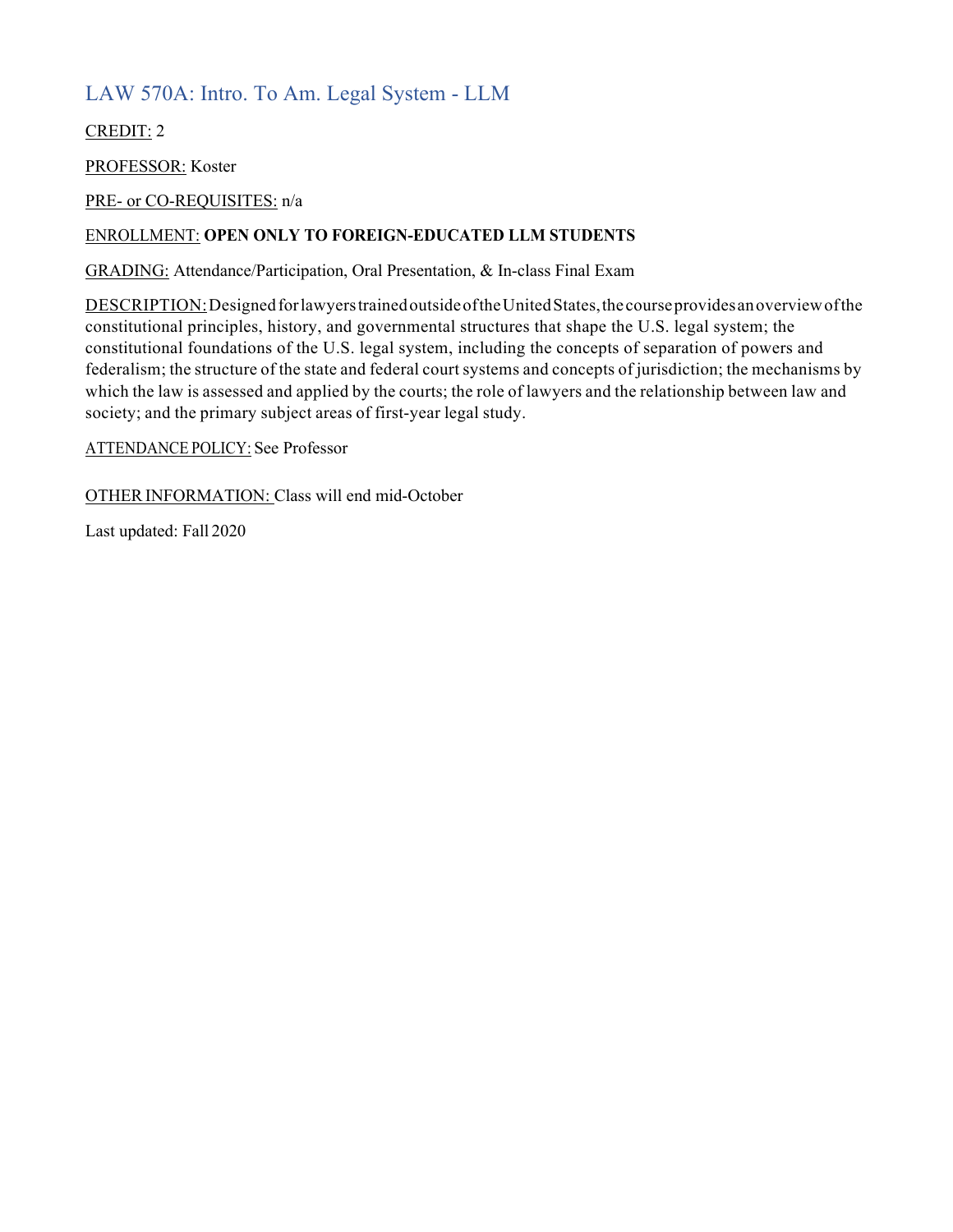#### LAW 599B: Career Strategy & Design

CREDIT: 0

PROFESSOR: Harris

#### PRE- or CO-REQUISITES: None

#### ENROLLMENT: N/A

#### GRADING: Attendance; Assignment Completion

DESCRIPTION: Career Strategy and Design (CS&D) is a mandatory, non-credit course offered to 1L students by the Center for Professional Development & Career Strategy (Career Center). The goal of the course is to help you successfully bridge the gap from law school to practice. The program will benefit students interested in traditional legal careers and those seeking nontraditional paths. Topics include identifying professional strengths, choosing a career path, approaching the job search, creating job search documents, establishing and building relationships, preparing for interviews, and learning about the 1L summer recruiting and 2L fall externship and clinic application processes.

ATTENDANCE POLICY: Attendance is mandatory for all sessions. Conflicts may be considered excused absences for academic or other University-approved reasons (e.g., a make-up class, participation in clinical work, observance of a religious holiday, etc.). Please contact your assigned Teaching Assistant in advance regarding any attendance issues. Make-ups will be provided for students with excused absences.

#### OTHER INFORMATION: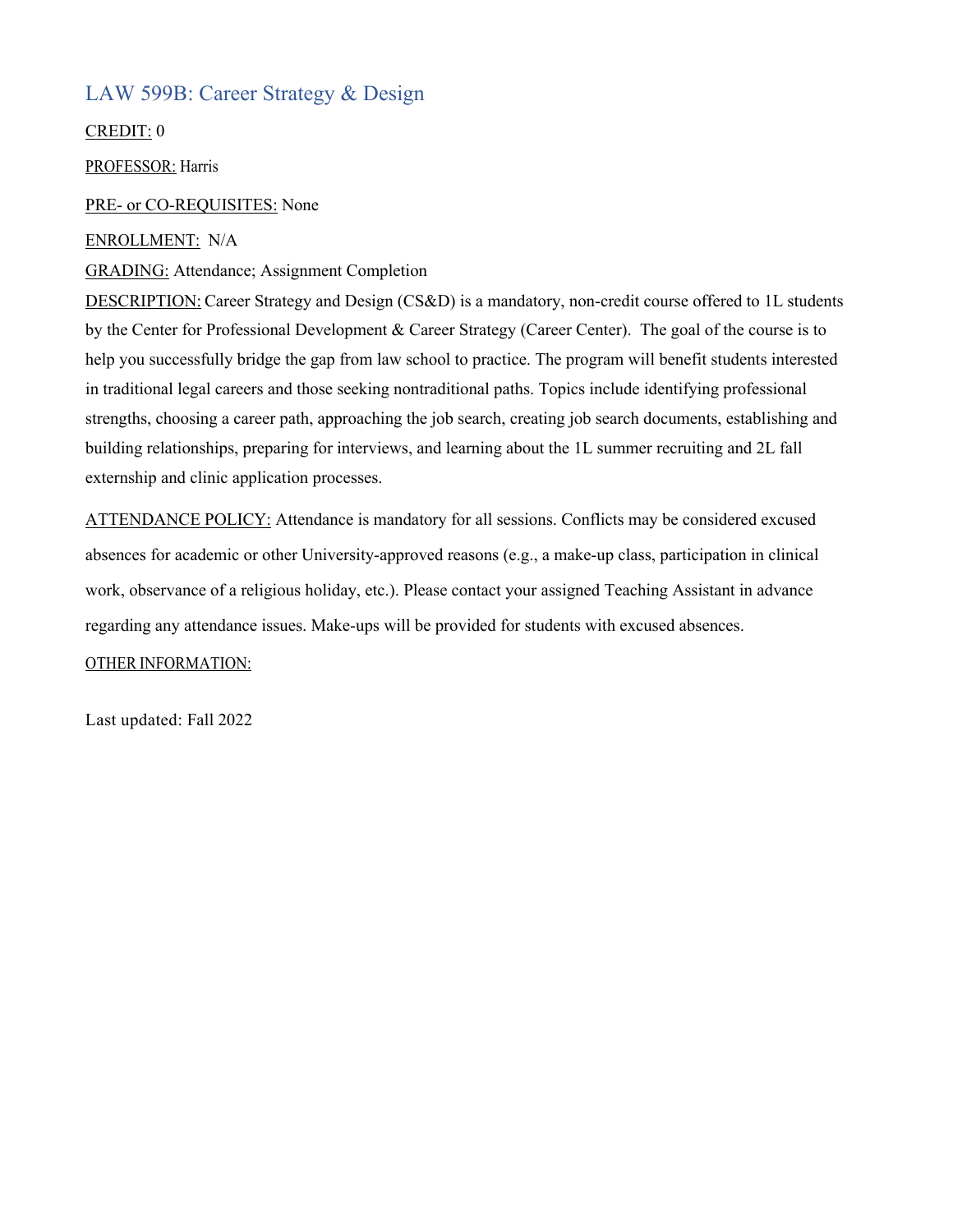#### LAW 605: Alternative Dispute Resolution - ADR

CREDIT: 3 (EL)

PROFESSOR: Athans

PRE- or CO-REQUISITES: n/a

ENROLLMENT: JD only section. Limited Enrollment, small capacity course - COURSE NOT OPEN TO STUDENTS WHO HAVETAKEN NEGOTIATIONS IN THELAWORBUSINESS SCHOOL

GRADING: Online Discussions, Simulations, & Final Paper

DESCRIPTION: The study of case law and the formal litigation process and the role it plays in our society is essential to effective lawyering. Yet less than 2% of civil cases are resolved by trial. This experiential course will explore the use of appropriate dispute resolution processes – negotiation, mediation and arbitration, and various hybrids – by which most legal conflicts are resolved.

The course, taught in an intensive format over three weekends, will provide practical skills and experience through a combination of lecture-discussion, exercises, and simulations to ground students in both ADR theory and practice.

Course Objectives:

-Understand the various ADR processes of negotiation, mediation, arbitration, and hybrids, including the ability to consider and critique the strengths and weaknesses of each.

-Understand the causes of conflict and distinguish different negotiation styles and negotiation strategiessuch as integrative and distributive bargaining.

-Understand and compare the role that third parties such as mediators and arbitrators can play in dispute resolution and considerations in selecting a process.

-Understand the impact and implications of additional partiesincluding lawyers/agents and multi-party disputes.

-Understand the ethical rules that apply to lawyers when negotiating, mediating and arbitrating a dispute.

-Demonstrate a working knowledge of the field.

ATTENDANCE POLICY: See professor

OTHER INFORMATION: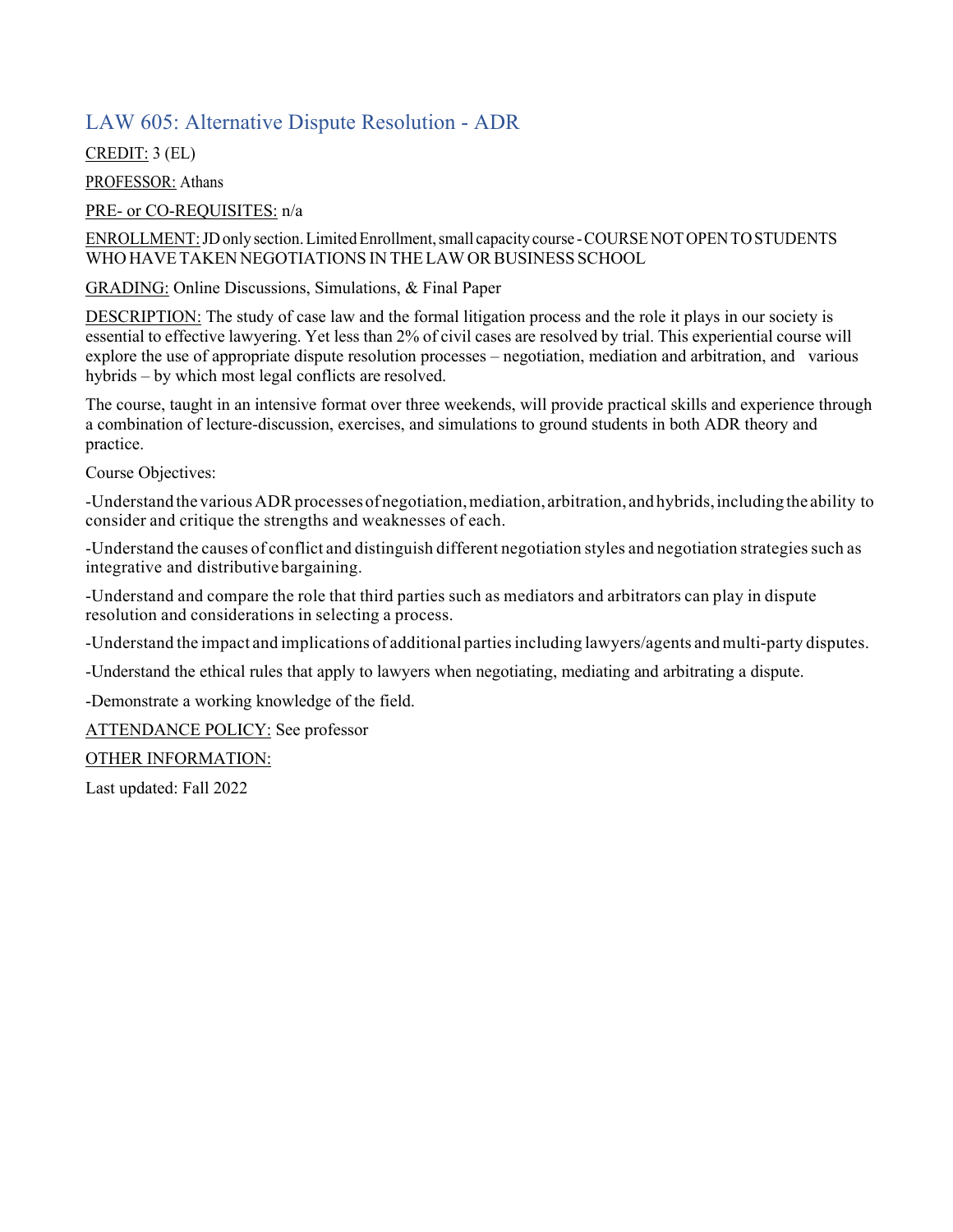#### LAW 605: Alternative Dispute Resolution - ADR

CREDIT: 3 (Accelerated Course)

PROFESSOR: Logue

PRE- or CO-REQUISITES: N/A

ENROLLMENT: Limited to Grad (LLM & MCL) students only!

GRADING: Online Discussions, Journals, Class Participation, Simulations, & Final Paper

DESCRIPTION:The study of case law and the formal litigation process and the role it plays in our society is essential to effective lawyering. Yet less than 2% of civil cases are resolved by trial. This experiential course will explore the use of appropriate dispute resolution processes – negotiation, mediation and arbitration, and various hybrids – by which most legal conflicts are resolved.

The course, taught in an intensive format over four weekends, will provide practical skills and experience through a combination of lecture-discussion, exercises, and simulations to ground students in both ADR theory and practice. Much of the class is spent in simulations and exercises. Students are expected to conduct themselves in an ethical, professional and civil manner as they would in a real situation. This will require that students come prepared knowing their facts and roles, have prepared strategies and techniques appropriate to the situation. It is expected that they will treat roles as confidential and be timely.

Course Objectives:

• Understand the various ADR processes of negotiation, mediation, arbitration, and hybrids, including the ability to consider and critique the strengths and weaknesses of each.

• Understand the causes of conflict and distinguish different negotiation styles and negotiation strategies such as integrative and distributive bargaining.

• Understand and compare the role that third parties such as mediators and arbitrators can play in dispute resolution and considerations in selecting a process.

• Understand the impact and implications of additional parties including lawyers/agents and multi-party disputes.

•Understand the ethical rules that apply to lawyers when negotiating, mediating and arbitrating a dispute.

• Demonstrate a working knowledge of the field.

Grading:

- Citizenship and role plays: be on time for all classes and out of class meetings with fellow students. Memorize information and role to play competently and completely. Doing the reading and participating in class discussions and role play debriefing. Weight: 30% of grade.
- Asynchronous class discussions: thoughtful and constructive participation. Weight: 15%
- § Journals, other written assignments: well written, thoughtful and timely. Weight: 30% of grade.
- Final paper. Weight: 25% of grade.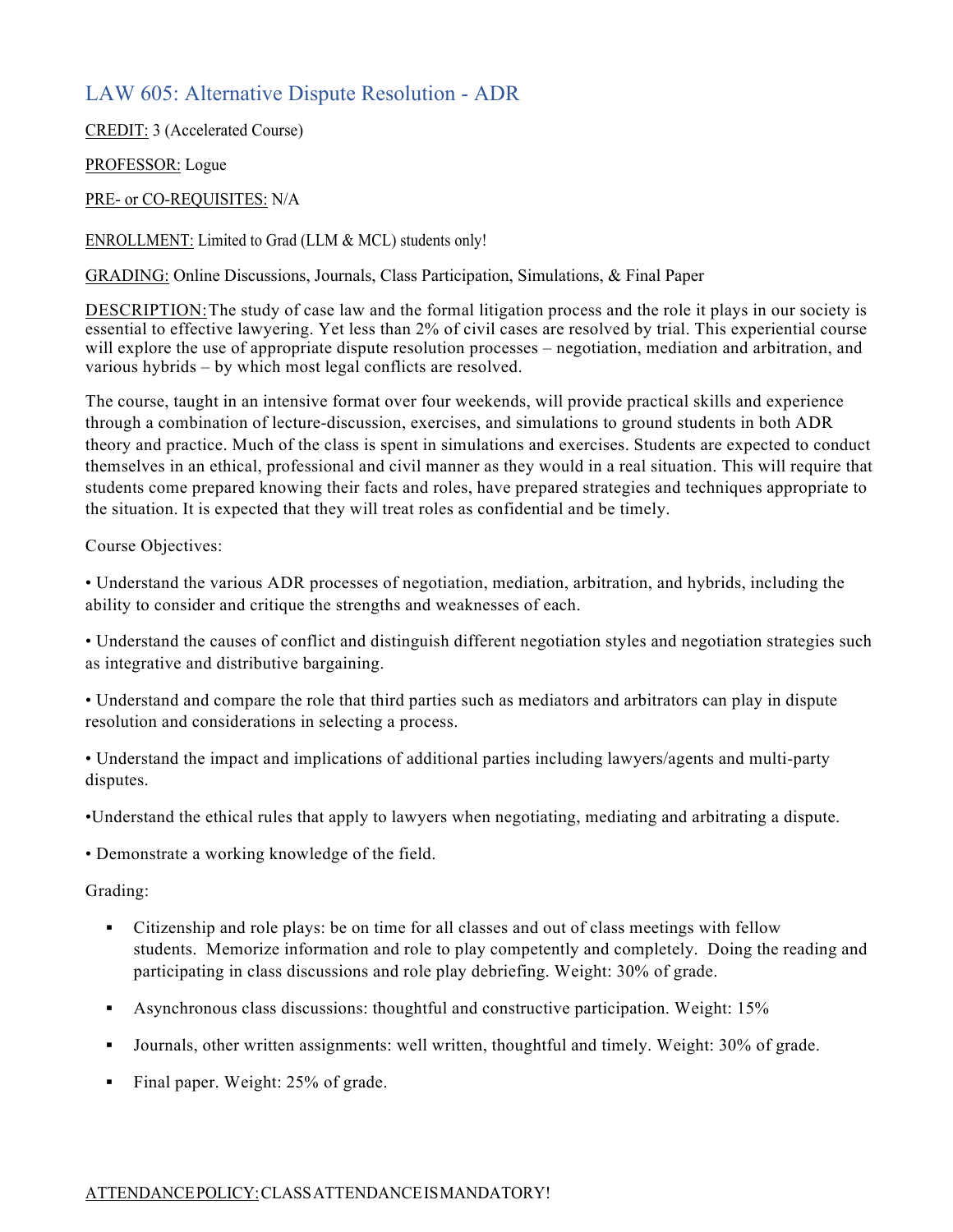#### OTHER INFORMATION:

Course Format and Schedule: Four weekends with an introductory 4-hour session via Zoom on a Saturday. There will be one 8 hour stand along class on a Saturday on Zoom and two on ground (COVID permitting) class sessions with 8 hours Saturday and 4 hours on Sunday. For each class, they will be required reading and preparation for a number of simulations to be conducted in class. Following the sessions, students will be required to engage in online discussion/reflection and/or write a brief reflective journal entry. After the final class students will be required to write a brief paper.

| 8/27 Saturday  | 8:30-12:30 (On Zoom)      |
|----------------|---------------------------|
| 9/10 Saturday  | $8:30 - 5:00$ (On zoom    |
| 10/1 Saturday  | $8:30 - 5:00$ (On Campus) |
| 10/2 Sunday    | $8:30 - 1:00$ (On Campus) |
| 11/12 Saturday | $8:30 - 5:00$ (On Campus) |
| 11/13 Sunday   | $8:30 - 1:00$ (On Campus) |
|                |                           |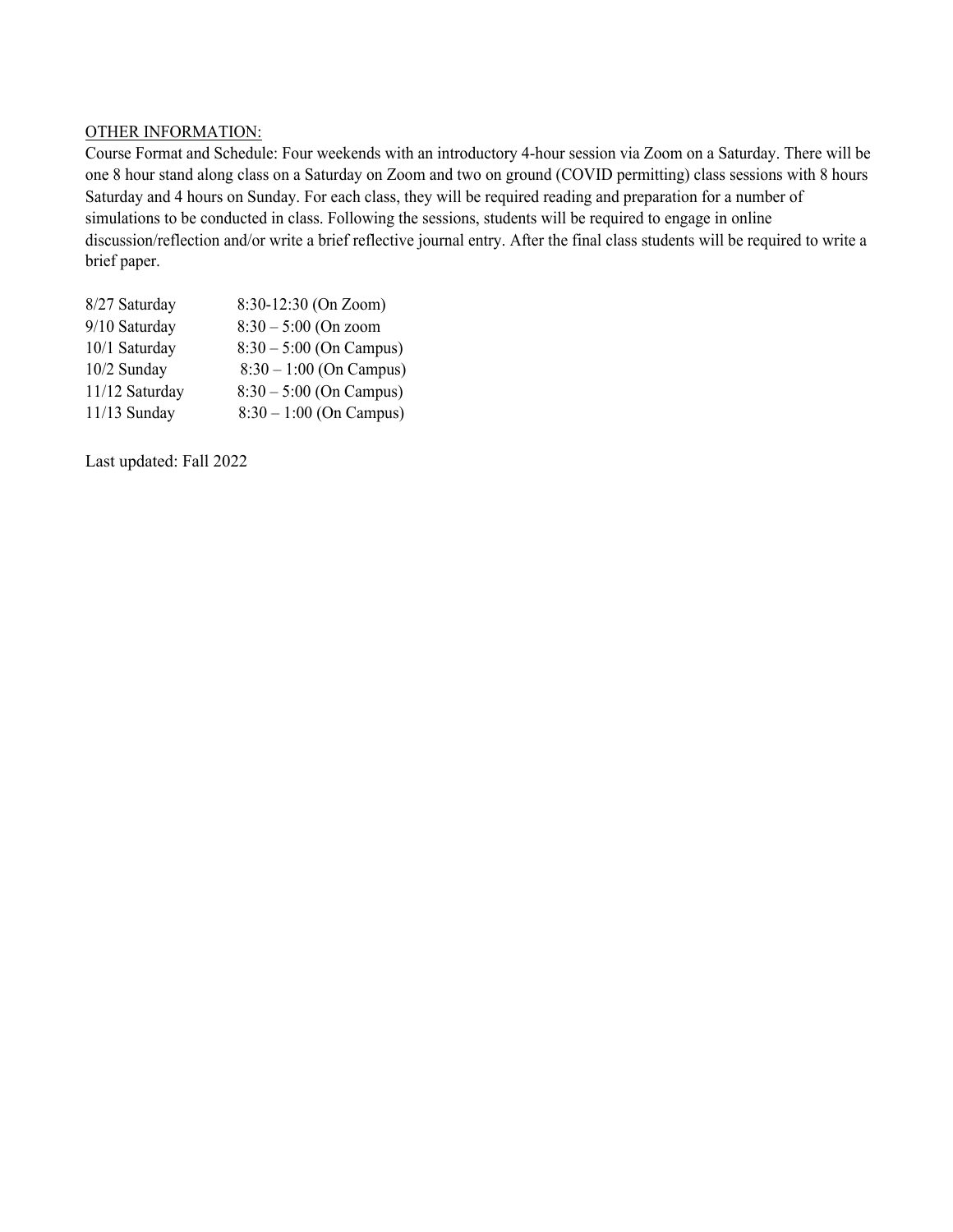### LAW 847: Advanced Civil Trial Practice

CREDIT: 2

PROFESSOR: Wellon

PRE-orCO-REQUISITES: Evidence & Trial Techniques

ENROLLMENT: N/A

GRADING: Class Work & Mock Trial

DESCRIPTION: Designed to build on the litigation techniques and skills first encountered in the Trial Techniques Program. Using a simulated case file in an employment case, the class will help develop the skills, strategies, and tactics necessary to be effective courtroom advocates. The course will employ lecture, demonstrations, movie and videotape simulations, as well as regular participation by the students and constructive criticism and helpful hints from the course instructors, who are all very experienced litigators and judges. Invited guests who litigate regularly in this area of practice will also participate. Courtroom technology and visual aids will also be explored. The course will conclude with student teams conducting a trial in a real courtroom setting.

ATTENDANCE POLICY: See professor

OTHER INFORMATION: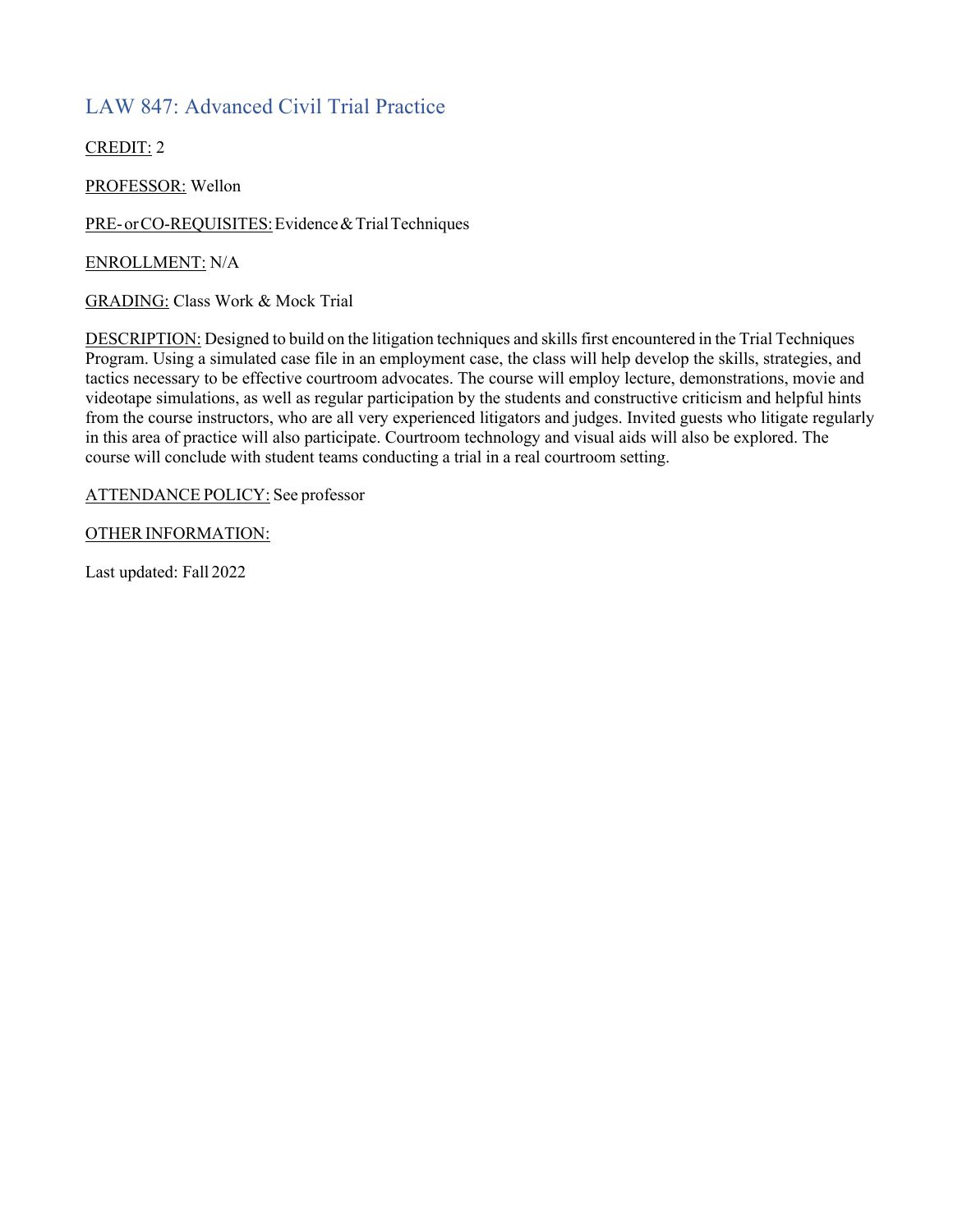## LAW 617A: Advanced Commercial Real Estate

CREDIT: 3 (EL)

PROFESSOR: Minkin

PRE- or CO-REQUISITES: Property & Real Estate Finance (recommended)

ENROLLMENT: N/A

GRADING: Participation, Attendance, & Take-Home Exam

DESCRIPTION:This coursewillviewadvancedcommercialrealestate transactionsfromthe perspectiveofthe practicing attorney: how do you interact with your client; what is your client thinking; what is your client expecting from you; what are the critical issues; what are your priorities; how do you approach negotiations. To develop that perspective, classes will consist of discussions of various commercial real estate opportunities and the documentation applicable to each, as well as in-depth discussion of business school cases that portray real estate and other professionals in a variety of real-life situations that our clients typically face.

ATTENDANCE POLICY: Because the classroom presentations and discussions present much of the required materials, regular attendance is critically important. Attendance is expected at every class unless the student has talked with the professor beforehand.

OTHER INFORMATION: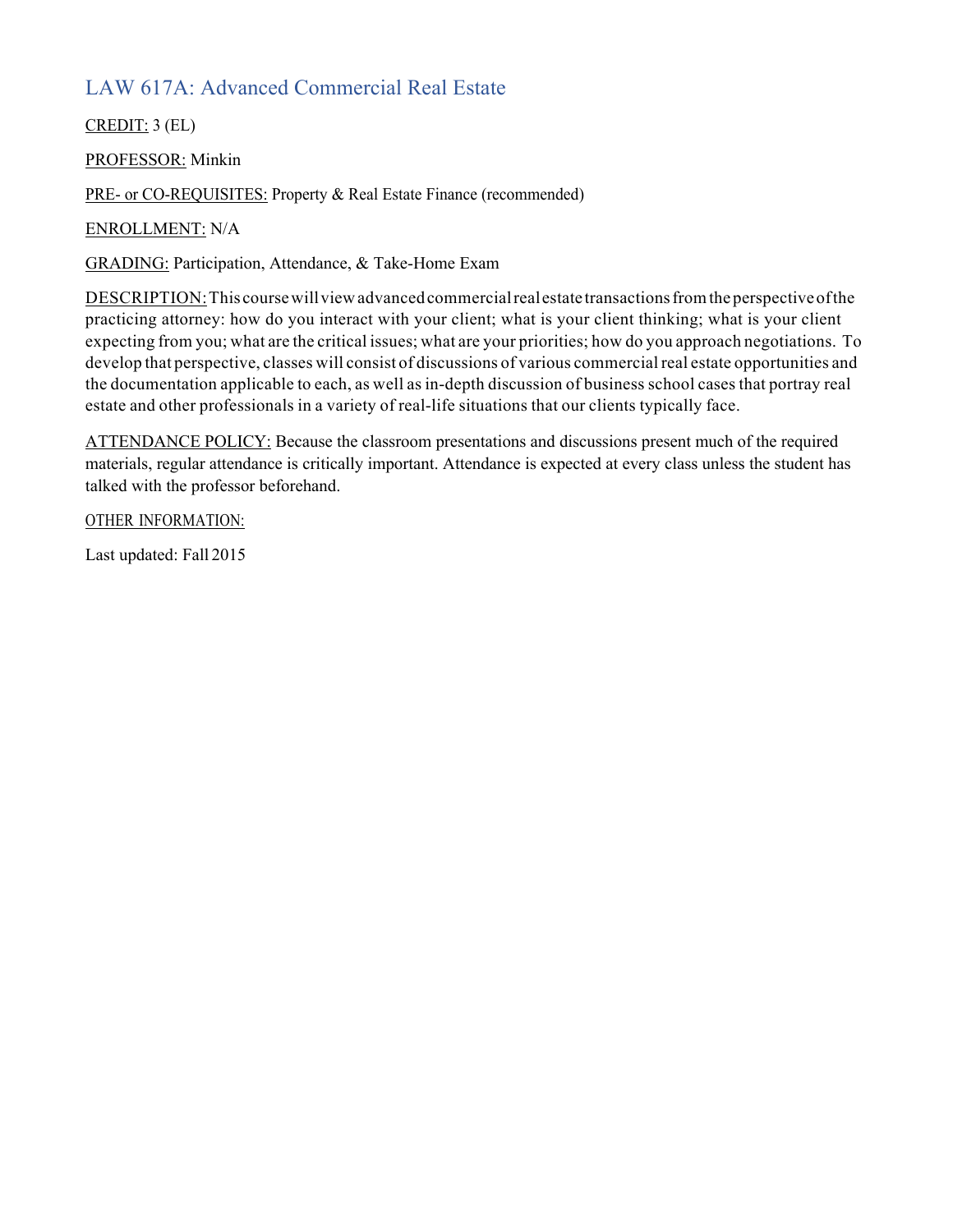## LAW 875A: Advanced Issues in White Collar Crime

CREDIT: 2

PROFESSOR: Grubman

PRE-orCO-REQUISITES:1L Criminal Law

ENROLLMENT: Register thru OPUS during the registration period. STUDENTS CANNOT TAKE THIS CLASS IF THEY HAVE TAKEN LAW 875A - Advanced Issues in White Collar Defense.

GRADING: In lieu of a final exam, students will participate in a series of in-class practical exercises covering internal investigations, proffers and plea negotiations, and sentencing.

DESCRIPTION: In our ever-changing law enforcement landscape, federal and state governments continue to focus their enforcement activities and resources on white collar crimes. This course will provide a practical and hands-on view of white-collar crime enforcement and defense. Students will hear from guest lecturers with various perspectives, including from federal and state governments, defense lawyers and consultants, and a former federal district court judge. In lieu of a final exam, students will participate in a series of in-class practical exercises covering internal investigations, proffers, and plea negotiations, and sentencing. Two excused absences permitted. THISCLASS MEETS 2 HOURS EVERY WEEK.

ATTENDANCE POLICY: Two excused absences permitted.

OTHER INFORMATION: This class meets every week.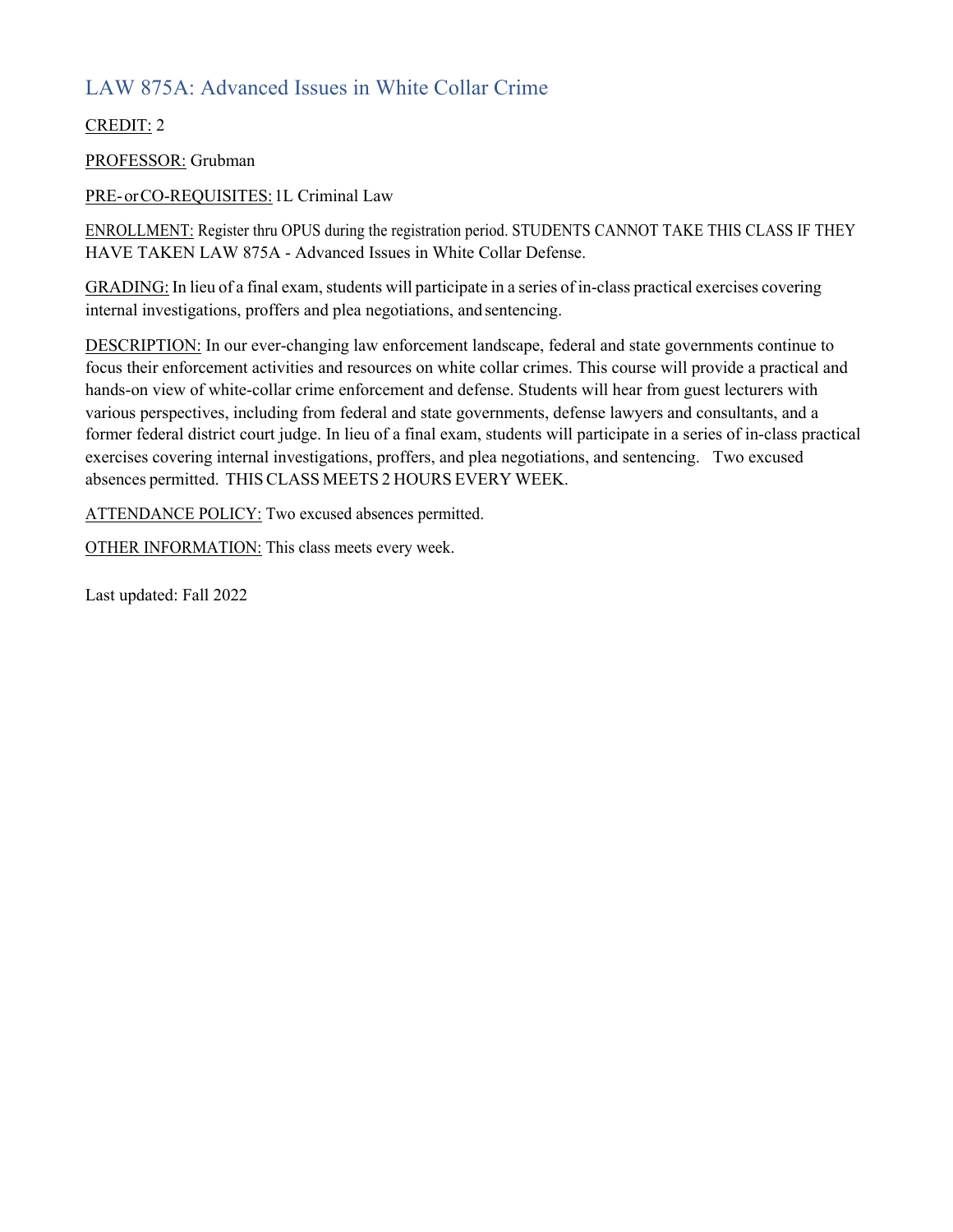## LAW 657I: Advanced Legal Research - Regulatory Research

CREDIT: 1 (EL)

PROFESSOR: Stamm

PRE- or CO-REQUISITES: N/A

ENROLLMENT: register thru OPUS during the registration period; limit 16 students

GRADING: Homework exercises, group presentation, final research project, participation, attendance

DESCRIPTION: Mastery of Regulatory Research is a practical, skills-based course designed to provide students with a firm understanding of the fundamental structure of the US regulatory process and materials and to develop skills for finding and using those sources. Students will use traditional and transactional resources to complete skills-based tasks and complete a final project.

ATTENDANCE POLICY: Because this is a 7-week experiential class, attendance and participation are required. Excused absences are at the discretion of the instructor and must be approved in advance of class except in the case of illness or emergency.

#### OTHERINFORMATION:**This classwill beheldthe 1st 7 weeks ofthe semester.**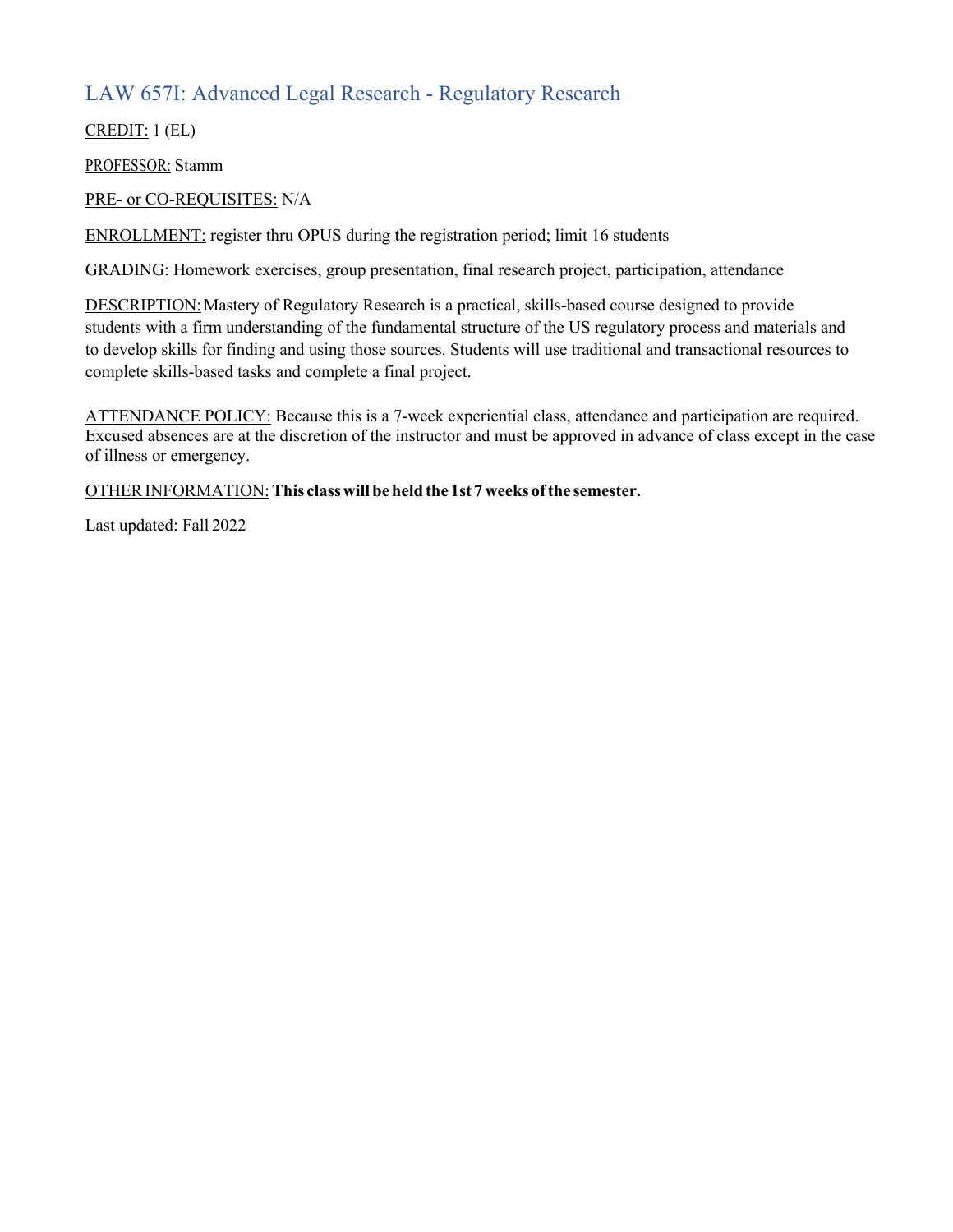### LAW 657G: Advanced Legal Research - Statutory Research

CREDIT: 1 (EL)

PROFESSOR: Yoo

PRE- or CO-REQUISITES: N/A

ENROLLMENT: register thru OPUS during the registration period; limit 16 students

GRADING: Homework exercises, group presentation, final research project, participation, attendance

DESCRIPTION:Advanced Legal Research- Mastery of Statutory Legal Research is a practical, skills-based course designed to improve information literacy and prepare students for practice or future study. Through practical applications, including in-class exercises, homework exercises, a group presentation, and a final research project, students will become familiar with the principles, strategies, and best practices for doing statutory research. Topics for class sessions will include research strategy and documentation, advanced search techniques, the legislative process from introduction of a bill to codification, legislative history, using the US Code in its official and annotated forms, and state codes.

The course will focus primarily on the federal legislative process, however, there will be some coursework dealing with state materials.

ATTENDANCE POLICY: Because this is a 7-week experiential class, attendance and participation are required. Excused absences are at the discretion of the instructor and must be approved in advance of class except in the case of illness or emergency.

#### OTHERINFORMATION:**This classwill beheldthe 1st 7 weeks ofthe semester**.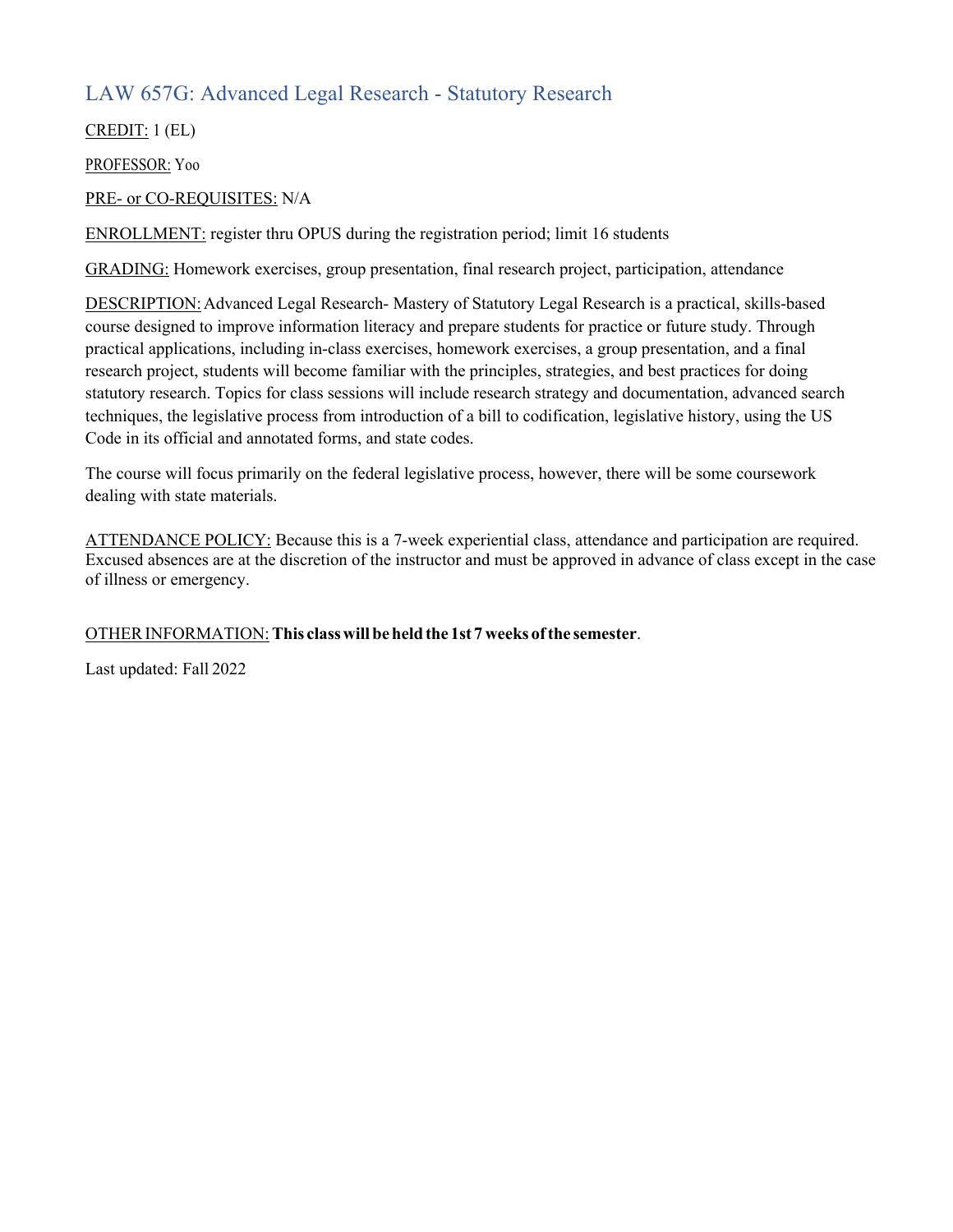#### LAW 657H: Advanced Legal Research – Case Law Research

CREDIT: 1 (EL)

PROFESSOR: Christian

PRE- or CO-REQUISITES: N/A

ENROLLMENT: register thru OPUS during the registration period; limit 16 students

GRADING: Homework exercises, group presentation, final research project, participation, attendance

DESCRIPTION: Mastery of Case Law Research is a practical, skills-based course designed to improve information literacy and prepare students for practice or future study. Through practical applications, including in-class exercises, homework exercises, a group project and a take-home final exam, students will become familiar with the principles, strategies, and best practices for doing case law legal research. Topics for class sessions will include research strategy and documentation, case law, jurisdictions, citators, judicial analytics and dockets.

ATTENDANCE POLICY: Because this is a 7-week experiential class, attendance and participation are required. Excused absences are at the discretion of the instructor and must be approved in advance of class except in the case of illness or emergency.

#### OTHERINFORMATION:**This classwill beheldthe 2nd 7 weeks ofthe semester.**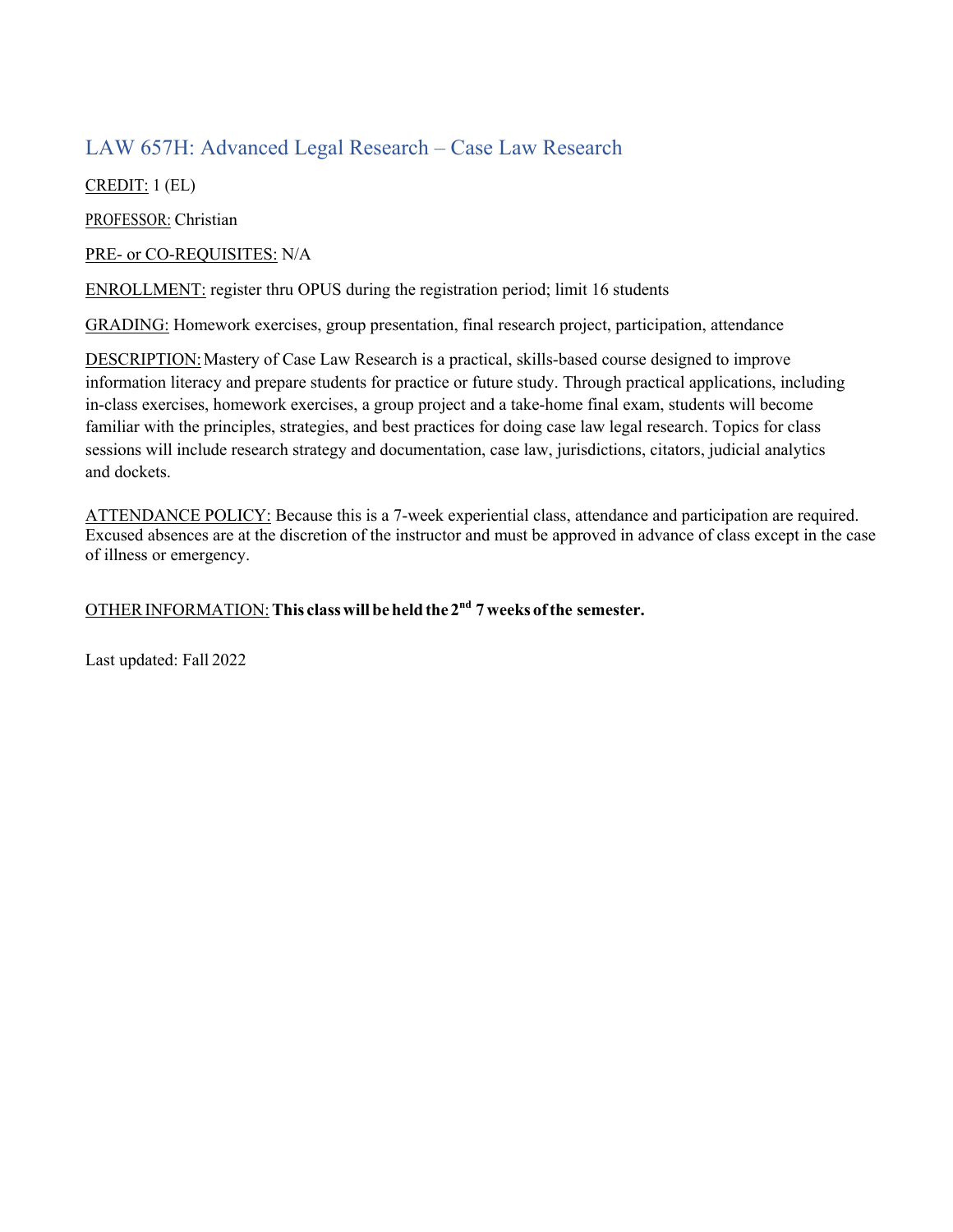## LAW 761A: Advanced Legal Research – Int'l Legal Research

CREDIT: 1 (EL)

PROFESSOR: Flick

#### PRE- or CO-REQUISITES: n/a

ENROLLMENT: register thru OPUS during the registration period; limit 16 students

GRADING: Homework exercises, group presentation, final research project, participation, attendance

DESCRIPTION: International Legal Research class will provide students with an understanding of and experience using international legal materials, including U.S. and UN treaties and UN and EU documents. Students will gain an understanding of the United States treaty ratification process, types of international treaties, and categories of United Nations documents, and will be introduced to specialized materials for research in international courts and tribunals, international human rights, and international commercial law. Students will master the use of resources for international law research in specialized databases and internet sources through selected readings, group and individual in-class exercises and discussion, homework exercises, a presentation on a pending United States treaty, and a final project on an international court or arbitral body.

ATTENDANCE POLICY: Because this is a 7-week experiential class, attendance and participation are required. Excused absences are at the discretion of the instructor and must be approved in advance of class except in the case of illness or emergency.

#### OTHERINFORMATION:**This classwill beheldthe 2nd 7 weeks ofthe semester.**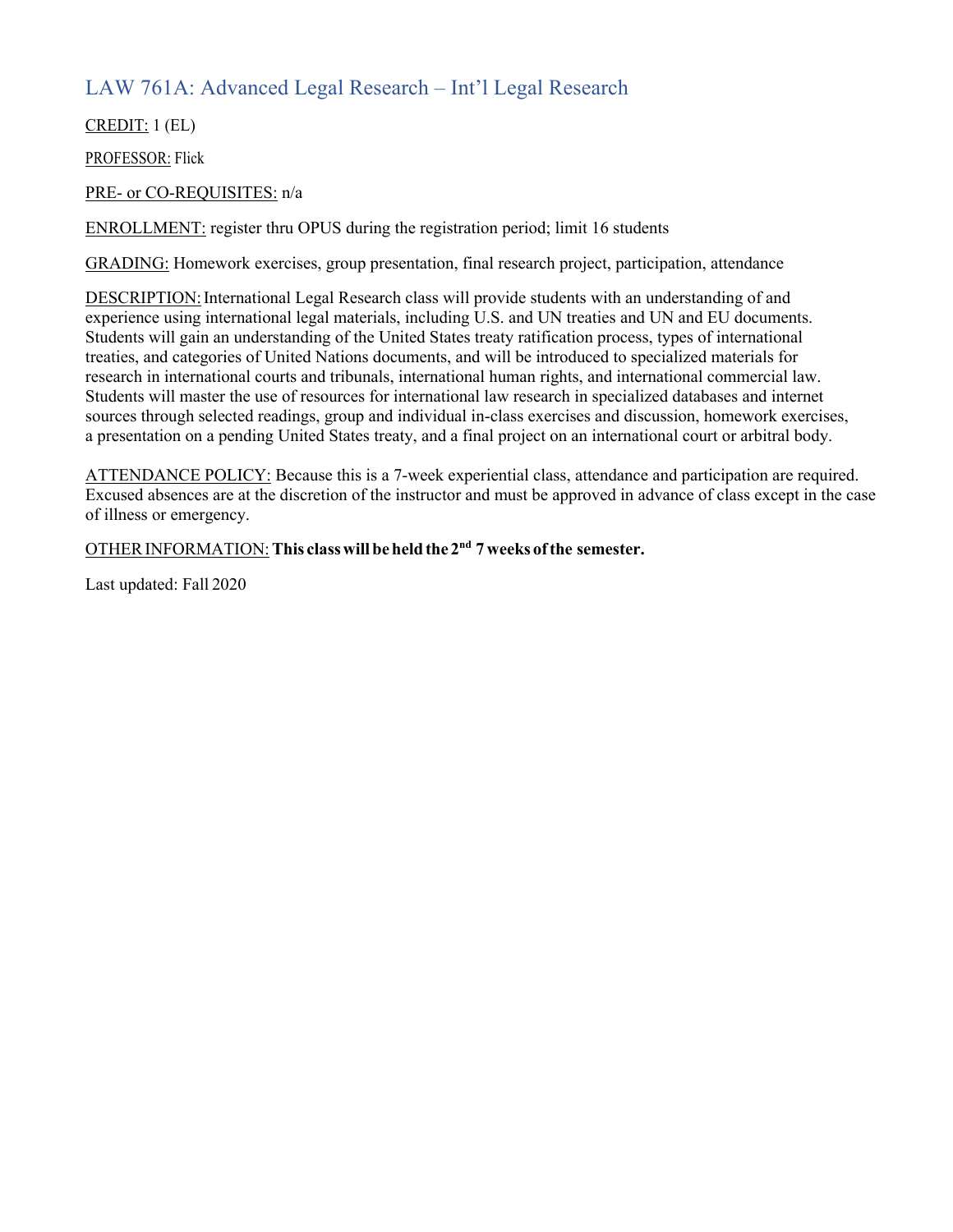### LAW 648: Advanced Legal Writing & Editing

CREDIT: 2

PROFESSOR: Terrell

PRE- or CO-REQUISITES: N/A

ENROLLMENT: N/A

GRADING: Take-home Final Exam - Grading is Pass/Fail only

DESCRIPTION: The basic content of the course is reflected in its required text: S. Armstrong, T. Terrell, and J. Reich, *Thinking Like a Writer: A Lawyer's Guide to Effective Writing and Editing* (PLI 4<sup>th</sup> ed. 2021). Class sessions themselves, however, will focus on sets of photocopied materials that contain examples that will be developed in detail. Those sets will be available at the Law School's Copy Center.

The course will not be simply an extension of your first-year writing course. It will instead often challenge you to reconsider approaches to writing guidance that you may have encountered in the past. Although the course is denominated as one in "writing," its emphasis will actually be on *editing* rather than original drafting. One of the keys to becoming a good writer is understanding how readers (for purposes of this course, that means you) react to documents written by others. That experience then yields important insights regarding defects in your own prose, and the methods for curing them efficiently.

The course will begin with observations about deeper theories of communication. This will allow us to focus on fundamental writing principles that actually control and organize narrower, and more familiar, bits of writing guidance. The course will also emphasize that all documents must be assessed from "the top down" – starting with issues of overall organization and structure, and then moving to the details of paragraph structure, sentences, and word choice.

The course will consist of only one component: lectures of approximately two hours on Monday afternoons. Some lectures toward the end of the semester may include analysis and discussion of the work of students in the course, but that is a detail that will be developed based on the course's enrollment.

The exam for the course will be an exercise in editing documents written by lawyers seeking your advice on how they might improve their work. Those documents will be distributed at the beginning of the semester's exam period and be due for return to me by the end of that period (approximately two weeks). The adequacy of the advise you provide in your edits will then determine the pass/fail grade.

ATTENDANCE POLICY: See professor.

OTHERINFORMATION:ThisclasswillnotcounttowardssatisfyingyourUpper-LevelWritingRequirement.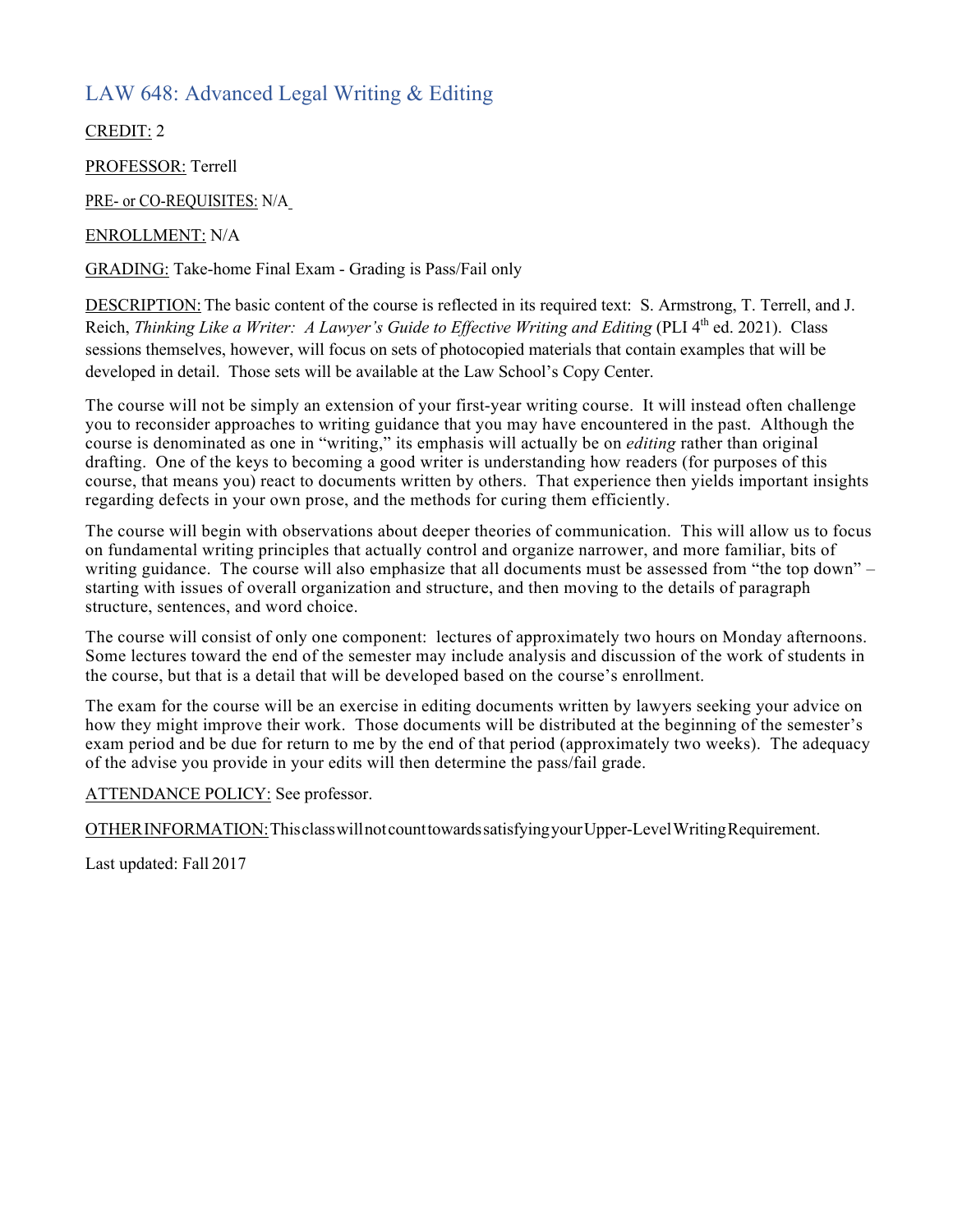### LAW 716: Bankruptcy

CREDIT: 3

PROFESSOR: Marsh

PRE-orCO-REQUISITES:Contracts&Property(concurrentenrollmentNOTallowed)

ENROLLMENT: N/A

GRADING: Scheduled Final Exam and potential grade penaltiesfor violating classroom policies, including attendance requirement

DESCRIPTION: An introduction to the law of bankruptcy. Covers issues relating to eligibility for bankruptcy relief; commencement of a bankruptcy case; property of the bankruptcy estate; the automatic stay and relief therefrom; use, sale, and lease of property of the estate; property that an individual may exempt from the bankruptcy estate; creditor claims against the bankruptcy estate; plan confirmation; and the discharge of debts. This course is a general survey course reviewing the basics of Chapter 7 cases (liquidations), Chapter 13 cases (adjustment of debts of an individual with regular income), and Chapter 11 cases(reorganization). The class will also cover Chapter 9 (municipal), Chapter 12 (farm) and Chapter 15 (cross border) cases. Generally, the class will be geared to the real-life practice of law.

ATTENDANCE POLICY: Attendance mandatory.

OTHER INFORMATION: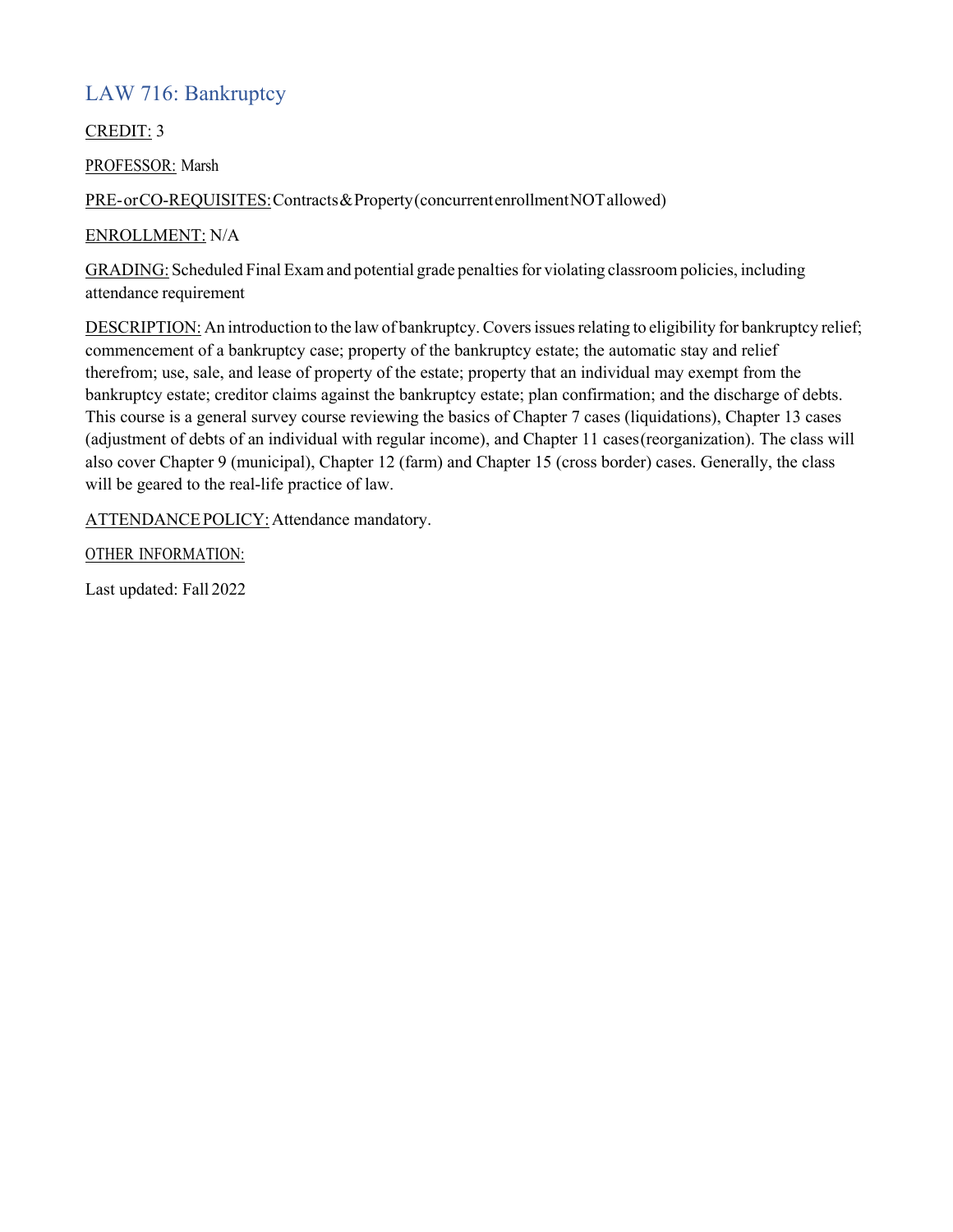### LAW 635D: Barton Appeal Clinic

CREDIT: 3 (EL)

PROFESSOR: Reba

PRE- or CO-REQUISITES: N/A

ENROLLMENT:Mustobtainprofessor'spermission

GRADING: Group work (based on individual student)

DESCRIPTION: In the Barton Appeal for Youth Clinic, students engage in post-conviction representation of Georgia inmates who are incarcerated for crimes they allegedly committed as children. Focusing on direct appeals and habeas corpus litigation, students spend their time researching, writing, and preparing for hearings. Grading is based on the student's individual performance and attendance is required at weekly meetings, which are set according to the students' class schedules court litigation attacking inmates' convictions and sentences. Students should have an interest in criminal procedure, juvenile law, and/or socialjustice.

ATTENDANCE POLICY: Attendance is required at weekly meetings, which are set according to the students' class schedules court litigation attacking inmates' convictions andsentences.

OTHER INFORMATION: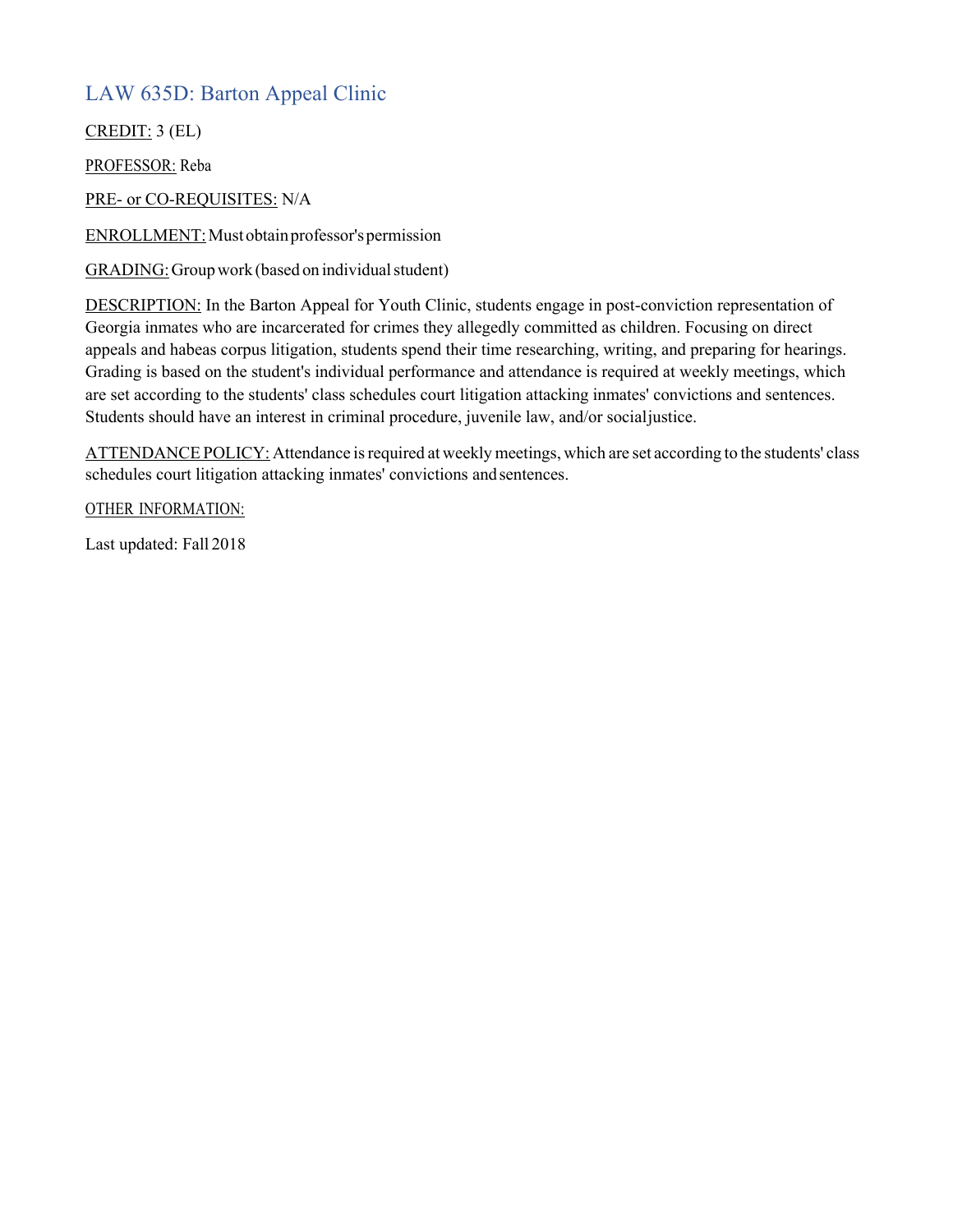## LAW 635C: Barton Child Law and Policy Clinic

CREDIT: 3 (EL)

#### PROFESSOR: Carter

PRE- or CO-REQUISITES: Child Welfare Law and Policy, Kids in Conflict, Family Law II, or related seminars. (Preferred, Not Required)

ENROLLMENT:Approximately 9 lawand othergraduate students are selected each semesterto participate in the clinic.Interested students must apply directly to Clinic. Applications are accepted priorto pre-registration (watch for notices of the application deadline)

GRADING: Assessment of individual student performance and overall contribution to the clinic based on specific demonstrated competencies in the area of research and analysis, professional responsibility, written and oral communication, and project management.

DESCRIPTION: The Barton Policy Clinic is an in-house curricular offering through which students will engage in public policy development and advancement through research, training, and support to the public, the child advocacy community, leadership of state child-serving agencies, and elected officials in Georgia. Students in the clinic work in teams to conduct extensive research, gather data and stakeholder perspectives, analyze legal authority and issue context, identify options for changing policy, plan strategies, and assist organizational clients in efforts to improve the juvenile court, child welfare, and juvenile justice systems. Detailed course information is on the Clinic website: https://law.emory.edu/academics/clinics/faculty-led-clinics/barton-public-policy-andlegislative-advocacy-clinic.html

ATTENDANCE POLICY: Students selected for enrollment in the policy clinic receive 3 hours of graded credit for the fulfillment of 150 hours of work. Accordingly, students commit to 11-12 clinic hours per week to a routine schedule that is established at the beginning ofthe

OTHER INFORMATION: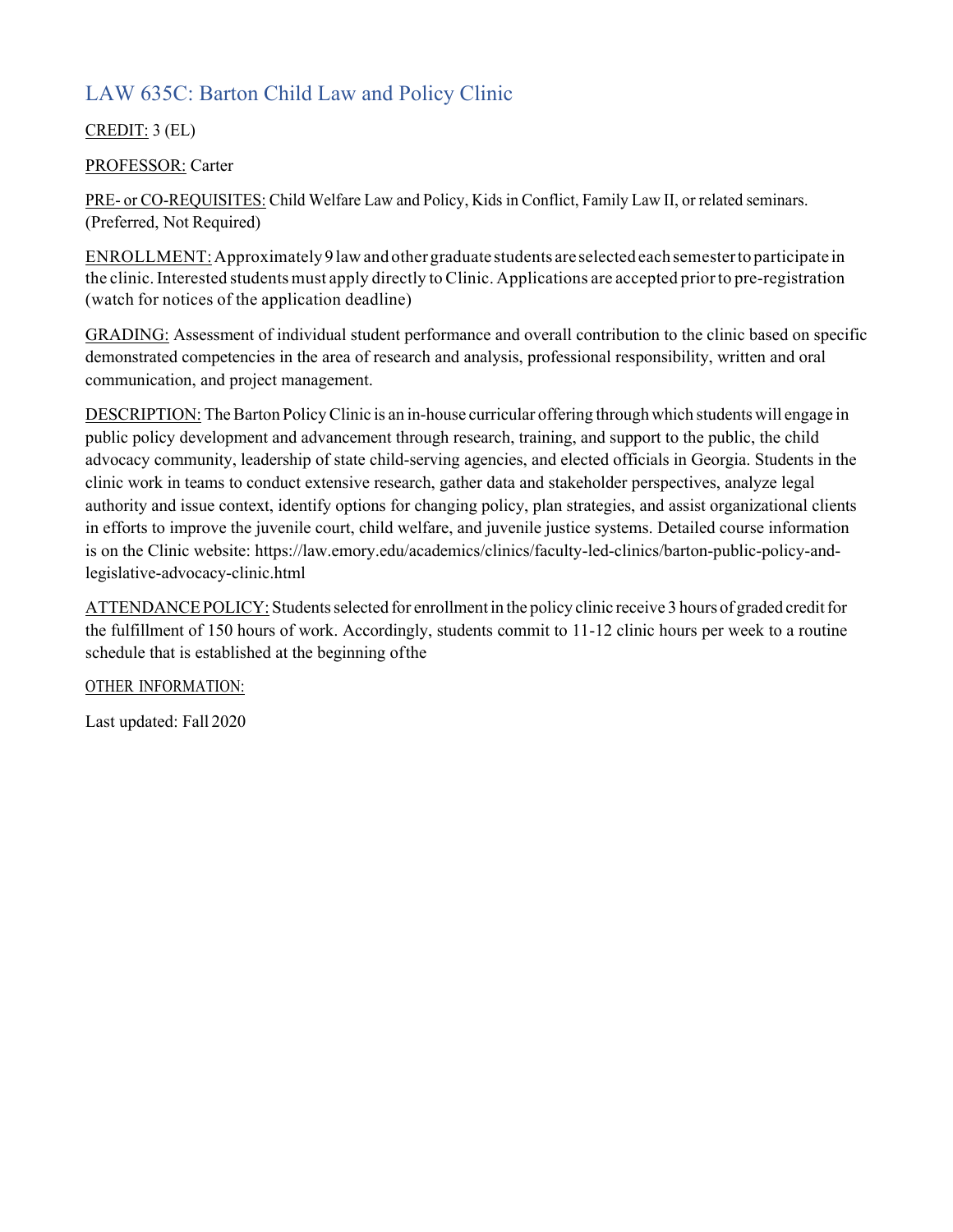#### LAW 500X: Business Associations

CREDIT: 3

PROFESSOR: Freer

PRE- or CO-REQUISITES:n/a

ENROLLMENT: n/a

GRADING: Participation/Attendance & Scheduled Final Exam

DESCRIPTION: This course surveys the formation, organization, financing, management, and dissolution of sole proprietorships, partnerships, corporations, limited partnerships, and limited liability companies. The course includes fundamental rights and responsibilities of owners, managers, and other stakeholders. The course also considers the special needs of closely held enterprises, basic issues in corporate finance, and the impact of federal and state laws and regulations governing the formation, management, financing, and dissolution of business enterprises. This course includes consideration of major federal securities laws governing insider trading and other fraudulent practices under Rule 10b-5 and section 16(b).

ATTENDANCE POLICY: Regular attendance is required. Excessive absences will result in a grade reduction.

OTHER INFORMATION: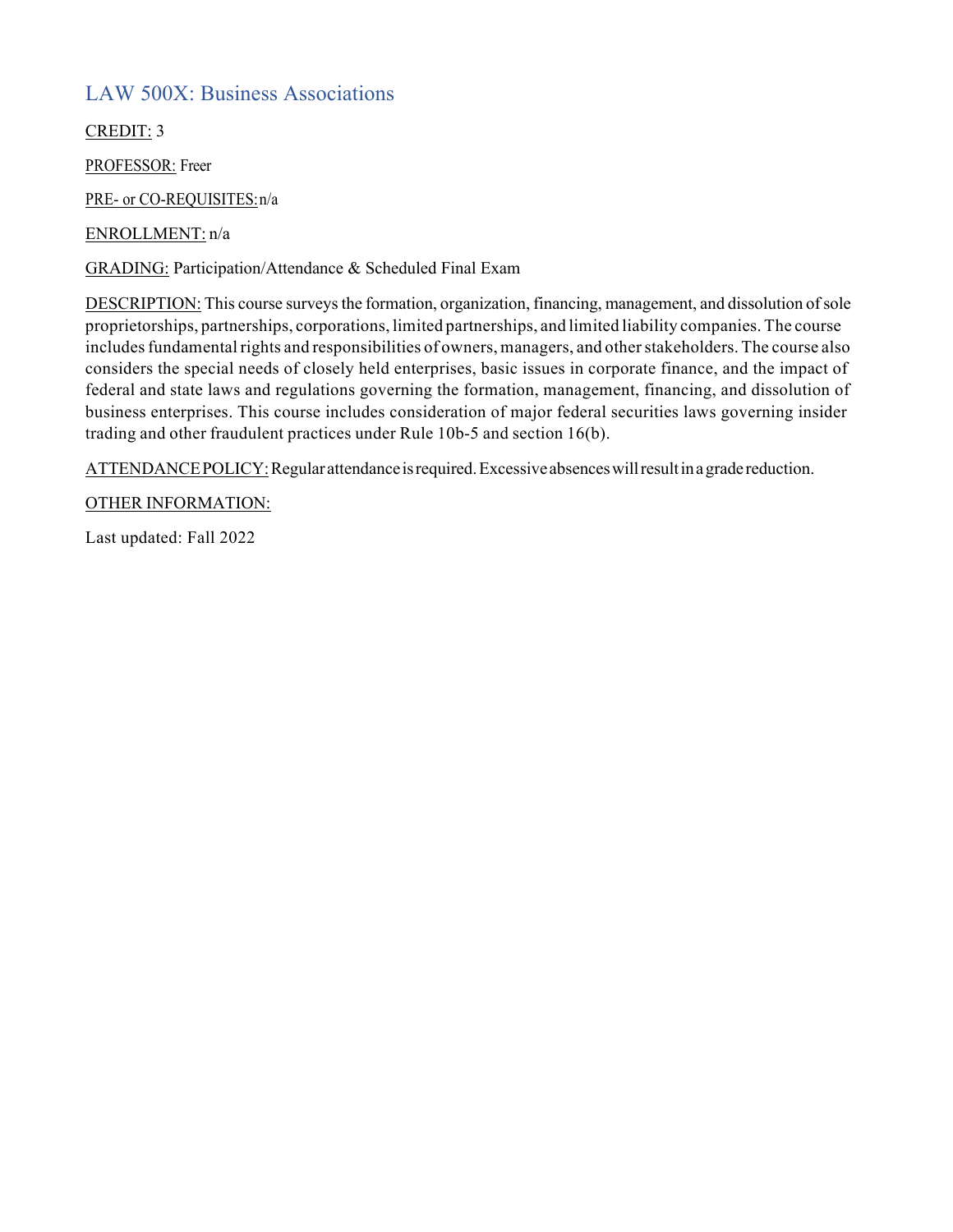### LAW 658: Capital Defender Practicum

#### CREDIT: 3 (EL)

#### PROFESSOR: Moore

PRE- or CO-REQUISITES: Criminal law, Criminal Procedure, & Evidence.

ENROLLMENT: THIS PRACTICUM WILL REQUIRE A YEAR-LONG (two semester) COMMITMENT. For those interested in this practicum, please contact Prof. Moore at joshdmoore@gmail.com.

GRADING: Participation, Attendance, & Coursework - The course is graded on a pass/fail basis

DESCRIPTION: Thisis a three-hour experiential course thought in conjunction with the Office of the Georgia Capital Defender, the state agency responsible for representing all indigent defendants statewide facing death penalty trials or on direct appeal from a death sentence. Second and third-year law students will assist Capital Defender trial attorneys in all aspects of preparing their clients' cases for trial and appeal.

This workshop requires a full-year commitment. As an integral part of the defense team, students assist in conducting investigations, interviewing clients and potential witnesses, putting together forensic evidence, gathering documents, doing research, drafting pleadings, formulating a theory of defense and making strategic decisions for each phase of a capital case. Students will also have the opportunity to do "mock" motions arguments and to present a jury sentencing argument based on the facts of their actual cases. In addition to working directly with attorneys and staff, students gather weekly for discussions about the cases they are working on and topics in death penalty jurisprudence. The students in this clinic are involved in the effort to make a strong case for life at trial and to build factual and legal narratives that will lead to the reversal of death sentences on appeal. This means students will focus heavily on the real (and often tragic) stories of their clients' lives, as opposed to technical or arcane points of law.

The classroom component of this clinic will meet for 2 hours each week at the offices of the Georgia Capital Defender in downtown Atlanta at the State Bar Building. A required text will be assigned. In addition to attending class, students will work on client matters for approximately 10 hours a week.

#### ATTENDANCE POLICY: See professor.

OTHER INFORMATION: THIS PRACTICUM WILL REQUIRE A YEAR-LONG (two semester) COMMITMENT. A total of 150 hours is required for credit.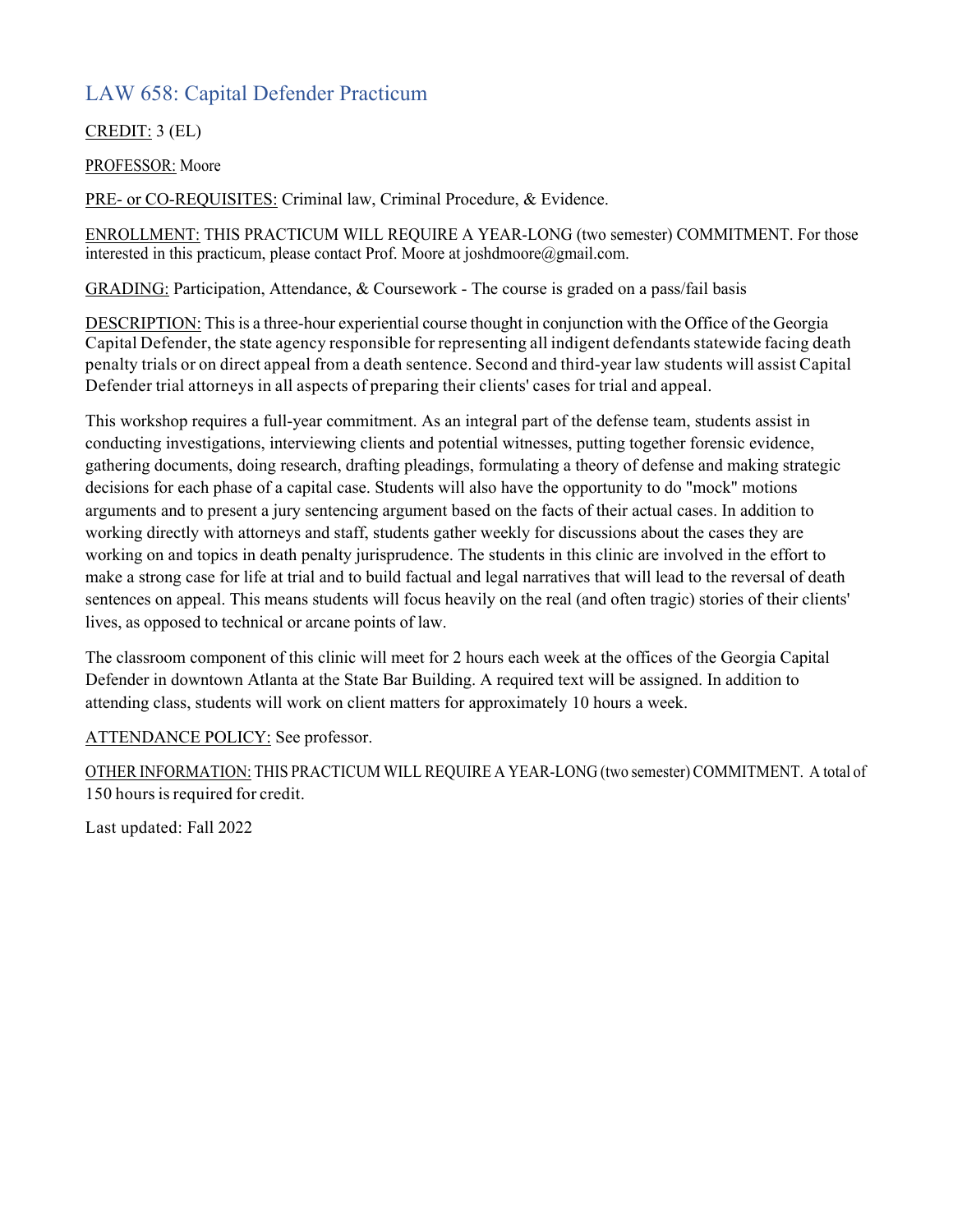## LAW 698B: Child Protection/Int'l Human Rights

CREDIT: 3

PROFESSOR: Liwanga

PRE- or CO-REQUISITES: N/A

ENROLLMENT: N/A

GRADING: Class Participation, Oral Presentation, and Papers

DESCRIPTION: Despite the proliferation of international human instruments on the protection of children, there are several million children worldwide who are subjected to hazardous labor, sexual exploitation, trafficking, female genital mutilation and/or illegal judicial detention. The course will: examine the legal framework on child protection; explore the different factors challenging the child's rights protection; analyze child vulnerability cases; and evaluate the needs of children exposed to exploitation. The course will also critically examine the policies and strategies that aim to create a protective environment for children at the international, federal and state levels. The course will start with an introduction to the concept of child protection and its scope. Different violations of children's rights, including child labor, child trafficking, child sexual exploitation, child soldiering, child persecution and child illegal detention will be covered as well.

ATTENDANCE POLICY: Students are expected to attend every class(with notification to instructor beforehand for an excused absence) and required to come to class prepared to discuss the day's readings. Attendance will be recorded on daily sign-in sheets.

OTHER INFORMATION: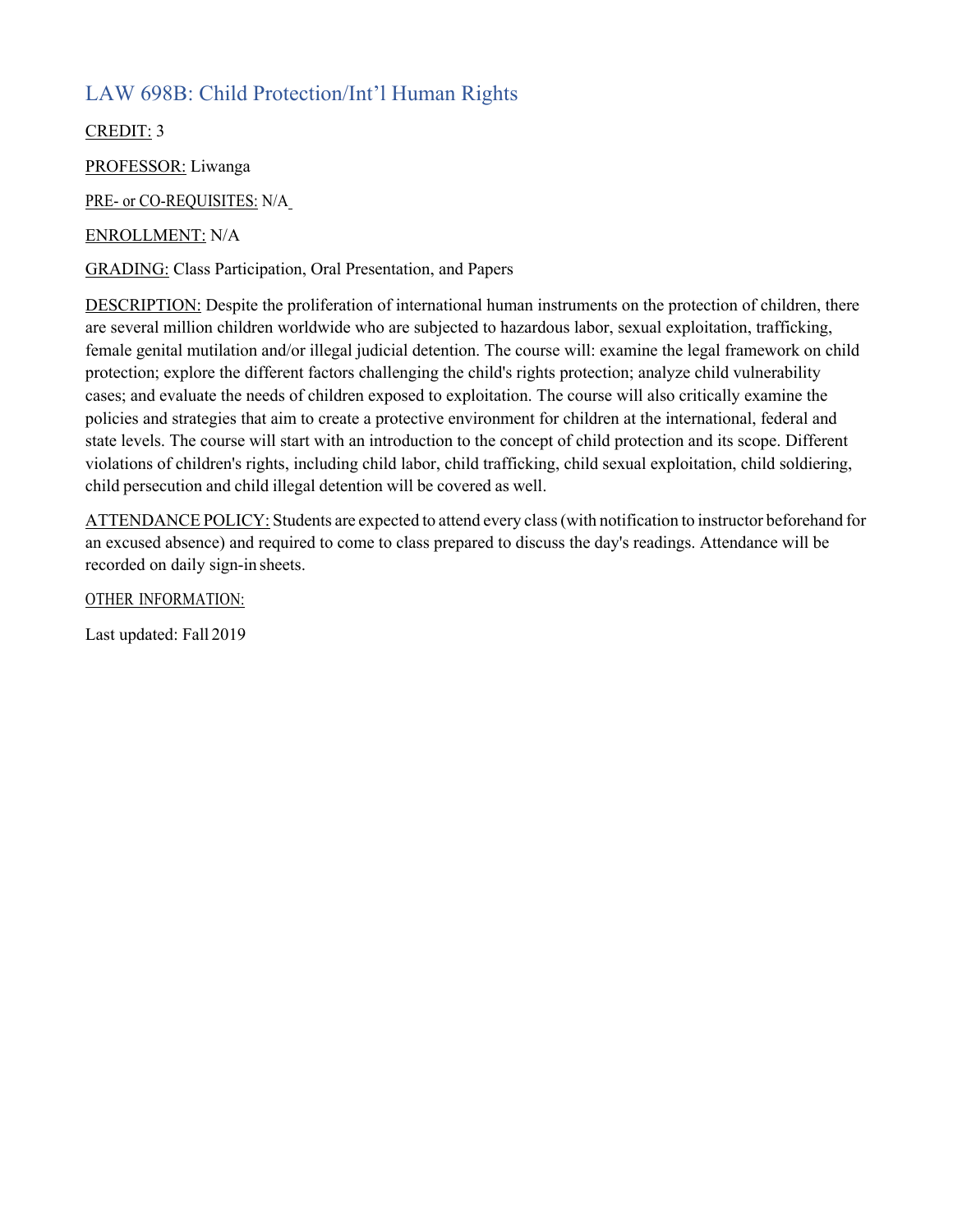## LAW 635: Child Welfare Law and Policy

#### CREDIT: 2

#### PROFESSOR: Bruce

PRE- or CO-REQUISITES: None, but this course qualifies as a pre-requisite or co-requisite for students enrolled in the Barton Policy or Legislative Advocacy Clinics.

#### ENROLLMENT: N/A

GRADING: Participation, Attendance, & Final Paper

DESCRIPTION:This coursewillexplore thevariousfactorsthatshapepublicpolicyandperceptionconcerning abused and neglected children, including: the constitutional, statutory, and regulatory framework for child protection; varying disciplinary perspectives of professionals working on these issues; and the role and responsibilities of the courts, public agencies and non-governmental organizations in addressing the needs of children and families. Through a practice-focused study, students will examine the evolution of the child welfare system and the primary federal legislation that impacts how states fund and deliver child welfare services. Students will learn to analyze and evaluate the effectiveness of legal, legislative, and policy measures as a response to child abuse and neglect and to appreciate the roles of various disciplines in the collaborative field of child advocacy. Through lecture, discussion, and analytical writing assignments, students will develop an understanding of thisspecialized area of the law and the companion skills necessary to be an effective advocate.

ATTENDANCE POLICY: Class attendance is an integral part of the learning process and is a reflection of professional responsibility. Consistent with American Bar Association requirements, the law school requires regular attendance in all courses.

OTHER INFORMATION: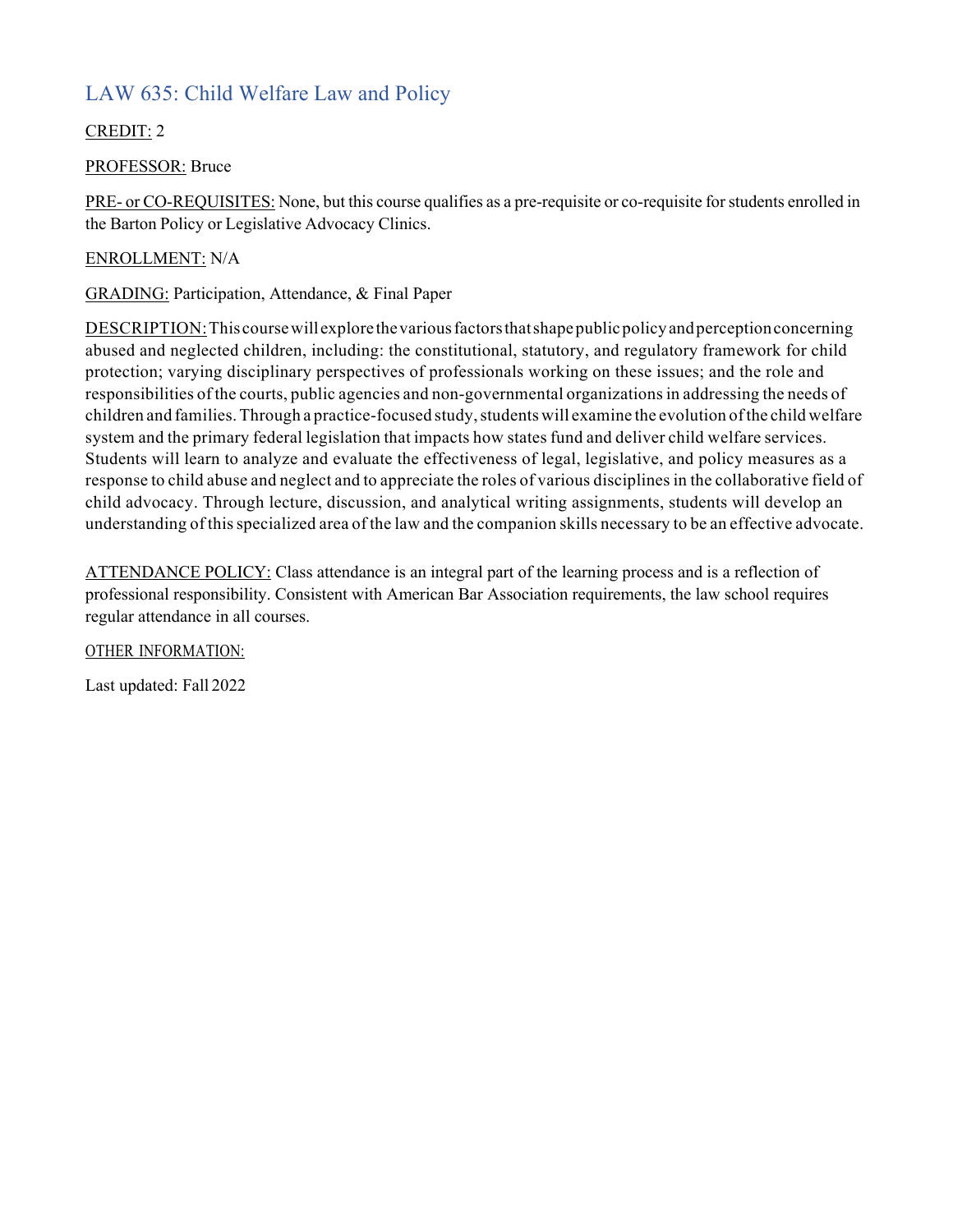### LAW 727: Citizenship & Immigration

CREDIT: 3

PROFESSOR: Kuck

PRE- or CO-REQUISITES:n/a

#### ENROLLMENT: N/A

GRADING: Scheduled Final Exam, grades for the course will be determined by a scheduled final exam at the end of the semester. Class participation may also be factored in, up to 10% of your grade.

DESCRIPTION: This survey course will explore the legal, historical, and policy perspectives that shape U.S. law governing immigration and citizenship. We will examine the constitutional and international law foundations underlying immigration regulation, the history of immigration law in the U.S., the source and scope of congressional and executive branch power in the realm of immigration, and the role of the judiciary in making and interpreting immigration law. In the course of that exploration, we will address citizenship and naturalization, the admission and removal of immigrants and nonimmigrants, and issues of undocumented immigration and detention.

ATTENDANCE POLICY: Students must attend and participate in class. As part of the attendance and participation requirement, I expect you to do each day's reading and whatever other preparation I assign and be prepared to contribute to our discussions.

OTHER INFORMATION: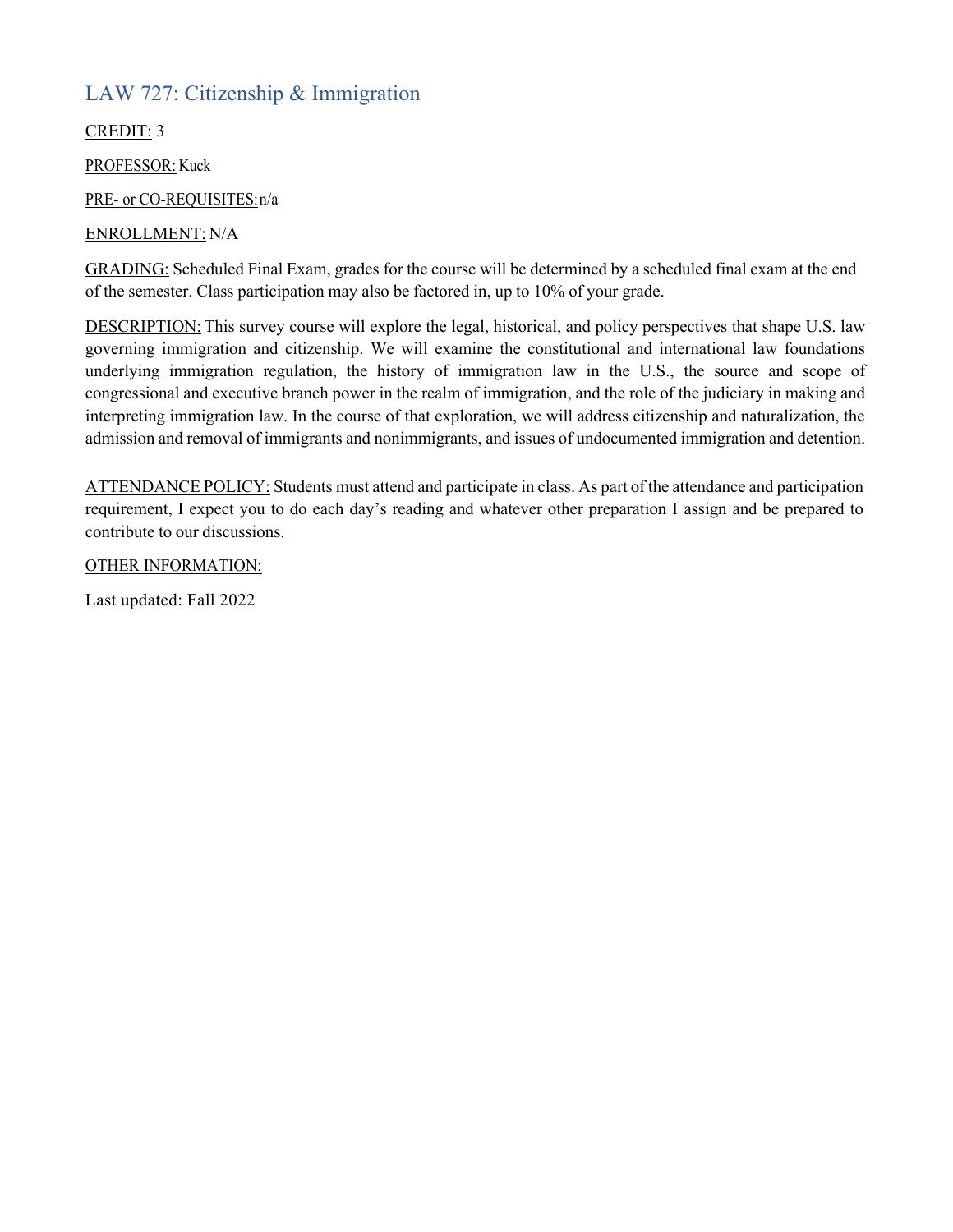## LAW 860A: Colloquium Workshop

#### CREDIT: 2

#### PROFESSOR: Levine

PRE- or CO-REQUISITES:Civil Procedure; Constitutional Law; Contracts; Criminal Law; Leg/Reg; Property; & Torts

ENROLLMENT: Limited to 6 students! Students enroll in the CSW in accordance with the same procedures used for seminars (advance application during the pre-selection process). On the pre-selection form please indicate the basis of your interest in the CSW and your prior experience with scholarship in an academic setting (law or otherwise). To enroll, please submit the pre-selection form no later than 3/17.

GRADING: Pass/Fail: Attendance, Participation, Reaction papers.

DESCRIPTION: Students who participate in this two-unit workshop will participate in two activities. First, we will discuss how law students can plan to pursue careers in academia, especially legal academia. Second, in most weeks, students will attend the faculty colloquium, which meets on Wednesdays over the lunch hour, or another scholarly presentation. After a presentation, students discuss the academic work as a piece of scholarship (and as a piece of persuasive writing), critique the author's presentation, and review materials relating to the production of scholarship and the legal academic job market. In advance of the weekly meeting, students write short reaction papers to each scholarly piece.

ATTENDANCEPOLICY: The CSW will be graded on a pass/fail basis, but with high attendance and participation standards set for what constitutes a passing grade. Do not apply for this class if you have other commitments during the lunch hour on Wednesdays (even only sporadic).

OTHER INFORMATION:

Last updated: Spring 2021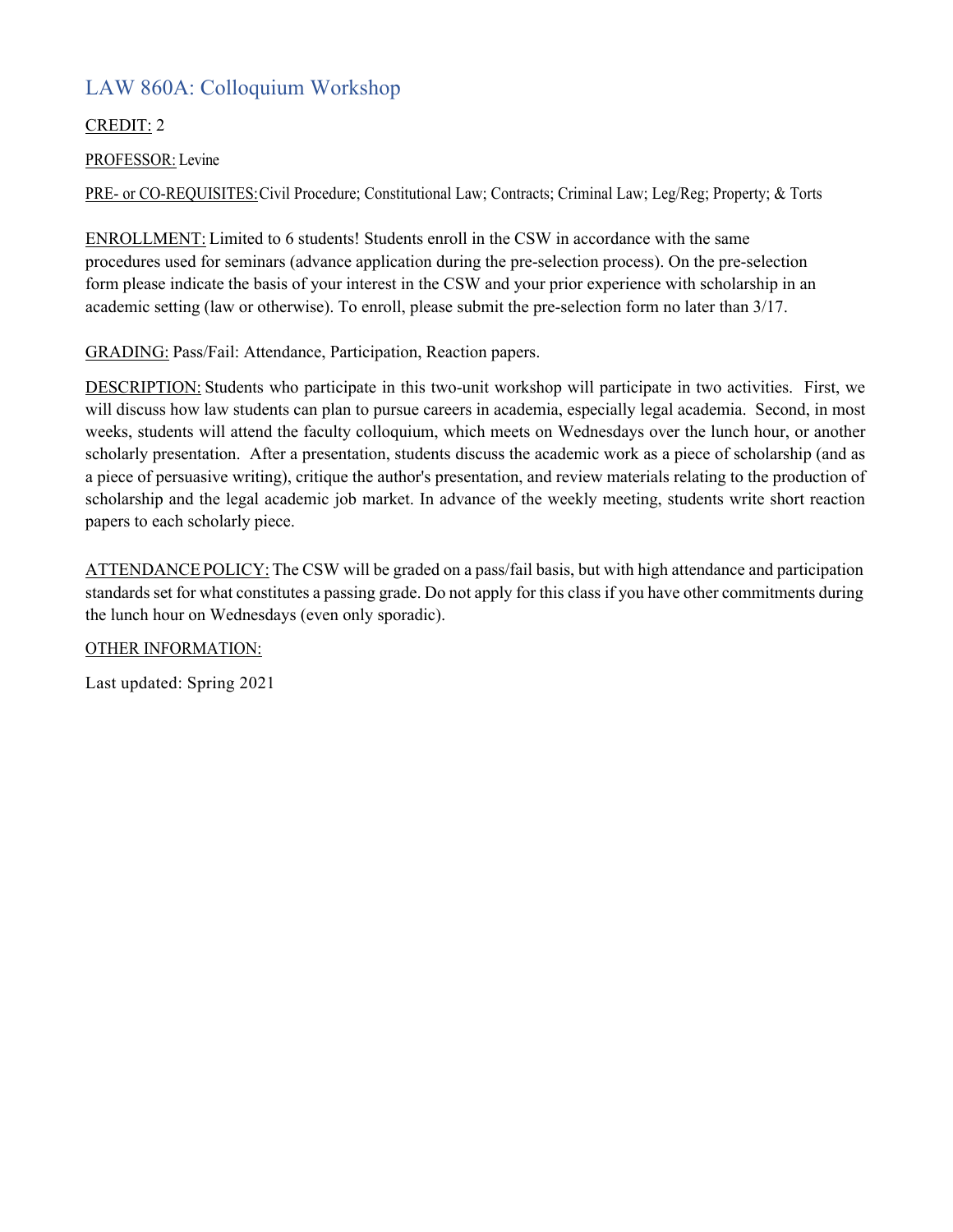### LAW 709: Conflict of Laws

CREDIT: 3

PROFESSOR: Pill

PRE- or CO-REQUISITES: Civil Procedure (Preferred)

ENROLLMENT: N/A

GRADING: Participation & Scheduled Final Exam or Take-Home (student choice)

DESCRIPTION: The course deals with all problems that arise in cross-border cases (state to state, state-foreign country), such as cross-border contracts, torts, inheritance, family law issues like child custody. The three parts of the course discuss when a court has jurisdiction over out-of-state defendants, what law it applies (its own or another state's), and how out-of-state judgments are enforced. Differences between state and federal court proceedings will be emphasized.

ATTENDANCE POLICY: Attendance is required. A student may be dropped if there are more than two (2) unexcused absences.

OTHER INFORMATION: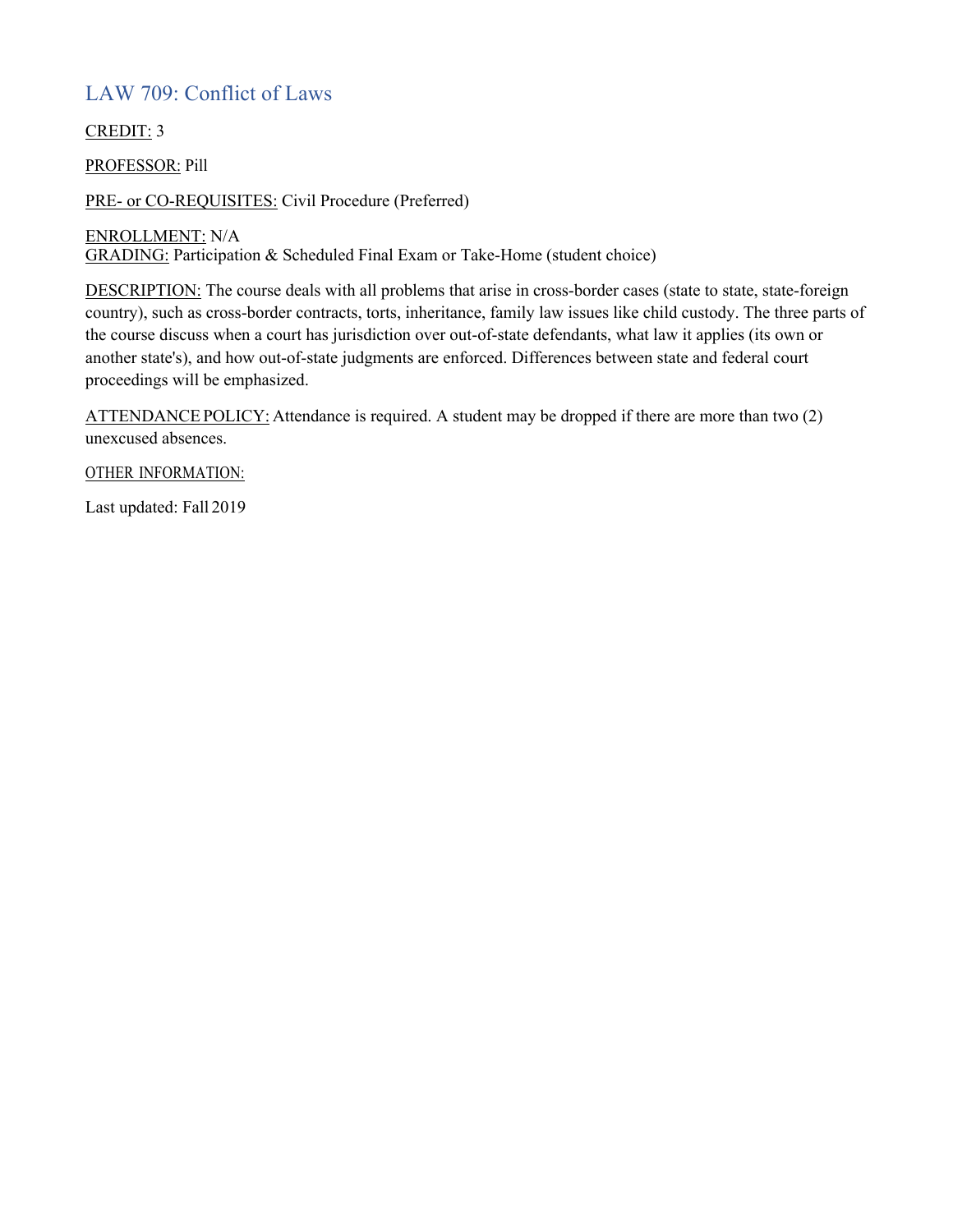### LAW 622A: Constitutional Criminal Procedure: Investigations

CREDIT: 3

PROFESSOR: TBD

PRE- or CO-REQUISITES: N/A

ENROLLMENT: register thru OPUS during the registration period

GRADING:Finalexamination-ScheduledExam(DuringExamPeriod)

DESCRIPTION: This course examines the constitutional rules governing criminal investigations, including searches and seizures, the interrogation of witnesses and suspects, and the roles played by prosecutors and defense attorneys during the investigative stages of criminal cases. The course studies the current constitutional rules governing these essential police practices, the development of these rules, and the relevant but conflicting policy arguments favoring efficient law enforcement and individual liberty that arise in these cases. Topics covered include searches and seizures of people, automobiles, and homes. Digital privacy is also an important topic.

ATTENDANCE POLICY: Attendance and preparation for class discussion are required. Each student is permitted three absences and two unprepared classes.

OTHER INFORMATION: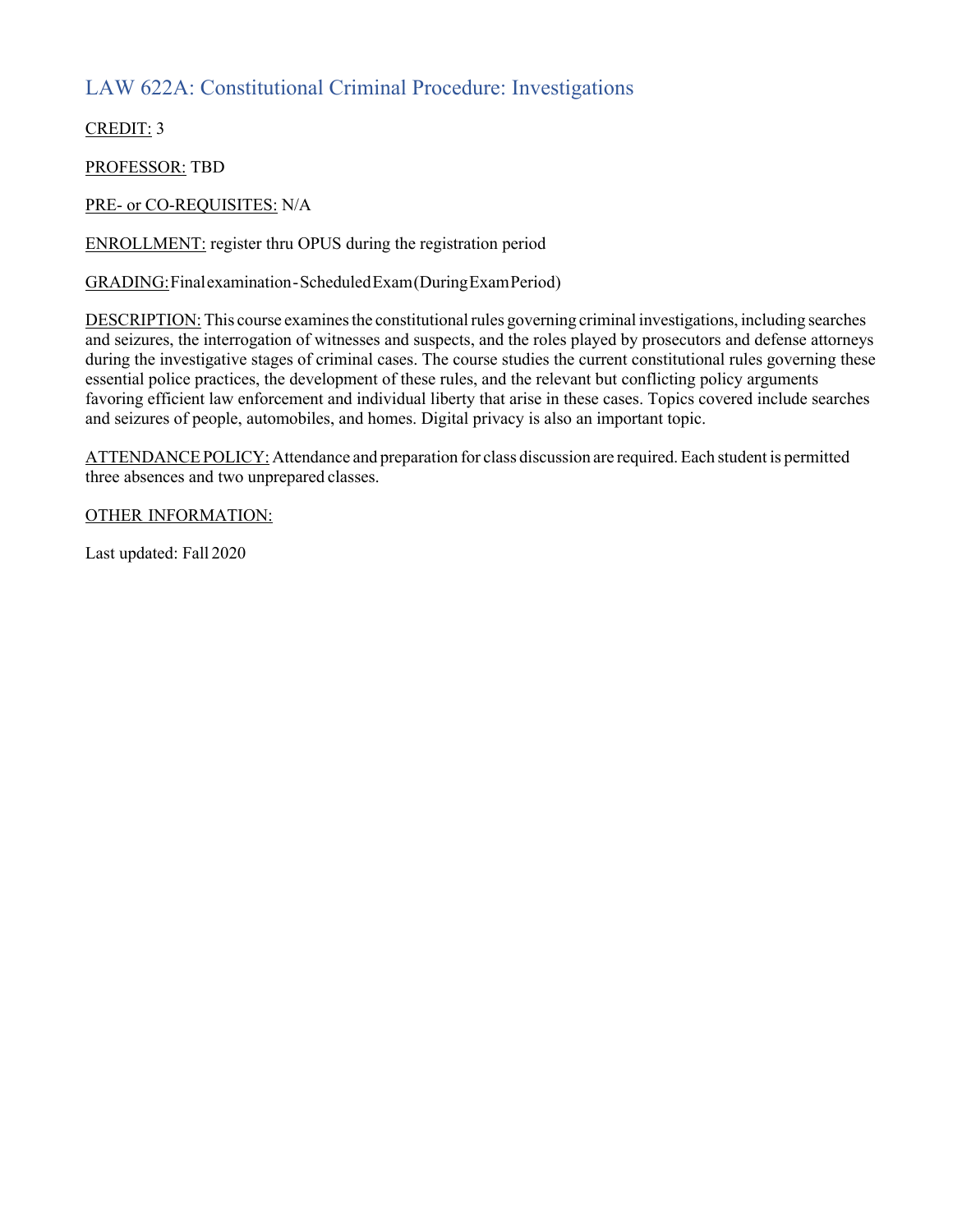#### LAW 675: Constitutional Litigation

#### CREDIT: 3

PROFESSOR: Weber Jr.

PRE- or CO-REQUISITES: Constitutional Law (recommended)

ENROLLMENT: register thru OPUS during the registration period

GRADING: Students will have two projects for the semester which will involve filing and litigating a constitutional case. No independent research will be required for projects, and students will utilize cases cited in the readings along with a list of supplemental cases.

(1) Students will draft a complaint and explanation of decisions made in drafting their complaint. This project will account for 50% of the student's grade. Ten pages double-spaced maximum for Complaint and eight pages double spaced for an explanation of decisions.

(2) Students will draft a short brief supporting or opposing summary judgment or a preliminary injunction. This project will account for 40% of the student's grade. Ten pages double-spaced maximum.

The remaining 10% of the student's grade will be tied to participation in class discussions. This course is subject to the mandatory mean.

DESCRIPTION: Constitutional Litigation will explore the substantive, ethical and strategic issues involved in litigating civil rights actions. This course will allow students to both learn basic principles of governmental liability/defenses and apply their knowledge of torts, constitutional law, federal courts and civil procedure in a litigation setting with problem sets

Course will be limited to 15 students given the practice orientation of the course and break-out groups.

ATTENDANCE POLICY: See professor

OTHER INFORMATION: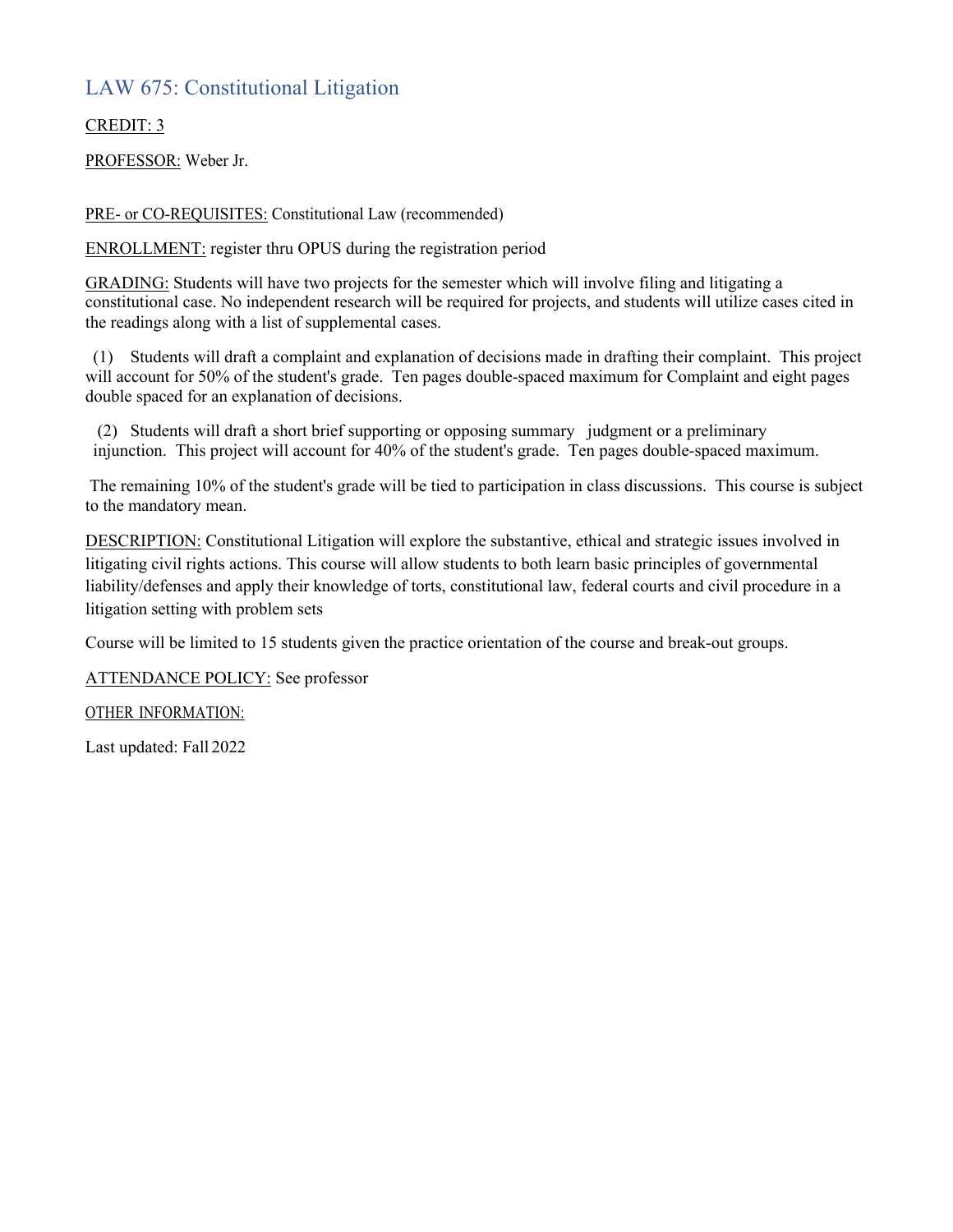### LAW 759A: Corporate Compliance/Oversight

CREDIT: 2

PROFESSOR: Rogers, Snyderman

PRE- or CO-REQUISITES: N/A

ENROLLMENT: N/A

GRADING: Attendance/Participation, & Take-home Final Exam

DESCRIPTION: Compliance programs have become increasingly essential for corporations and other organizations, both as a set of tools to mitigate the risk of compliance failures and as a driver of culture. In just a few years, these programs have evolved from specialized procedures for companies in highly regulated industries to a necessity for organizations of all types, particularly those with operations in the developing world, where corruption risks are often of paramount concern. This course will offer an overview of the history and standards driving such programs, and, most importantly, will present practical content and best practices on how compliance programs work. The course also will focus on the U.S. Foreign Corrupt Practices Act, the world's preeminent anti-corruption law, the enforcement of which has figured prominently in the development of corporate compliance programs. This course will be of value to anyone considering compliance as an alternative to a more traditional legal career, and those who anticipate working in or advising modern corporations.

ATTENDANCE POLICY: More than two absences must be approved by the instructors. Unapproved absences will affect the final grade.

OTHER INFORMATION: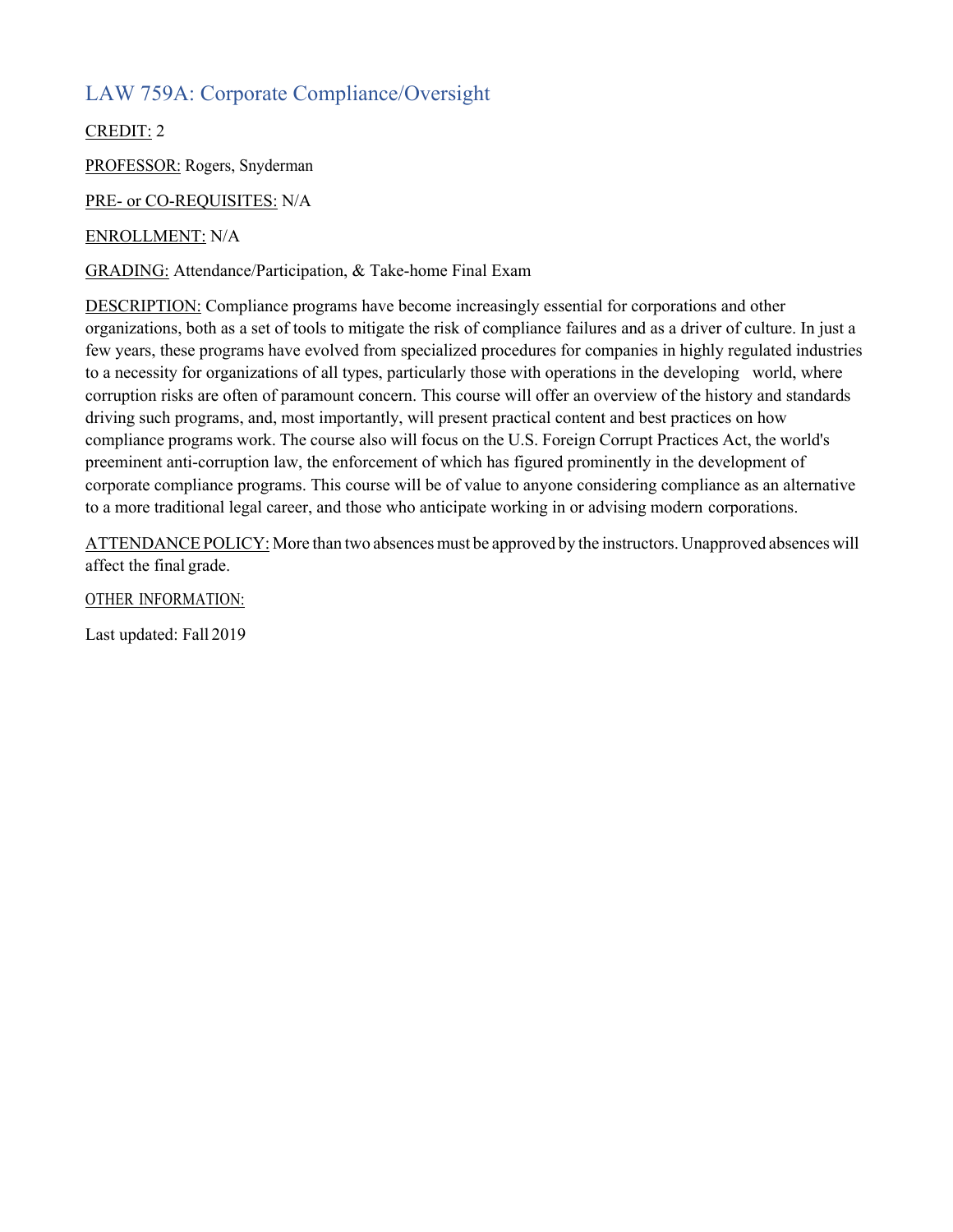#### LAW 712: Corporate Finance

CREDIT: 3 PROFESSOR: Shepherd PRE- or CO-REQUISITES: Business Associations ENROLLMENT: N/A

#### GRADING: Scheduled Final Exam

DESCRIPTION: A study of the financial and economic theory underlying legal doctrines in corporate finance, and the relationship between these doctrines. Focuses on decisions about "value" in the context of such areas as bankruptcy reorganization, dissenters' appraisal rights, and public utility regulation. Problems of capital structure and the duties of directors to various classes of claimants are studied in light of decisions about dividend policy and reinvestment. Includes a brief review of modern portfolio theory.

ATTENDANCE POLICY: See Professor

OTHER INFORMATION:

Last updated: Spring 2018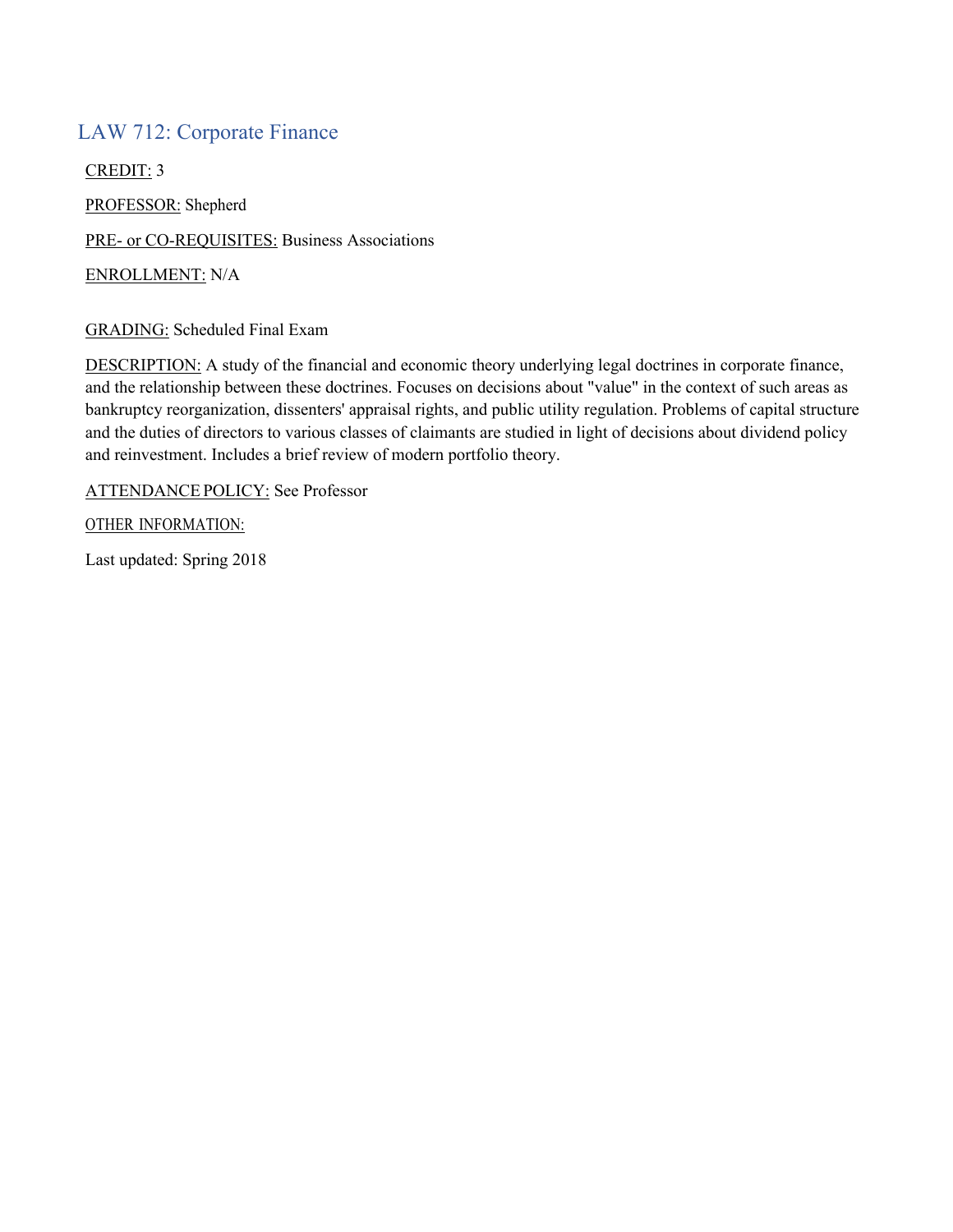### LAW 959: Courtroom Persuasion and Drama I

CREDIT: 1 (EL)

PROFESSOR: Brumer / Ingebristen / Still

PRE- or CO-REQUISITES: Evidence & Trial Techniques

ENROLLMENT: Restricted to 3L's who have completed Evidence and Trial Techniques. 12 Students per class.

GRADING: Participation, Attendance, & Assignmentcompletion.

DESCRIPTION: This course applies theater arts techniques to the practical development of persuasive presentation skills in any high-pressure setting, especially the courtroom. Using lectures, exercises, readings, individual performance, and video playback, the course helps students develop concentration, observation skills, storytelling, spontaneity, and physical and vocal technique. Small class size encourages frequent opportunities for "on your feet" practice. Held in the Law School courtroom, the class provides the optimal simulation of a real-life experience.

Assignments and in-class exercises are designed to help students learn how to appear and feel confident; project their voice and use more vocal variety; cope with anxiety; stand still and move with purpose; improve eye contact with jurors as well as witnesses; gesture effectively and create a compelling story. The student will complete the course with increased confidence and ample tools for artfuladvocacy.

Maximumclasssize:12Requirements:Limitedto3L'swhohavecompletedEvidenceandTrialTechniques.The class meets for 10 weeks plus an in-classfinal exam not during the exam period. Class periods are 75 minutes.

ATTENDANCE POLICY: No more than two absences are permitted to receive a passing grade. This class does not meet the entire semester - see professor fordates.

OTHER INFORMATION: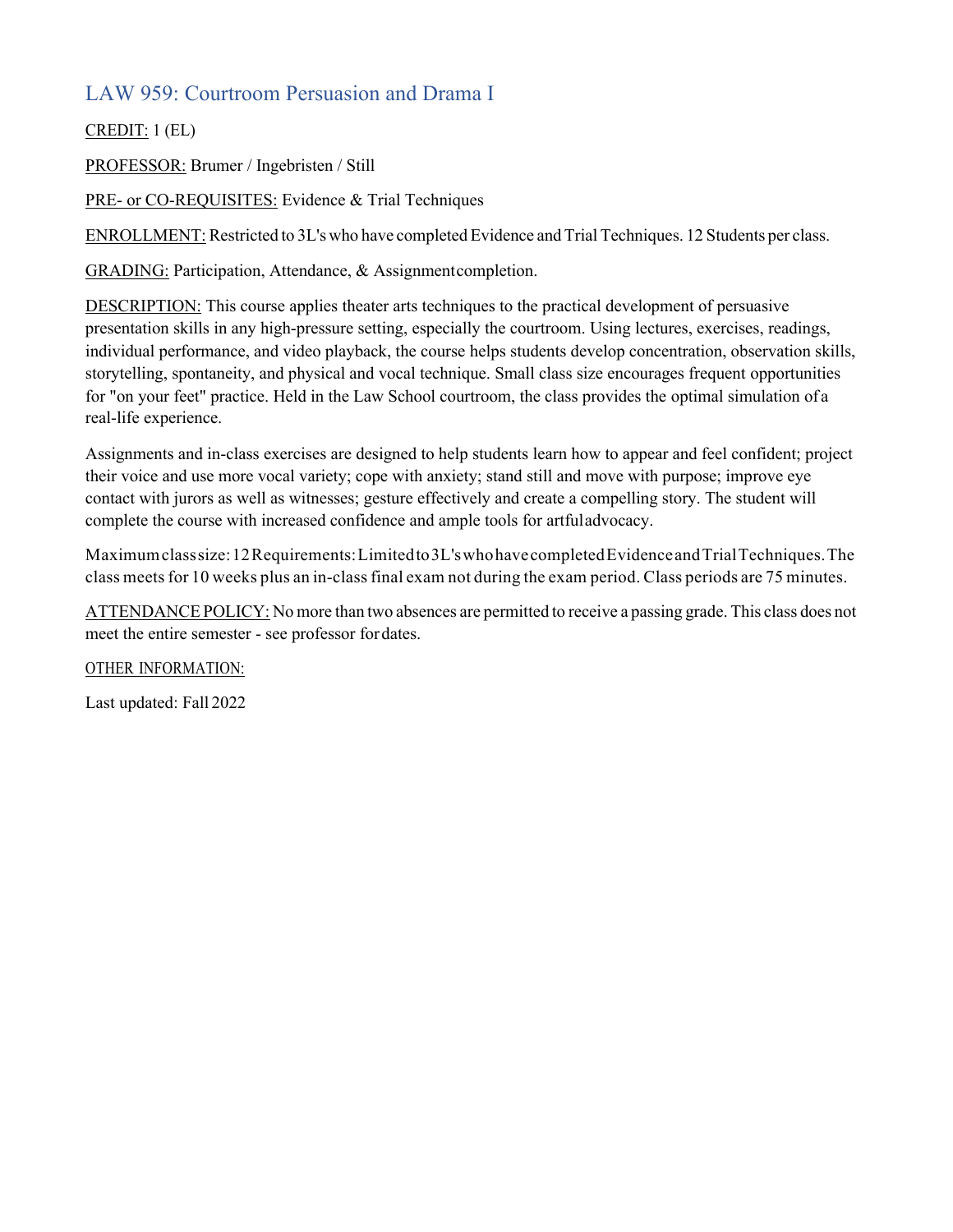# LAW 622X: Criminal Pretrial Motions

CREDIT: 3 (EL)

PROFESSOR: Krepp

PRE-orCO-REQUISITES: Constitutional Criminal Procedure: Investigations (can be taken concurrently)

ENROLLMENT: N/A

GRADING: Participation, Attendance, & Coursework

DESCRIPTION: This workshop will provide practical skills training in the area of pre-trial criminal litigation for a small number of students. Class will meet once a week for approximately 3 hours and will generally consist of each student performing an oral advocacy assignment. In addition, written advocacy assignments will be due from time to time. The emphasis of the class will be on building off of the students' substantive knowledge of criminal procedure by learning how it is applied to "real world" pre-trial criminal litigation.

ATTENDANCE POLICY: Attendance is a critical part of the course. Students are permitted to miss one class during the semester; additional absences must be approved by the professor and may result in a decrease in the final grade.

OTHER INFORMATION:

Last updated: Spring 2020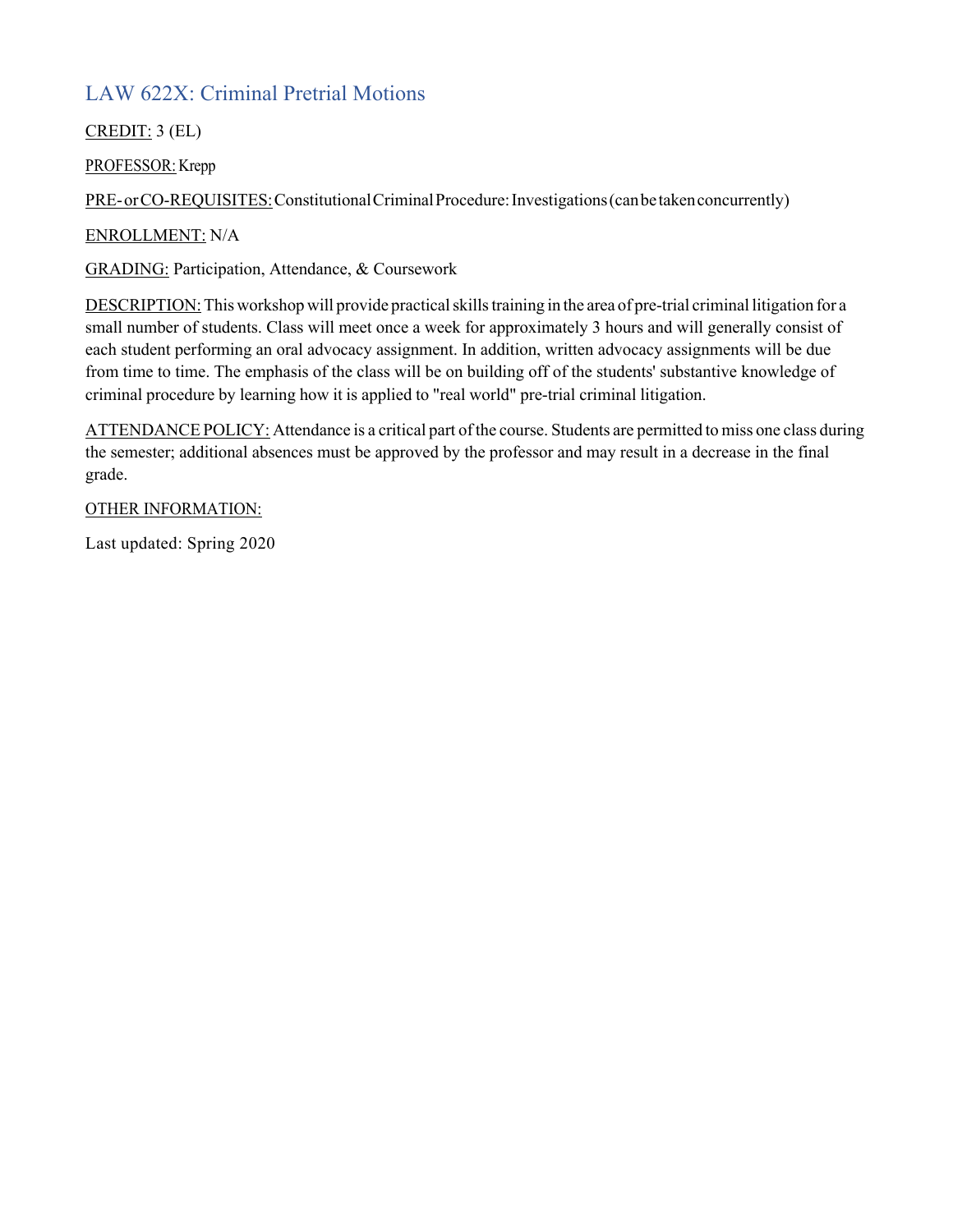### LAW 622B: Criminal Procedure: Adjudication

CREDIT: 3

PROFESSOR: TBD

PREREQUISITES: Criminal Law

#### ENROLLMENT: N/A

GRADING: Attendance, Participation, 6-8 Page Paper, & Modified Open-Book Scheduled Final Exam

DESCRIPTION: In contrast to a more conventional criminal procedure course, we will examine how lawyers and judges actually behave in the criminal courts throughout the United States. Topics include the doctrinal and practical dimensions of discovery, pre-trial detention, jury selection, prosecutorial charging and bargaining, ineffective assistance of counsel, double jeopardy, and speedy trial issues. Perhaps most importantly, we learn about the realities of our overburdened criminal justice system and discuss how prosecutors and defenders can operate within that system without sacrificing the rights of victims or defendants in the name of expediency.

ATTENDANCE POLICY: This class has a strict attendance policy. Students can miss 3 classes without penalty; at the 4th absence, the grade will be reduced by 1/3 of a step. At the 7th absence, you will not receive credit for this class. Excused and unexcused absences are treated the same.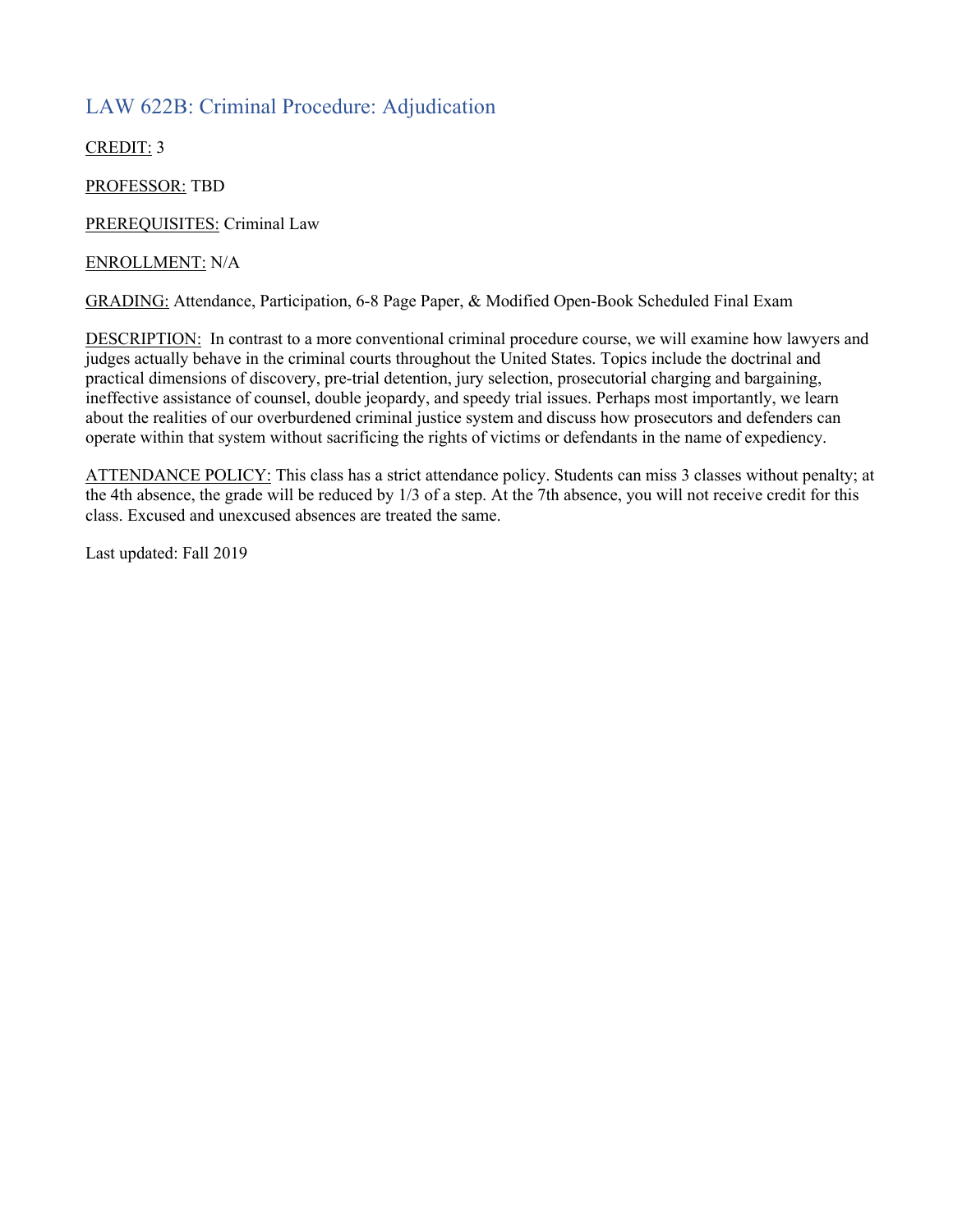#### LAW 731L: Crimmigration

CREDIT: 2

PROFESSOR: Davis

#### PRE- or CO-REQUISITES: N/A

ENROLLMENT: Limited to 14

#### GRADING: Final Exam

DESCRIPTION: In this course we will explore the intersection of the immigration and criminal justice systems. This relatively new area of law, known as "crimmigration," is fascinating and dynamic. The course will be both intellectually challenging and practical as we consider legal doctrine as well as real-world problem-solving strategies for noncitizens accused of a crime. I am a practicing immigration attorney and my practice focuses on criminal-related immigration cases. Because of my background, I will provide students with hypos and other practical examples from my experience throughout the course.

Specifically, this course will explore the consequences of criminal activity on noncitizens. It will take a close look at the types of crimes that subject noncitizens to removal from the United States, and it will explore how to defend against those immigration consequences. It will also consider how noncitizens are uniquely treated in the criminal justice system, and how states and the federal government have sought to police criminal activity by noncitizens.

Throughout the course, students will learn to analyze statutes, particularly the Immigration and Nationality Act, as well as applicable regulations concerning immigration. Students will also read and examine case law to understand how the crimmigration field has developed and changed over the past several decades, and how these changes affect noncitizens in immigration and criminal courts across the United States on a daily basis.

There are no prerequisites for this course. Students will engage with scholarly essays, statutes, and legal cases. There will also be some guest speakers. Students will be evaluated based upon participation and a final examination. We will cover a lot of material during each class. It is very important that you arrive on time and stay for the entire class. You should also come prepared for class discussion by reading the assigned material in advance. Please be aware that this course is cumulative. In other words, material later in the course builds upon previous material.

#### ATTENDANCE POLICY: See professor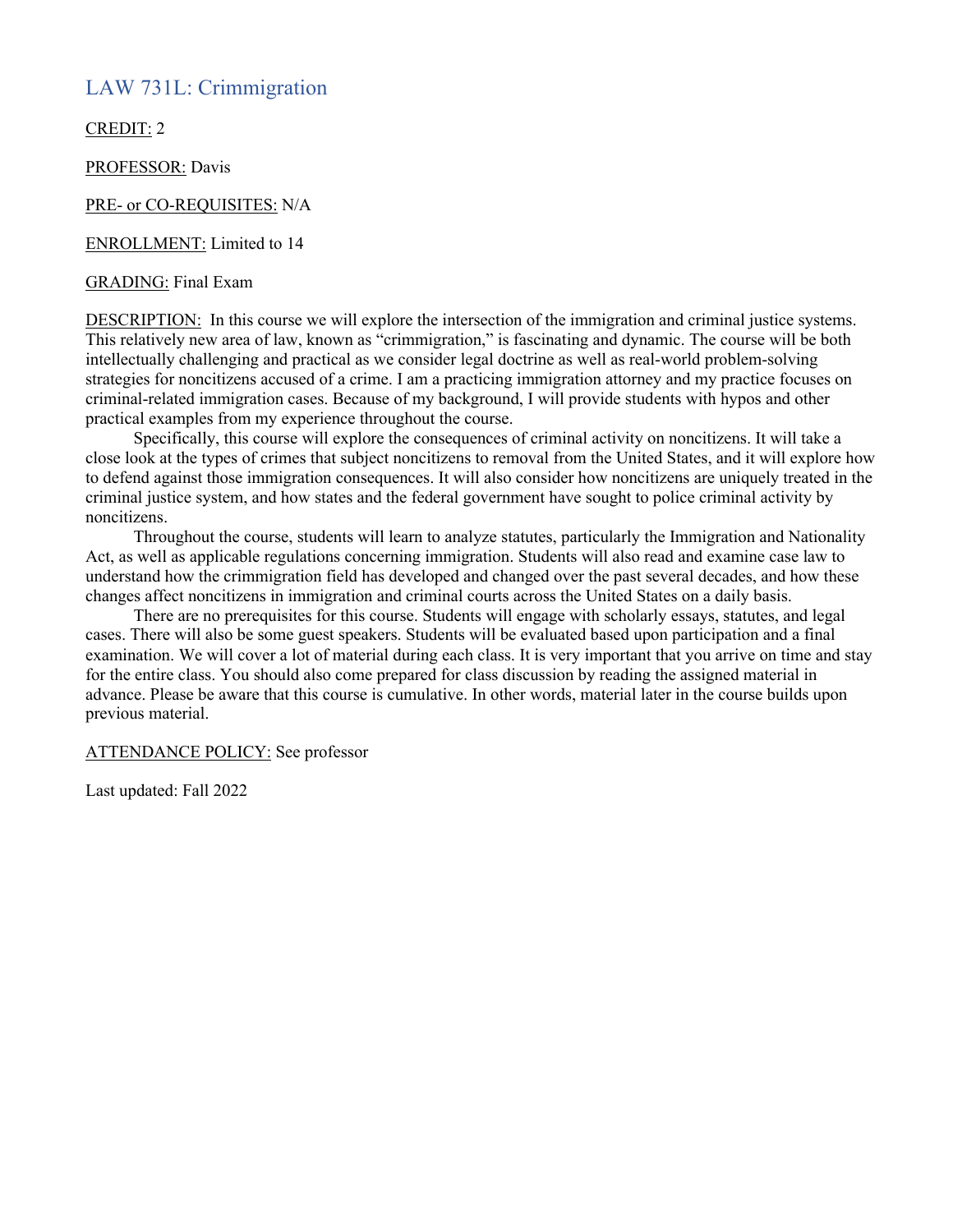## LAW 767: Cross-Examination

CREDIT: 3

PROFESSOR: Costa

PRE- or CO-REQUISITES: Evidence (concurrently ok)

ENROLLMENT: N/A

GRADING: Participation, Attendance, Coursework, & Final Presentation

DESCRIPTION: This course is designed to conduct an exhaustive exploration of the science and art of crossexamination with extensive in-class exploration and performance of advanced cross-examination techniques. In addition to performance, students will critique and analyze the cross-examinations of their peers and example cross-examinations from high-profile cases.

ATTENDANCE POLICY: Because of the experiential nature of this course, attendance, punctuality, and participation are required for all class meetings and activities. Excessive absences will result in a grade reduction.

OTHER INFORMATION: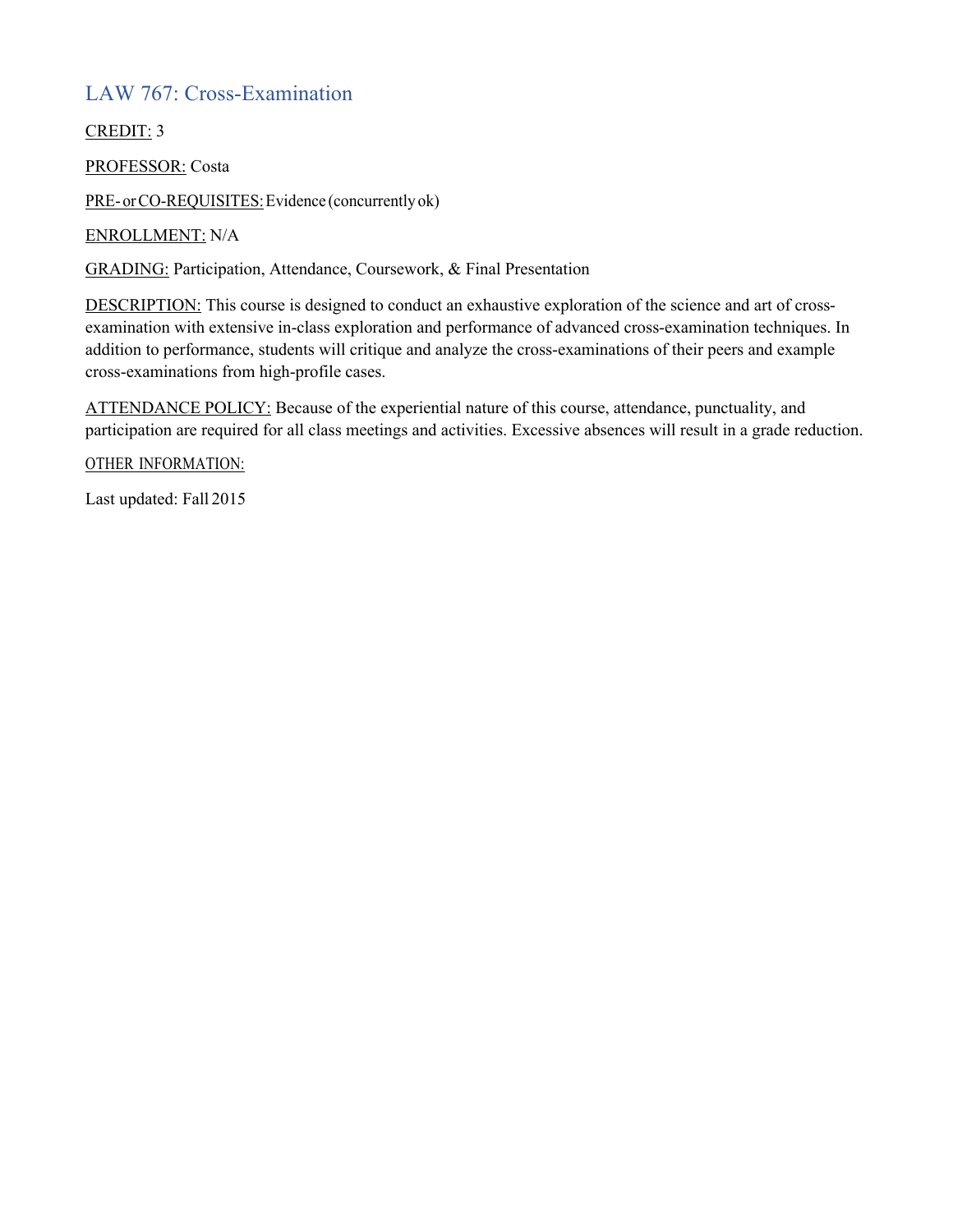## LAW 767: Cross-Examination

CREDIT: 3

PROFESSOR: Lott

PRE- or CO-REQUISITES: Evidence (concurrently ok)

ENROLLMENT: N/A

GRADING: Participation, Attendance, Coursework, & Final Presentation

DESCRIPTION: This course is designed to conduct an exhaustive exploration of the science and art of crossexamination with extensive in-class exploration, examples and student practice of advanced cross-examination techniques. Cross-examinations will often be based on actual criminal cases or other real-world examples and when possible, will involve conducting cross examinations of actual professionals participating in the criminal justice system.

ATTENDANCE POLICY: Because of the experiential nature of this course, attendance, punctuality, and participation are required for all class meetings and activities. Excessive absences will result in a grade reduction.

OTHER INFORMATION: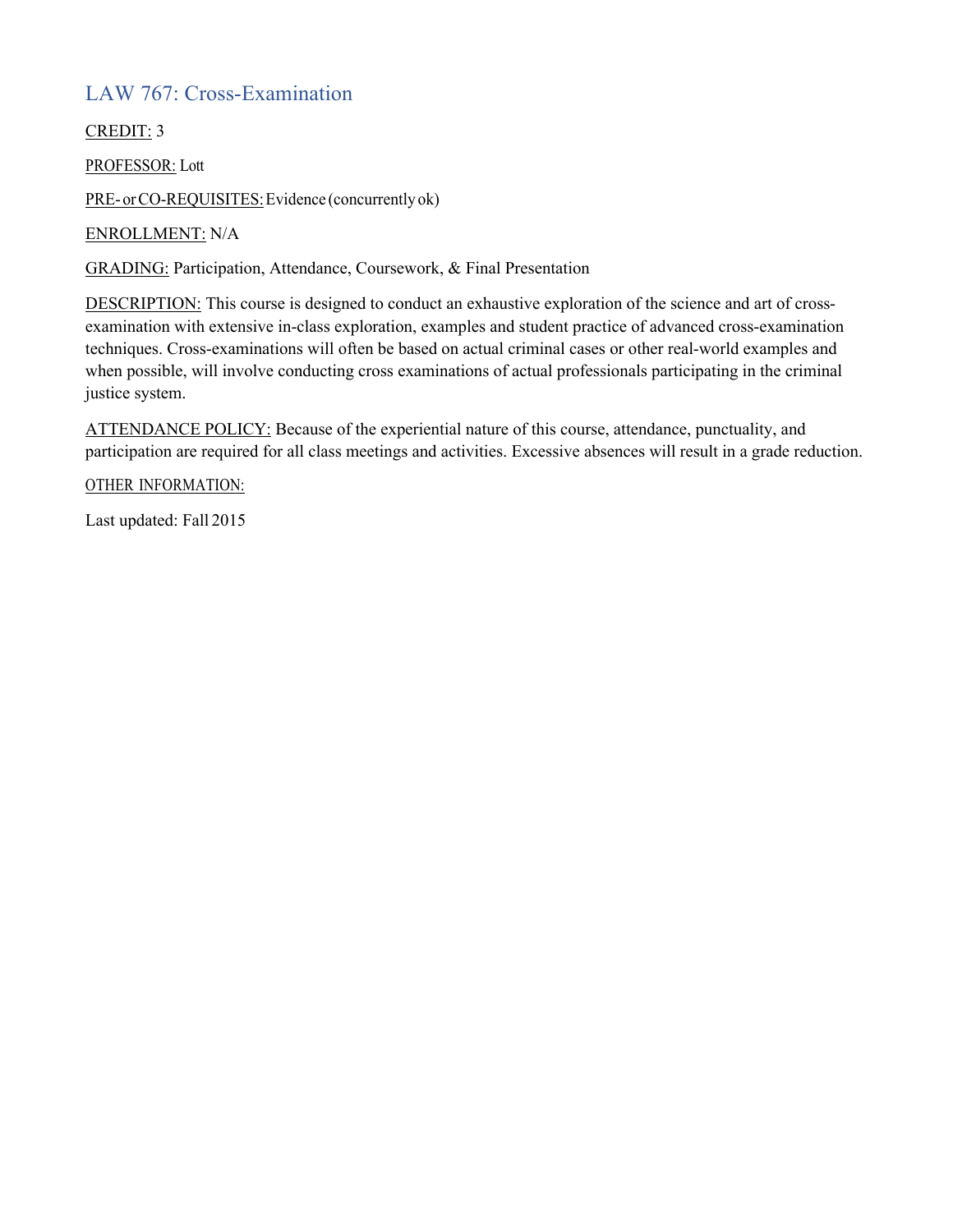# LAW 659F: DD:Commercial Lending Transactions

CREDIT: 3 (EL)

PROFESSOR: TBD

PRE- or CO-REQUISITES: Business Associations, Contract Drafting (concurrently NOT okay), and Deal Skills (concurrent okay)

ENROLLMENT: Preselected Transactional Certificate Students will receive an email informing them how/when to enroll. Non-transactional certificate students who meet the pre-reqs will be able to try to enroll during Open Enrollment.

#### GRADING: Coursework

DESCRIPTION:This course is designed to give the student an opportunity to (i) explore in depth a variety of secured transactions, recognizing the contrast to unsecured transactions, and the creditor's rights, remedies, and benefits thereunder, (ii) understand the nature and corresponding requirements of secured transactions, including knowledge of, and familiarity with applicable regulations, statutes and rules, and (iii) engage, as counsel, in the representation of secured creditor(s) or borrower(s) in an actual secured transaction from beginning to end throughout thesemester.

ATTENDANCE POLICY: See professor.

OTHER INFORMATION: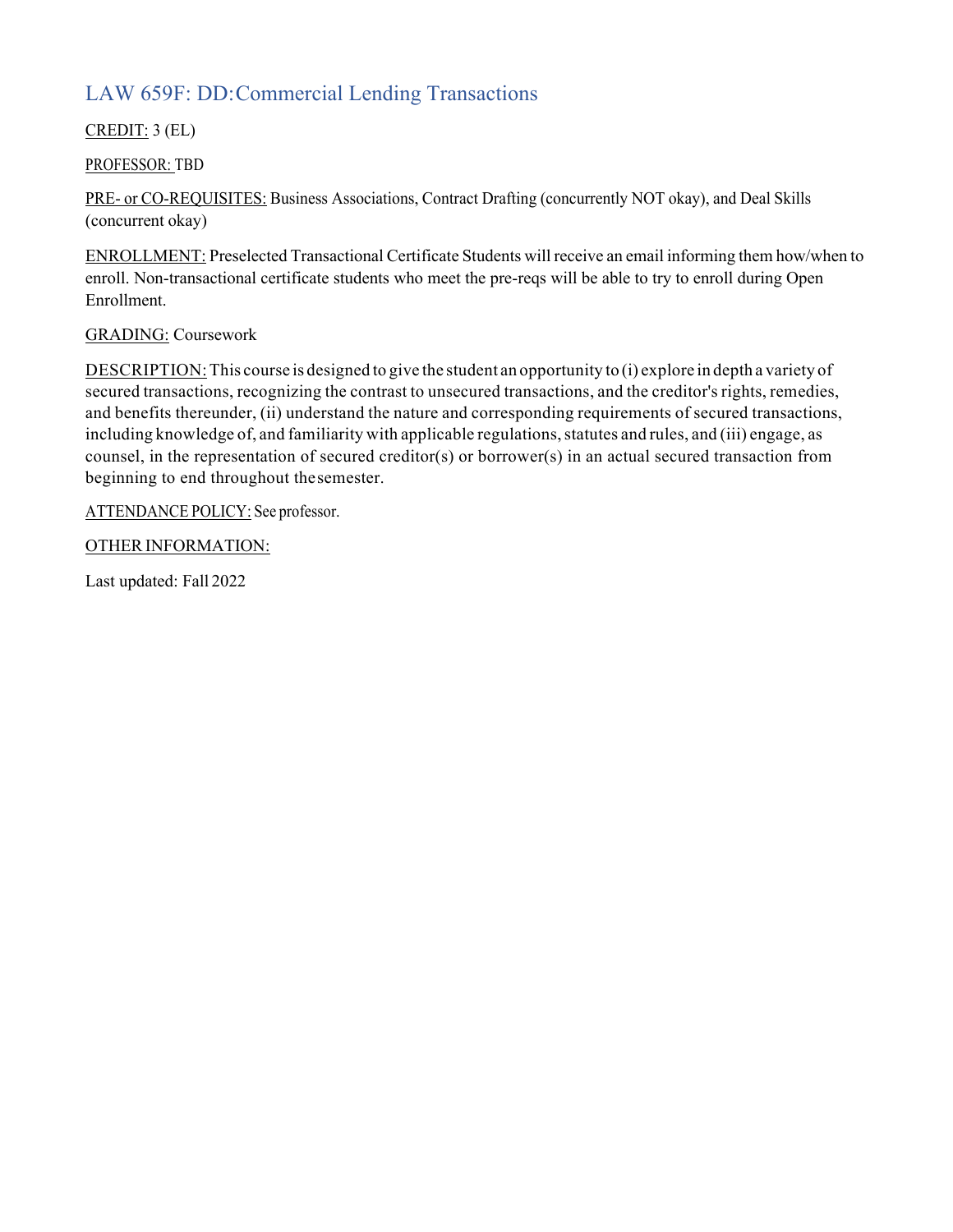## LAW 659A: DD:Contract Drafting

CREDIT: 3 (EL)

PROFESSOR: TBD

PRE- or CO-REQUISITES: Contract Drafting and Deal Skills are prerequisites to some Doing Deals capstone courses.

ENROLLMENT: Limited to 12 students per section

GRADING: Homework, contracts, projects, in-class exercises

DESCRIPTION:This course teaches students the principles of drafting commercial agreements. Although the course will be of particular interest to students pursuing a corporate or commercial law career, the concepts are applicable to any transactional practice. In this course, students will learn how transactional lawyers translate the business deal into contract provisions, as well as techniques for minimizing ambiguity and drafting with clarity. Through a combination of lecture, hands-on drafting exercises, and extensive homework assignments, students will learn how to review and draft different types of contracts. The course will also focus on how a drafter can add value to a deal by finding, analyzing, and resolving business issues. **Note: Open enrollment will be available to non-transactional certificate students on a space-available basis to students with required pre-reqs once open enrollment starts.**

ATTENDANCE POLICY: See professor.

OTHER INFORMATION: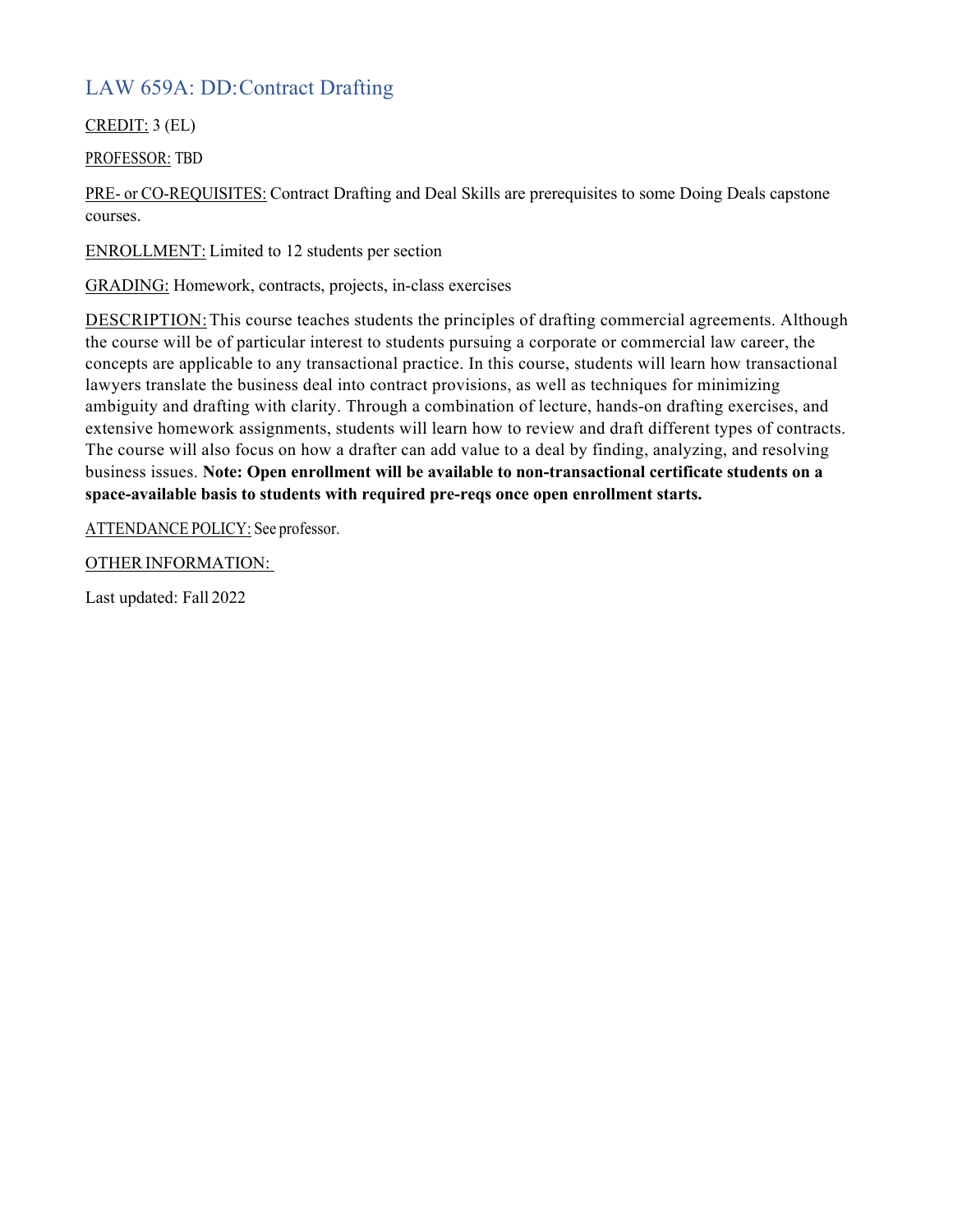## LAW 659B: DD:Deal Skills

CREDIT: 3 (EL)

#### PROFESSOR: TBD

PRE- or CO-REQUISITES: Contract Drafting and Deal Skills are prerequisites to some Doing Deals capstone courses.

ENROLLMENT: Limited to 12 students per section

GRADING: Homework, Participation/Professionalism; Negotiation Project; & Comprehensive Individual Project

DESCRIPTION:Deal Skills builds on the skills and concepts learned in Contract Drafting and emphasizes the skills and thought processes involved in, and required by, the practice of transactional law. The course introduces students to business and legal issues common to commercial transactions, such as M&A deals, license agreements, commercial real estate transactions, financing transactions, and other typical transactions. Students learn to interview, counsel, and communicate with simulated clients; conduct various types of due diligence; translate a business deal into contract provisions; understand basic transaction structure, finance, and risk reduction techniques; and negotiate and collaboratively draft an agreement for a simulated transaction. Classes involve both individual and group work, with in class exercises, role-plays and oral reports supported by lecture and weekly homework assignments. **Note: Open enrollment will be available to non-transactional certificate students on a space-available basis to students with required pre-reqs once open enrollment starts.**

ATTENDANCE POLICY: See professor.

OTHER INFORMATION: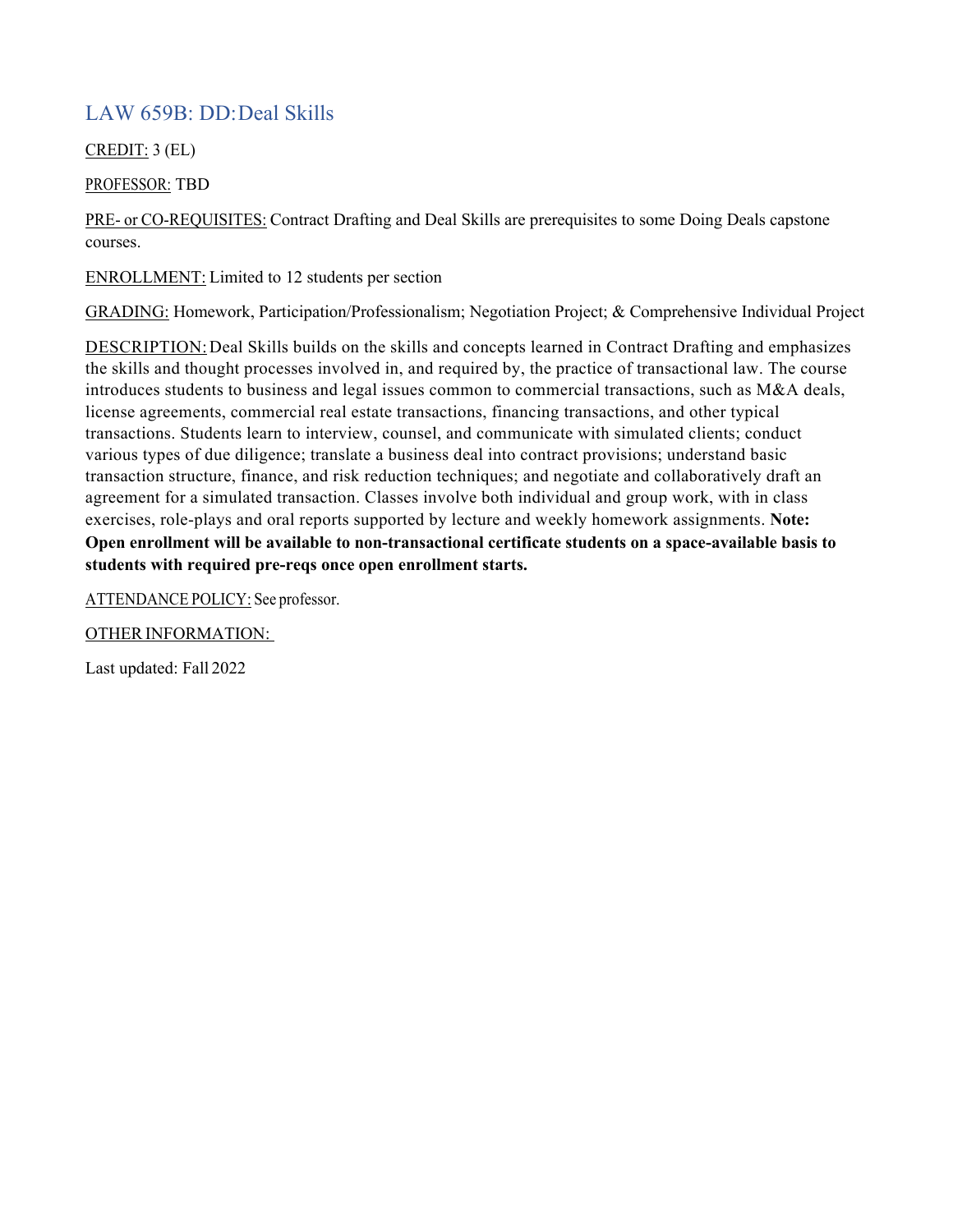### LAW 659P: DD: General Counsel

#### CREDIT: 3 (EL)

PROFESSOR: TBD

PRE- or CO-REQUISITES: Business Associations (concurrently NOT okay), Contract Drafting (concurrently NOT okay), and Deal Skills (concurrently okay).

ENROLLMENT: Preselected Transactional Certificate Students will receive an email informing them how/when to enroll. Non-transactional certificate students who meet the pre-reqs may try to enroll during Open Enrollment. \*14 student cap\*

GRADING: Homework and drafting assignments; team and individual projects; and class participation

DESCRIPTION: In this course, students will learn about the legal and non-legal functions of in-house counsel within an organization. Primarily through simulations, students will explore such topics as how to: manage legal and business issues, navigate ethical and professional dilemmas, and develop into a trusted member of an organization's leadership team. Students will be expected to "step into" the role of in-house counsel in order to further develop and refine their transactional law skills.

ATTENDANCE POLICY: See professor.

#### OTHER INFORMATION: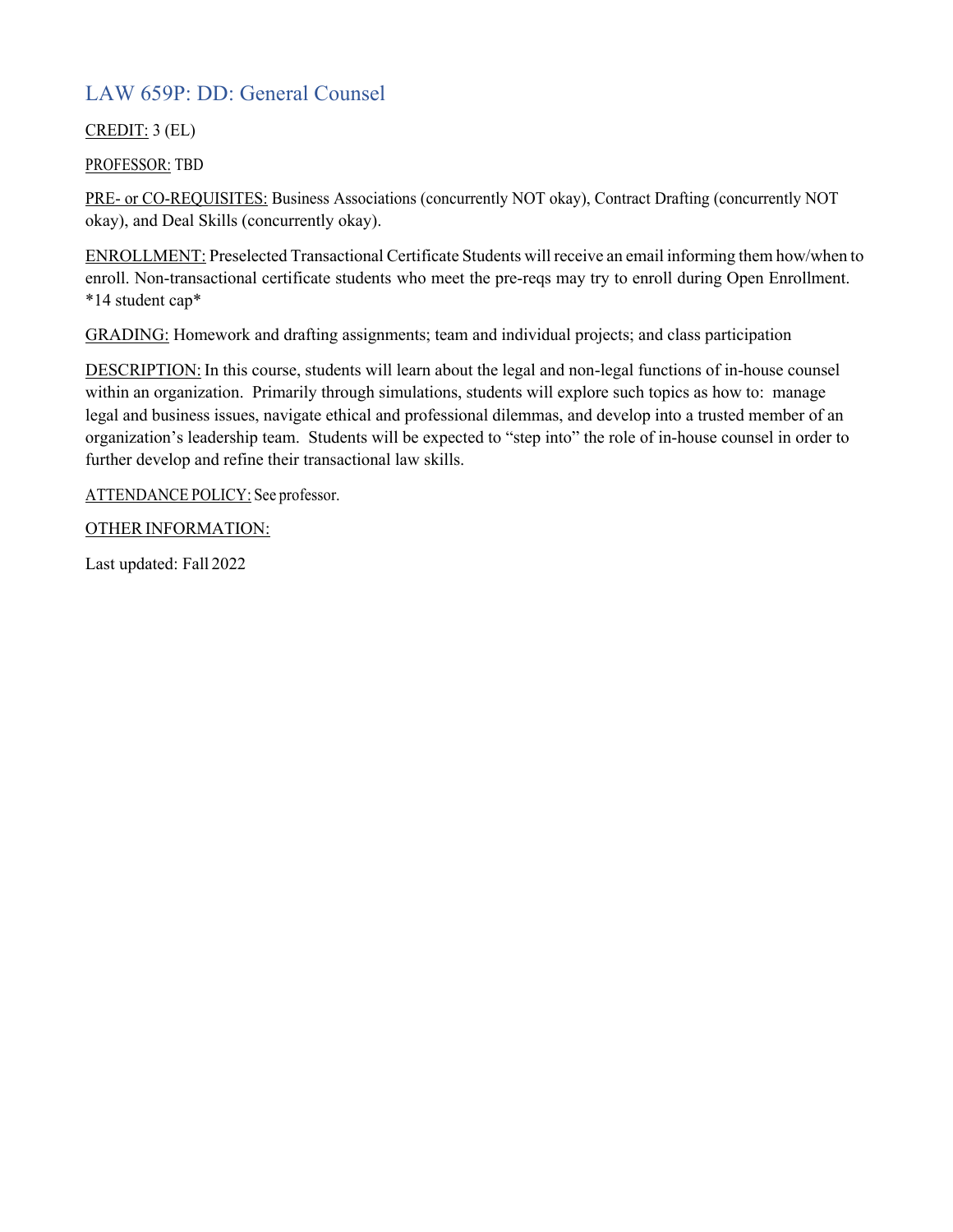#### LAW 659N: DD: IP Transactions

CREDITS: 3 hours (Experiential Learning Approved)

PROFESSOR: TBD

PREREQUISITES: Contract Drafting (concurrently NOT okay)

ENROLLMENT: N/A

GRADING: Exercises, Class Participation, & Final Paper/Presentation

SELECTION: Preselected Transactional Students will receive an email informing them how/when to enroll. Non-transactional certificate students who meet the pre-reqs may enroll during Open Enrollment

DESCRIPTION: This course is designed to offer students with an interest in intellectual property the opportunity to explore a limited number of current and cutting-edge intellectual property topics in depth and to experience first-hand how these legal concepts would manifest in a transactional practice setting. Students will complete a variety of in-class and homework assignments typical of those encountered in transactional IP practice, from contract negotiation and drafting to strategic analysis and client interaction.

The course is intended for students with an interest in this subject area; no specific prior IP courses are required. Grading is a combination of small projects, class participation, and a final paper/presentation. There is no exam.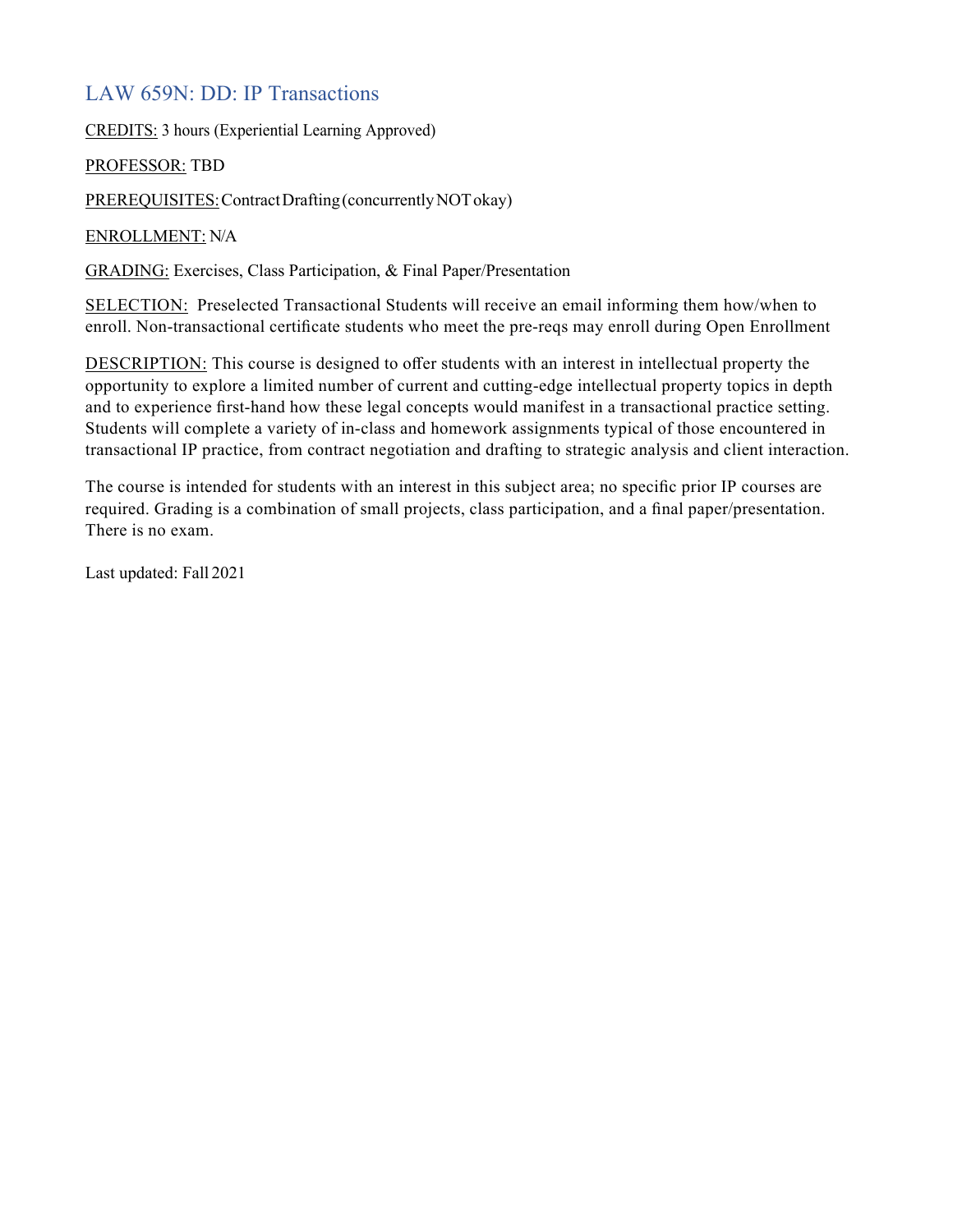## LAW 659J: DD: Mergers & Acquisitions Workshop

CREDIT: 3 (EL)

PROFESSOR: TBD

PRE- or CO-REQUISITES: Business Associations; Contract Drafting; & Deal Skills (concurrent, not okay for any)

ENROLLMENT: Limited to 12 students; Open enrollment will be available to non-transactional certificate students on a space-available basis to students with required pre-reqs once open enrollment starts.

GRADING: Class participation (incl. but not limited to attendance), Homework, Projects

DESCRIPTION: This course is designed to start a process of changing how you think about lawyering by shifting your focus from academia to application. We will do this in the context of mergers and acquisitions (M&A) by providing a practical overview of the process and documentation involved and by participating in exercises designed to simulate those junior transactional associates are commonly expected to undertake. Our ultimate objective is to better prepare you for what will be expected of you in a law firm environment.

ATTENDANCE POLICY: See professor.

#### OTHER INFORMATION: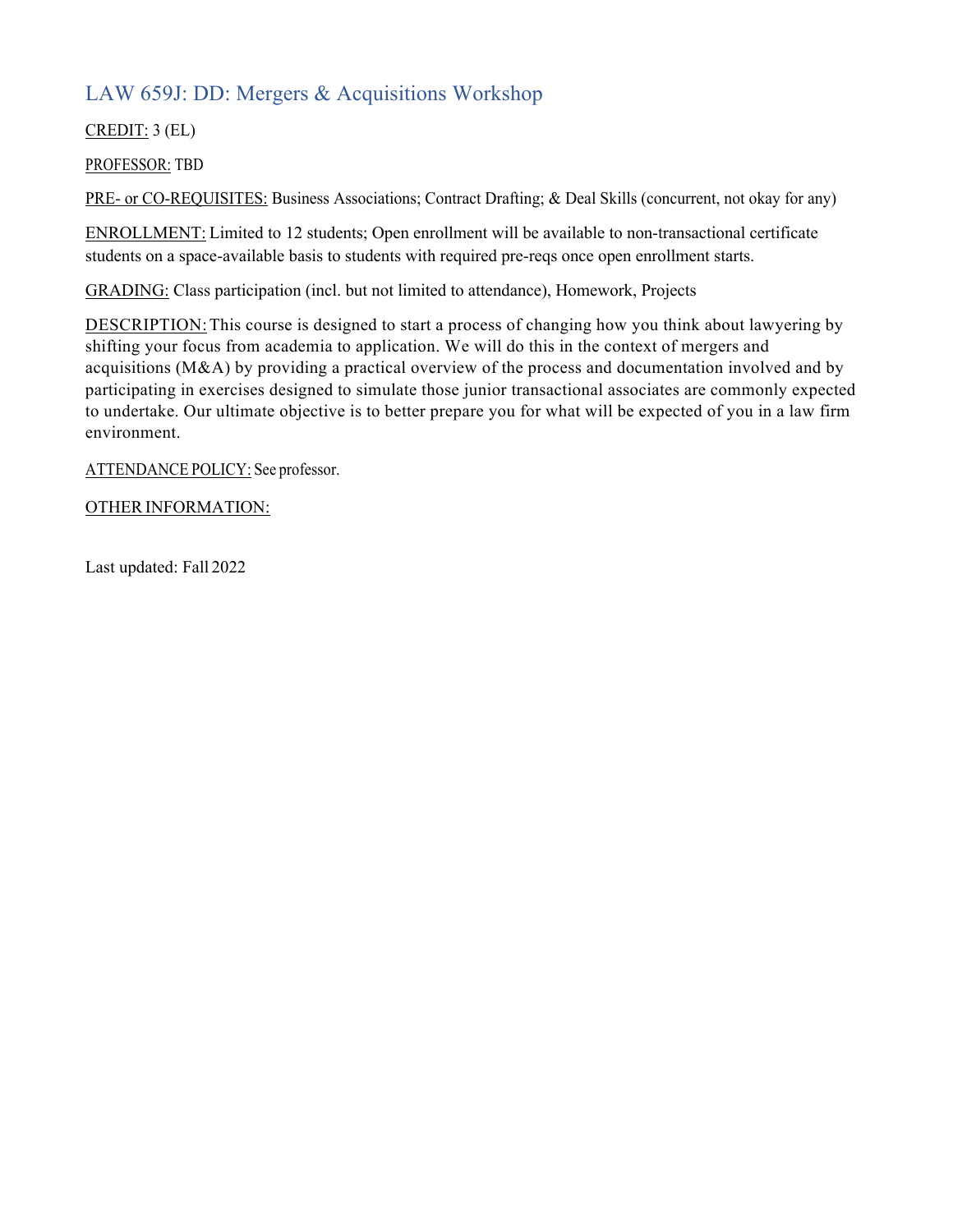## LAW 659D: DD: Private Equity

#### CREDIT: 3 (EL)

#### PROFESSOR: Crowley

PRE-orCO-REQUISITES: Business Associations (concurrently NOT okay), Contract Drafting (concurrently NOT okay), Deal Skills (concurrently okay). Recommended Prerequisites/Corequisites: Corporate Finance, Accounting in Action or Analytical Methods.

ENROLLMENT: Preselected Transactional Certificate Students will receive an email informing them how/when to enroll. Non-transactional certificate students who meet the pre-reqs may try to enroll during Open Enrollment.

GRADING: Midterm & Scheduled Final Exam, Group course work, & Class participation.

DESCRIPTION:The course isdesignedas aworkshopinwhichlawstudentsandbusinessstudentsworktogether to structure and negotiate varying aspects of a private equity deal, from the initial term sheet stages, through execution of the purchase agreement, to completion of the financing and closing. Private equity deals that are economically justified sometimes fail in the transaction negotiation and documentation phase.

This course willseek to provide students with the tools necessary to understand and resolve difficult issues and complete successful transactions. Students will be divided into teams consisting of both lawyers and business people to review, consider and negotiate actual transaction documents. Issues presented will include oftencontested key economic and legal deal terms, as well as common ethical dilemmas. To reinforce the key legal and financial points of an LBO transaction, there will be a short midterm and a final exam.

Course Learning Outcomes: -Understand the various steps of the LBO process -Use an Excel model to evaluate how financing structures and business forecasts impact LBO returns -Prepare some of the basic legal documents and correspondences related to LBOs -Negotiate term sheets with counterparties (buyer or seller) -Review transaction structures & tax impact -Gain an understanding of key contract provisions and how they interrelate - Draft contract terms with clarity and without ambiguity

ATTENDANCE POLICY: See professor.

#### OTHER INFORMATION: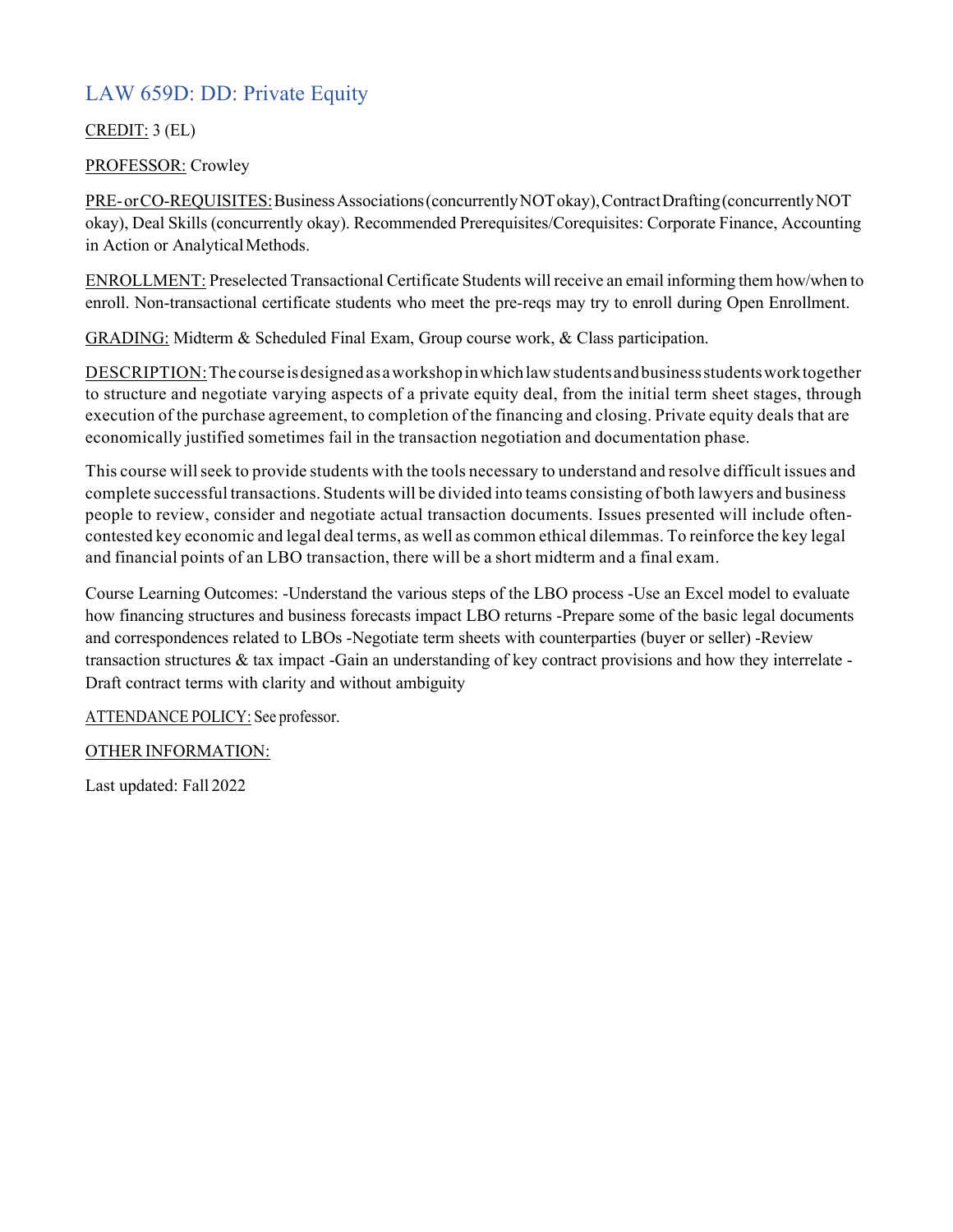## LAW 745: DUI Trials

CREDIT: 3

PROFESSOR: Tatum

PRE- or CO-REQUISITES: Trial Techniques

ENROLLMENT: register thru OPUS during the registration period; Limited to 12 Students!

GRADING: Participation, Motions Completion, & Final Trial Completion

DESCRIPTION: This course is designed to allow students to learn DUI statutes and case law, practice the skills necessary to argue DUI motions as a prosecutor or defense attorney, and apply those skills in a mock trial scenario. All phases of trial specific to DUI, including introduction of evidence and expert testimony, will be addressed. Area-specific presenters will be on-hand to explain field sobriety test procedures, motions practice, and specific defenses.

ATTENDANCE POLICY: Attendance is mandatory for motions dates and trial dates. 1-2 absences on regular class dates are permissible.

OTHER INFORMATION: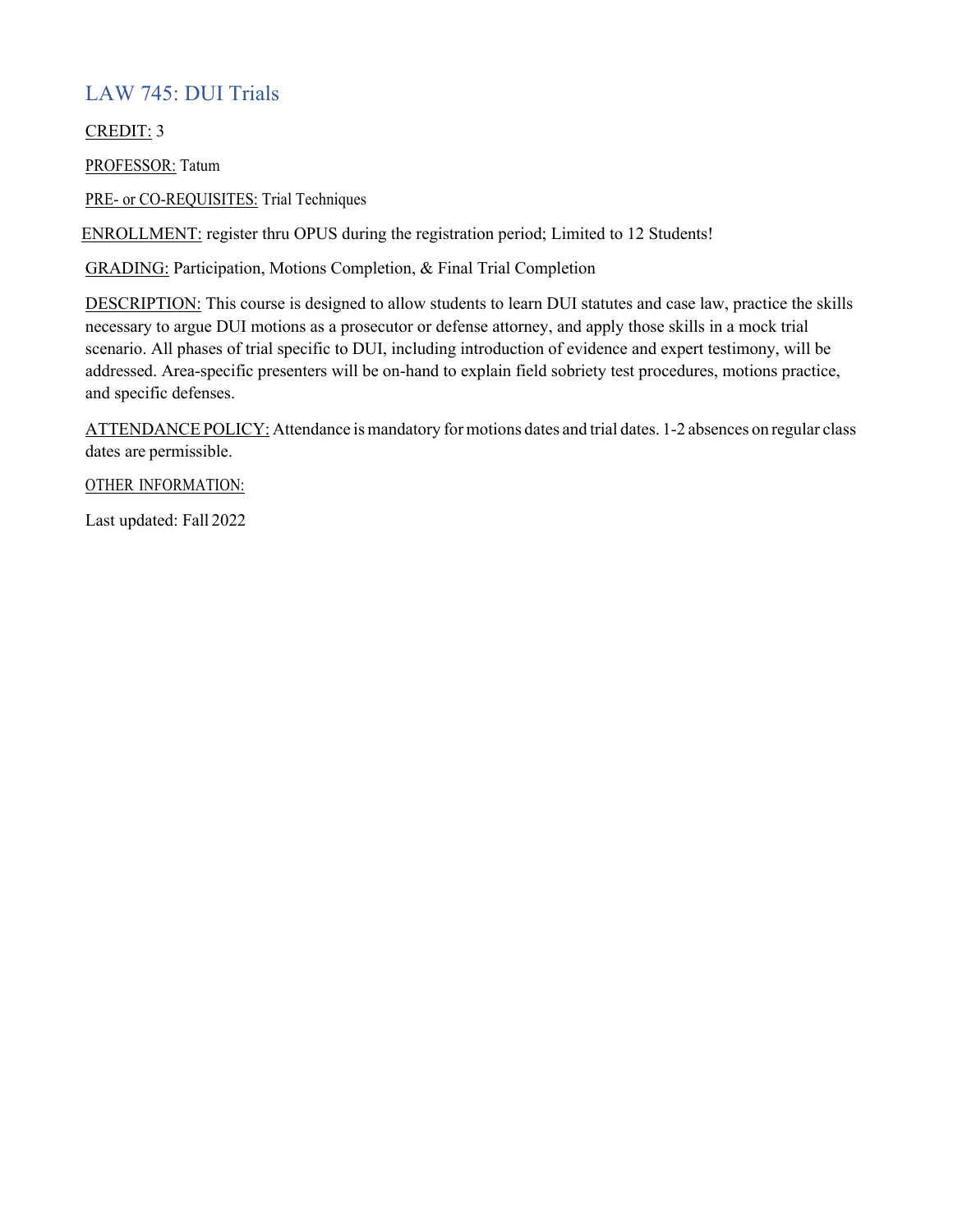## LAW 662: Education Law and Policy

CREDIT: 2

PROFESSOR: Waldman

PRE- or CO-REQUISITES: N/A

ENROLLMENT: register thru OPUS during the registration period

GRADING: Participation, attendance, short paper, long paper. Additionally, part of your participation grade will consist of comments posted to Canvas relating to Education in the news as well as regarding final student paper topics.

DESCRIPTION: This course will survey constitutional, statutory and policy issues affecting children in our public elementary and secondary schools. An emphasis will be placed on issues that impact the children most at risk for educational failure and that contribute to the school-to-prison pipeline. Topics will include the right to an education, school discipline, special education, school climate, and Positive Behavior Interventions and Supports, No Child Left Behind / Every Student Succeeds Act, the rights of homeless youth and youth in foster care, students' rights to free speech in schools and laws designed to address bullying in ourschools.

ATTENDANCE POLICY: Excessive absences (falling below 80% attendance) can result in any of the following sanctions: 1) reduction of the student's final grade; 2) denial of permission to complete course work; or 3) receipt of a grade of F (Failing)

OTHER INFORMATION: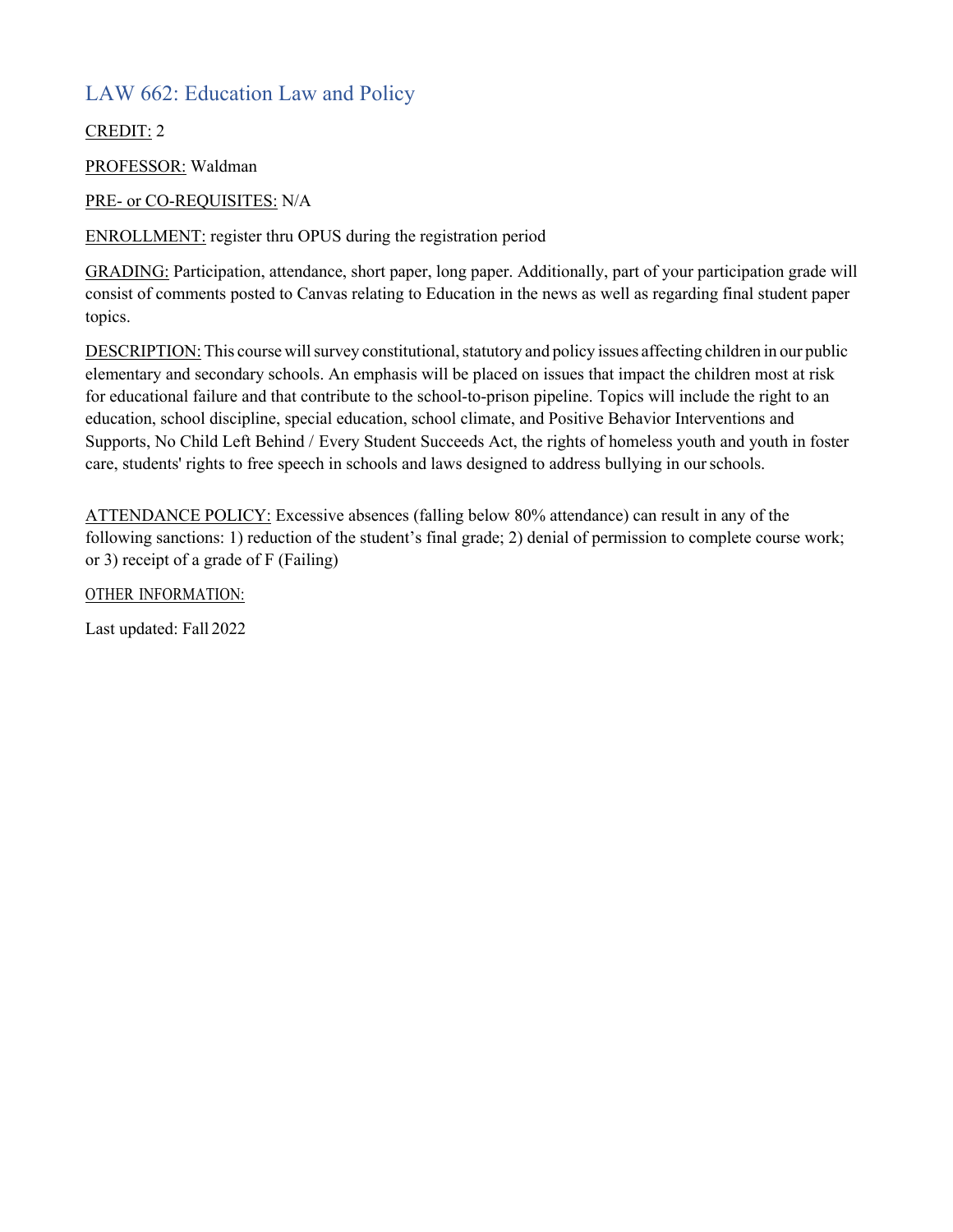#### LAW 669: Employment Discrimination

CREDIT: 3

PROFESSOR: Keegan

PRE- or CO-REQUISITES: Constitutional Law & Leg/Reg (preferred)

ENROLLMENT: N/A

GRADING: Take home final exam

DESCRIPTION: This course will focus on the development of law and policy under Title VII of the Civil

Rights Act of 1964, the Age Discrimination in Employment Act, the Equal Pay Act, and the Americans with Disabilities Act

ATTENDANCE POLICY: Emory Law's Attendance policy

OTHER INFORMATION: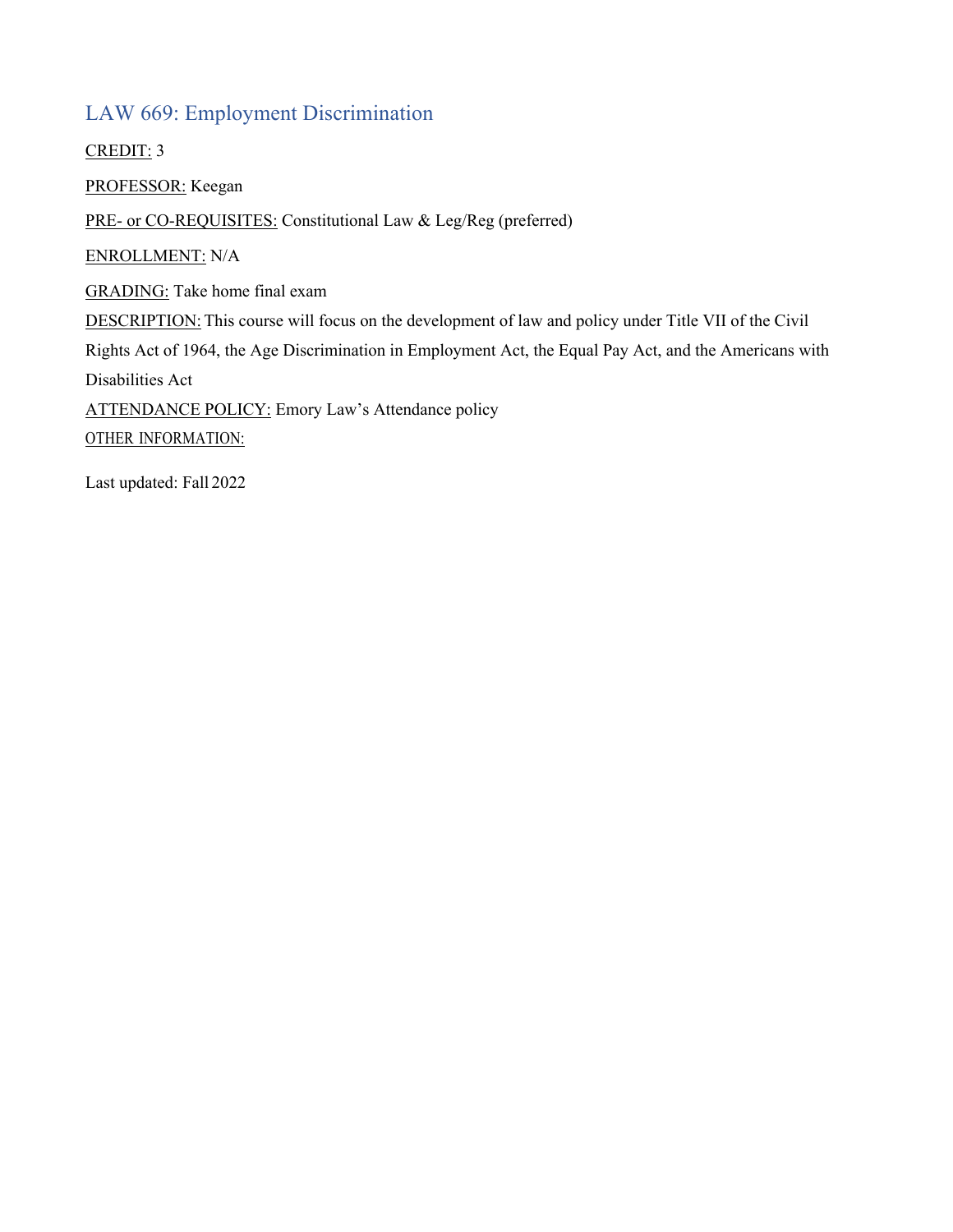## LAW 697: Environmental Advocacy W/S

CREDIT: 2

PROFESSOR: Zygmont

PRE- or CO-REQUISITES: N/A

ENROLLMENT: N/A

GRADING: Writing Assignments, Simulations, & Classroom Participation

DESCRIPTION: The Environmental Advocacy Workshop will include reading assignments, written exercises, seminar-like discussion, and simulations with an emphasis on legal practice. The course will develop students' abilities to function as successful environmental advocates in many contexts, including client interactions, administrative proceedings, negotiations, and litigation. Other issues covered include advocacy related to environmental protection.

ATTENDANCE POLICY: Students are expected to attend class and actively participate. Unexcused absences make it difficult for a student to participate in class and may be reflected in their classroom participation grade.

OTHER INFORMATION: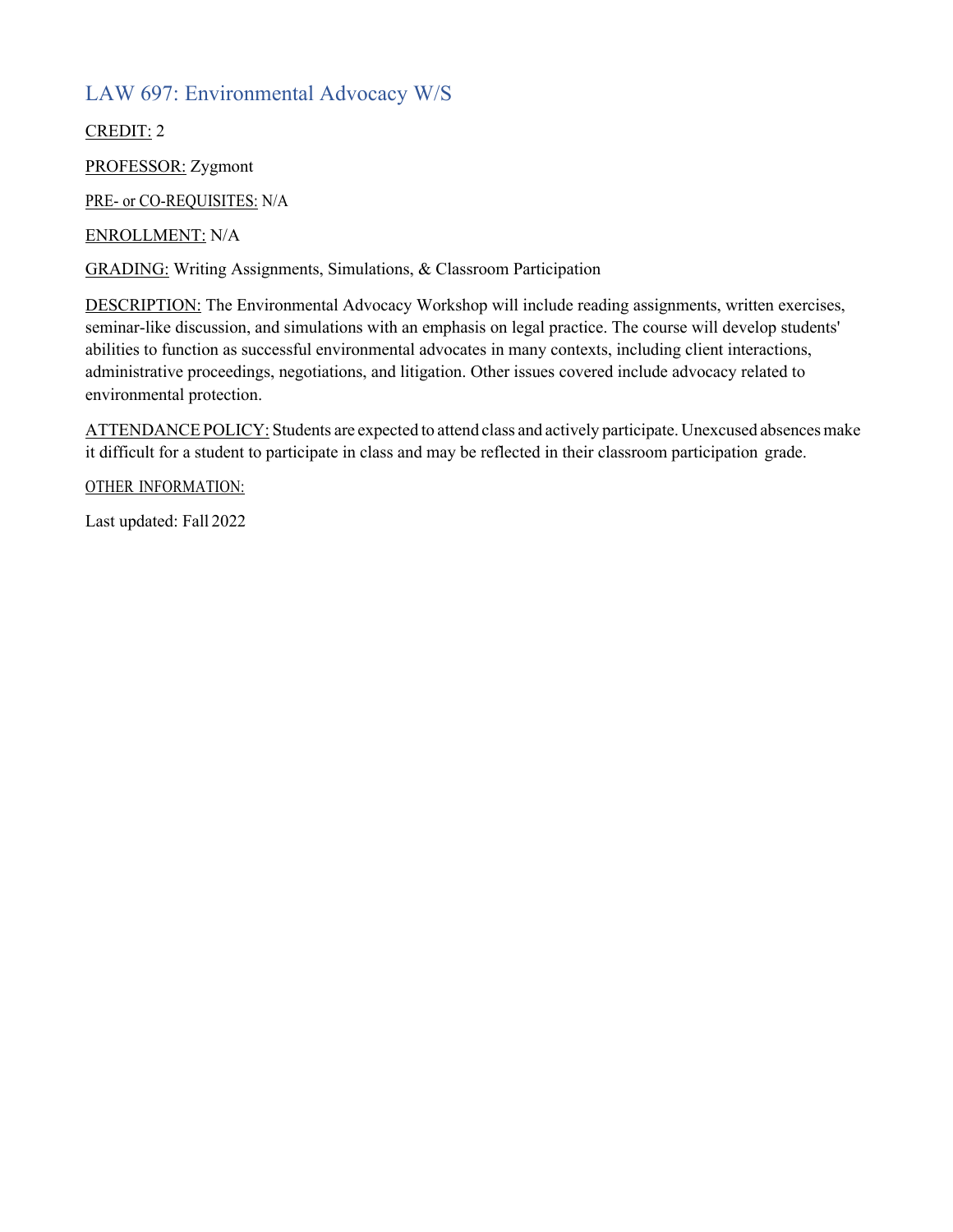### LAW 620: European Union Law I

CREDIT: 3

PROFESSOR: Tulibacka

PRE- or CO-REQUISITES: N/A

#### ENROLLMENT: N/A

GRADING: Scheduled Final Exam (60%), Participation (30%), & Attendance (10%)

DESCRIPTION:TheEuropeanUnion "theworld'slargest economy and trading block" is animportantsourceof unique policies and legal norms. These policies and norms are affecting trade and investment relationships globally. The overlapping geopolitical concerns and shared values make the European Union one ofthe United States' most important partners economically, politically, and socially, U.S. lawyers, public servants, and activists are consequently being called upon to engage with (and understand) European legal principles and practicesto an ever-growing degree. With this in mind, the course will examine the theoretical fundamentals of the EU legal system and their practical applications, with the particular emphasis on the differences and commonalities with the U.S.system. We will begin by reviewing the history of the European Communities and the genesis of the European Union. This will be followed by an analysis of the constitutional framework of the EU, including its political and legal nature, its aims and guiding values, membership, and the division of powers between the EU and the Member States. The institutional makeup and the allocation of powers across the major institutions, sources, and forms of EU law and lawmaking will be examined. We will also cover developments in the protection of fundamental rights, EU citizenship and the structure and role of the EU judicial system. Building on the latter, we will then turn to the EU common market and examine the main principles governing the free flow of goods,services, establishments, capital and persons within the EU.We will conclude with the Union's model of judicial review and the complex interaction between the EU and national legal systems in enforcing EU law.

Classes will combine lectures and interactive sessions where students will explore the case law of the Court of Justice of the European Union and national courts of the EU Member States, analyze hypothetical cases, solve problems, and assess relevant political and legal developments.

ATTENDANCEPOLICY:ATTENDANCEISCOMPULSORY

OTHER INFORMATION: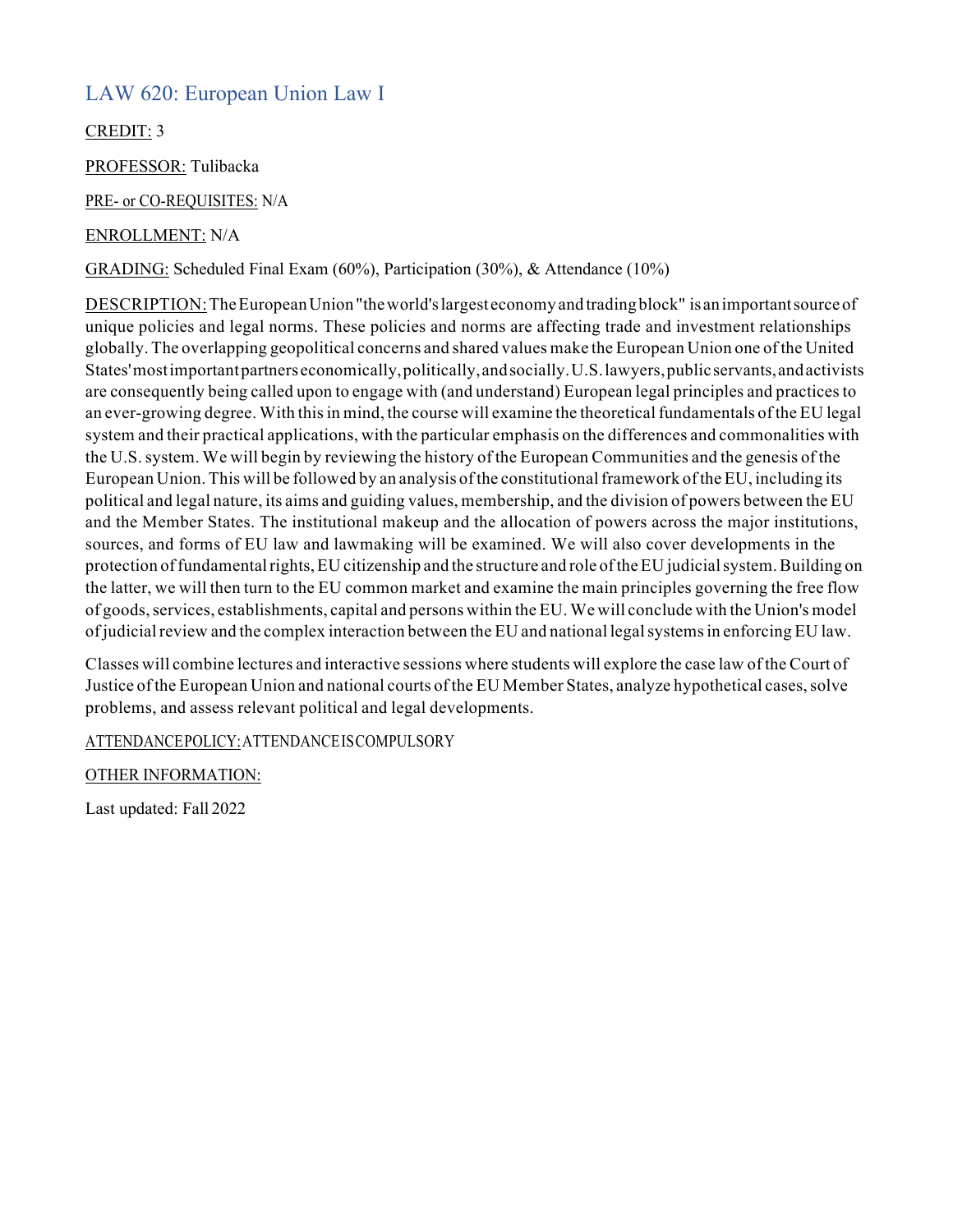### LAW 632X: Evidence

CREDIT: 3

PROFESSOR: Carroll

PRE- or CO-REQUISITES: JDs: must be taken in your 2<sup>nd</sup> year

ENROLLMENT: N/A

GRADING: Scheduled Final Exam

DESCRIPTION: This course is a survey of the Federal Rules of Evidence. Prof. Carroll provides a PowerPoint before class, and classes include a lecture and interactive discussions of hypotheticals that illustrate the nuances of the rules. At least one class includes guest speakers, including practicing litigators and judges. The exam is closed book and includes multiple-choice, short answer, and an issue spotter.

ATTENDANCE POLICY: See professor

OTHER INFORMATION: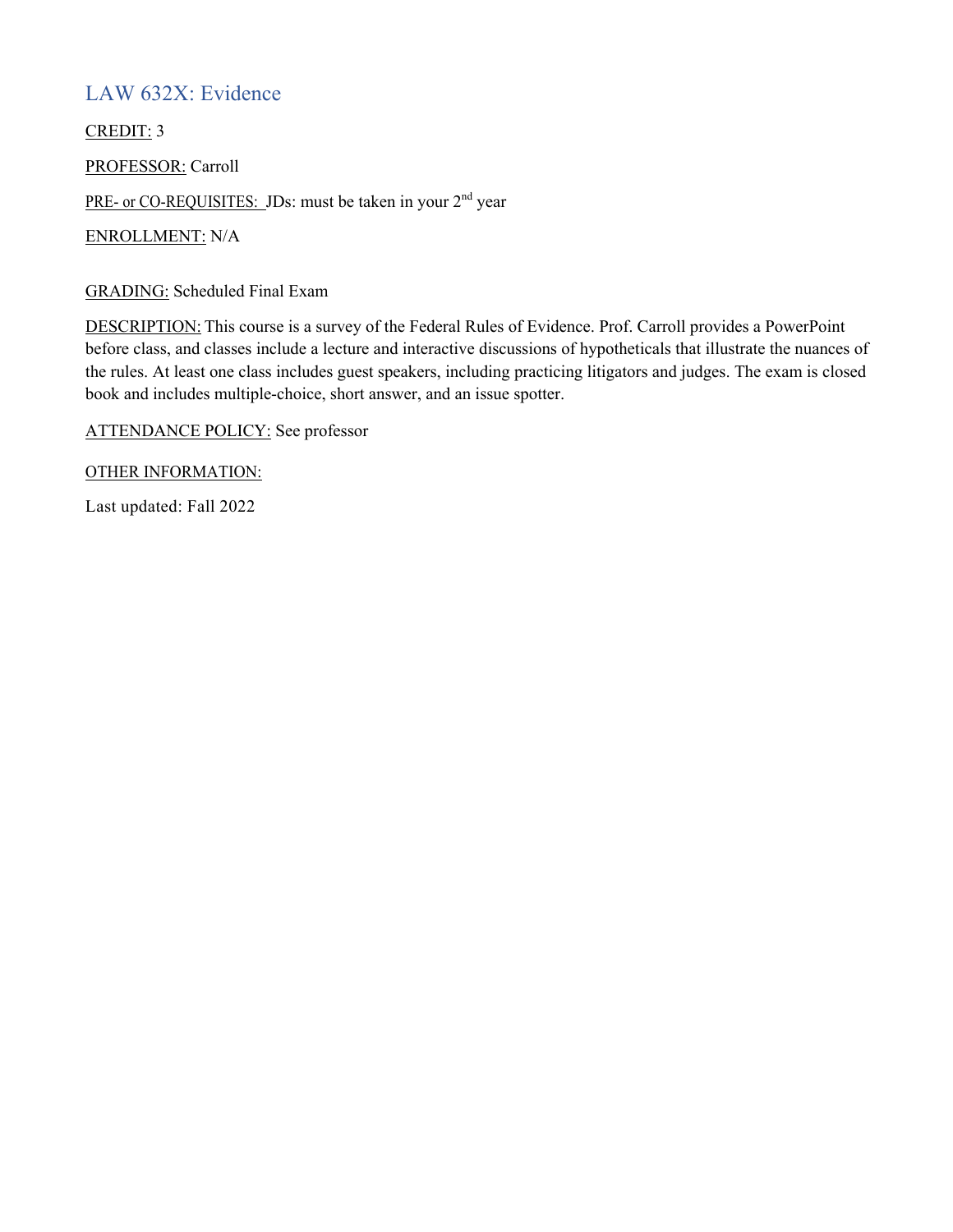### LAW 870: Externship Program

CREDIT: 1-5 (EL)

PROFESSOR: Multiple

#### PRE- or CO-REQUISITES: N/A

ENROLLMENT: Application process submitted through Symplicity. Please contact Professor Derrick Howard with any questions

GRADING: Class participation and successful completion of fieldwork.

DESCRIPTION: Step outside the classroom and learn to practice law from experienced attorneys. Take the skills and principles you learn in the classroom and learn how they apply in practice. Emory Law's General Externship Program provides work experience in different types of practice (all sectors except law firms) so you can determine which suits you best and develop relationships that will continue as you begin your legal career. Students are supported in their placements by a weekly class meeting with otherstudents in similar placements, taught by faculty with practice experience in that area, in which students have the opportunity to learn legal and professional skills they need to succeed in the externship, receive mentoring independent of their on-site supervisors, and to step back and reflect on their experience and what they are learning from it.

#### ATTENDANCE POLICY: See professor(s)

OTHER INFORMATION: Students apply for externships via Symplicity in the semester prior to the externship and all placements must be preapproved. **\*No student is allowed to be enrolled in more than one clinic or externship classes (except fieldwork) in asemester**.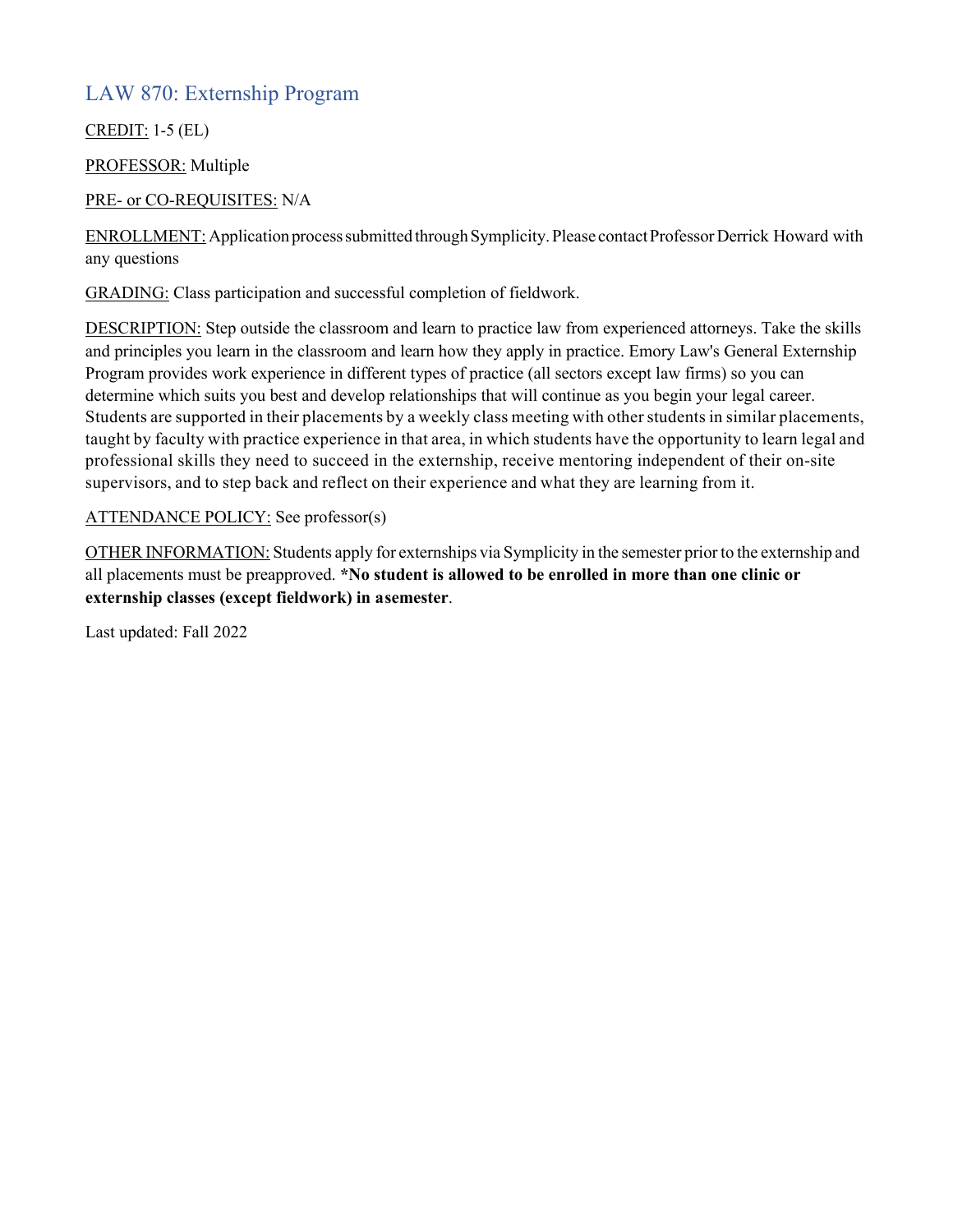### LAW 643: Family Law II

CREDIT: 3

PROFESSOR: Carter

PRE- or CO-REQUISITES: N/A

ENROLLMENT: register thru OPUS during the registration period

GRADING: Participation, Attendance, & Take-Home Exam.

DESCRIPTION: This course offers a survey of family law, including case law, statutory law, and the constitutional limitations on regulation of the family. A primary aim of the course is to introduce students to family law as a dynamic field of law concerning a basic social institution: the family. All students will (1) understand the key principles governing state recognition and regulation of the family; (2) demonstrate the ability to analyze and synthesize family law concepts and apply them to a variety of factual situations; (3) distinguish the legal roles and responsibilities of parents, children, and the state; and (4) think critically about the legal protections afforded to families. In addition, JD and LLM students will integrate family law principles with legal frameworks from other fields of law, such as contracts, constitutional law, and criminal law.

ATTENDANCE POLICY: Class attendance is an integral part of the learning process and is a reflection of professional responsibility. Consistent with American Bar Association requirements, the law school requires regular attendance in all courses. Accordingly, students are expected to attend class regularly, arrive for class on time, and be prepared to participate in class discussion. Emory Law School's mandatory attendance policy provides that a student who attends fewer than 80% of classes in a course, whether due to excused or unexcused absences, is presumed to have excessive absences. Excessive absences can result, without advance notice or warning, in reduction of your final grade.

OTHER INFORMATION: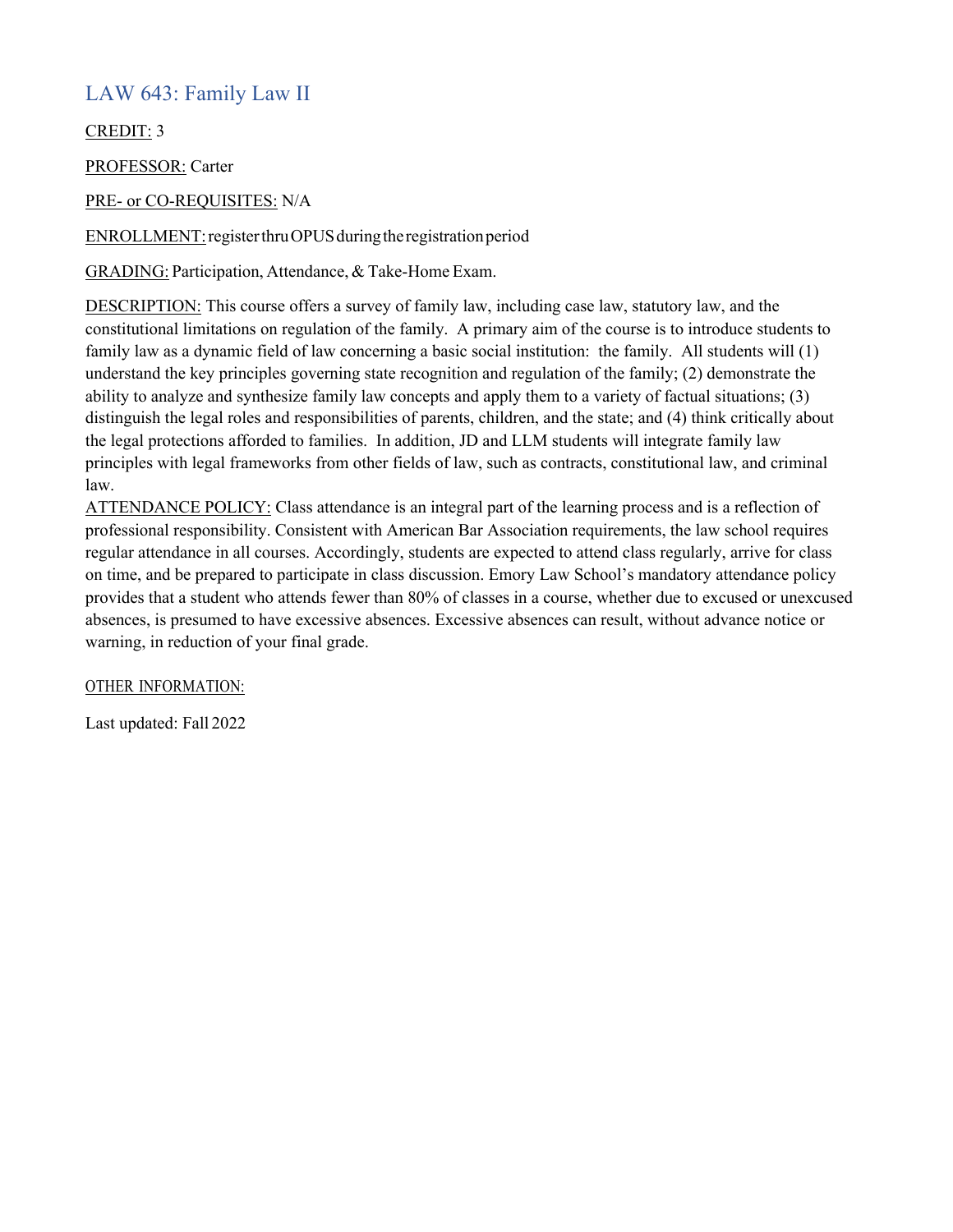## LAW 760: Federal Criminal Practice

CREDIT: 3

PROFESSOR: Barron

PREREQUISITES: Evidence

ENROLLMENT: Limited to 14 students

GRADING: In-class performance, Written assignments, Attendance, & Take-home Final Exam

DESCRIPTION: This class will explore the powers, principles, and responsibilities that come with being a federal prosecutor. Class segments will focus on the various stages of the criminal justice system, and students will be expected to evaluate facts, issues, and law from both a prosecution and a defense perspective. We will discuss the motivating factors that guide federal prosecution decisions in light of legal, policy, practical, and ethical considerations. The class will involve a mix of lecture and "learn by doing" exercises that will be geared towards developing your analytical, oral, and written advocacy skills. Students will be expected to play the roles of both prosecutor and defense counsel at different points in the class.

ATTENDANCE POLICY: Class attendance and participation are critical ingredients to success in this class and will be used to break ties in the grading process. If you have what you believe to be an excusable absence, we can discuss it in advance.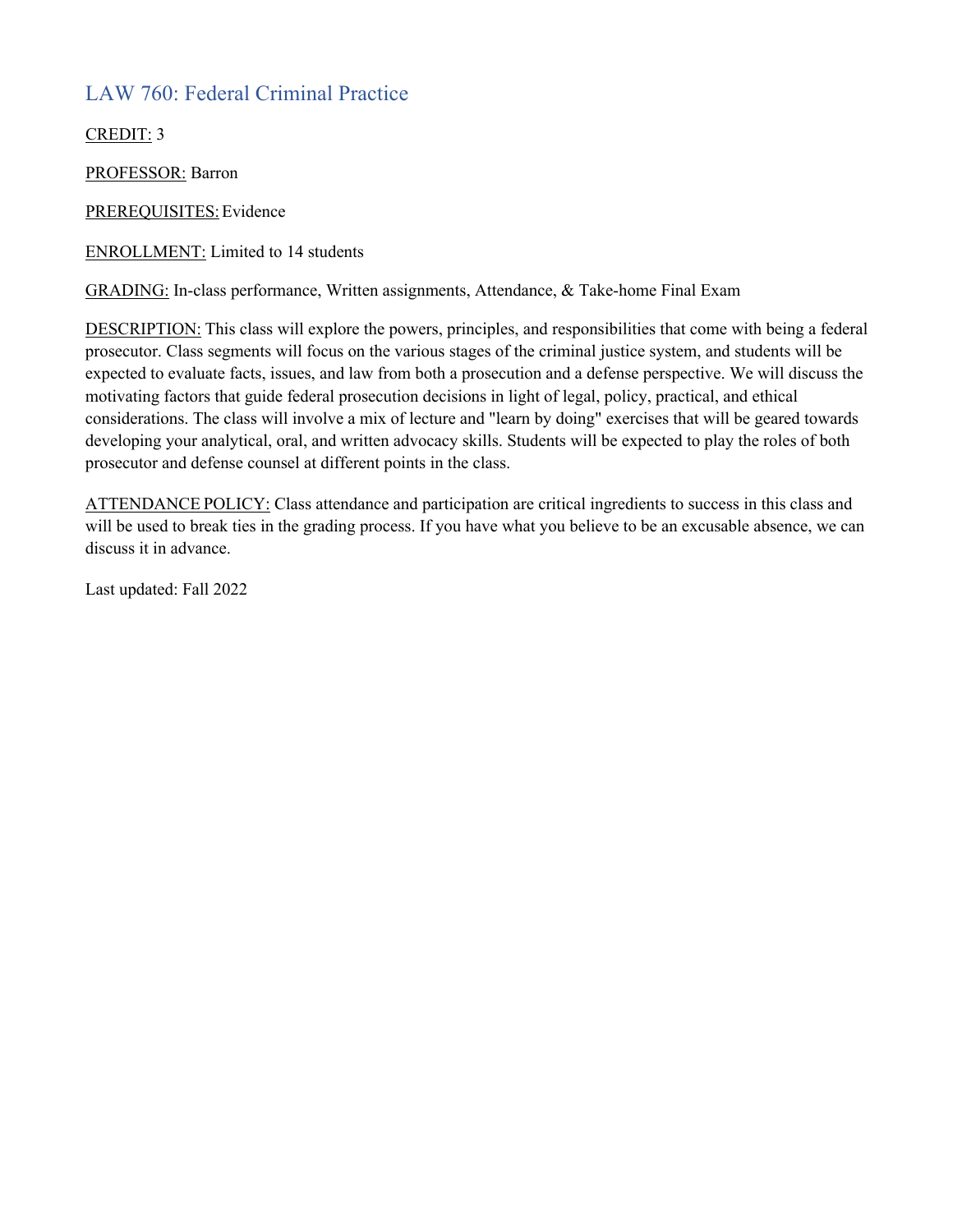## LAW 632B: Forensic Evidence

CREDIT: 3

PROFESSOR: Prokesch / Hoover

PREREQUISITES:Evidence and Constitutional Criminal Procedure: Investigations

ENROLLMENT: register thru OPUS during the registration period; limit 30 students

GRADING: *Reading and Participation* (25%); *Short Paper* (15%) Pick any of the topics and write an analysis of the issues discussed in or raised by that week's assigned readings and incorporate at least one of the option readings. Paper should be two-three pages double spaced, size twelve font, and turned in at the beginning of class for the week you select; *Final Simulation* (60% total - written brief 20% direct or cross 20% and final argument 20%) Litigate an admissibility issue from briefing through hearing including an expert examination and closing argument. Students will be given a case packet regarding the Government's intent to offer the expert opinion testimony regarding a forensic examination of evidence. All students case packets will focus on one forensic discipline; however, students will make a strategic choice about how to focus and frame the admissibility challenge, drawing on the content covered in class and contained in the case packet. Students may expand upon the relevant law covered in course with their own additional research. Students will be assigned to either the prosecution proffering the forensic evidence or the defense moving to exclude the evidence as not scientifically reliable. Students will be divided into pairs, one as a defense attorney and one as a prosecutor. Each student will submit a written brief in support of his/her/their assigned role. At the simulated admissibility hearing, depending on assigned role, students will conduct either a direct or cross examination of the witness and will argue to either admit or exclude the forensic evidence.

DESCRIPTION: This course will survey the use of forensic evidence, focusing on the intersection of legal frameworks and scientific reliability, the significance of cognitive bias, racial justice, and constitutional rights. Students will also learn to compare the different forms of forensic evidence and contemplate ways to strengthen the use of reliable science and protect against the misuse of science and surveillance in the criminal legal system.

ATTENDANCE POLICY: Attendance is required, and we understand that life happens. While attendance will be factored into the Reading and Participation portion of grading criterion, if you are unable to attend a class, please reach out to us and we will ensure a way for you to make up the material and accommodate your circumstances. We want to encourage a collective, participatory learning experience in class, and we are also cognizant of the individual circumstances each student may encounter.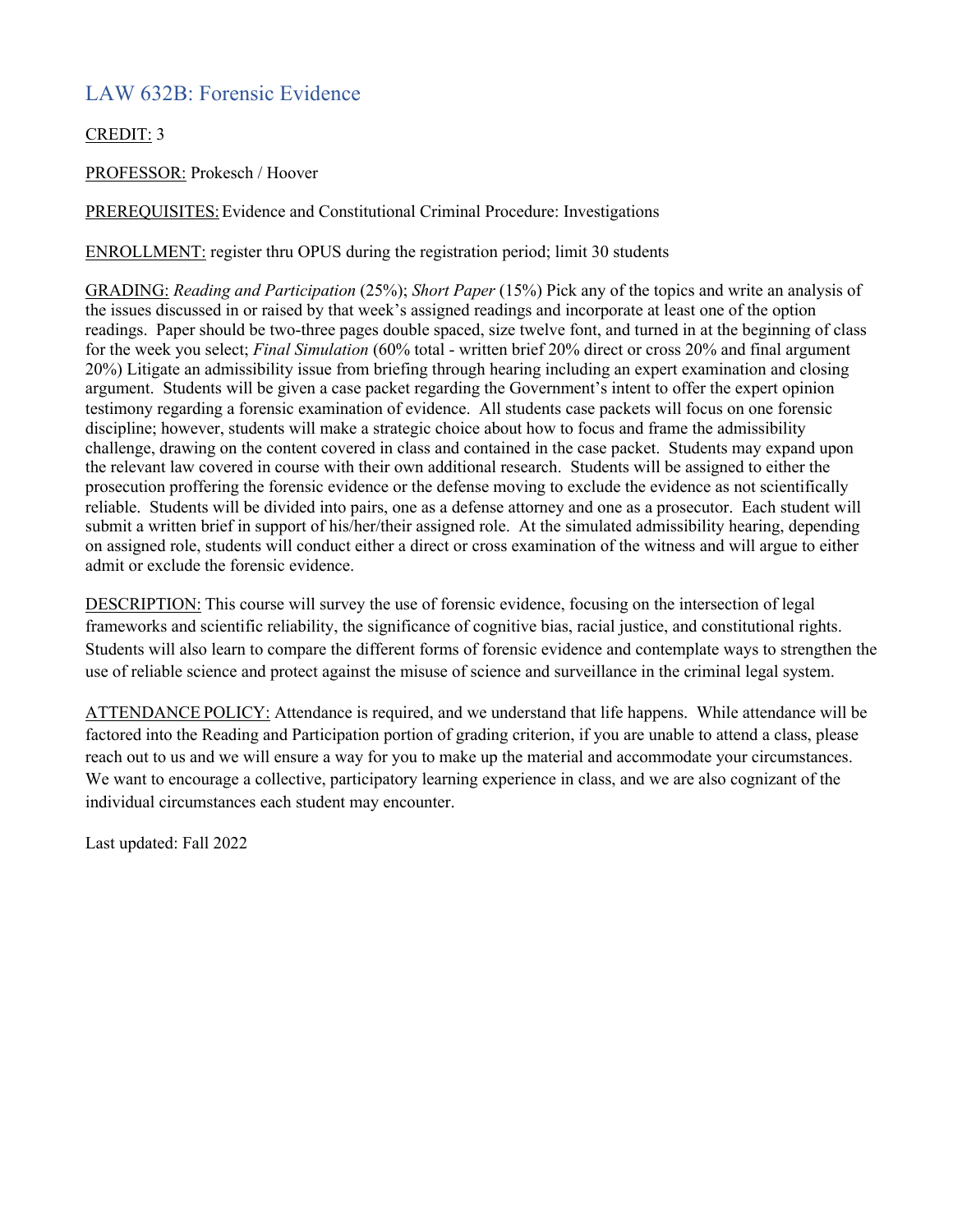## LAW 640X: Fundamentals of Income Taxation

CREDIT: 3

PROFESSOR: Pennell

PREREQUISITES:N/A

ENROLLMENT: N/A

GRADING: In-class midterm and final exams - Scheduled Exam (During Exam Period)

DESCRIPTION: Introductory study of the general structure of the federal income tax; nature of gross income, exclusions, and deductions; the income tax consequences of property transactions; the nature of capital gains and losses; basis; and nonrecognition.

ATTENDANCE POLICY: The Law School attendance policy will be enforced, allowing students to be absent for up to 20% of scheduled classes without penalty. For each two absences in addition to the 20% that may be missed I will reduce the grade that you would have received by one gradation (e.g. from A- to  $B+$ )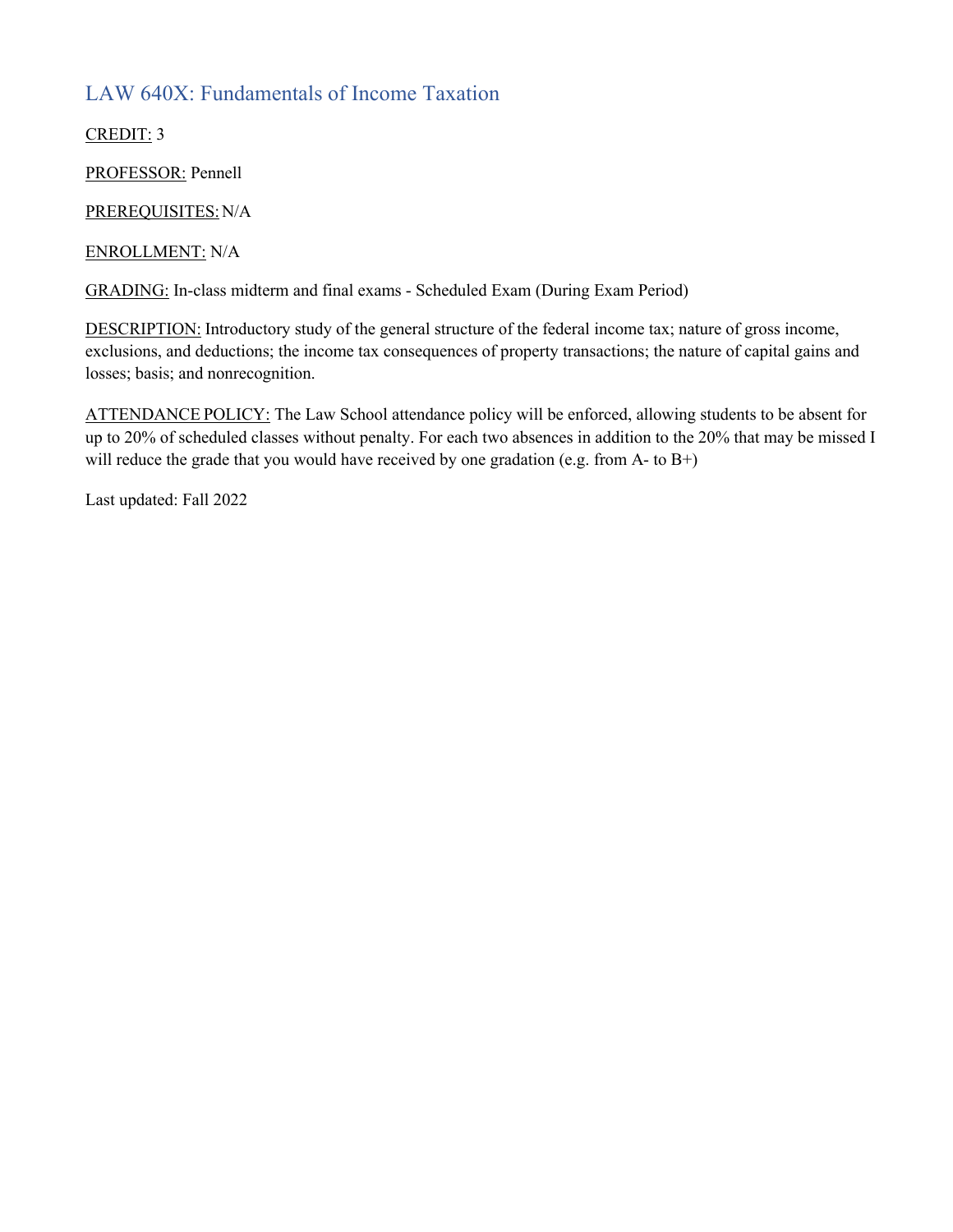### LAW 890: Fundamentals of Innovation I

CREDIT: 3 (EL)

PROFESSOR: Morris

PRE- or CO-REQUISITES: N/A

#### ENROLLMENT: OPEN TO TI:GER STUDENTS ONLY. **PROFESSOR PERMISSION REQUIRED**

GRADING: Group projects, Participation, & Deliverables

DESCRIPTION: Fundamentals of Innovation I is the first of a two-course sequence on various techniques and approaches needed to understand the innovation process. Issues explored will include patterns of technological change, identifying market and technological opportunities, competitive market analysis, the process of technology commercialization, intellectual property protection, and methods of valuing new technology.

ATTENDANCE POLICY: We have an attendance sheet where we record attendance.

OTHER INFORMATION: This course is a part of a cross-institutional program and we have students from Georgia Tech who will take thiscourse.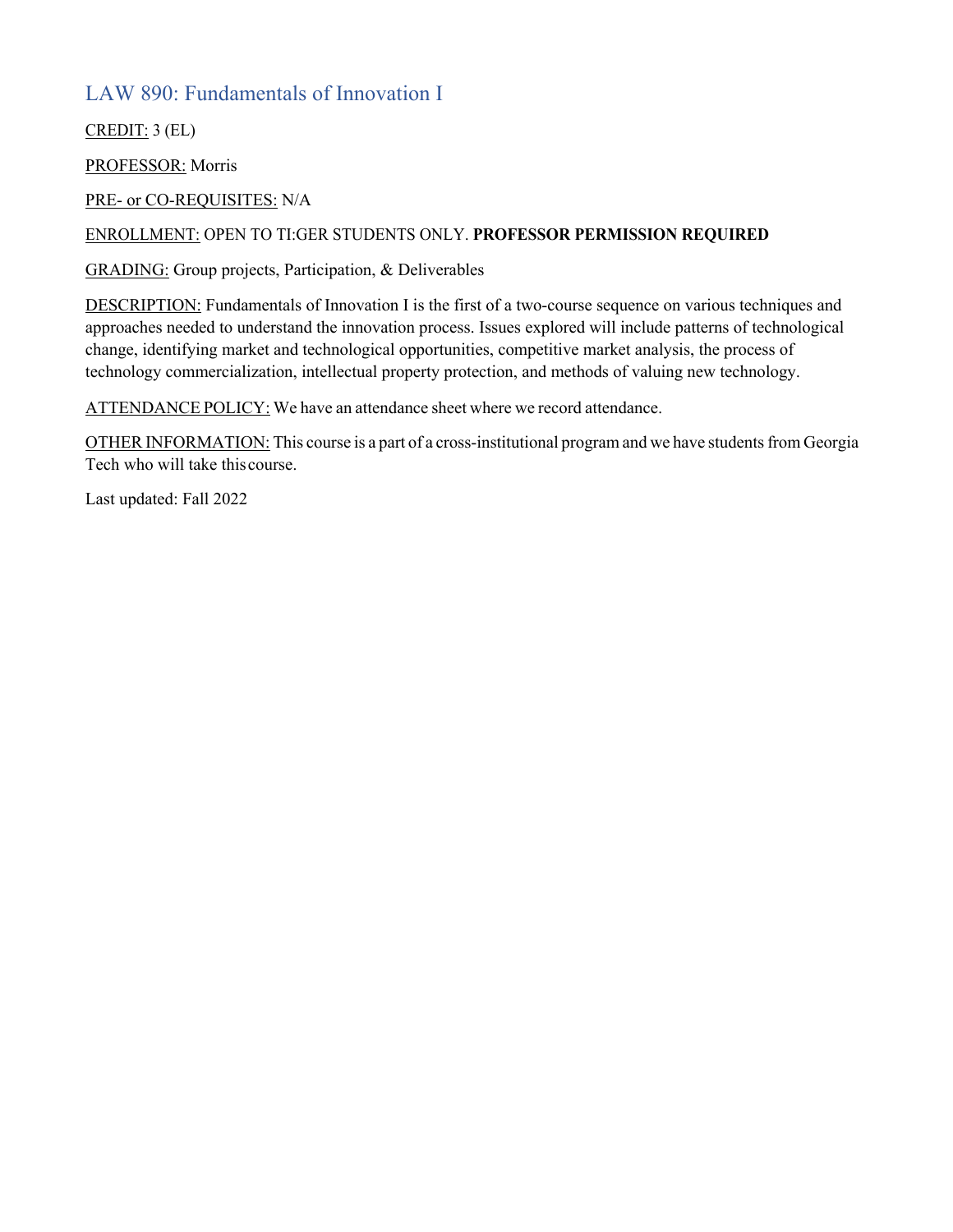# LAW 736B: Global Public Health Law

#### CREDIT: 2

PROFESSOR: Brady

PRE- or CO-REQUISITES: Public Health Law or Health Law courses are helpful, but not required.

ENROLLMENT: Priority enrollment is given to students in the School of Law. Non-law students may enroll, subject to instructor's permission, after law students have the opportunity to register. Public Health Law, Health Law, and International Law courses are helpful, but not required. The class format will include subject matter lectures by either the instructor or a guest presenter, followed by either small or large group break-out discussions with a focus on multi-disciplinary interaction and actors.

GRADING: Participation, Attendance, & Final Course Paper

DESCRIPTION: Global Public HealthLaw will use foundational legal principles ofinternational and domestic law, as well as international regulatory frameworks, guidelines, and their respective actors, and apply them to global public health issues. This will be accomplished using interactive case studies and simulations to further course lectures with classroom interaction. The course utilizes multi-disciplinary perspectives, skill sets, and source materials to provide a comprehensive approach for studying current global public health law topics. Specific focus areas will include (but are not limited to): infectious disease, environmental health, public health emergencies, human rights and health, injury, and tobacco control. Guest speakers/presenters will provide insights from their respective disciplines highlighting current global public health issues and the unique legal challenges they present.

ATTENDANCE POLICY: Due to the interactive nature of the course, class participation is a grading factor for this course. Class participation includes regular attendance. **Note: missing three or more classes would constitute irregular attendance and could impact the student's participation grade**.

OTHER INFORMATION: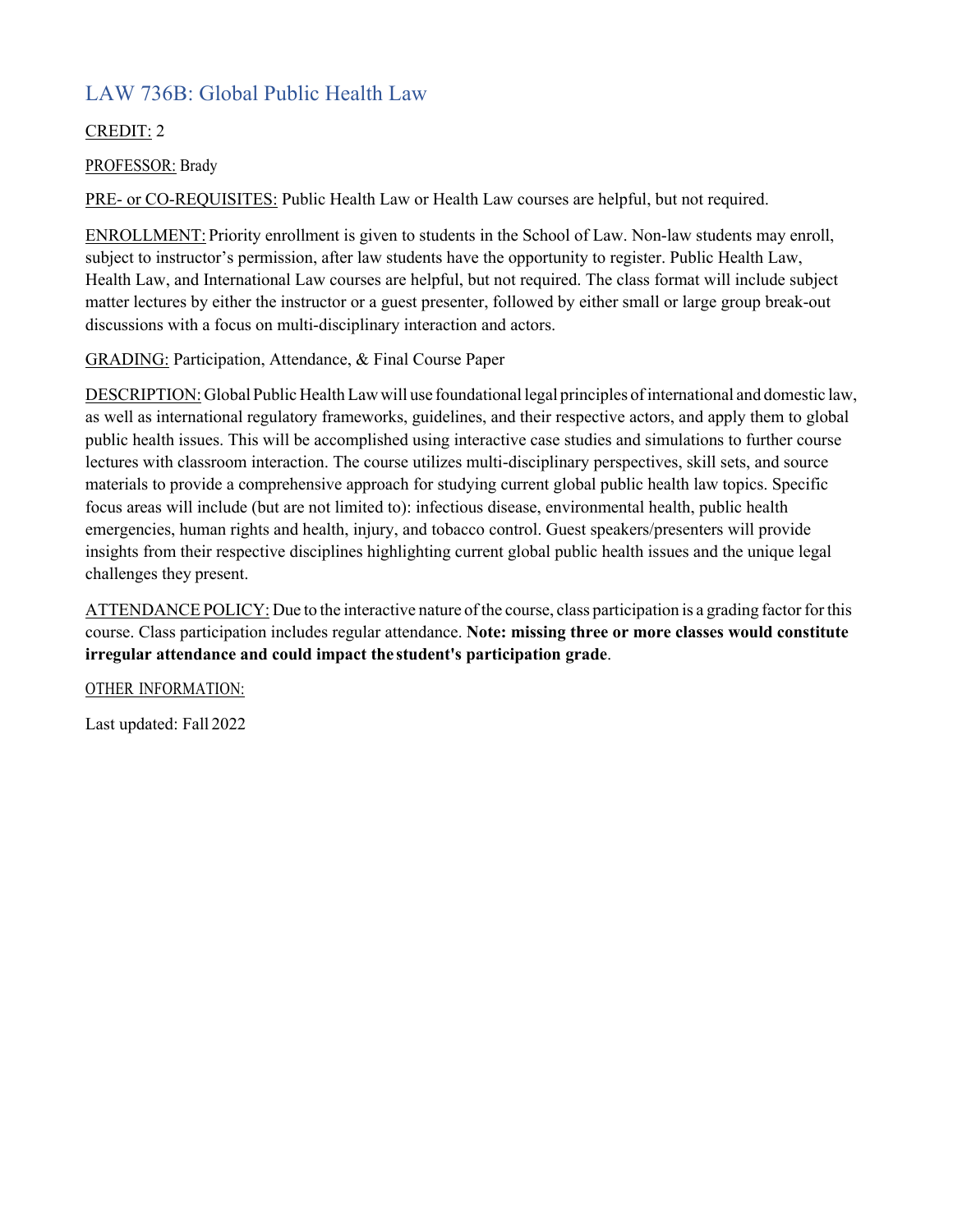## LAW 608E: Intellectual Property Contracting

CREDIT: 3

PROFESSOR: Mack

PREREQUISITES: Intellectual Property Survey (LAW 608)

ENROLLMENT: Limited to 14

#### GRADING: Final Exam

DESCRIPTION: This course focuses, from a practitioner perspective, on the licensing of various intellectual property, with a particular emphasis on copyright, trademark and rights of publicity. The course will cover the law and policy that underlies intellectual property licenses, and the objectives of typical license agreement provisions. Students will engage in traditional legal scholarship through case study as well as a more practical course of study by way of drafting and analysis exercises with respect to an assortment of licenses, including copyright, trademark, trade secrets, patent, music, and right of publicity. In addition, the course will examine related issues, such as business and marketing strategies, valuation of intellectual property, branding, and First Amendment and "free culture" concerns.

#### **\*\*Please note that this course no longer focuses on technology transactions\*\***

ATTENDANCE POLICY: Regular attendance required. No more than 3 absences allowed without an appropriate excuse.

Last updated: Spring 2021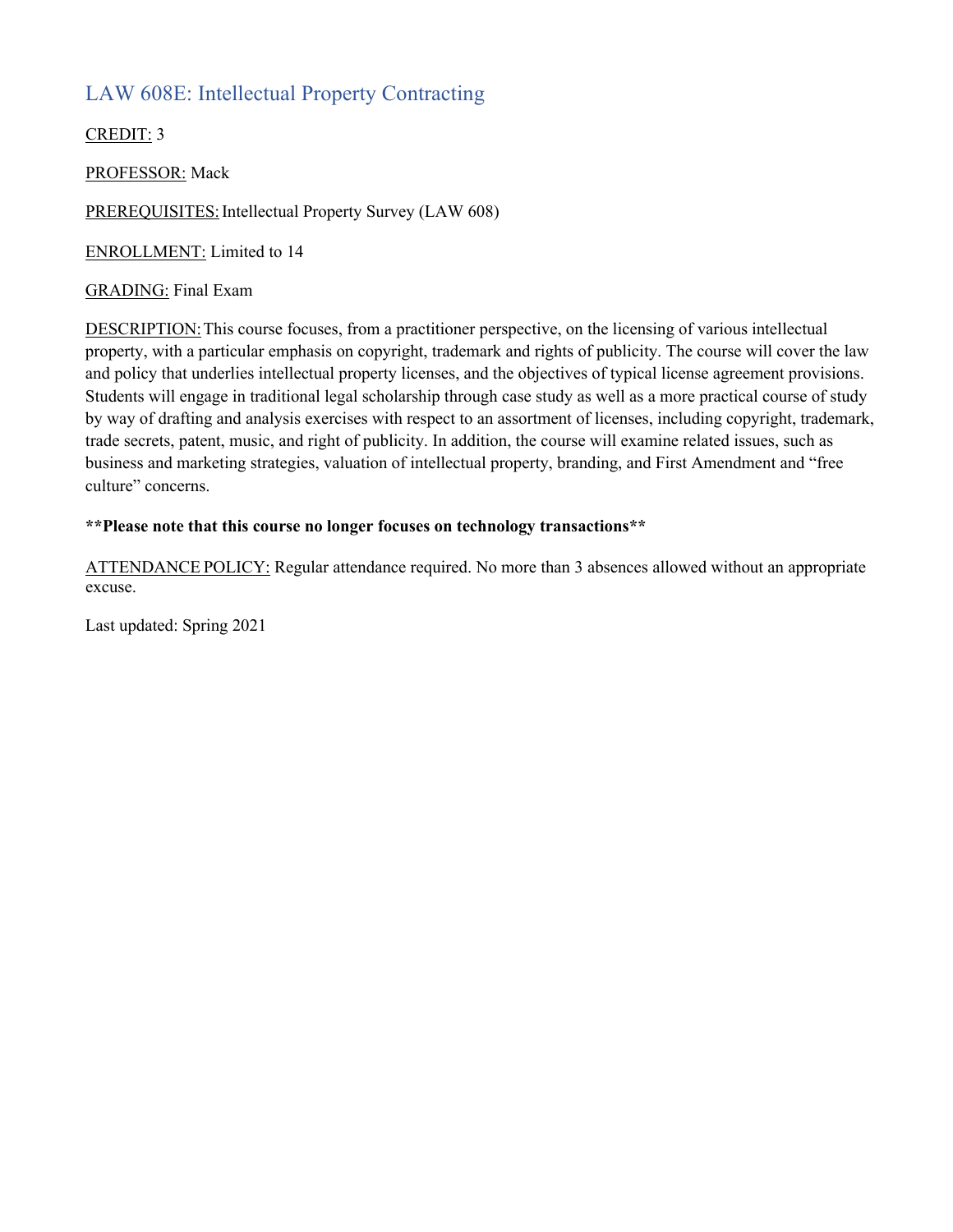## LAW 732: International Law

CREDIT: 3

PROFESSOR:Blank

PRE- or CO-REQUISITES:n/a

ENROLLMENT: n/a

GRADING: Participation, Attendance, & Scheduled Final Exam

DESCRIPTION: This course provides a broad introduction to the nature, sources and operation of international law. In particular, this course will focus on the following key learning objectives: the sources, foundation and structure of international law; the participants in the international legal system and their respective roles; the application of fundamental principles of international law, including jurisdiction, immunities and state responsibility; the application of international law in the domestic law of nations, particularly in the United States; and key substantive issues, including statehood, human rights, international environmental law; the use of force, international criminal law and the law of armed conflict.

Final grades will be based primarily on the final exam but will also include participation in any practical exercises and general class participation throughout the semester.

ATTENDANCE POLICY: Class attendance is mandatory; repeated absences or tardiness can negatively affect final grades.

#### OTHER INFORMATION: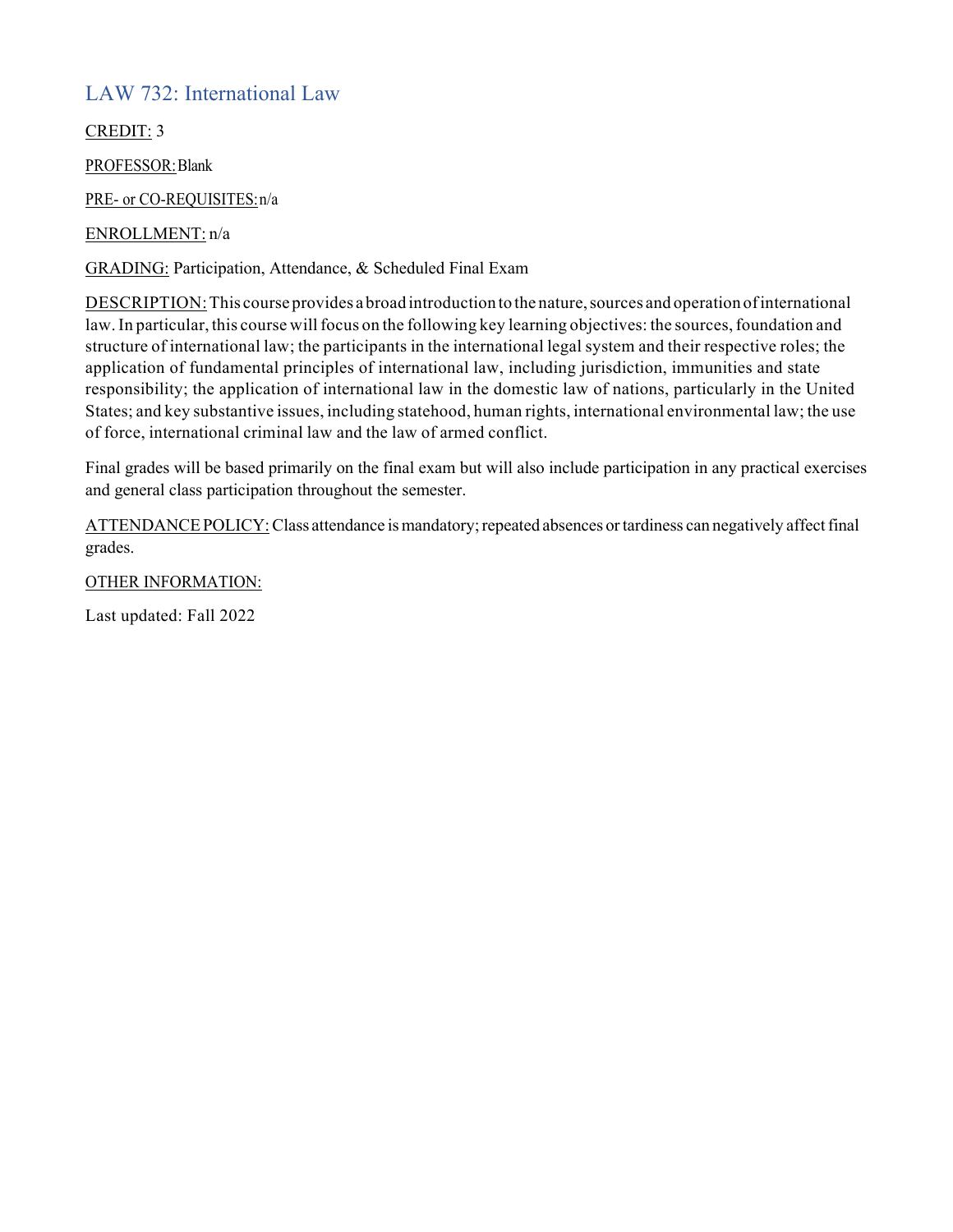## LAW 631A: Internet Law

CREDIT: 2

PROFESSOR: Nodine

PRE- or CO-REQUISITES: Intellectual Property, Copyright, or Trademark strongly recommended as a significant portion of the class will employ these principles. Co-requisites okay.

ENROLLMENT: N/A

GRADING: Scheduled Final Exam

DESCRIPTION: This course explores a wide variety of fascinating issues that arise on the Internet. When does online activity give rise to personal jurisdiction in a remote jurisdiction? Do litigantsin France have the right to require Yahoo to limit the sale of Nazi paraphernalia by its users? Can the EU enforce its "right to be forgotten" rules outside of Europe? Who governs the domain name system? Are "click to proceed" terms of service enforceable? What is Net Neutrality and is it dead or alive? Is Craigslist liable for the bad things its users do? Is there a right to privacy that protects your online activity? This course samples these and other intriguing issues.

ATTENDANCE POLICY: See professor.

OTHER INFORMATION: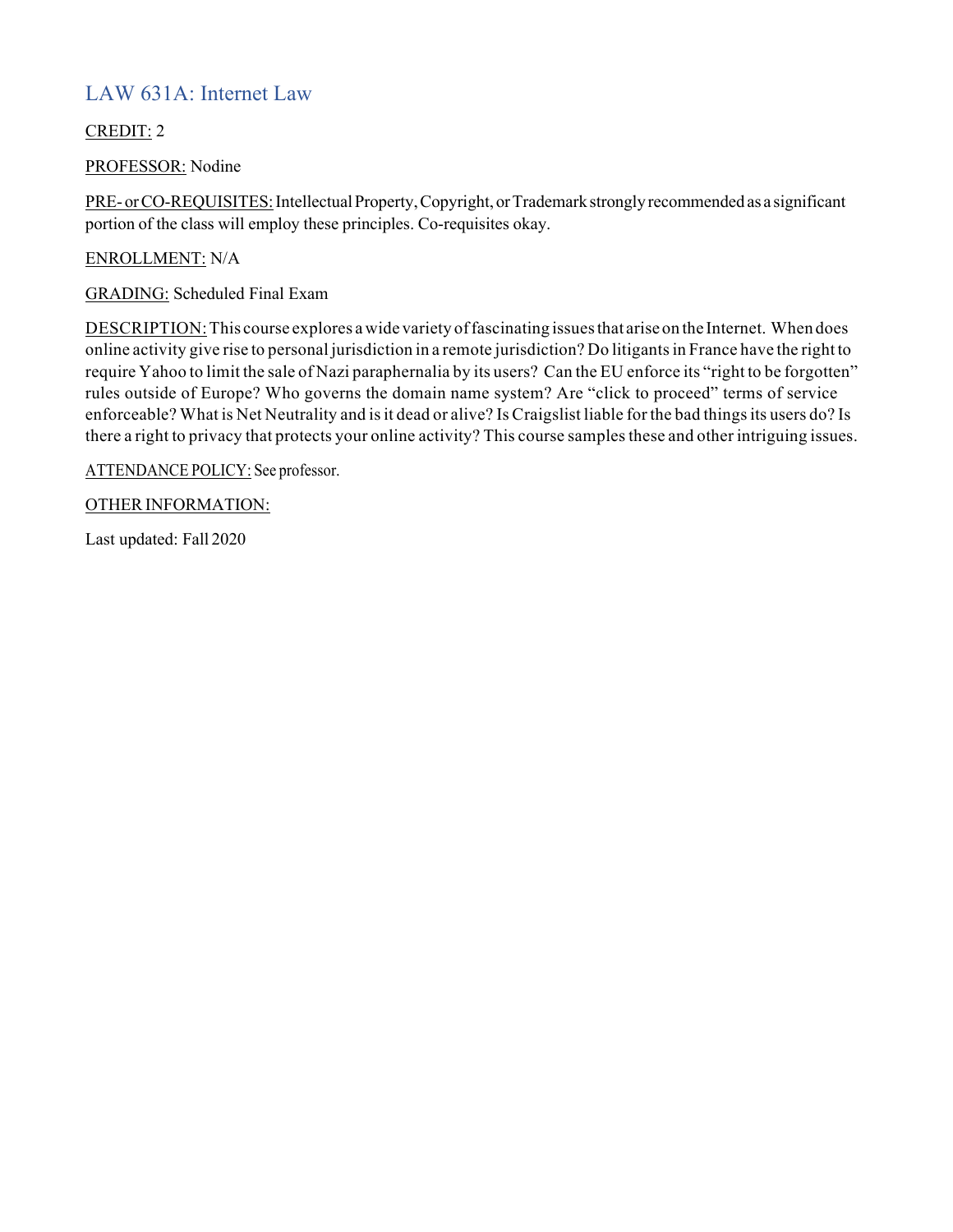## LAW 609L: International Commercial Arbitration

CREDIT: 3

PROFESSOR: Reetz

#### PRE- or CO-REQUISITES:N/A

ENROLLMENT: N/A

GRADING: Joint Class Exercises & Scheduled Final Exam

DESCRIPTION: A consideration of arbitration as a dispute resolution process in the domain of international commerce. Analyzes the composition and the jurisdiction of arbitral tribunals, the procedure followed by arbitrators, effective advocacy in the arbitral context, recognition, and enforcement of foreign arbitral awards, and other related issues. In order to understand the arbitral process, the class will examine numerous key stages of arbitration from drafting the arbitration agreement (start) to enforcement of the award (finish). We will use a hypothetical case to explore the issues and other challenges that arbitrators and counsel must confront throughout the life of the process. This class will be very hands-on and practical. Participation is important and there will be role-playing. As international commercial arbitration cannot exist in a legal vacuum, we will also consider the legal framework that governs it in various civil law and common law countries.

ATTENDANCE POLICY: The American Bar Association's standard requirements for class attendance apply to this course.

OTHER INFORMATION: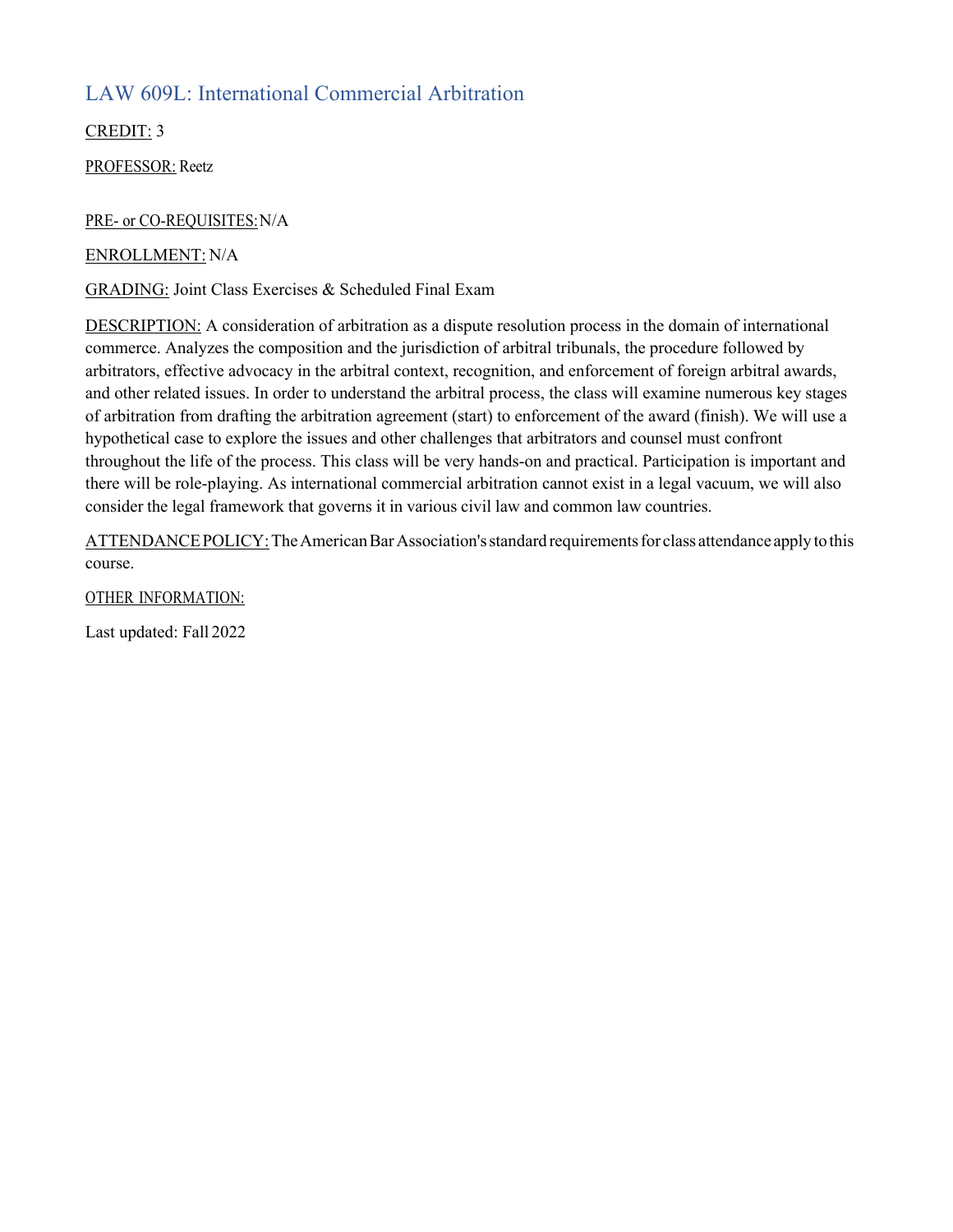## LAW 690L: International Human Rights

CREDIT: 3

PROFESSOR: Ludsin

PRE- or CO-REQUISITES: None

ENROLLMENT: By application to the professor

GRADING: 3 short (2-3 pages) reflection papers, a final exam and class participation

DESCRIPTION: This course will introduce students to the theory, institutions and law that form the international human rights system. Students will learn the historical and theoretical basis for the creation of international human rights law, including the numerous conceptual challenges to human rights. They will then examine the sources of human rights obligations and the institutions that establish, monitor and enforce human rights, with a focus on identifying the strengths and weaknesses of the international human rights system. Next, the students will learn the content of human rights, taking a closer look at how they are applied in practice by international, regional and domestic institutions. This segment of the course will highlight the many impediments to the global achievement of human rights along with its successes.

ATTENDANCE POLICY: Mandatory attendance unless excused in advance

#### OTHER INFORMATION: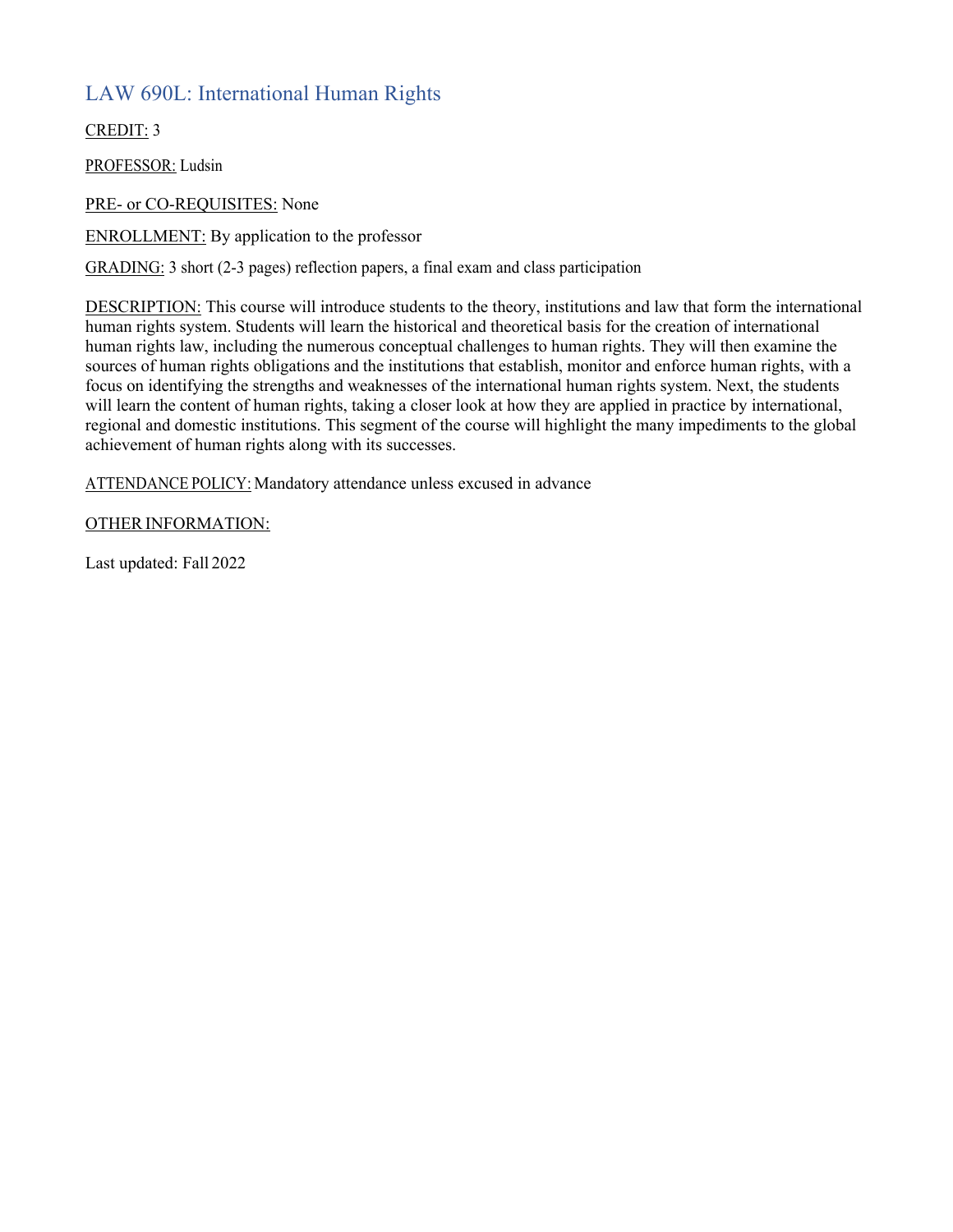# LAW 676C: Int'l Humanitarian Law Clinic

#### CREDIT: 3 (EL)

#### PROFESSOR: Blank

PRE- or CO-REQUISITES: At least one of the following courses: International Law; International Humanitarian Law; International Criminal Law; International Human Rights Law; Transitional Justice; National Security Law

ENROLLMENT: By application to the professor

GRADING: This class cannot be taken on a pass/fail basis

DESCRIPTION: The International Humanitarian Law Clinic provides opportunities for students to do real-world work on issues relating to international law and armed conflict, counterterrorism, national security, transitional justice and accountability for atrocities. Students work directly with organizations, including international tribunals, militaries, and non-governmental organizations, under the supervision of the Director of the IHL Clinic, Professor Laurie Blank.

The IHL Clinic also includes a weekly class seminar with lecture and discussion introducing students to the foundational framework of and contemporary issues in international humanitarian law (otherwise known as the law of armed conflict).

ATTENDANCE POLICY: See professor

OTHER INFORMATION: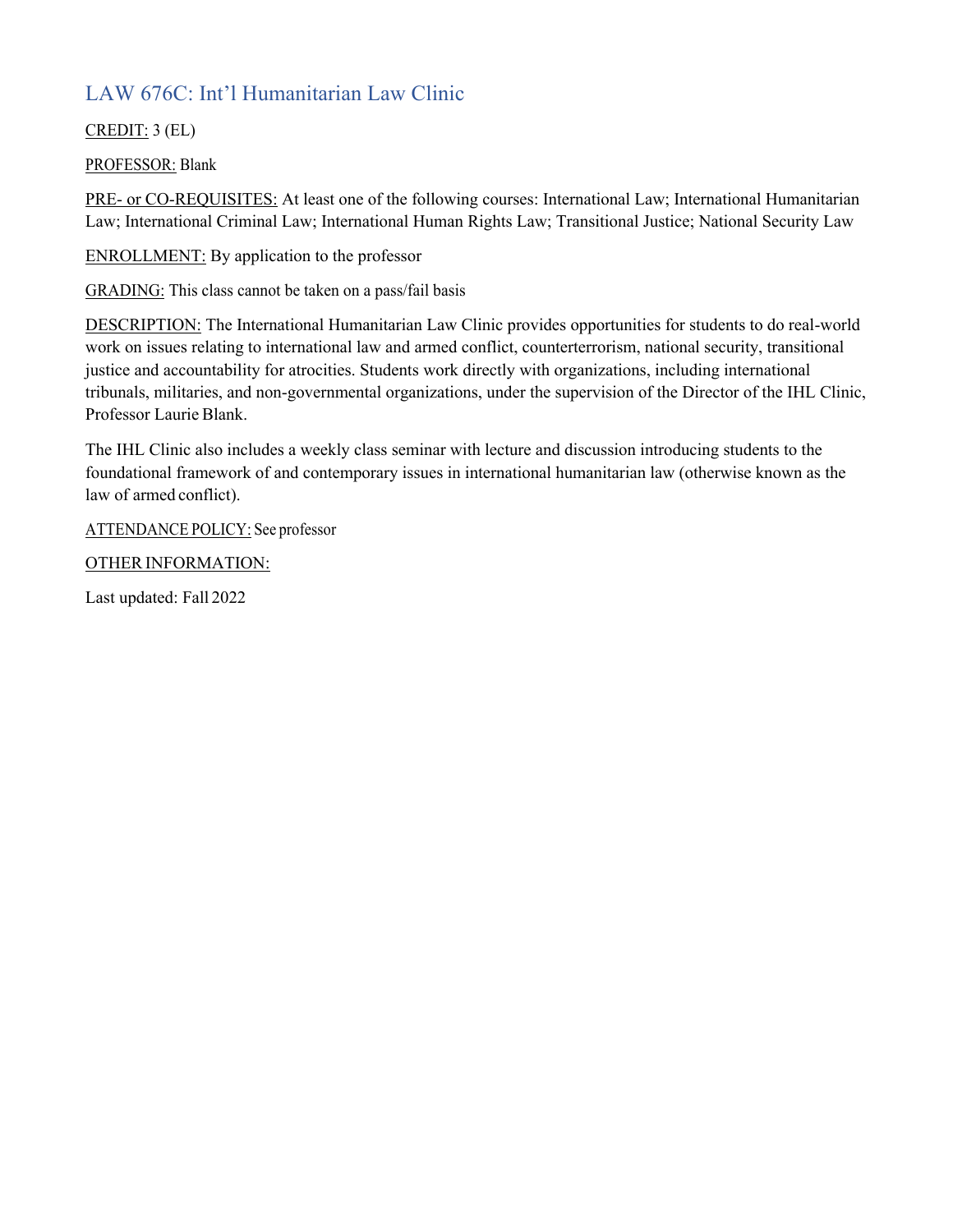## LAW 627F: Islamic Finance

Credit: 3 Hours

PROFESSOR: Bambach

PRE- or CO-REQUISITES: N/A

ENROLLMENT:registerthroughOPUSduringthe registrationperiod

GRADING: Participation, group project, & take-home final exam

DESCRIPTION: Islamic finance is an increasingly important sector of the international finance market. No longer limited to the Middle East or Southeast Asia, there is growing interest in this market on the part of non-Muslim customers, investors, and financial institutions, and sharia-compliant financial services and products are currently offered more than 70 countries, including in the U.K. and the U.S. Yet despite its dynamic growth and future potential, the Islamic financial industry remains relatively unknown in the United States. This course is designed as an intensive basic introduction to Islamic (or sharia-compliant) finance and banking. It will explore the hows and whys behind the industry, its ethical and legal underpinnings, and how it interacts with the U.S. and other legal systems. No previous familiarity with the field is necessary and there are no course prerequisites. All readings will be in English.

ATTENDANCE POLICY: Attendance and participation combined count for 15%off final grade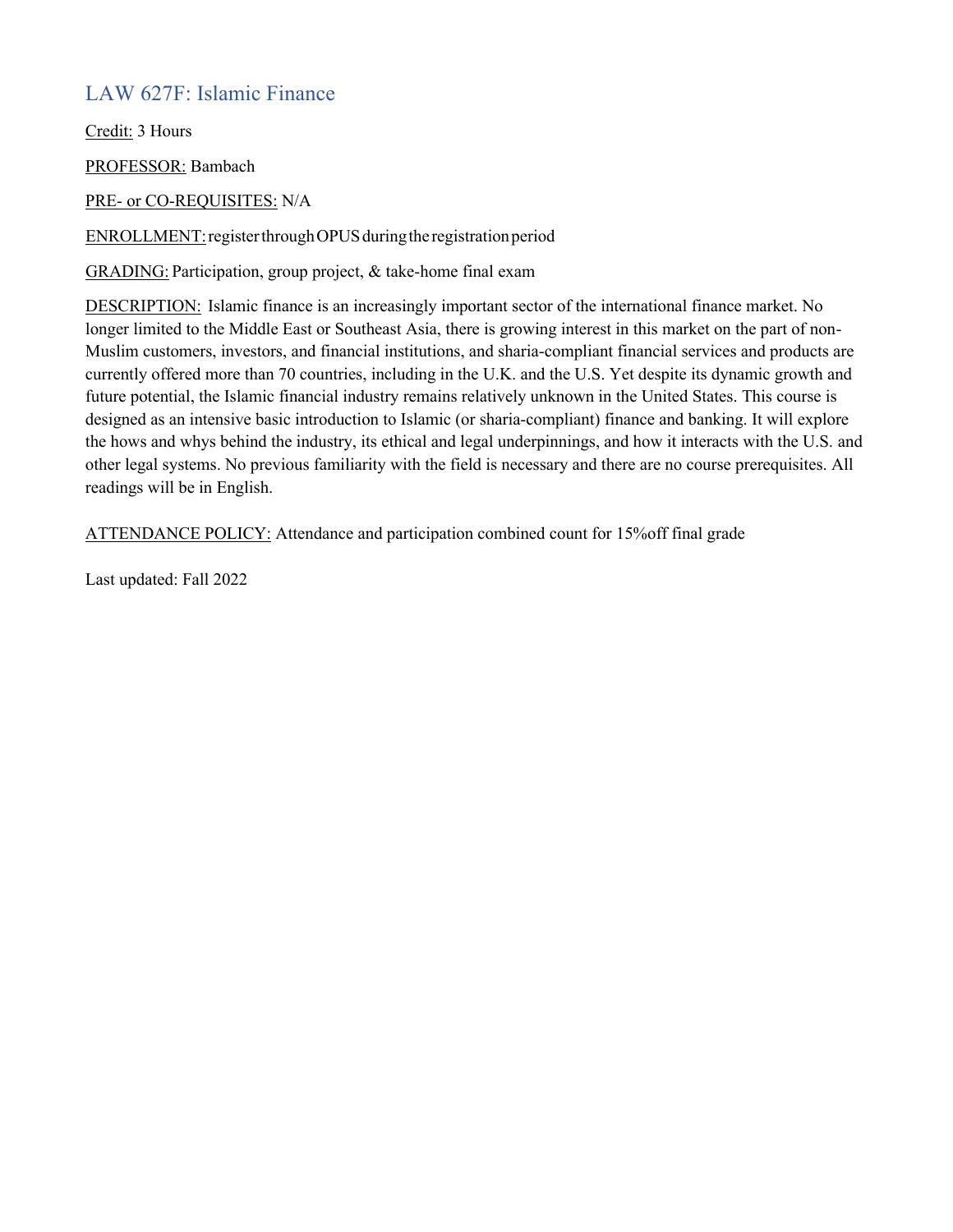## LAW 664: Jewish Law (CL)

Credit: 3 Hours (Cross-listed with Candler School of Theology & Undergrad Dept. of Religion)

#### PROFESSOR: Pill

PRE- or CO-REQUISITES: None

ENROLLMENT:registerthroughOPUSduringthe registrationperiod

GRADING: Attendance & Final Exam

DESCRIPTION: This course explores Jewish law as one of the central organizing concepts of Jewish religion and life. We begin by framing this conversation around some of the central questions that animate Western jurisprudence: What is the nature of law; what are the goals and methods of legal decision-making? With these concerns in mind, we explore the sources, principles, and history of Jewish law before surveying several substantive topics in ritual, civil, and family law that help illustrate the methodologies by which Jewish law evolves and responds to changing contexts. Finally, we explore the ways in which halakhah is both more and less than what most Western observers think of when they think of law. Halakhah is not a set of rules imposed by the state, things that happen in court, or standards that regulate relationships among people and between individuals and society. Halakhah does many of the things that other cultures treat as philosophy, ethics, politics, and theology, while injecting them with a distinctly legal form. While halakha no doubt legislates the rules and practices incumbent upon Jews, it is simultaneously the primary vehicle through which Rabbinic thinkers have expressed their thoughts on life, love, God, justice, community—basically all of life's greatest questions.

ATTENDANCE POLICY: Very strictly enforced attendance policy: a student who has an unexcused absence in 2 classes is penalized in the final grade, and absence in 3 classes or more will not be allowed to take the final examination, i.e., fail the course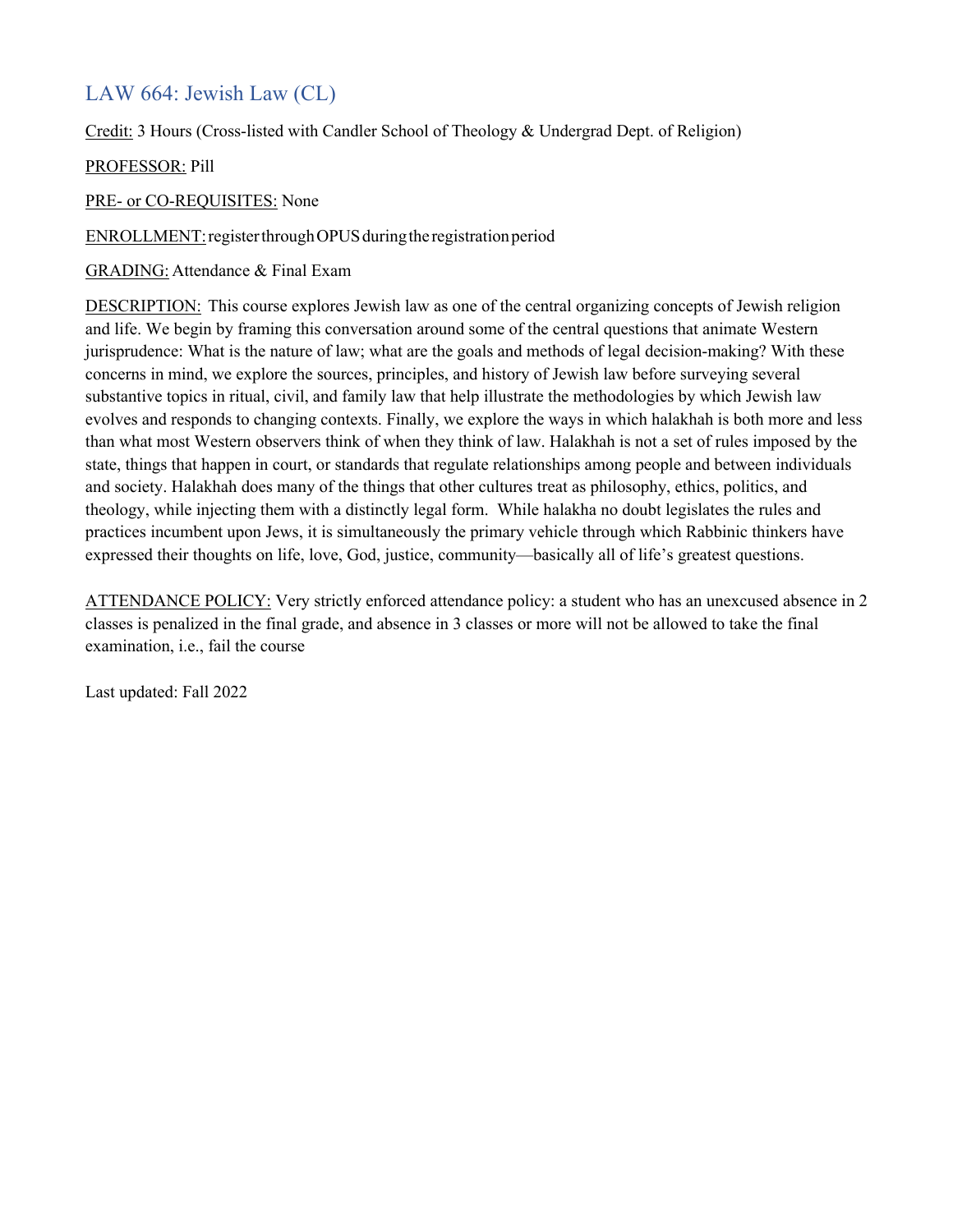## LAW 844A: Judicial Decision Making

CREDIT: 3

PROFESSOR: Nash

PRE- or CO-REQUISITES: Legislation & Regulation Constitutional Law

ENROLLMENT: register thru OPUS during the registration period

GRADING: Participation, Class project, and Final exam

DESCRIPTION:What decides legal cases? One obvious answer, and a lawyer's reflexive answer, is: the law. Social scientists, however, have sought to explain judicial decision-making by reference to a variety of non-legal factors, including judges' personal characteristics, their caseloads, and their relationships with each other. The social scientific study of courts raises a host of interesting questions. For example, on the Supreme Court, does it matter which Justice is assigned to write the opinion, or will the majority (or the whole Court) bargain to the same outcome anyway? If opinion assignment matters to outcomes, how might judges' choices about the division of labor influence the content of the law? How do higher courts ensure that lower courts comply with their decisions? This course that will examine these questions and many like them. This course will marry the relevant social science literature and the questions it raises to a set of normative problems within the law itself. There will be a take-home final examination for this course.

ATTENDANCE POLICY: See professor

OTHER INFORMATION: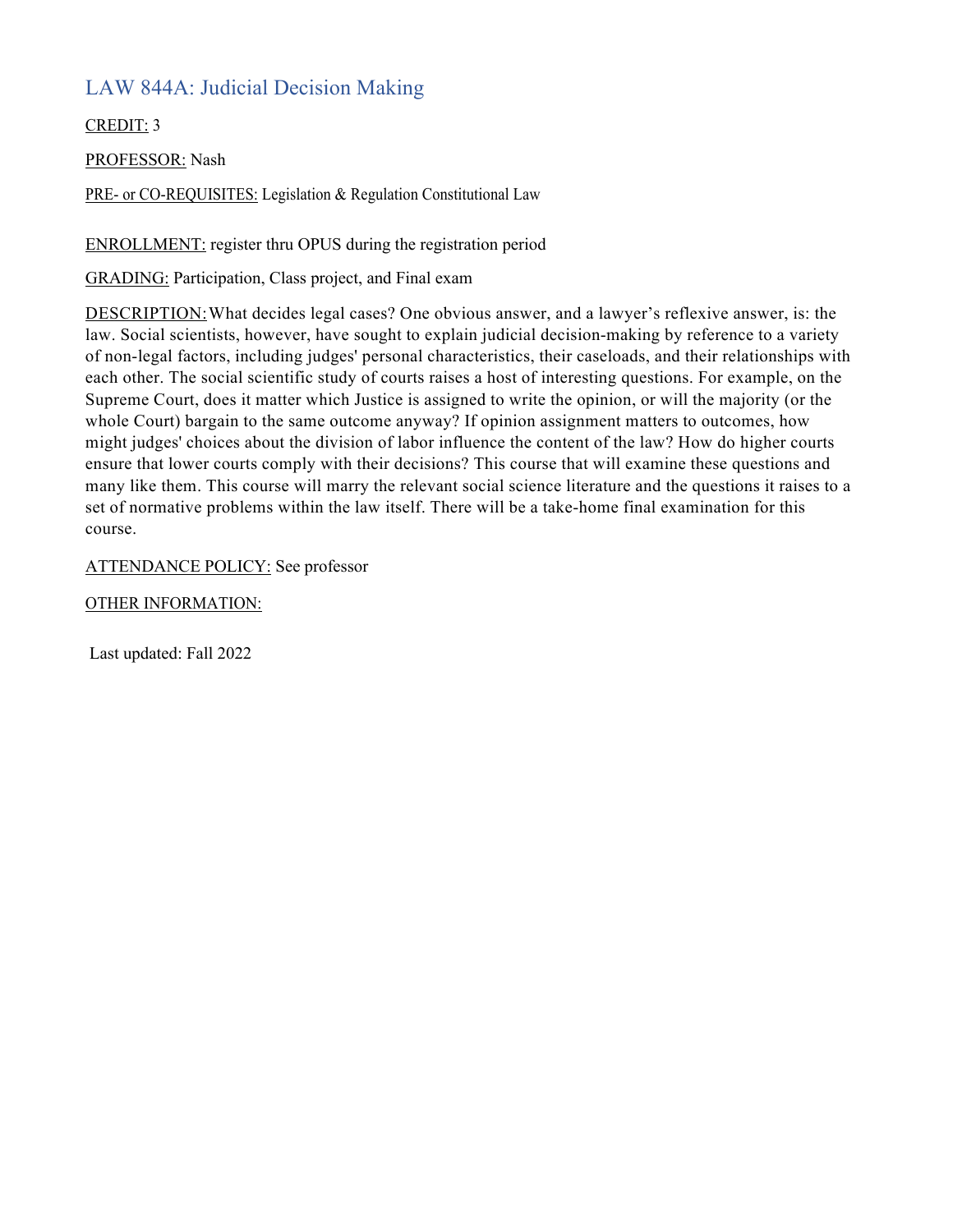### LAW 670: Jurisprudence

CREDIT: 3 (CL)

PROFESSOR: Terrell

PRE- or CO-REQUISITES: N/A

ENROLLMENT: N/A

GRADING: Attendance; mid-term and final essay exams - Take Home

DESCRIPTION:Thiscourseisaboutnormativedisagreement: disputesaboutvaluesandsystemsofvalues,and in the political realm, quarrels over rights and duties. But the course is not, as you might expect, about how to avoid or resolve discord and conflict, and thus bring us together in harmony around a shared sense of justice. Instead, it will celebrate our contentious spirit, demonstrating that controversies about how we should govern ourselves are in fact inevitable, unavoidable, and never-ending.

But this is not bad news. Disagreement is not, as mostseem to assume, inexorably disagreeable. In fact, for lawyers, it should be appreciated, perhaps even celebrated, for fun and profit.

And this good news is not nearly as cynical as it might appear. Law itself, after all, is a monument to the inability of people to get along productively without limits and direction. But this course goes deeper, as it explores the next disconcerting step: What happens when we also disagree about the limits and directions themselves that are supposed to help us avoid disputes in the first place (and settle them once they arise), that is, when we disagree about the nature of legal guidance itself? In the toughest cases you will face, the dispute will actually go underneath traditional elements of law, like court decisions and statutes, to the values that give these sources authoritative life. Confronting those questions is indeed advanced legal reasoning, it requires a "philosophy of law", that somehow makes one legal argument stronger than another. That level of the legal game is "jurisprudence."

The course will consist of two overlapping pieces. The first will examine the foundations of legal reasoning in challenging, controversial circumstances (the focus will be on Terrell, The Dimensions of Legal Reasoning, Carolina Academic Press, 2016). Because those fundamentals inevitably involve normative values, the second part of the course will explore various philosophical perspectives within political and legal theory (e.g., John Stuart Mill, John Rawls, Ronald Dworkin, Robert Nozick, Drucilla Cornell, and others).

ATTENDANCE POLICY: See professor.

OTHER INFORMATION: Cross-listed with Theology-ES 687 & Philosophy Department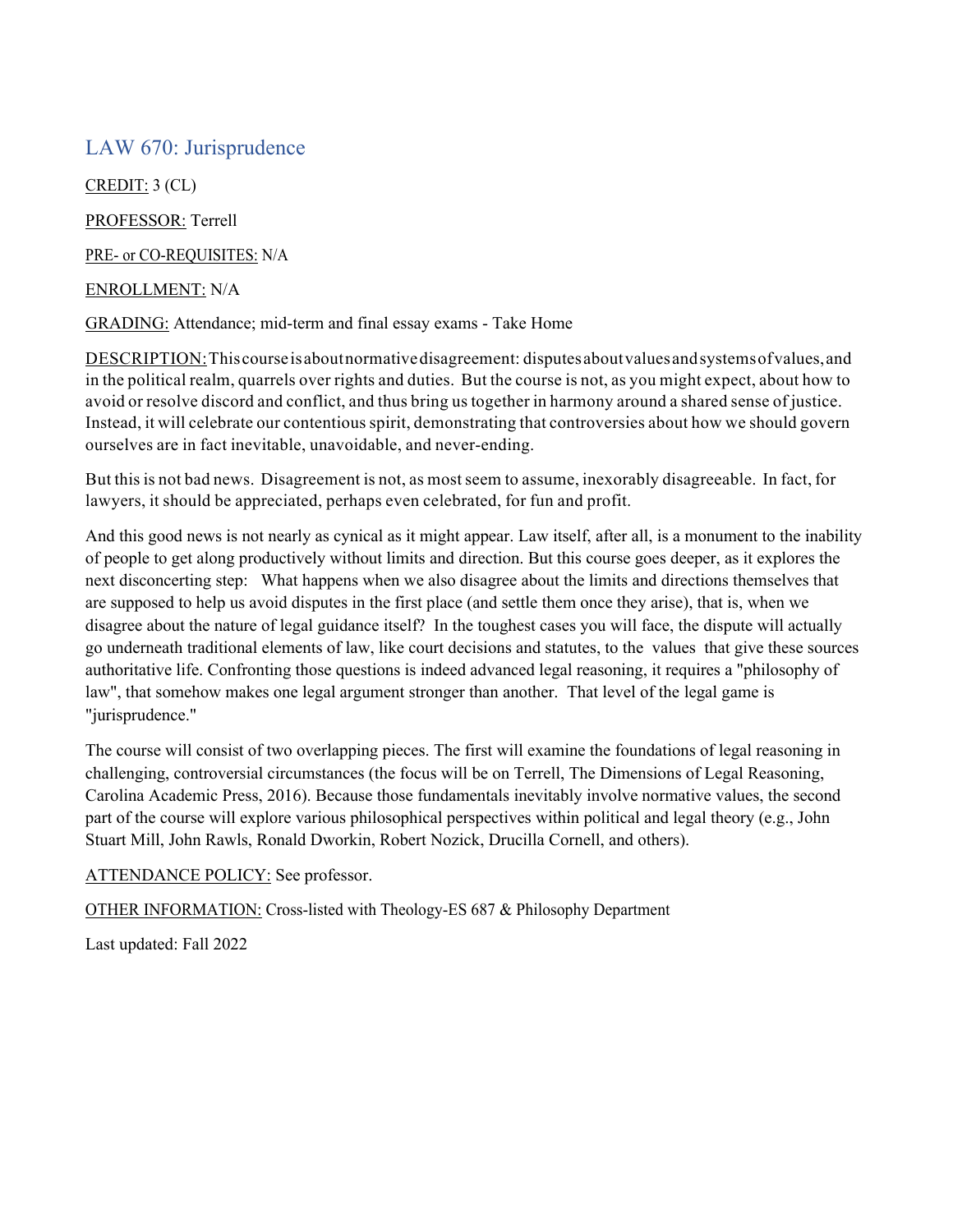# LAW 699C: Juvenile Defender Clinic

### CREDIT: 3 (EL)

### PROFESSOR: Waldman

PRE- or CO-REQUISITES: Evidence (required; can be co-enrolled) Criminal procedure: Investigations, Kids in Conflict with the Law or Family Law II (preferred)

ENROLLMENT: Applications are accepted via Symplicity or e-mail to Professor Waldman priorto pre-registration (watch for notices of the application deadline). Students must submit a resume, a statement of interest, an unofficial transcript, and a writing sample.

GRADING: Based on individual student's coursework

DESCRIPTION: The Juvenile Defender Clinic (JDC) is an in-house legal clinic designed to provide students with an opportunity to provide holistic legal representation to children in delinquency and status offense proceedings. Student attorneys represent youthful clients in juvenile court and provide legal advocacy in special education proceedings, school suspension proceedings, and other forums according to the clients' needs, when such advocacy is derivative of a client's juvenile court case. Through the combination of client representation and class sessions, students will learn to integrate theory with practice in a context-based educational setting.

ATTENDANCE POLICY: Attendance at all clinic meetings and during office hours is mandatory. If you need to miss a clinic meeting for any reason, you must contact Professor Waldman in advance. If you will miss office hours, you must follow the procedures outlined in the Clinic Manual.

OTHER INFORMATION: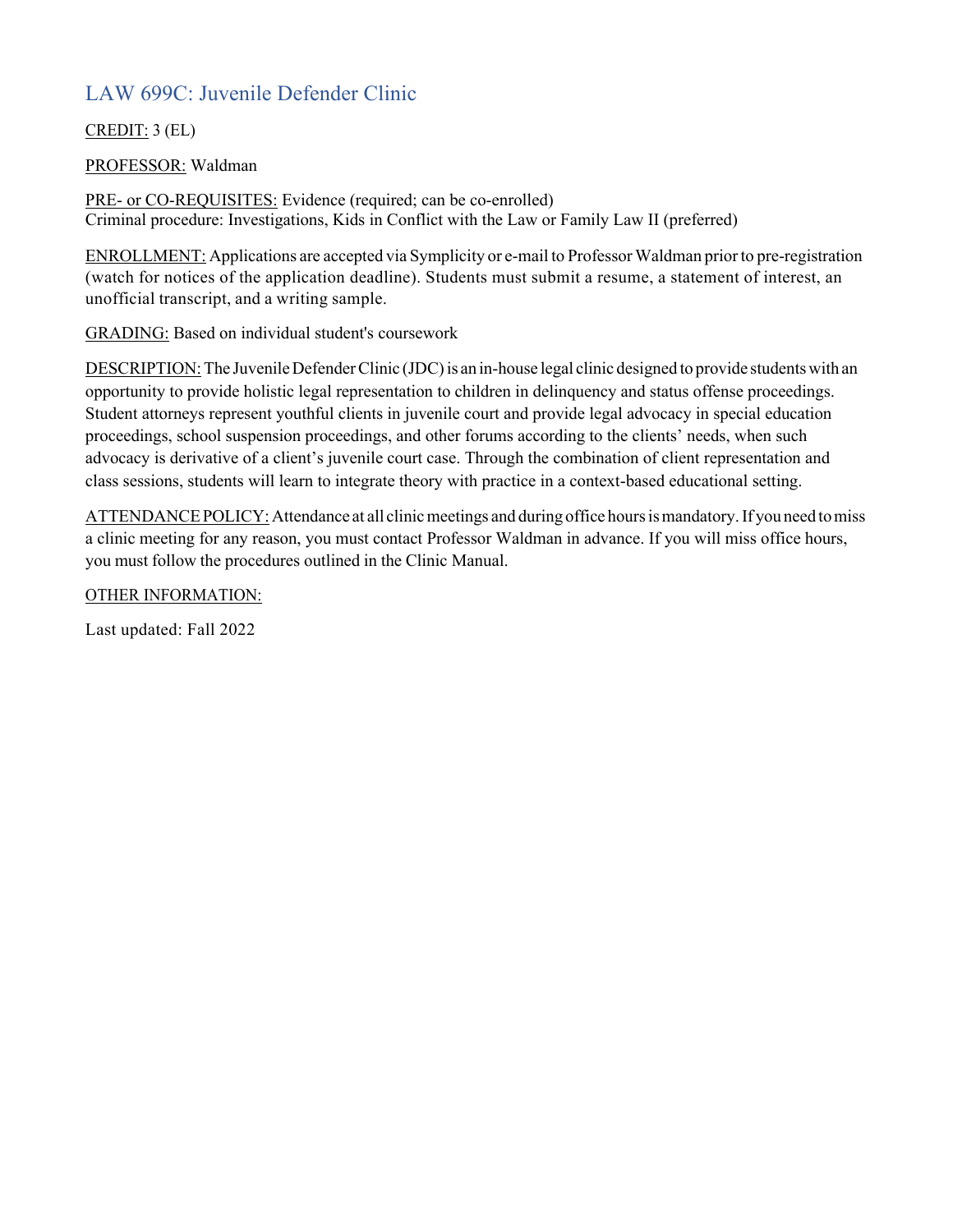## LAW 651: Labor Law

CREDIT: 2

PROFESSOR: Hunt

PRE- or CO-REQUISITES: N/A

### ENROLLMENT: N/A

GRADING: Attendance; Class Participation; & Scheduled Final Exam

DESCRIPTION: Focuses on the development of federal labor law under the National Labor Relations Act and its application to union organizing and representation. Topics include Representation and Unfair Labor Practice cases before the National Labor Relations Board (NLRB) and the NLRB's administrative process. Discussion of developments under the Biden NLRB and recent reversals and expected reversals of decisions of the Trump NLRB. Discussion also will cover the present state of the labor movement in both the private and public sectors. Coverage of additional matters such as collective bargaining negotiations between labor and management, the grievance and arbitration procedures used in union contracts, federal court litigation related to the NLRB and unions as well as a comparison of the National Labor Relations Act and the NLRB to the Railway Labor Act and the National Mediation Board.

Course Objectives JD Students: To provide a working understanding of the U.S. federal labor laws that are applicable to private industry and labor unions in order to prepare you to advise, advocate for and represent clients in private practice as well as serve as legal counsel to labor unions, private industry and government with an emphasis on:

- 1. Knowing and Understanding substantive and procedural federal labor law
- 2. Interpreting, applying and analyzing applicable case law
- 3. Representing clients in administrative and judicial proceedings

Course Objectives Juris Masters Students: To provide students with a foundation in U.S. Federal Labor Law to prepare them to serve in roles as Human Resources executives, Union Business Agents and other positions that require knowledge of labor relations with an emphasis on:

- 1. Understanding the administrative and judicial processes
- 2. Understanding certain legal concepts in order to equip you to explain and describe to others
- 3. Applying the foregoing to your professional role and your chosen profession/ industry

#### ATTENDANCEPOLICY: See Professor

OTHER INFORMATION: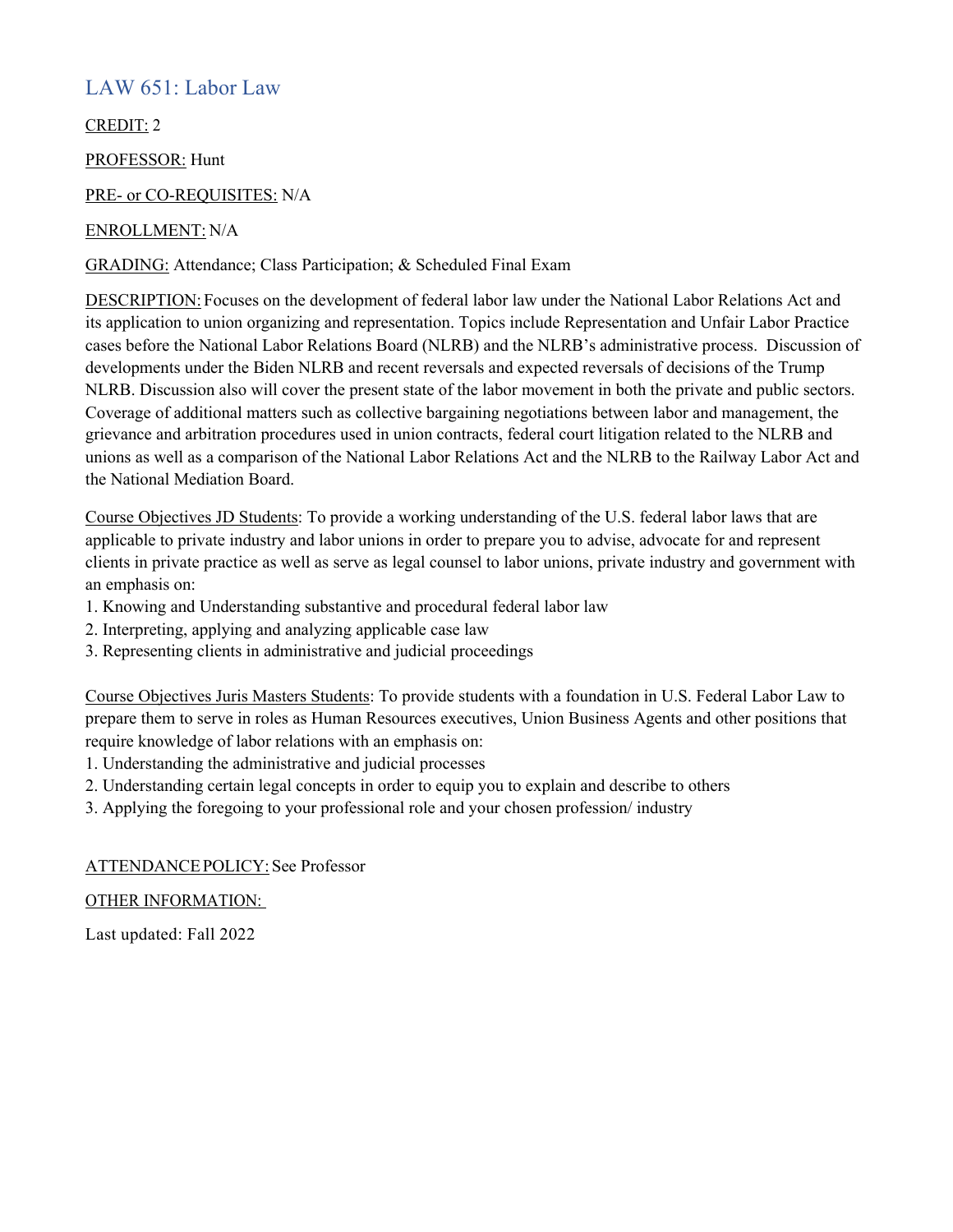# LAW 870K: Landlord-Tenant Mediation Practicum

CREDIT: 3 (EL)

PROFESSOR: Powell

### PRE- or CO-REQUISITES: n/a

ENROLLMENT: Application processsubmitted thru Symplicity. Note that this a year-long course, you will need to re-enroll in the Spring.

GRADING: Attendance and Participation

DESCRIPTION: I. Instructors Director/Adjunct Professor Bonnie Powell phone: 404.918.3581 (cell) email: bonnie@powellADR.com Assistant Directors Teresa DiPonzio Hank Kimmel phone: 678.437.2765 (cell) phone: 404.735.9132 (cell) email: tadiponzio@gmail.com email:hwkimmel@gmail.com

II. Clinic Hours and Training Class and mediation sessions will be on Tuesdays from 8:45 am - 4:00 pm or Thursdays from 8:45 am - 4:00 pm in the Fulton County Justice Center Tower, 185 Central Avenue, Courtroom 1B.

Students will coordinate with Bonnie Powell during registration to select a clinic day. Additional clinic hours will be available throughout the year at the DeKalb County Magistrate Court. All students who receive and accept an offer to participate in the clinic must complete a criminal background check application within 30 days of accepting the offer. Students must pass the Georgia Office of Dispute Resolution criminal background check to participate in the clinic. There will be mandatory mediation training in August. Training dates will be emailed to all clinic participants in April, and training logistics will be finalized in July. All students will receive a certificate of attendance upon completing the 28-hour general civil mediation training. Attendance is required for each day of training. If you are unable to complete training, please do not interview for or accept an offer from this clinic.

Your training, as well as your background check and registration with the Georgia Office of Dispute Resolution, will be paid for by the Fulton County ADR Board and will be active for a period of 15 months.

III. Course Philosophy and Goals This course focuses on the process by which mediators assist others in resolving disputes. The clinic is designed to give students a thorough understanding of the mediation process and practical mediation experience. You will study the theory, strategy, skills, and public policy issues involved in the mediation of disputes, and you will put your skills to work by mediating real cases in the Fulton County State/Magistrate Dispossessory Court. By the end of the year, you should be able to: -Know the differences between arbitration and mediation; -Define terms, concepts, and core values key to mediation; -Effectively mediate non-complex issues;-Listen, question, problem solve, negotiate and use professional judgment;-Work well with parties, understand parties' interests, and help parties generate creative solutions for resolving legal problems; -Understand the limits of your skills and the limits of the mediation process, and appreciate the advantages and disadvantages to mediation and to litigation as dispute resolution mechanisms. -Be more thoughtful about your professional work and your own approaches to dispute resolution, both as advocates and as mediators.

IV. Course Materials For mediation training purposes and future reference material, the following book will be provided for your use throughout the school year. The Art of Mediation by Mark D. Bennett, Scott Hughes and MichelleHermann(2nded.,NITA2010).Youwillalso receive anelectronic copyofa landlord-tenantoutlineby Dennis Goldstein and David Webster. You will need to have accessto this outline during the majority of the lecturesinthefall.RecommendedReading:GettingtoYes:NegotiatingAgreementWithoutGivingIn,byRoger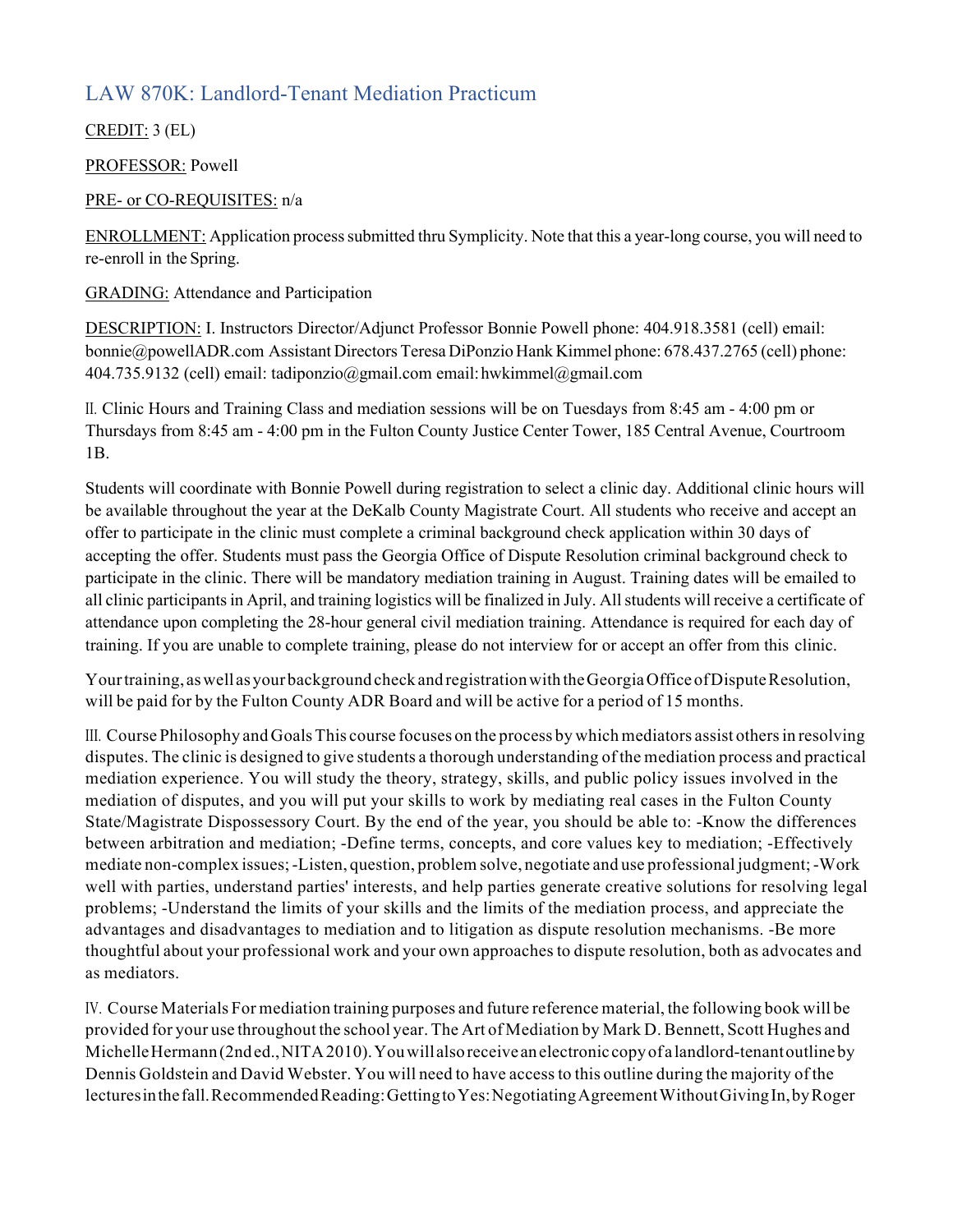Fisher, Bill Ury and Bruce Patton (2nd ed., Penguin 1991). This book is available in libraries, bookstores and online.

ATTENDANCE POLICY: V. Attendance, Punctuality, and Dress Code Attendance are required. However, I understand conflicts arise. If you must miss class, you must send me an email prior to the day you plan to miss. If an emergency arises the day of class, you must call or text

OTHER INFORMATION: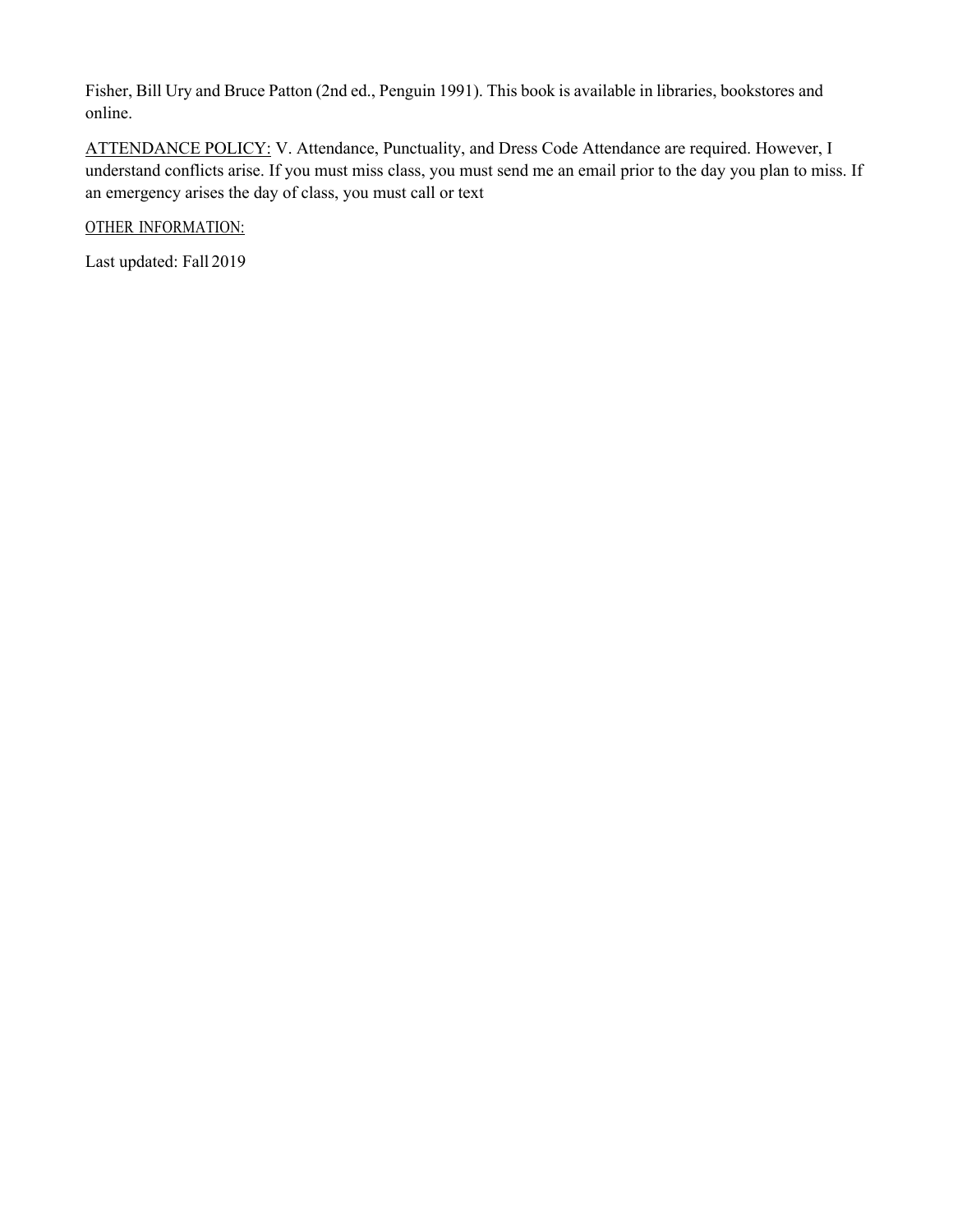# LAW 628A: Law & Economics of Antitrust

CREDIT: 3

PROFESSOR: Volokh

PRE- or CO-REQUISITES: None (Although a comfort level w/high school level Algebra is a big plus).

ENROLLMENT: register thru OPUS during the registration period

GRADING: Several problem sets (quantitative problems and short essays) over the course of the semester; no final exam; nothing due after the last day of classes

DESCRIPTION: This course surveys the law and economics of antitrust, with a brief foray into regulated industries. We will cover competition, monopoly, oligopoly, public enterprises, penalties, market structure, empirical methods, vertical Interbrand restraints, horizontal mergers, dominant-firm exclusionary conduct, and concerted exclusionary conduct. Some background in economics is helpful for this class. More importantly, comfort with algebra (a lot of algebra) is absolutely necessary.

### ATTENDANCE POLICY: See Professor

### OTHER INFORMATION: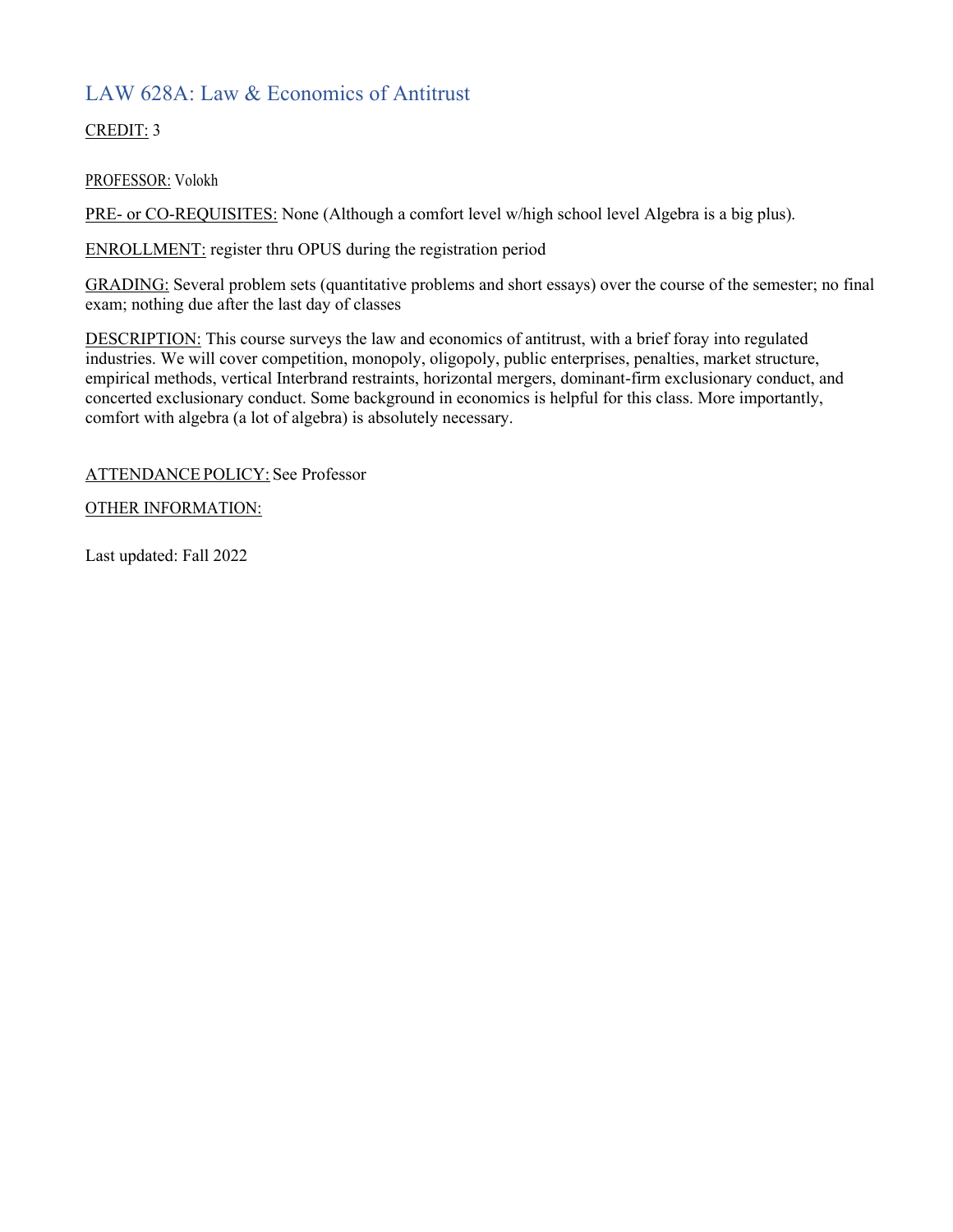## LAW 708: Law & Religion: Theories, Methods, and Approaches

CREDIT: 3 (CL)

PROFESSOR: Allard

PRE- or CO-REQUISITES: None

ENROLLMENT: register thru OPUS during the registration period

GRADING: Class Participation, Discussion Posts, Critical Reflection Papers, Final Project

DESCRIPTION: Interdisciplinary scholarship is often lauded for challenging assumptions, contributing new perspectives, and leading to groundbreaking new insights that would not be possible without crossing disciplinary borders. While there are certainly benefits to interdisciplinary scholarship, such approaches also pose a unique set of challenges. The success of interdisciplinary scholarship depends on the scholar's ability to communicate to audiences who often use different nomenclature, evidence, and analytical methods. A failure to appreciate these challenges can lead to attempts at interdisciplinary scholarship that are reductive, one- sided, vague, or confused.

In this course, students will survey the interdisciplinary field of law and religion. The course will begin by discussing the nature of the field known as law and religion. What areas of inquiry constitute this field? What do we mean when we talk about "law" and "religion"? The course will then cover different substantive areas and methodological approaches by reading, analyzing, and critiquing examples of law and religion scholarship from leading scholars. Students will be asked to think about the choices that scholars make: What is the relationship of law and religion in this example of scholarship? What does the scholar draw on as evidence for the argument? How does the scholar construct the argument? How does the scholar think about law? How does the scholar think about religion? These and other questions will help students understand how different approaches function; what they can achieve; what they cannot achieve; and why a scholar would choose a certain approach. This course is recommended for students interested in exploring the field of law and religion, as well as for students in advance of a significant writing project in law and religion, including a journal comment, major seminar paper, or thesis.

ATTENDANCE POLICY: Regular class attendance is expected. Absences will be factored into the class participation grade.

OTHER INFORMATION: Course is cross-listed w/ Candler School of Theology as ES 680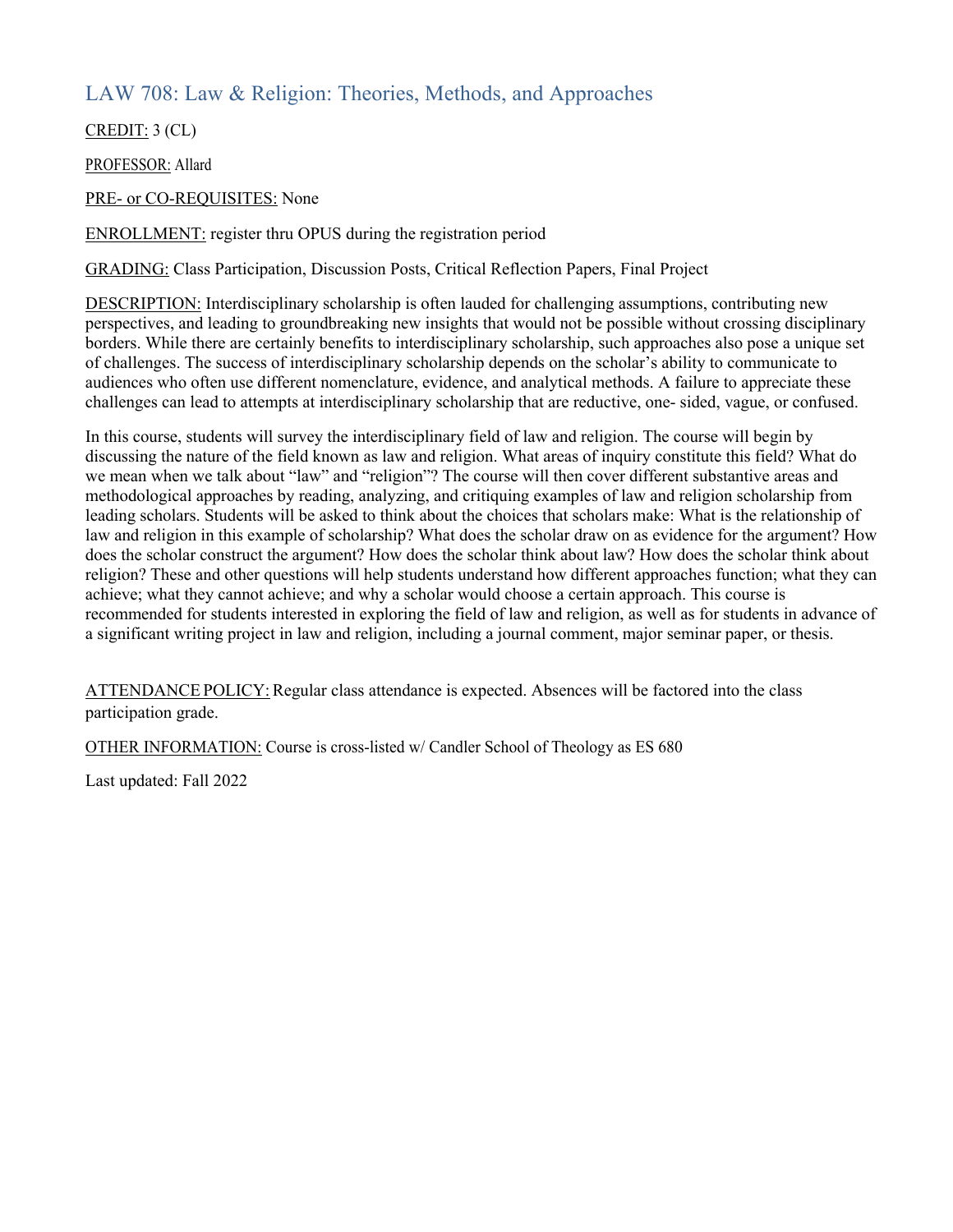# LAW 628B: Law, Sustainability, & Development

CREDIT: 3

PROFESSOR: Samandari

PRE- or CO-REQUISITES: n/a

### ENROLLMENT: n/a

GRADING: Attendance, Participation, Reflections, Group Project, & Take-home Final Exam.

DESCRIPTION:This course examinesthe roleoflawandthe legalsystemin economic andsocialdevelopment, with a focus on emerging markets and developing countries. It will explore how law, in its various forms, may bring about or impede development, however, defined, and how development may affect or change the legal system of the country concerned. International organizations, foreign aid agencies, and local and international nongovernmental organizations have become extraordinarily active in thisfield,spending hundreds ofmillions of dollars every year. The conceptions of development that underlie those efforts are diverse development may be seen as growth or improvement in, among other things, income, education, health, and human rights.

We will take a similarly expansive view of "law," recognizing that in many contexts it blurs into politics, governance, and social custom. The course will seek to challenge conventional approaches to law and development and enhance the appreciation of the point of view of developing countries and marginalized communitiesregarding development. The course will begin by interrogating the concept of`development' and some of the problems that it encompasses. We will then explore the role of law and how/whether it may be used as an effective instrument for developing and implementing solutions to development problems. The course will cover a broad (but by no means exhaustive) set of issues in law and development and will take a critical perspective and include growing awareness of the importance of sustainability in development.

ATTENDANCE POLICY: Regular class attendance is expected. A student may be absent from one class period without penalty. Further absences will reduce the student's class participation grade by a full letter grade per absence.

OTHER INFORMATION: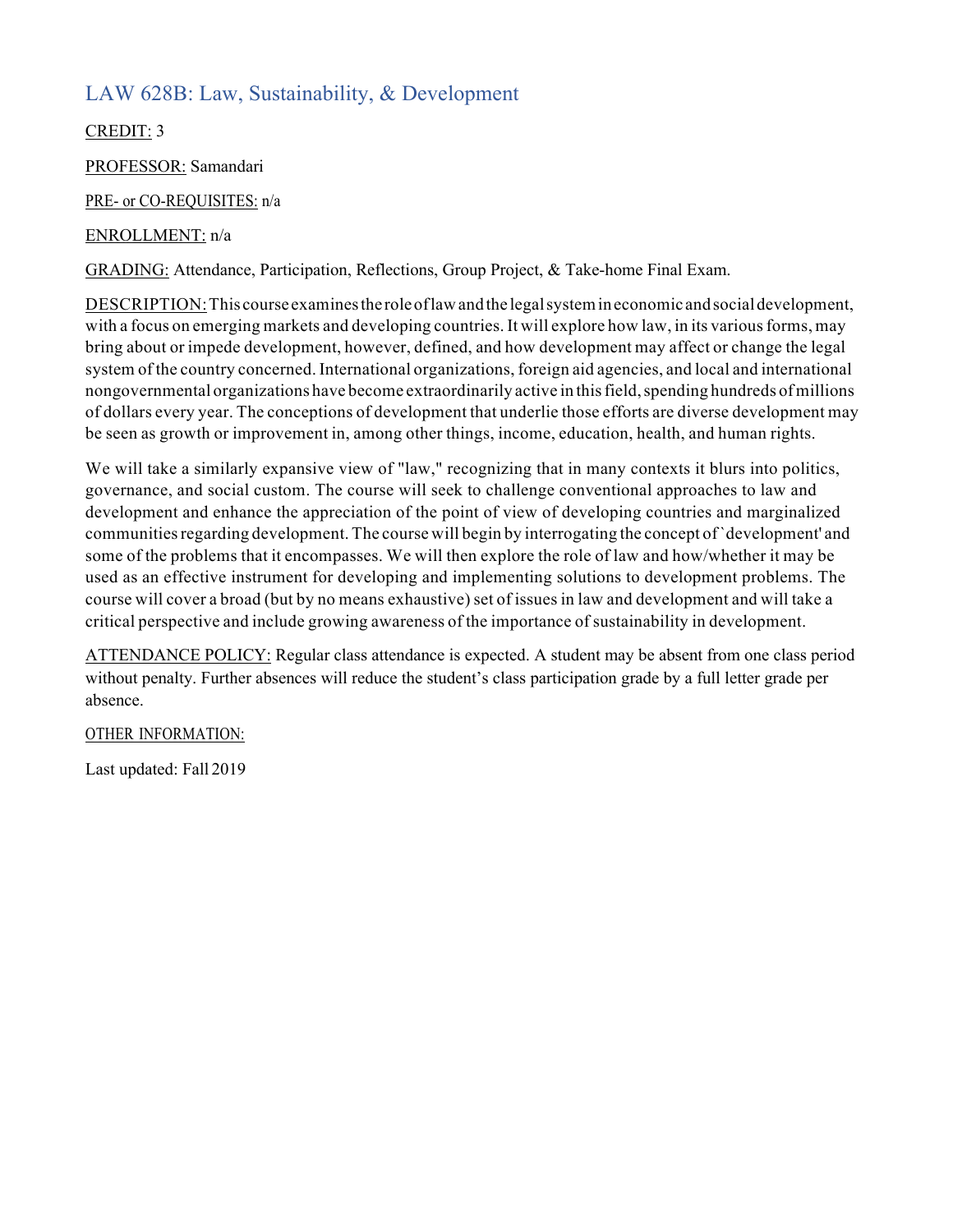## LAW 747: Legal Profession

CREDIT: 3

PROFESSOR: Elliott

PRE- or CO-REQUISITES: N/A

ENROLLMENT: N/A

GRADING: Participation, Attendance, Team Projects, & Scheduled Final Exam

DESCRIPTION: Study of the rules (primarily the ABA's Model Rules of Professional Conduct) and deeper principles that govern the legal profession, including the nature and content of the attorney-client relationship, conflicts of interest, appropriate advocacy, client identity in business contexts, ethics in negotiation, and issues of professionalism.

ATTENDANCE POLICY: Attendance is considered in the final grade.

OTHER INFORMATION: STUDENTS CONSIDERING A LITIGATION FIELD PLACEMENT IN THEIR THIRD YEAR ARE STRONGLY ENCOURAGED TO TAKE LEGAL PROFESSION IN THEIR SECOND YEAR.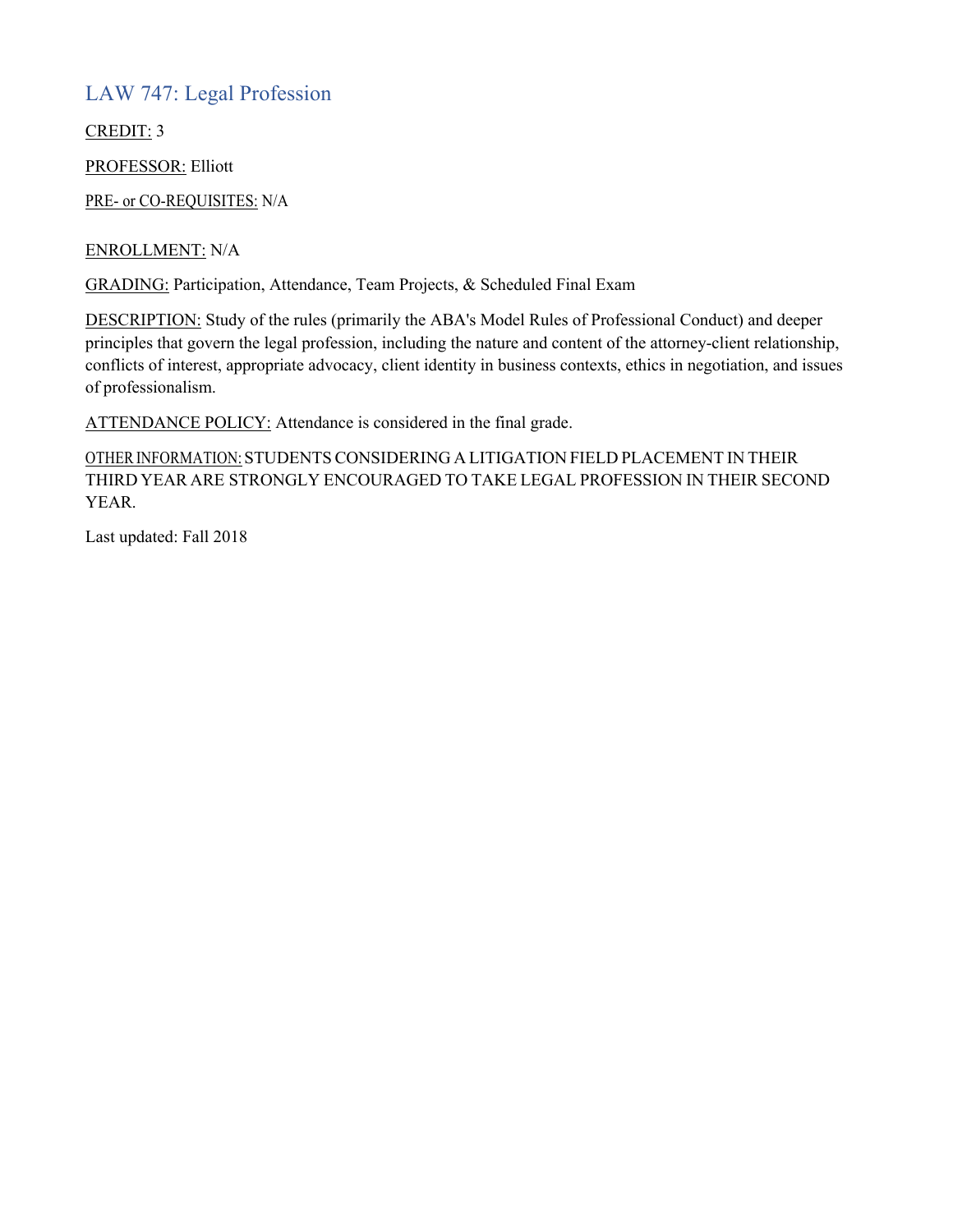# LAW 747: Legal Profession

CREDIT: 3

PROFESSOR: Romig

PRE- or CO-REQUISITES: N/A

ENROLLMENT: N/A

GRADING: Participation, Attendance, & Scheduled Take home Exam

DESCRIPTION: Study of the rules (primarily the ABA's Model Rules of Professional Conduct) and deeper principles that govern the legal profession, including the nature and content of the attorney-client relationship, conflicts of interest, appropriate advocacy, client identity in business contexts, ethics in negotiation, and issues of professionalism.

ATTENDANCE POLICY: Attendance is considered in the final grade.

OTHER INFORMATION: STUDENTSCONSIDERING A LITIGATION FIELD PLACEMENT IN THEIR THIRD YEAR ARE STRONGLY ENCOURAGED TO TAKE LEGAL PROFESSION IN THEIR SECOND YEAR.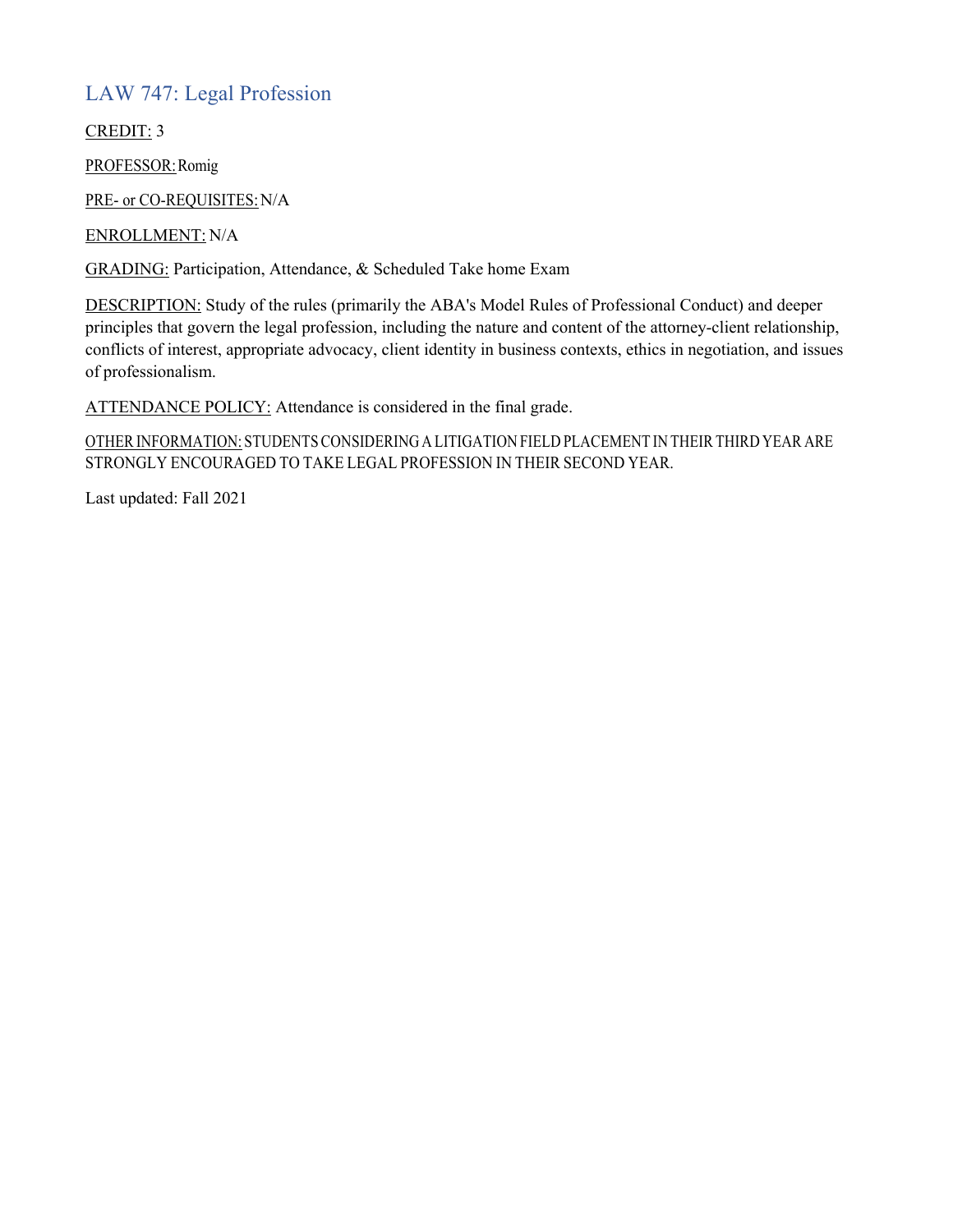# LAW 649B: Legal Writing for the Bar Exam

CREDIT: 3

PROFESSOR: Parrish

PREREQUISITES: N/A

ENROLLMENT: N/A

GRADING: See Professor

DESCRIPTION: See Professor

ATTENDANCE POLICY: See professor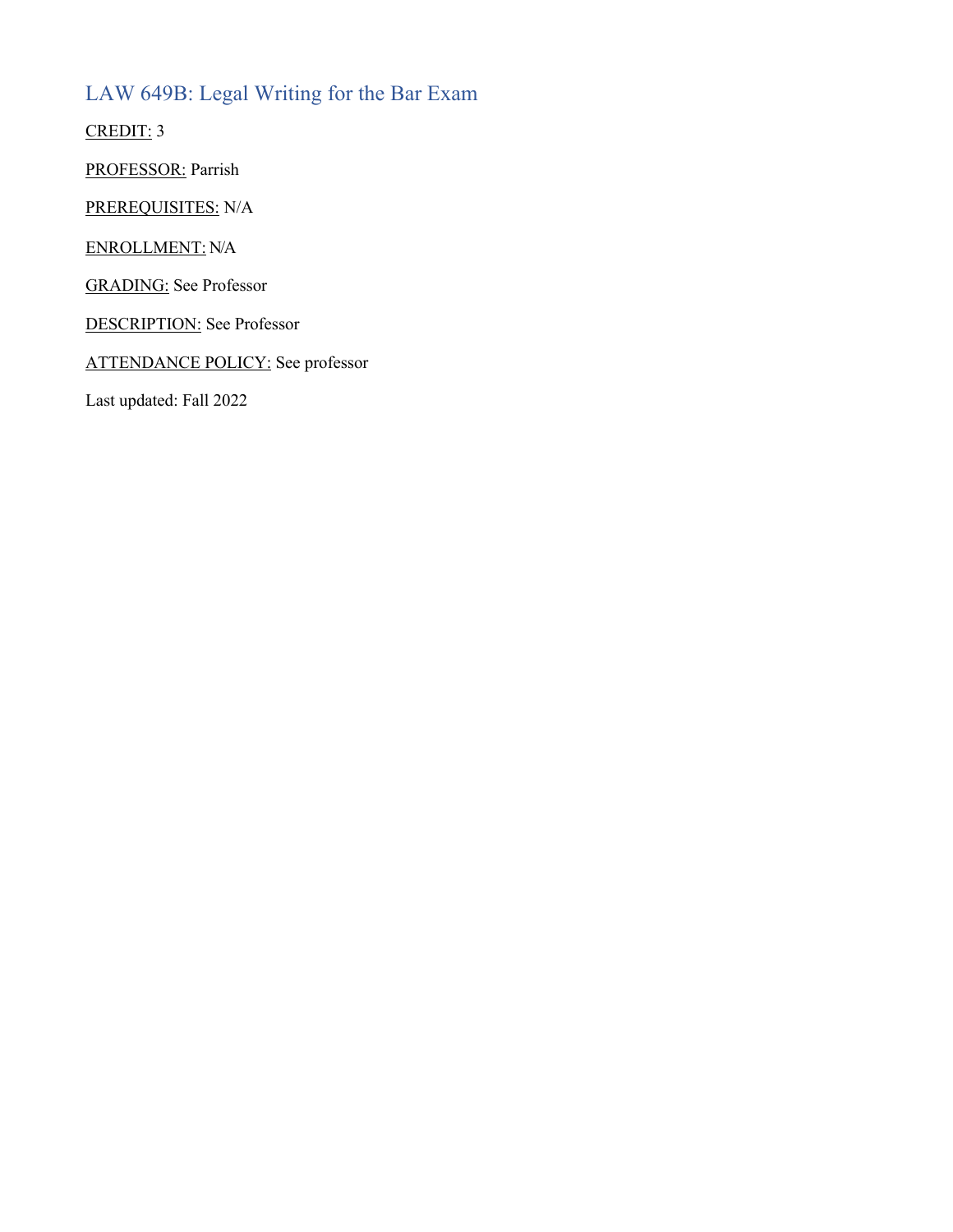## LAW 661: Natural Resources Law

CREDIT: 3

PROFESSOR:Rowberry

### PRE-orCO-REQUISITES:n/a

ENROLLMENT: register thru OPUS during the registration period

GRADING: Grading will be based 10% on class participation and 90% on an 8-hour, take-home final exam. The format of the exam will be a memorandum to a "client" and will have an 8-page limitation (with footnotes included).

DESCRIPTION: This course will provide an overview of present and future law and policy issues relating to the utilization of natural resources in the United States. Using federal and state statutes as our guide, we will focus our attention on law and policy issues relating to (1) historic and archaeological resources, (2) endangered species, (3) public lands resources, (4) water resources, (5) timber resources, and (6) mineral resources.

ATTENDANCE POLICY: On time attendance, preparation, and professionalism all count towards the class participation grade. Students are expected to attend each class and to be prepared to discuss all assigned materials. Any student who misses more than 4 classes may not take the final exam. I will be relying on a mixture of cold-calling and volunteers, doing so in a way that ensures that everyone has the chance to participation.

OTHER INFORMATION: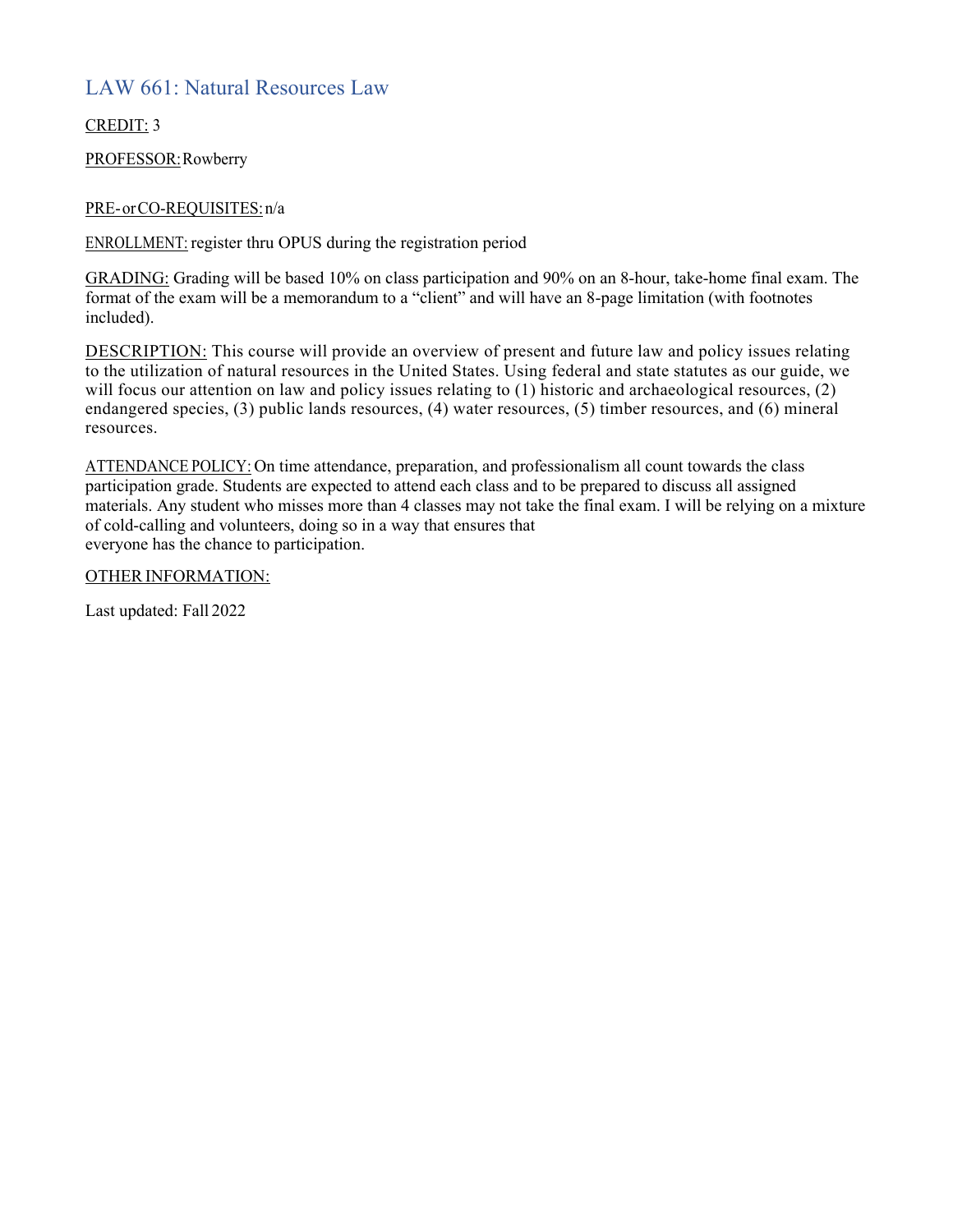# LAW 656: Negotiations

CREDIT: 2 (EL)

PROFESSOR:Rumfelt

### PRE-orCO-REQUISITES:n/a

### ENROLLMENT: COURSE NOT OPEN TO STUDENTS WHO HAVE TAKEN ALTERNATIVE DISPUTE RESOLUTION IN THE LAW SCHOOL OR NEGOTIATIONS IN THE BUSINESS SCHOOL

GRADING: Participation, attendance, and performance in negotiation simulations.

DESCRIPTION: This hands-on skills course will explore the theoretical and practical aspects of negotiating settlements in both a litigation and a transactional context. The objectives of the course will be to develop proficiency in a variety of negotiation techniques as well as a substantive knowledge of the theory and practice, or the art and science of negotiations. Each week during class, students will negotiate fictitious clients' positions, sometimes proceeded by a lecture and followed by critique and comparison of results with other students. Each problem will be designed to illustrate particular negotiation strategies as well as highlightselected professional and ethical issues. Preparation for class will include the development of a negotiation strategy, reflective written memoranda required.

ATTENDANCE POLICY: See professor.

OTHER INFORMATION: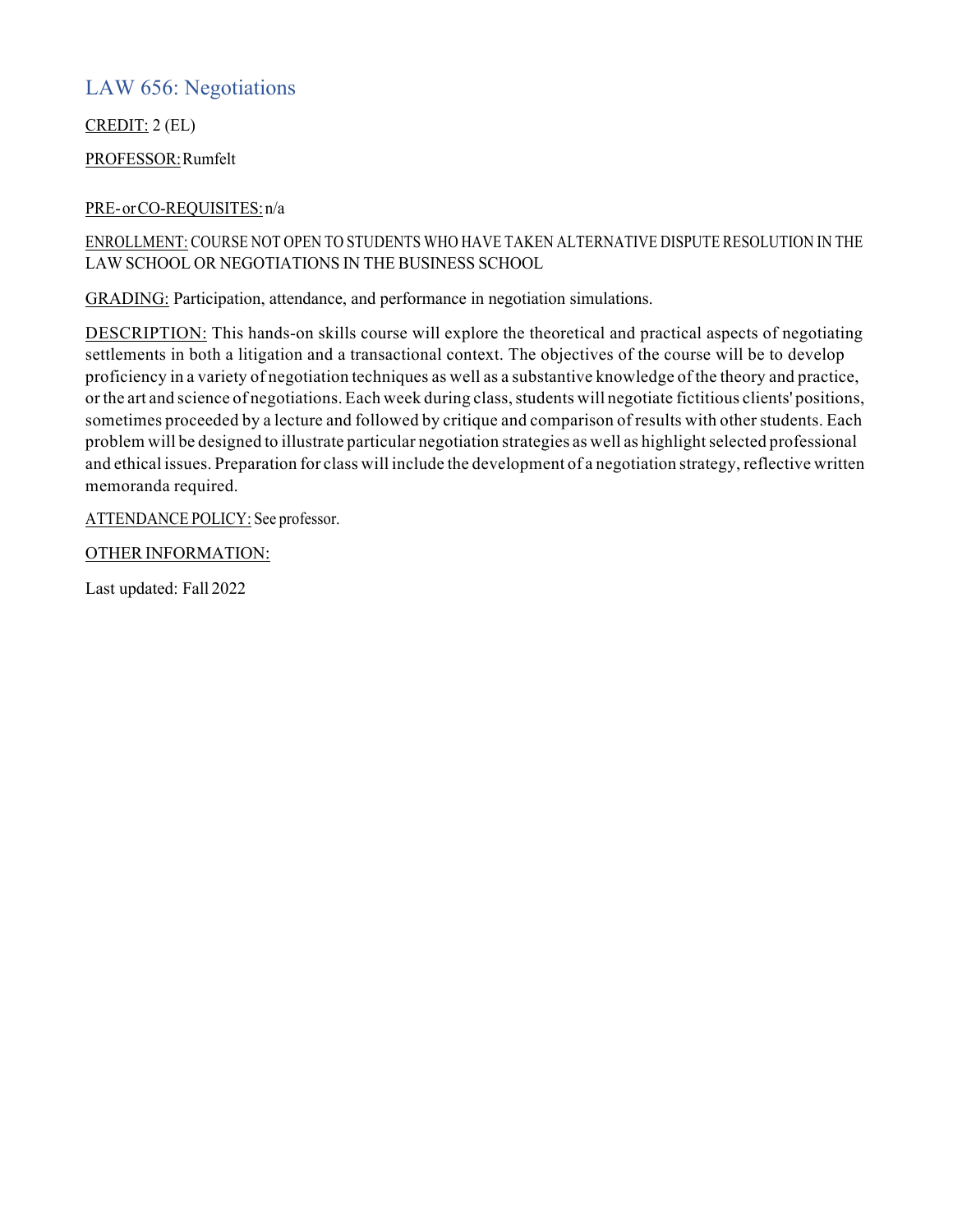## LAW 656: Negotiations

CREDIT: 2 (EL)

PROFESSOR: Lytle (Perry, C.)

PRE- or CO-REQUISITES: n/a

ENROLLMENT: COURSE NOT OPEN TO STUDENTS WHO HAVE TAKEN ALTERNATIVE DISPUTE RESOLUTION IN THE LAW SCHOOL OR NEGOTIATIONS IN THE BUSINESS SCHOOL

GRADING: Class preparation/participation and written assignment – No Exam

DESCRIPTION: This hands-on skills course will explore the theoretical and practical aspects of negotiating settlements in both a litigation and a transactional context. The objectives of the course will be to develop proficiency in a variety of negotiation techniques as well as a substantive knowledge of the theory and practice, or the art and science of negotiations. Each week during class, students will negotiate fictitious clients' positions, sometimes proceeded by a lecture and followed by critique and comparison of results with other students. Each problem will be designed to illustrate particular negotiation strategies as well as highlight selected professional and ethical issues. Preparation for class will include the development of a negotiation strategy, reflective written memoranda required.

ATTENDANCE POLICY: See professor.

OTHER INFORMATION: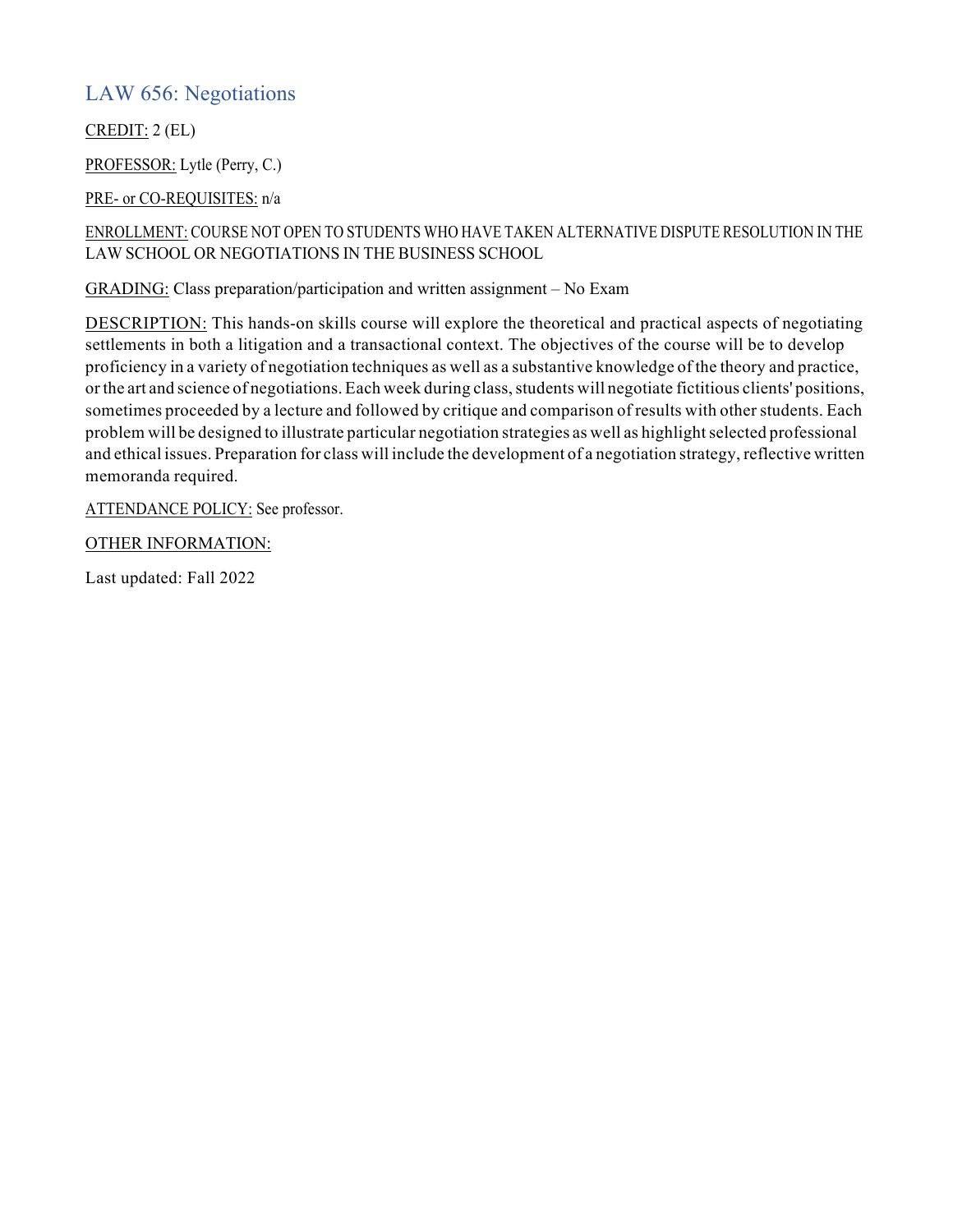# LAW 755G: Pretrial Litigation

CREDIT: 3 (EL)

PROFESSOR: Brooks / Boyce

PRE- or CO-REQUISITES: Trial Techniques

ENROLLMENT: Primarily for 3L students who are interested in civil litigation. Students must have already taken Trial Techniques class. 2L students must get permission from Lead Adjunct to take this class.

GRADING: Coursework, Participation, Attendance & Oral Argument.

DESCRIPTION: This is a civil case litigation skills/simulation course. There are no exams but there are approximately six (6) written assignments along with preparation for two (2) oral arguments. Students will work as two-person teams to draft pleadings, written discovery, and conduct evidentiary and motions hearings.

ATTENDANCE POLICY: Attendance is required although excused absences are permitted so long as the Adjuncts have been notified prior to theabsence.

OTHER INFORMATION: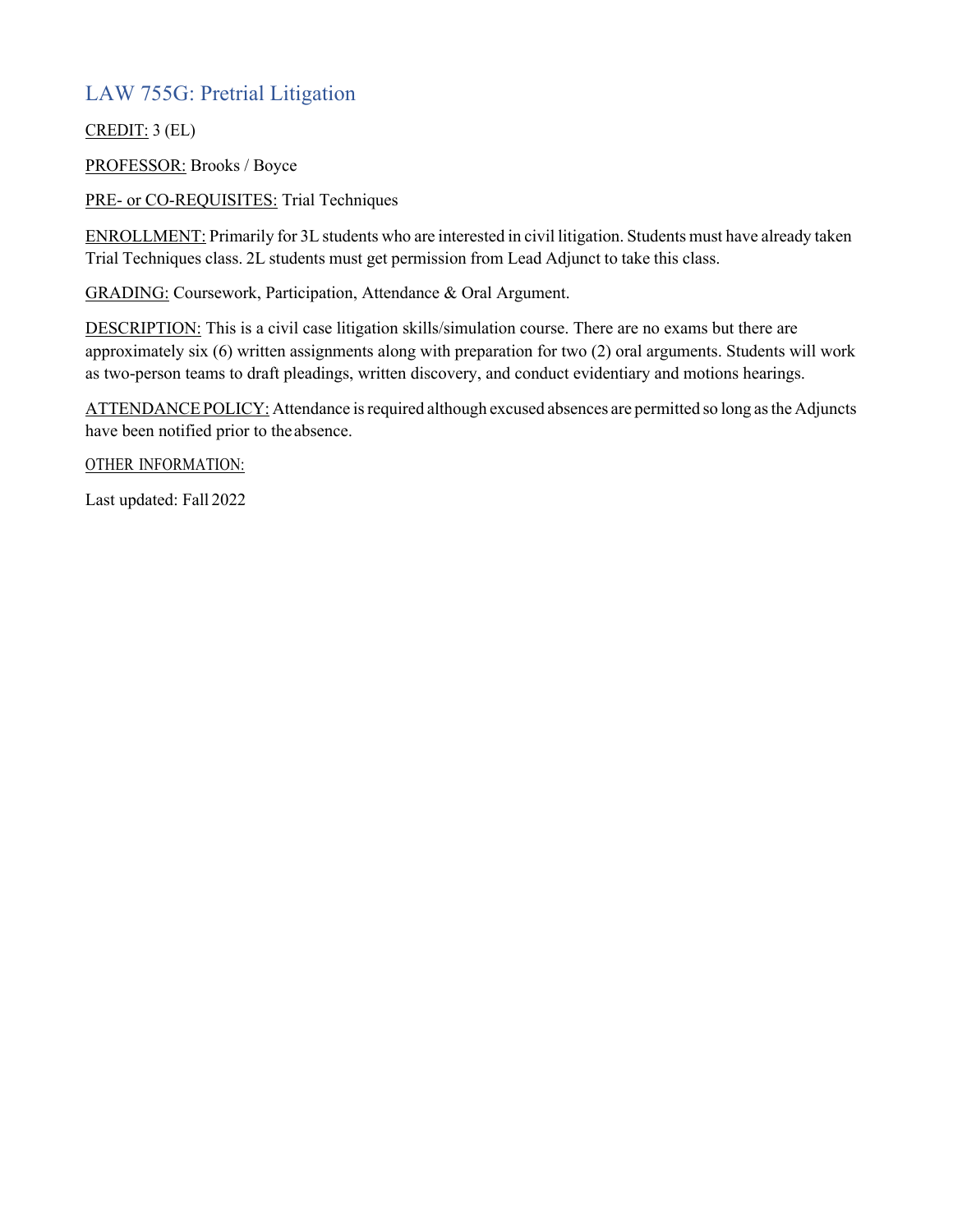## LAW 663: Product Liability (lecture)

CREDIT: 3

PROFESSOR: Markovitch

PRE- or CO-REQUISITES: N/A

### ENROLLMENT: N/A

GRADING: Final, (85%) class participation and performance in simulations, (15%)

DESCRIPTION: After a review of history of products liability common law and regulation, this seminar will use negotiation theory and practice and advocacy exercises to examine various hot topics involving products liability litigation, including but not limited to: Automotive litigation, Toxic Substances, (including asbestos, tobacco), and related problems in mass torts, Pharmaceutical Litigation, including the use of the False Claims Act, and state consumer protection laws, and the involvement of state's attorney generals and their private contracting with law firms to prosecute consumer protection laws. Our texts are Owen, Montgomery and Davis, Products Liability and Safety: Cases and Materials, 6th ed. and the 2014 Case and Statutory Supplement. Additionally, students will engage in "learning-by-doing" simulations designed to raise advanced negotiation and advocacy topics and skills. The student's grade will be based on a final and class participation.

ATTENDANCE POLICY: Class participation and regular class attendance is expected, according to ABA guidelines. If you miss classes, unexcused, I will notify the Dean of Students to inquire of your reasons for missing class. I reserve the right to deny credit to the class for a student's failure to attend the class.

OTHERINFORMATION: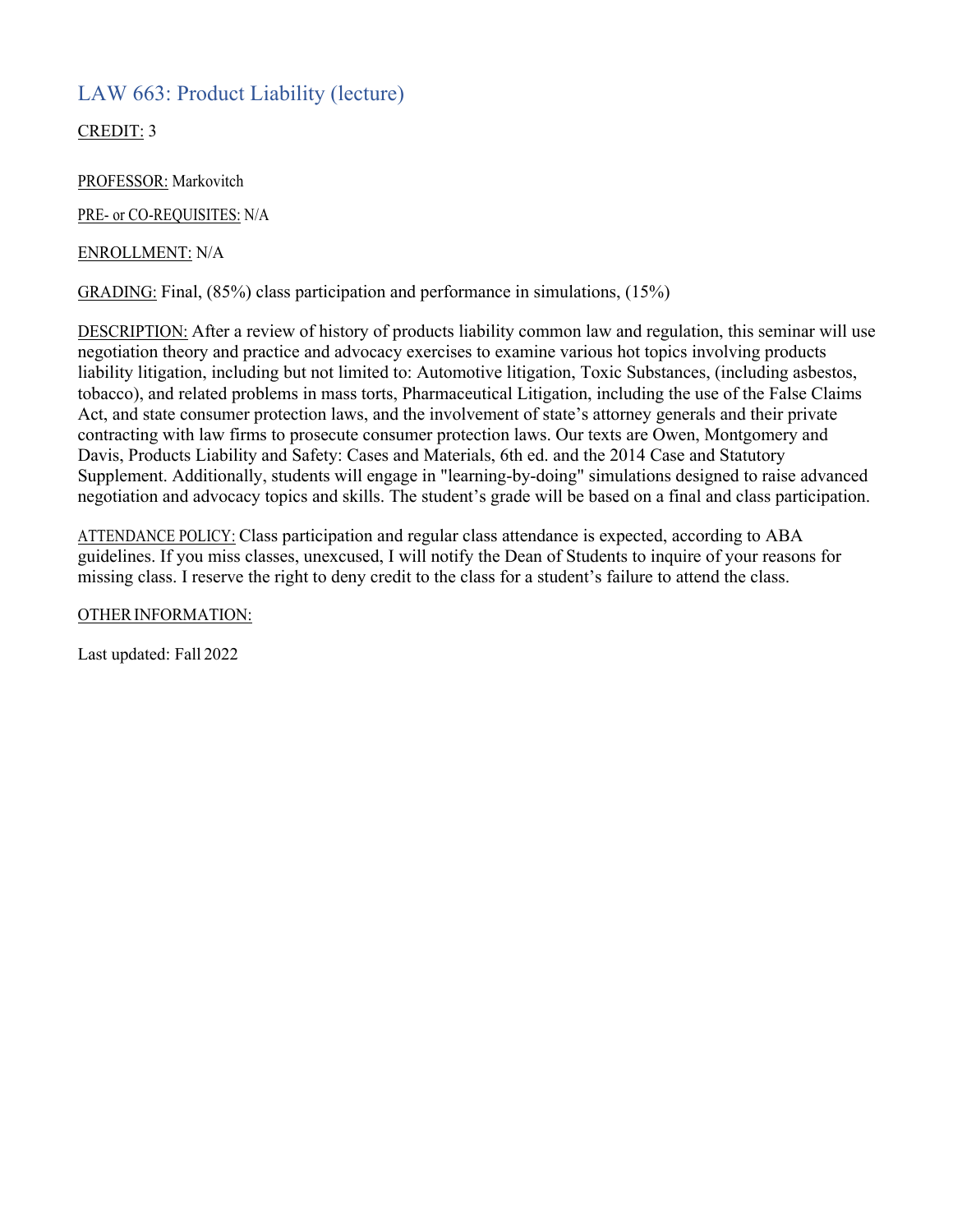# LAW 711: Religion, Culture and Law in Comparative Practice

CREDIT: 3

PROFESSOR: Ludsin

PRE- or CO-REQUISITES: n/a

ENROLLMENT: register thru OPUS during the registration period

GRADING: Final Exam, weekly 1–2-page reflection assignment, participation

DESCRIPTION: Debates rage worldwide over what role religion and culture should play in law and governance and whether granting them a role conflicts with democratic principles. Increasingly, religious and ethnic groups are demanding that religious and cultural practices form the basis of the legal system or, at the very least, a separate legal system governing only their members. Western policymakers are finding it difficult to respond to these claims. While they see them as possibly antithetical to the principles of tolerance and equality built into liberal democratic theory, there is something uncomfortable about rejecting these demands when they come fromthemajority of a population or from a minority group that has suffered severe discrimination. This course will explore the issues that arise in the debates about the appropriate role for religion and culture in democratic governance.Itwill examine different models for incorporating religion and culture into law as well as at models that wholly reject this incorporation using case studies from the US, Europe, Asia, and Africa

ATTENDANCE POLICY: See professor

OTHER INFORMATION: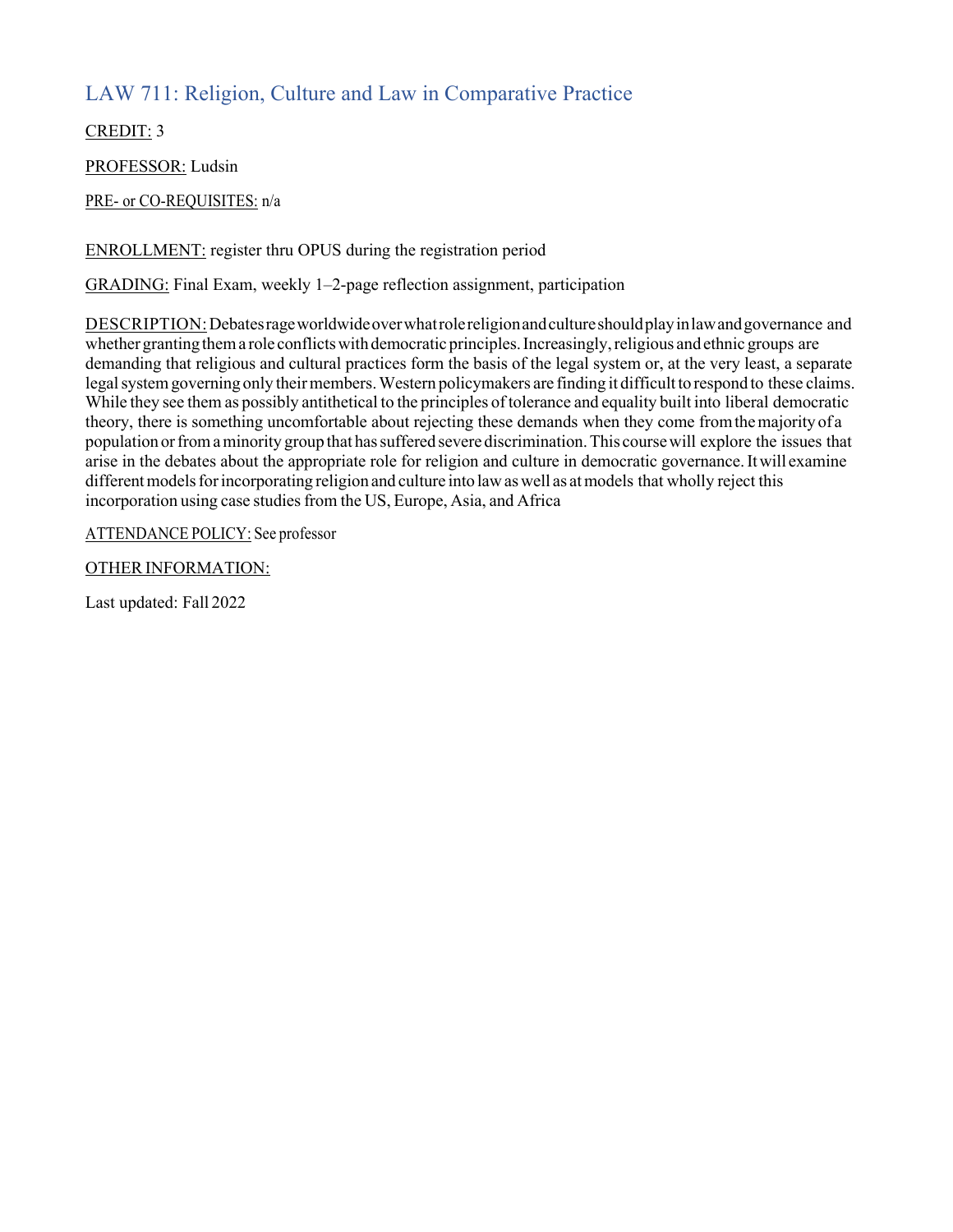## LAW 689R: Rule of Law

CREDIT: 3

PROFESSOR: Smibert

PRE- or CO-REQUISITES: International Law

#### ENROLLMENT: N/A

GRADING: Participation, attendance, testing and a final project paper

DESCRIPTION:The concept of "the Rule of Law" is constantly evoked in U.S. foreign policy and is enshrined in international instruments such as the North Atlantic (NATO) Treaty, the Universal Declaration of Human Rights of 1948, the Statute of the Council of Europe and the Maastricht and Lisbon Treaties on European Union. Some modern constitutions ranging from South Africa to Hungary list it as a founding principle. It has been the subject of developing political philosophy, including the works of A.V. Dicey, F. A. Hayek, Joseph Raz, Michael Oakeshott, Lon Fuller, Brian Tamanaha and Judith Shklar. Despite its centrality to policy, its place in constituent documents and focus of academic thought, the term rolls off of the tongue with little agreement about its meaning. It has been called a western concept exported to developing countries as a form of cultural imposition, commercial development or the global war on terror, but has also been seen as a bulwark against authoritarianism, human rights violations, crimes against humanity, corruption and organized crime. This class would draw upon 3 books and additional readings and is divided into three sections: (1) the history and concept of the rule of law, (2) the different approaches and challenges to its development, and (3) practical approaches to developing the rule of law. There will be two exams, a project paper and a class presentation of that paper. The paper will encourage students to think critically about these concepts to justify a rule of law project in a real country. Attendance is required and repeated absences (more than 2) may affect your grade.

ATTENDANCE POLICY: Attendance is required, and repeated absences (more than 2) may affect your

grade.

#### OTHER INFORMATION: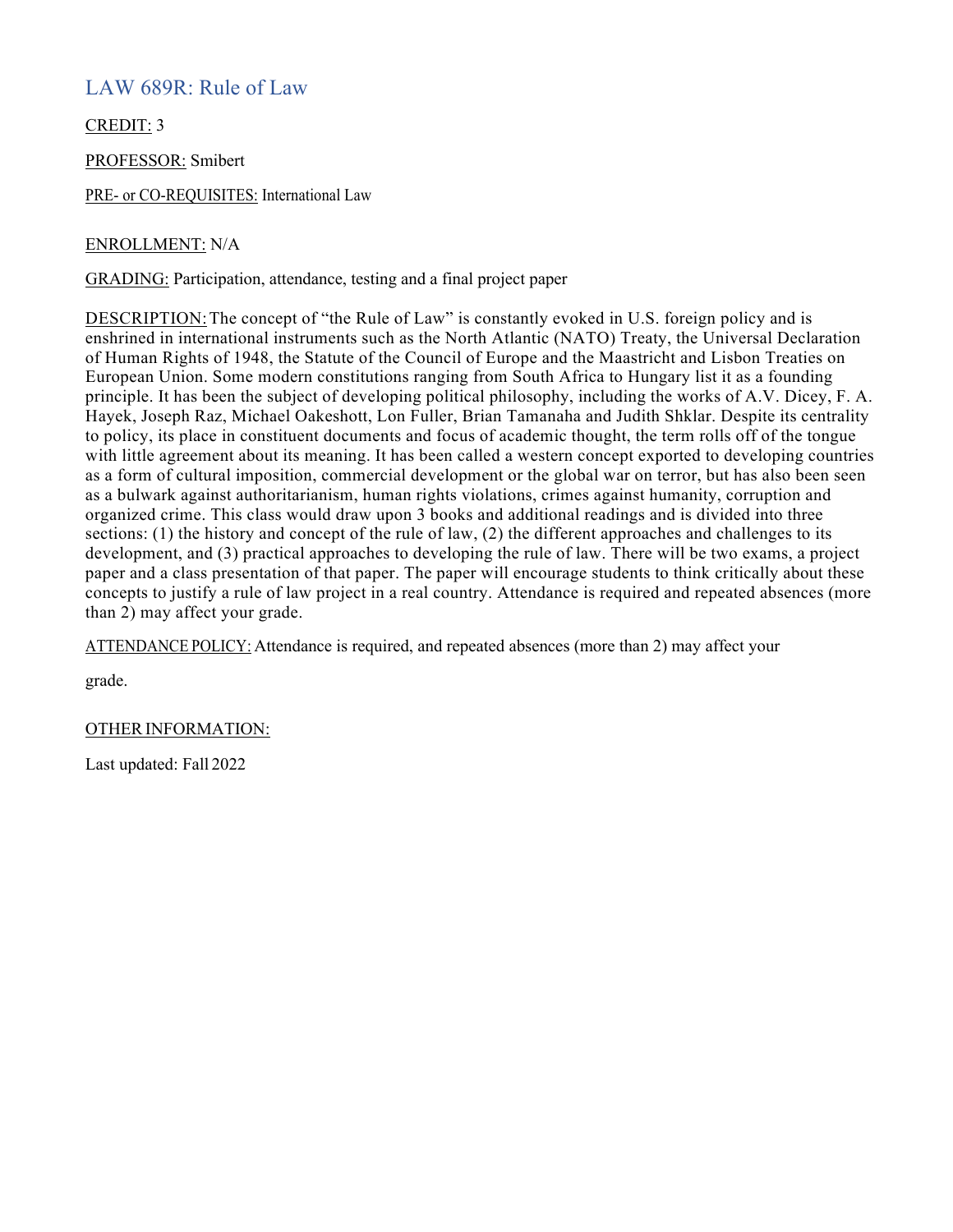## LAW 713: Secured Transactions

### CREDIT: 3

### PROFESSOR: Widen

PRE- or CO-REQUISITES: Satisfactory completion of a first-year contracts course; International LLM students

may enroll in the course with permission from the instructor.

ENROLLMENT: Register thru OPUS during the registration period

### GRADING: See professor

DESCRIPTION:This course examines the creation, perfection, priority and enforcement of interests in personal property to secure payment or performance of an obligation. The readings and course materials focus on secured transactions that fall within the scope of Article 9 of the Uniform Commercial Code, which every state, the District of Columbia, and the Commonwealth of Puerto Rico have adopted. Article 9 methods used by a creditor to obtain priority over other creditors in the payment of obligations owed to it will be contrasted with other methods of credit enhancement, including structural subordination using legal entities, subordination by contract, and use of letters of credit. This course does not serve as a substitute for a course on bankruptcy law, though the impact of a debtor's bankruptcy on a secured creditor will be discussed. The course will focus on business financings rather than consumer financings, including the basics of borrowing base credits, factoring, securitization, syndicated lending, and legal opinions related to secured financings (though selected issues related to consumers will be discussed).to a debtor in such a scenario. The course should help students prepare for a bar exam which features secured transactions/UCC Article 9 coverage, as well as provide useful information to students hoping to pursue a financial practice after law school graduation.

ATTENDANCE POLICY: Consistent attendance

### OTHER INFORMATION: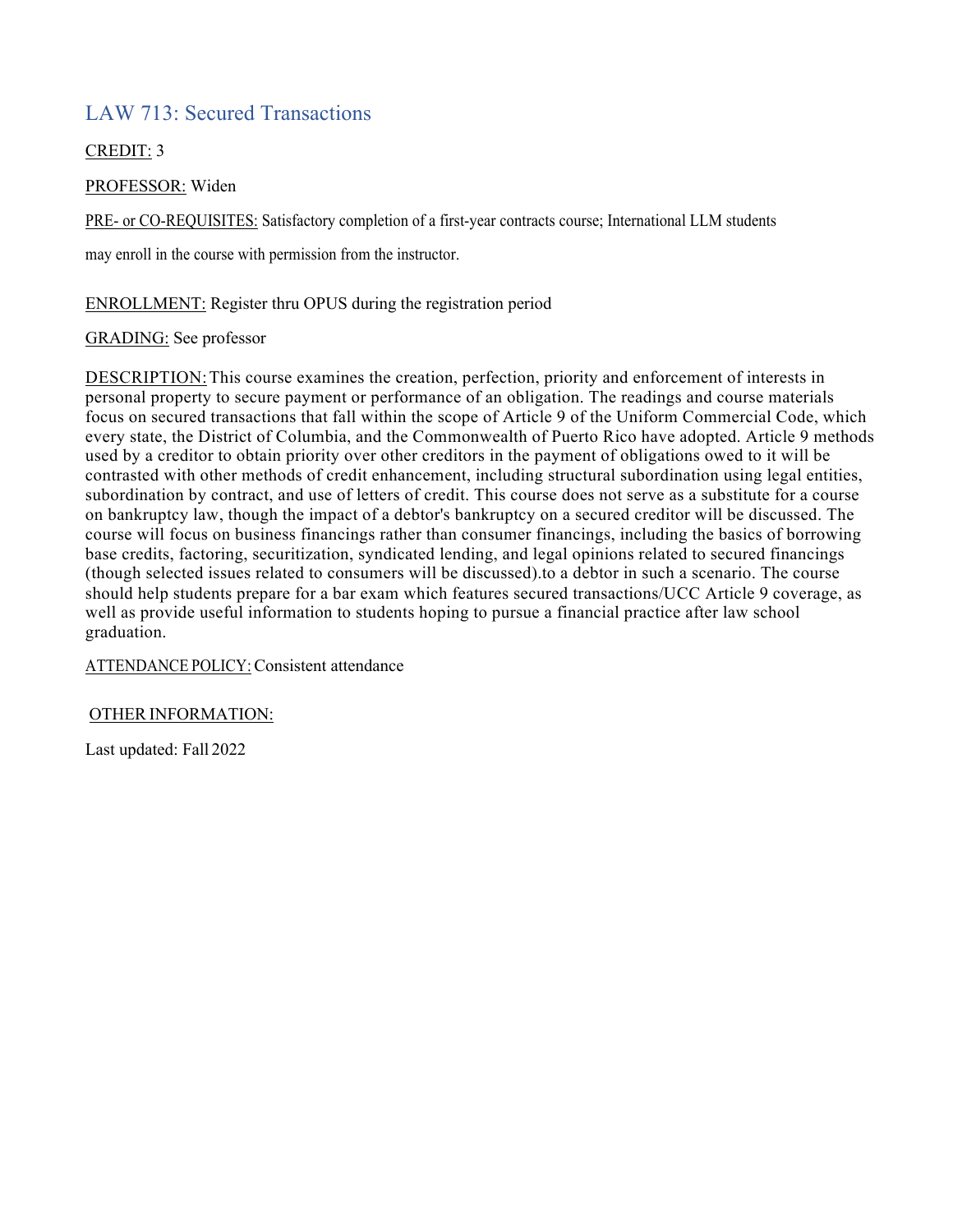# LAW 667A: Securities Enforcement

### CREDIT: 2

PROFESSOR: Jeffries / Lipson

PRE- or CO-REQUISITES: LAW500 (Business Associations); or LAW667 (Securities Regulation); or LAW673 (Securities: Brokers/Dealers); or LAW683 (White Collar Crime); or LAW875 (Advanced Issues in White Collar Crime).

ENROLLMENT: Limited to 12 Students!

GRADING: Participation & Take-home Final Exam

DESCRIPTION:This course will examine the enforcement of the federal securities laws from the perspectives of the U.S. Securities and Exchange Commission ("SEC") staff, the Department of Justice, and defense counsel. An important focus of the course will be discussing the relevant statutes, regulations, case law, and other legal principles, and applying them to practical situations that arise in securities enforcement investigations. The required weekly reading will consist of securities enforcement cases, statutes, regulations, and other relevant documents. Given the highly evolving subject matter, many classes will include a short discussion of recent developments. As events occur during the semester, we may supplement or replace the reading materials described below with additional materials. We also will invite guest instructors with relevant government and private practice experience to address specific topics. Additionally, at points throughout the semester, we will have "practical" classes that will involve workshops in which students will be expected to demonstrate their understanding of the course material in simulated real-world settings.

ATTENDANCE POLICY: As class will meet only once per week, absent exceptional circumstances, students may miss no more than two classes during the semester. Additionally, attendance at the first class is mandatory.

OTHER INFORMATION: Last updated: Fall 2022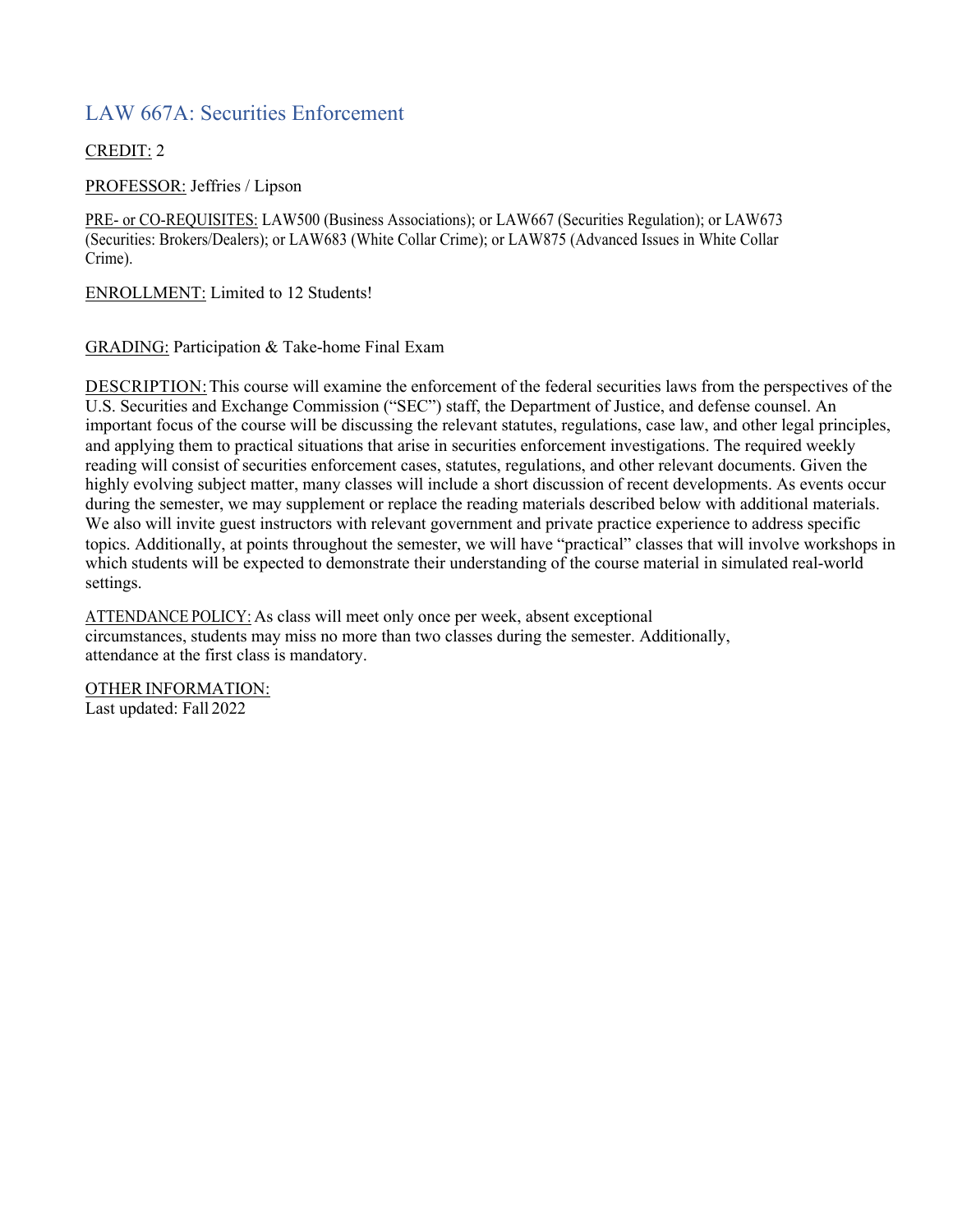### LAW 837: SEM: Animal Law

CREDIT: 3

PROFESSOR: Satz

PRE- or CO-REQUISITES: N/A

ENROLLMENT: Please use link to apply: https://emorylaw.wufoo.com/forms/m104xsme0dl6ubg/

Must complete pre-selection form by 3/17. Limited to 16 Students!

GRADING: Final 30-page Paper (Satisfies Upper-level Writing Requirement)

DESCRIPTION:Animal law is a burgeoning field. Over 135 law schools in North America offer courses in animal law, six specialty journals are devoted to the topic, and at least one poll indicates a career in the area is in the top seven of all desired careers. Whether it is our clothing, food, household products, companions, or back yards, our daily lives are touched by animals. Nonhuman animals are considered property under law, and a sprawling body of federal and state civil and criminal law regulates human use of them. This seminar will explore our legal and ethical obligations to nonhuman animals, focusing on domestic animals. Selected topics may include: conceptions of animals, standing to sue on behalf of animals, preemption of animal protection statutes, companion animal abuse, breed discrimination, exotic pets and public health, veterinary malpractice, farm animals, hunted and poached animals, exhibited animals, service and emotional support animals, police and military dogs, exhibited and entertainment animals, laboratory animals, animals used for fiber and medicine, animals and religious freedom, and animal trusts and custody. The seminar is divided into eleven topics from which we will choose eight or nine. Longer topics may be discussed over two weeks or covered in part. I estimate we will spend ten to eleven weeks on the topics and a few weeks on our class conference.

ATTENDANCE POLICY: See Professor

OTHER INFORMATION: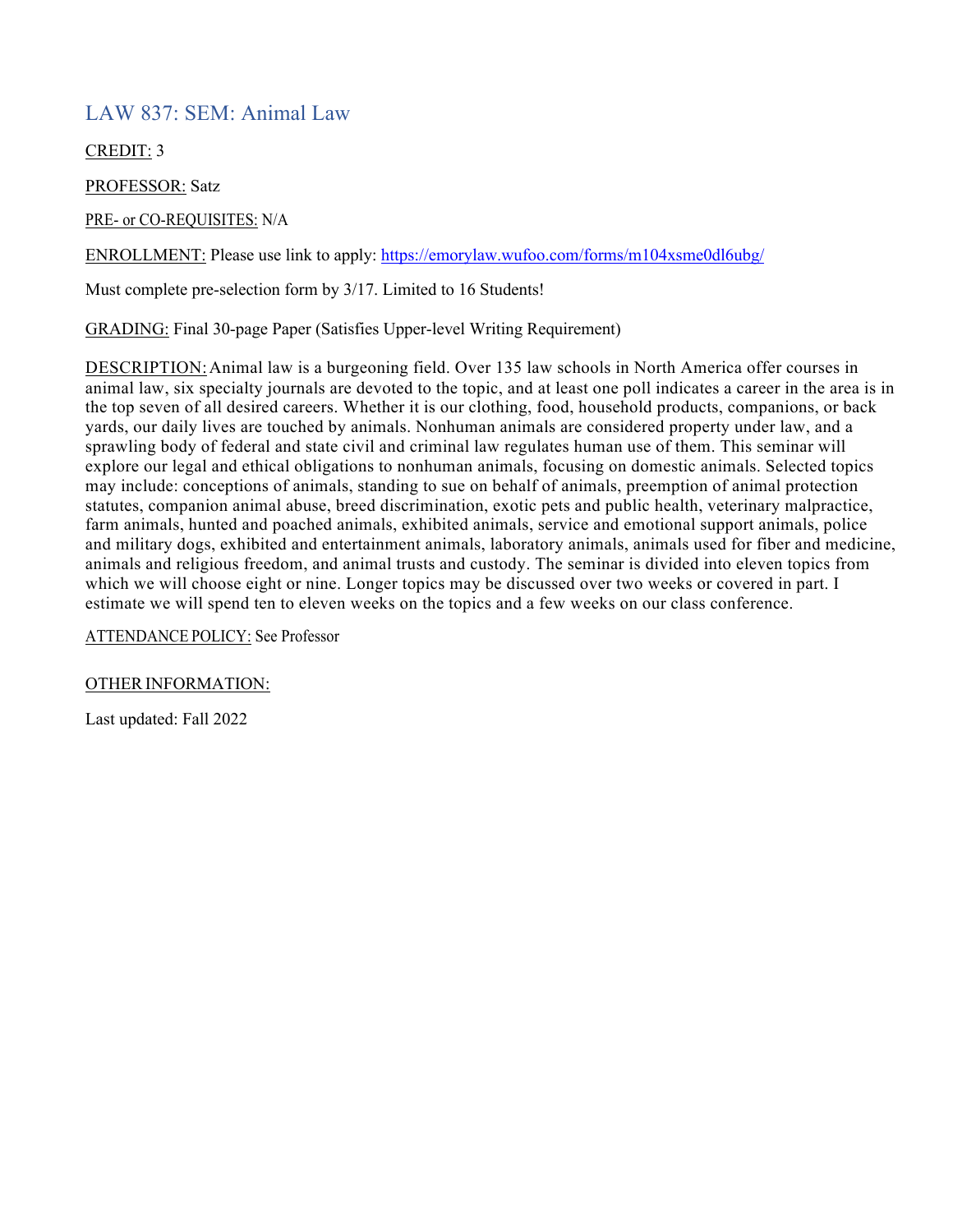# LAW 624S: SEM: Climate Change Law

CREDIT: 3

PROFESSOR: Nevitt

PRE- or CO-REQUISITES: N/A

ENROLLMENT: Please use link to apply: https://emorylaw.wufoo.com/forms/m104xsme0dl6ubg/

Must complete pre-selection form by 3/17. Limited to 14 Students!

GRADING: Paper/Presentation/Participation

DESCRIPTION: Climate change is one of the most pressing issues of the twenty-first century. Climate change law addresses the international, domestic efforts to address climate change and proceeds in three parts. The first part covers climate mitigation, addressing the UN Framework Convention on Climate Change and climate mitigation efforts in the U.S. The second part covers climate adaptation measures, with a focus on property rights and case studies. The third part includes climate response., with a particular focus on the growing field of natural disaster law and the military's response. The course is intended to bring together students from a diverse range of backgrounds and does not have specific prerequisites. Students will be expected to be active participants in class and will make a presentation and write a paper on a climate-related topic chosen in consultation with the professor.

ATTENDANCE POLICY: See Professor

OTHERINFORMATION: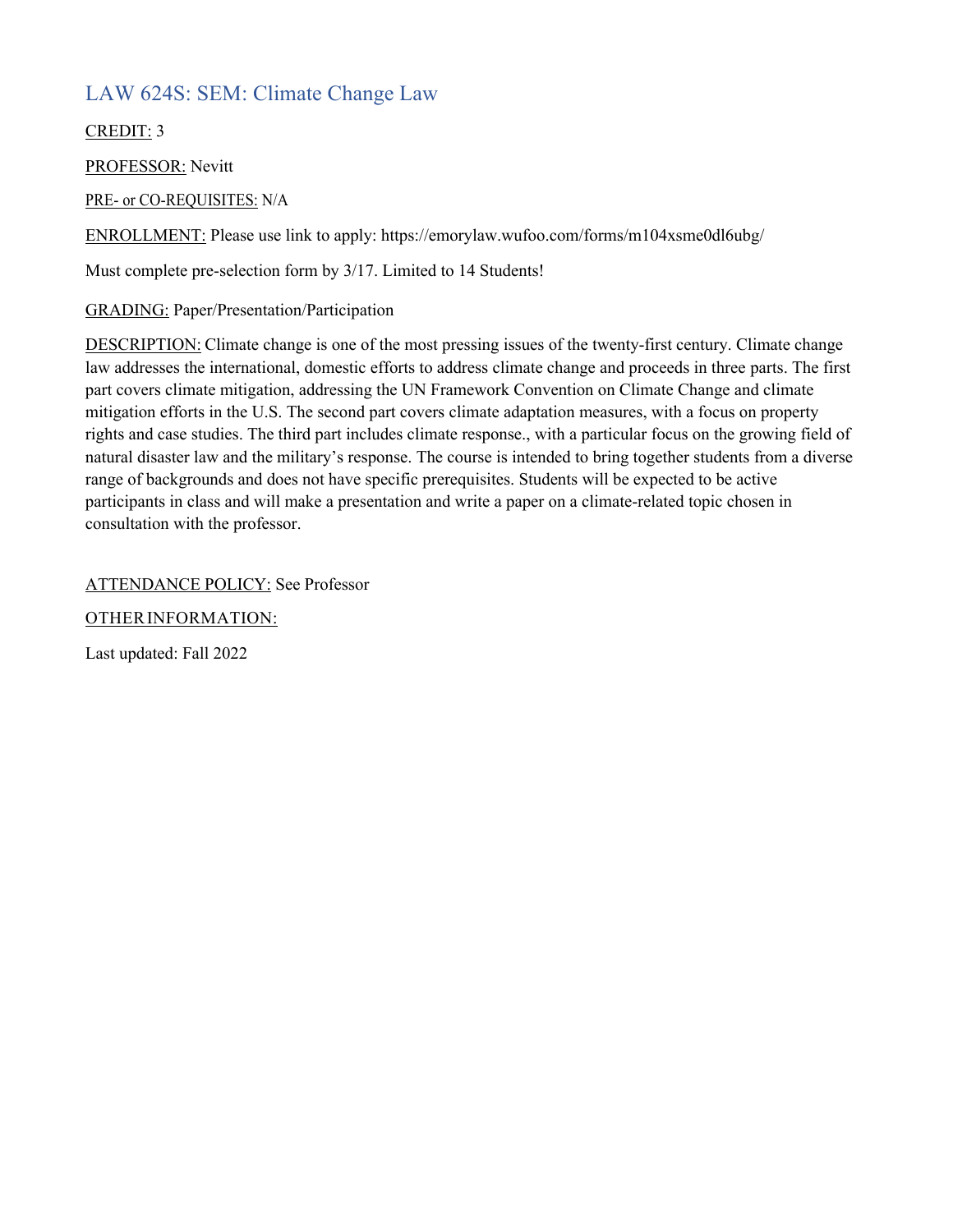# LAW 729B: SEM: Federal & State Budget Policy

### CREDIT: 2

### PROFESSOR: Lawrence

PRE- or CO-REQUISITES: Complete a pre-selection form; Please provide a statement of interest in the course and resume.

ENROLLMENT: Please use link to apply: https://emorylaw.wufoo.com/forms/m104xsme0dl6ubg/

Must complete pre-selection form by 3/17.

### GRADING: See Professor

DESCRIPTION: The goal of this course is to introduce students to federal and state budget policy in the United States with an emphasis on both legal structures and inter-disciplinary perspectives. The semester will begin with a conceptual overview of the purposes and nature of budgeting. It will turn to an introduction to the components of the current federal budget, examining in some detail congressional budget procedures, where the most elaborate and prominent system of budgetary procedures have been developed. We will next take up the Executive power of the purse in a variety of contexts, including government shutdowns and debt ceiling crisis, as well as Judicial power of the purse, including its interaction with the doctrine of Sovereign Immunity. Having worked through the roles in budgeting of the three branches of the federal government, we will next take up selected topics associated with budgeting in the federal system before turning to state budget practices and federal-state fiscal interactions (fiscal federalism). Students will also be expected to do their own original research on current issues in budget policy.

### ATTENDANCE POLICY: See Professor

### OTHERINFORMATION: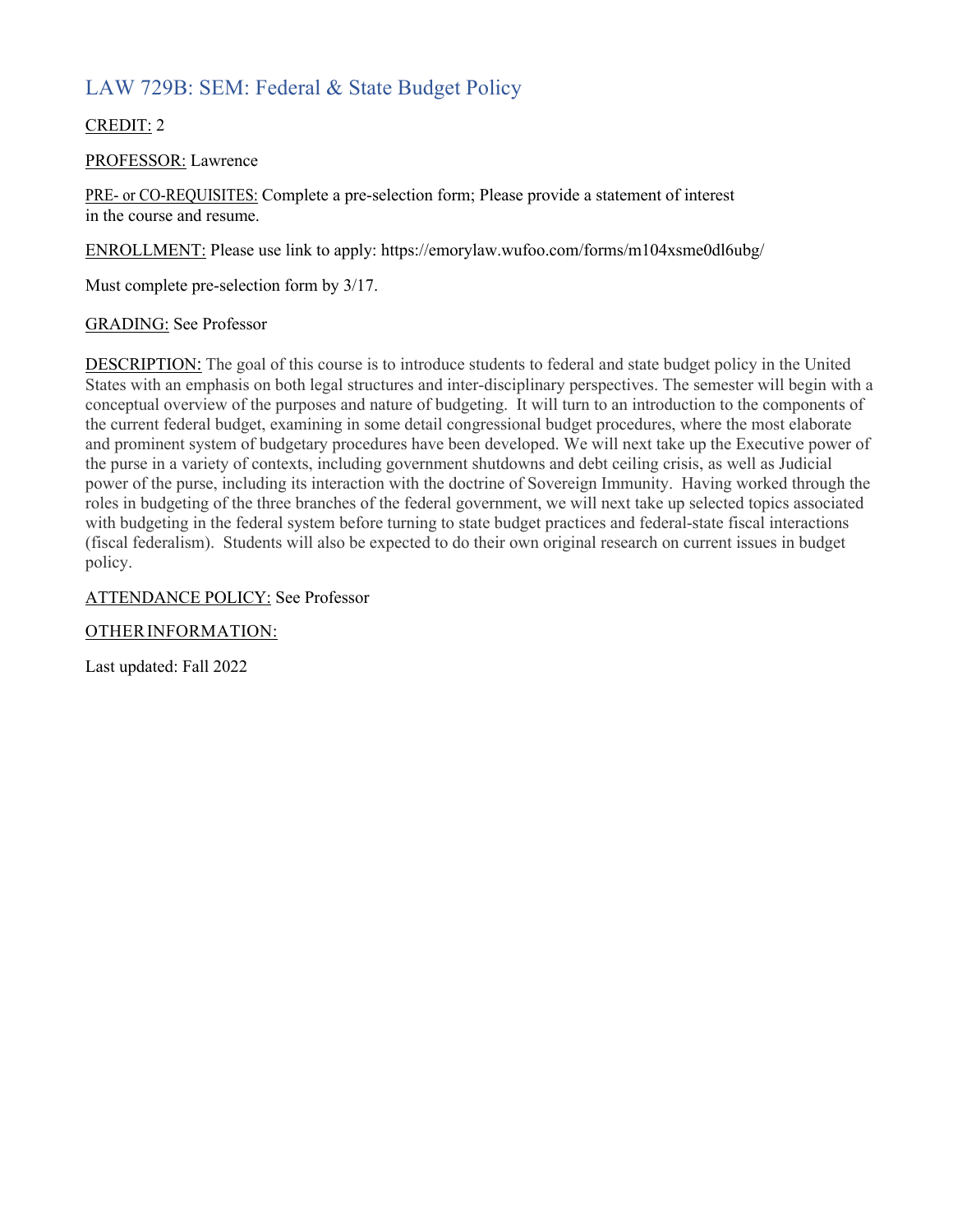## LAW 817: SEM: Implement Int'l Law in U.S.

### CREDIT: 3

PROFESSOR: Van der Vyver, Johan

### PRE-or CO-REQUISITES:None

ENROLLMENT: Please use link to apply: https://emorylaw.wufoo.com/forms/m104xsme0dl6ubg/

Must complete pre-selection form by 3/17. Limited to 12 Students!

### GRADING: Seminar Paper

DESCRIPTION: An overview of American foreign policy, highlighting among other things what has come to be known as American exceptionalism and contrasting that with the post-World-War I American policy of isolationism, the promotion of American interests in international law, and a shift in American foreign policy brought about by the Obama administration; The prosecution of offenses against the law of nations in the United States, with special emphasis on Article VI, Clause [2], and Article 1, Section (8), Clause [10], of the Constitution, and with special reference to the prosecution of torture and genocide in the United States; Non-ratification by the United States of the Convention on the Rights of the Child, with special emphasis on the influence of religious groups that oppose the ratification on biblical grounds, and the role of federalism (the rights of the child are almost exclusively within the jurisdiction of states) that may preclude the federal authorities from ratifying the Convention; The United States and the jurisprudence of international tribunals, with special emphasis on reluctance of the United States to submit itself to the jurisdiction of such tribunals, the Nicaragua Case in which the International Court of Justice in the 1980s condemned the United States for its assistance to the Contras, and the fairly recent judgment of the U.S. Supreme Court in the case of Medelln v. Texas, as well as decisions of the American Commission on Human Rights relating to non-compliance by the United States with the Vienna Convention on Consular Relations (by not always informing an alien detainee of his or her right to consular assistance); The International Criminal Court (ICC), with special emphasis on the positive role played by the United States in the drafting of the ICC Statute, hostility of the Bush administration toward the ICC, and reengagement by the Obama administration with the ICC in 2009 to become a cooperating non-party State; and how this is to be reconciled with the American Servicemembers Protection Act, which in essence prohibits the United States from cooperating in any way with the ICC.

Military Interventions by the United States, with special reference to provisions in the U.N. Charter that instruct Member States not to settle their international disputed through the taking up of arms, questions as to legality under the norms of international humanitarian law of anticipatory self-defense, humanitarian interventions, and wars of liberation, the Reagan Doctrine, and the recent armed interventions in Kosovo, Afghanistan, and Iraq..

ATTENDANCE POLICY: Emory Law standard attendance policy.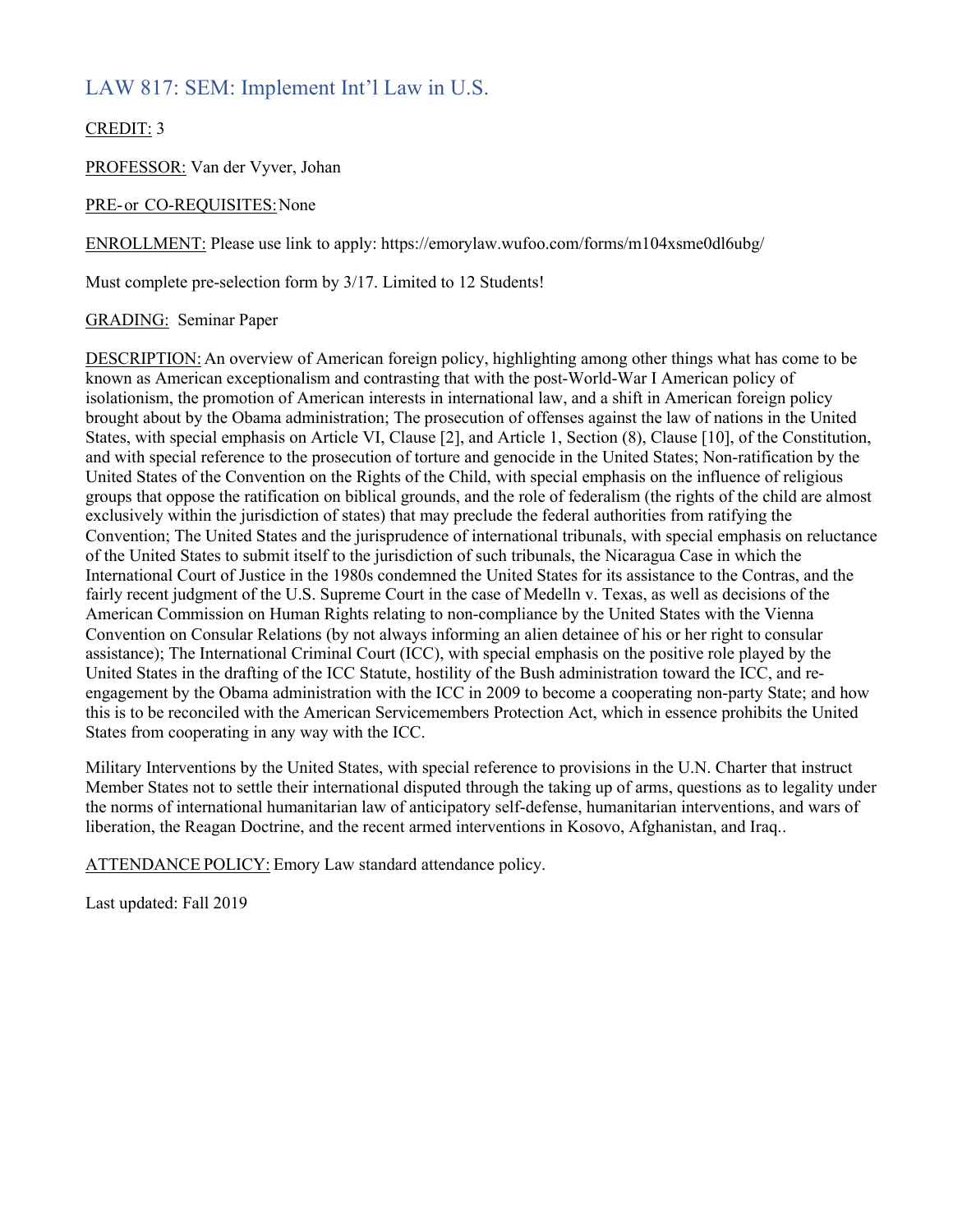# LAW 783J: SEM: Jurisprudence of Human Rights

### CREDIT: 3

PROFESSOR: Perry

### PRE- or CO-REQUISITES: n/a

ENROLLMENT: Please use link to apply: https://emorylaw.wufoo.com/forms/m104xsme0dl6ubg/ Must complete pre-selection form by 3/17.

GRADING: Course participation and seminar paper

DESCRIPTION: The Universal Declaration of Human Rights (1948) and the several international human rights treaties that have entered into force in the almost seventy-five years since the adoption of the Universal Declaration embody a particular morality: the morality of human rights. In this seminar, we will address several questions concerning that morality, beginning with this fundamental question: What reason or reasons do we have—if indeed we have any reason—to take seriously the morality of human rights; that is, what reason(s) do we have, if any, to live our lives, and to do what we reasonably can to get our governments to conduct their affairs, in accord with the morality of human rights? Each of the other questions we will address concerns either a particular human right or a particular human rights controversy; examples of the latter are the divisive human rights controversies concerning, respectively, capital punishment, abortion, and same-sex marriage. Another large human rights controversy concerns the responsibility of a government to ameliorate the conditions of poverty in which some live.

ATTENDANCE POLICY: Attendance required (unless an absence is excused).

### OTHERINFORMATION: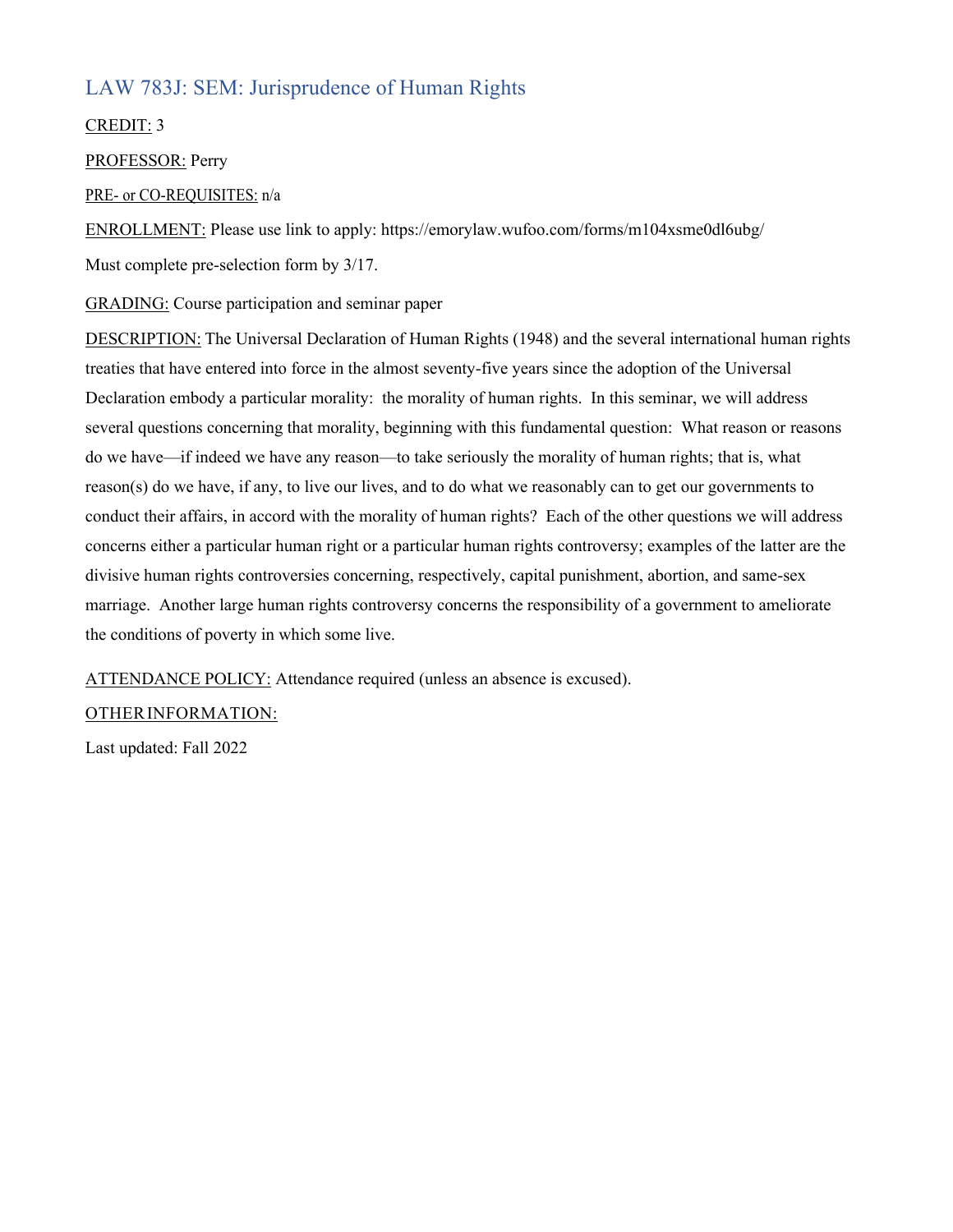# LAW 804: SEM: Law & Literature

### CREDIT: 3

PROFESSOR: Duncan

PRE- or CO-REQUISITES: n/a

ENROLLMENT: Please use link to apply: https://emorylaw.wufoo.com/forms/m104xsme0dl6ubg/

Must complete pre-selection form by 3/17.

GRADING: 30 page paper and class participation

DESCRIPTION: This course will examine the portrayal of law, crime, and punishment in novels and plays. Some of the works that will be discussed are Dostoevsky's Crime and Punishment, Garcia Marquez's Chronicle of a Death Foretold, Lope de Vega's Fuenteovejuna (a play from the Golden Age of Spain), and Camus's The Stranger.

ATTENDANCE POLICY: Since the class only meets once a week, students are expected to attend every class.

### OTHERINFORMATION: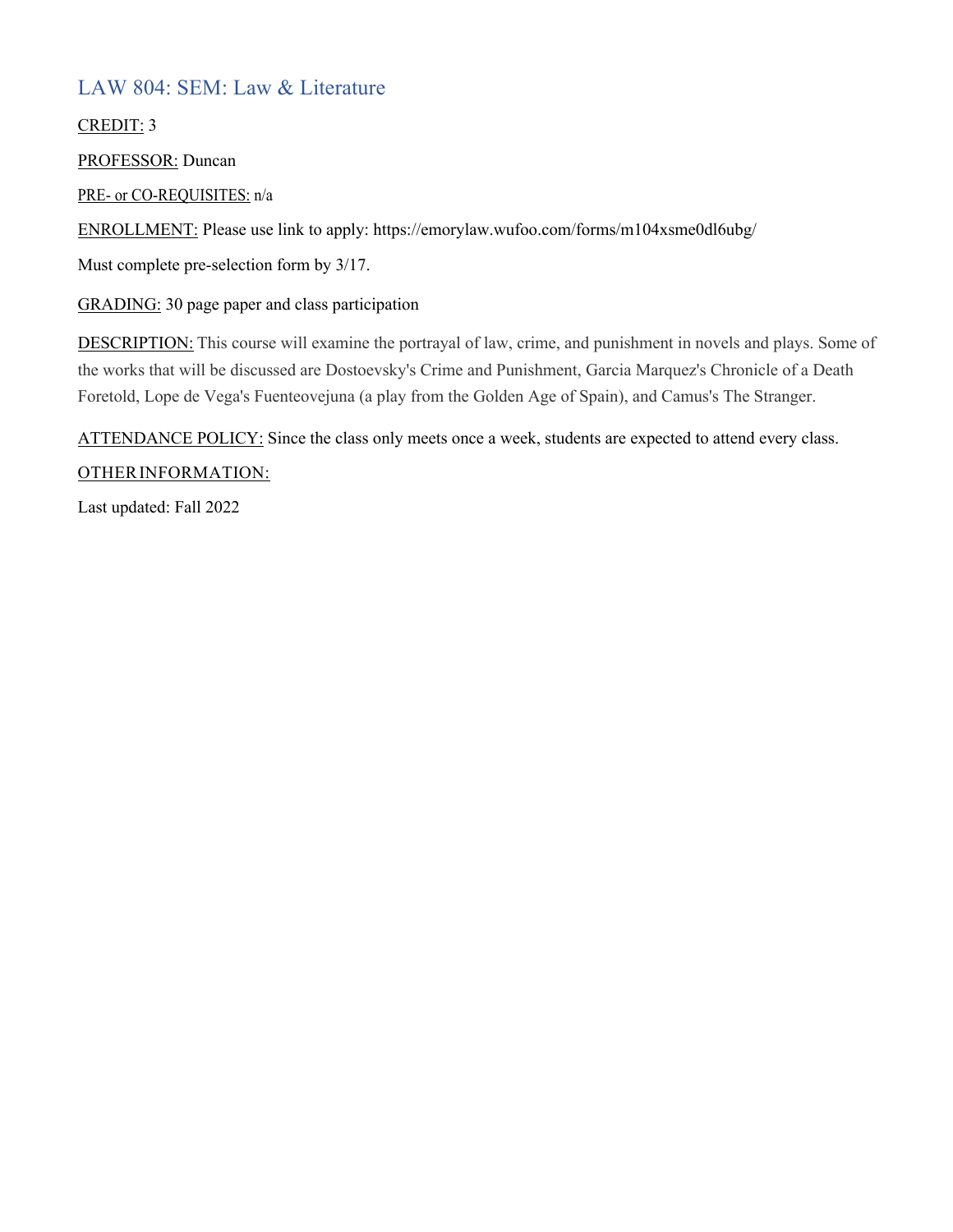# LAW 722A: Social Media Law

### CREDIT: 3

PROFESSOR: Johnson

PRE- or CO-REQUISITES: (1) All 1L courses; (2) Intellectual Property; and/or Copyrights/Trademark

ENROLLMENT: register thru OPUS during the registration period

GRADING: Participation, Course Work, Final

DESCRIPTION:With increasing amounts of human discourse taking place on social media platforms, nearly all of which are privately owned, how do regulatory bodies evaluate what expression to regulate and how? Social Media Law will examine the legal concerns generated by the pervasive use of social media in our society, exploring their roots in privacy, advertising, and intellectual property law. The course will also cover legal issues related to user-generated content and the online sites that host and transmit such content.

ATTENDANCE POLICY: See Professor.

OTHER INFORMATION: Weekly lectures may have guest speakers.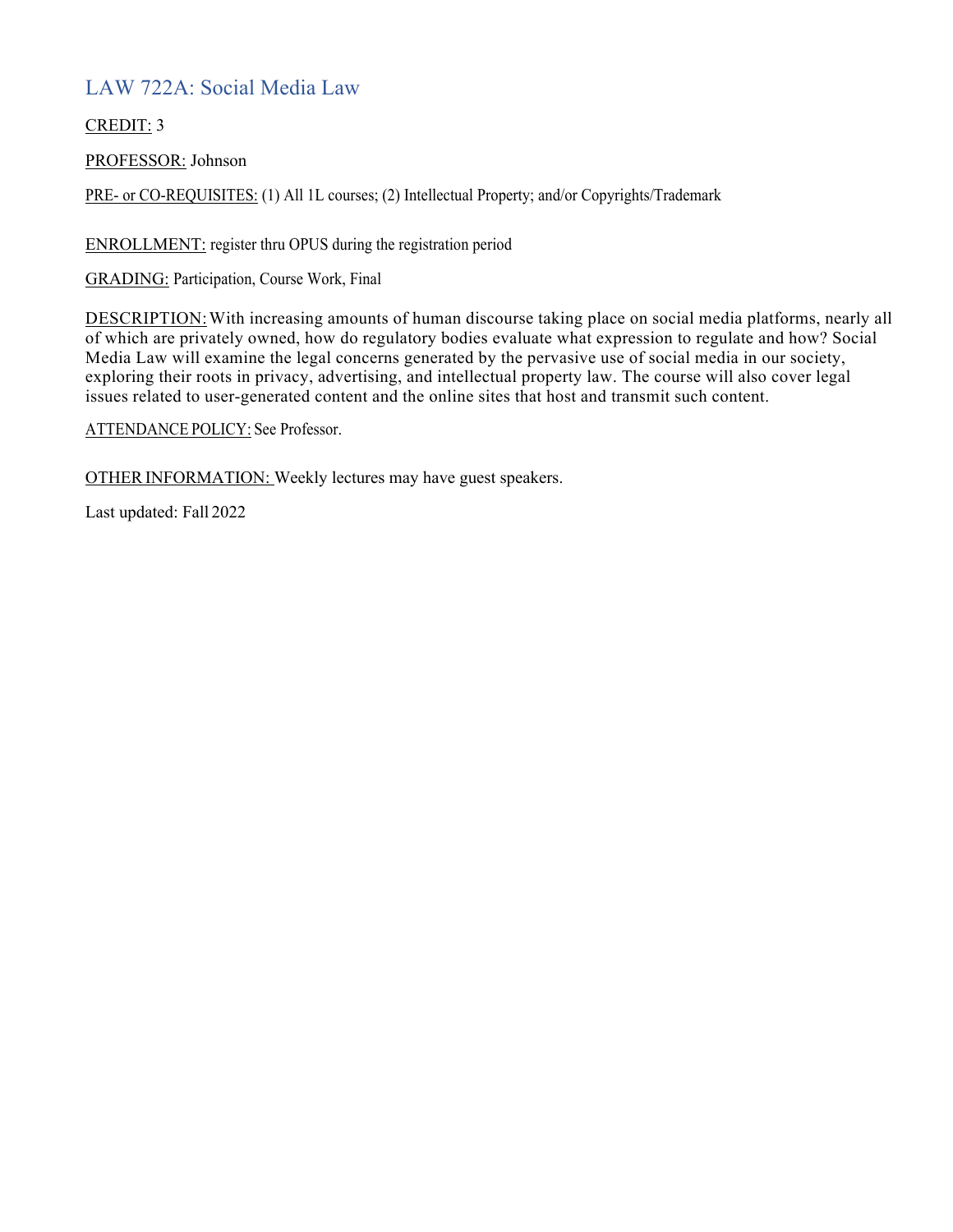## LAW 891: Special Topics in Technology I

CREDIT: 3 (EL)

PROFESSOR: Morris

PRE- or CO-REQUISITES: n/a

### ENROLLMENT: **OPEN TO TI:GER STUDENTS ONLY. PROFESSOR PERMISSION REQUIRED**.

### GRADING: Participation, Attendance, & Paper

DESCRIPTION: Special Topics in Technology Commercialization I is a capstone course designed to acquaint students with many of the legal issues associated with starting a new business enterprise. The course objective is to give students an introduction to the legal problems they are likely to encounter in an entrepreneurial setting either as lawyers for the enterprise or as owners of an equity position in the enterprise. Students will learn current case law that highlights the legal principles involving parties and situations facing startups. These include choice of entity, financing arrangements, selection of a company name and trademark, protecting the intellectual property of the new company, supply chain management, business operational agreements.

ATTENDANCEPOLICY:You must attend 80% of the classes. If you miss 3 or more classes, your grade may be decreased and/or you may be withdrawn from the course by the Professor.

OTHER INFORMATION: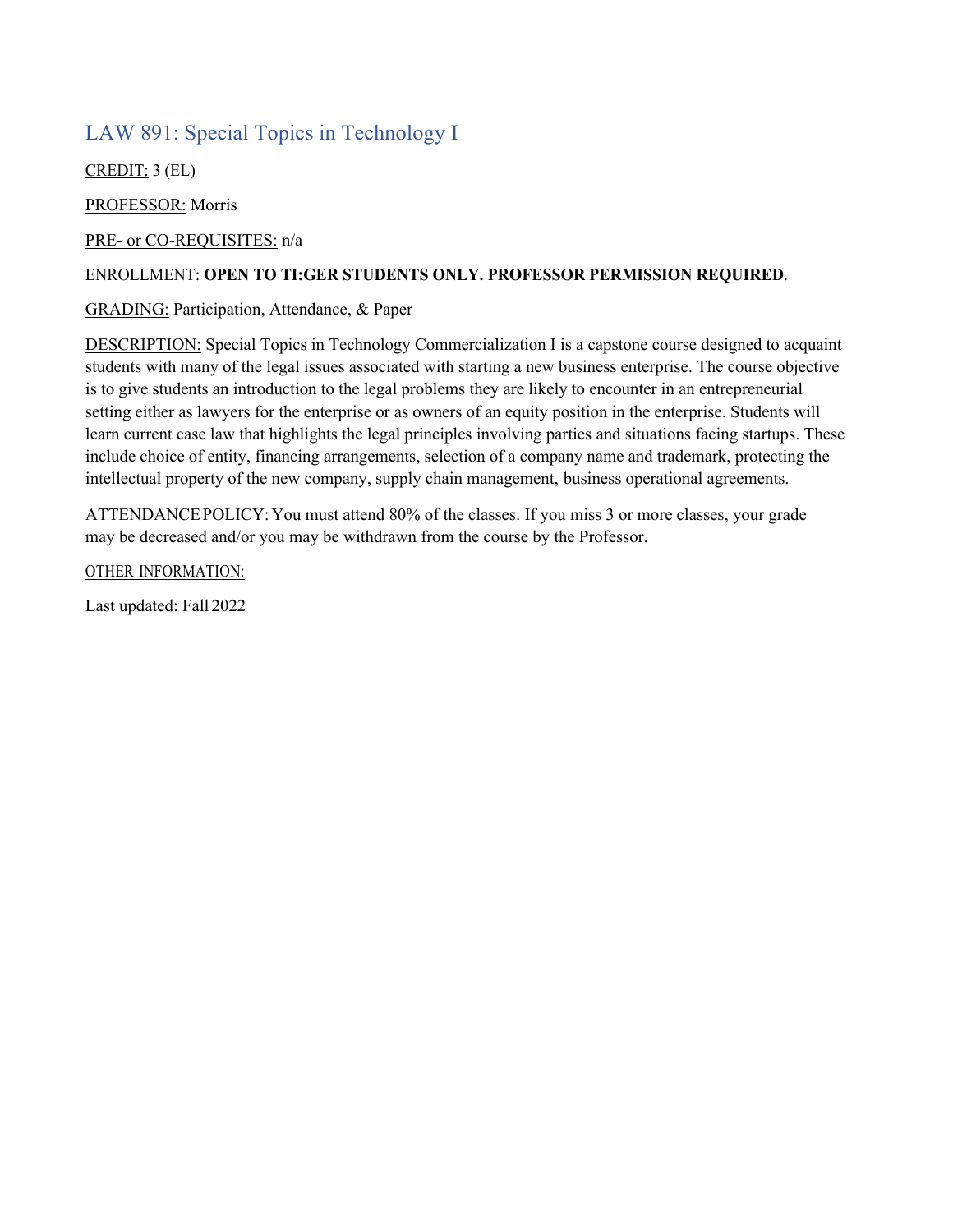## LAW 766: Trademark Prosecution

CREDIT: 2 (EL)

PROFESSOR: Brenner

### PRE- or CO-REQUISITES: N/A

ENROLLMENT: Register thru OPUS during the registration period; **OPEN TO 20 STUDENTS ONLY!**

GRADING: Weekly quizzes, at least two real-life forms, and a take home final exam.

DESCRIPTION: In this hands-on course, students will learn how to protect business names and logos through the trademark federal registration process. The course will focus on the lifecycle of a trademark from start to registration to how to maintain them. Trademarks come up in a myriad of other practices, including business, employment, and tax deals. Clients who sell consumer products most likely need trademark advice on protecting their brands, potential infringement, avoiding infringement, and maintaining their rights. The goal of this course is the prepare students to register a trademark with the US Trademark Office and how to advise clients about the common mistakes and/or problems in the application process.

ATTENDANCEPOLICY:See professor

OTHER INFORMATION: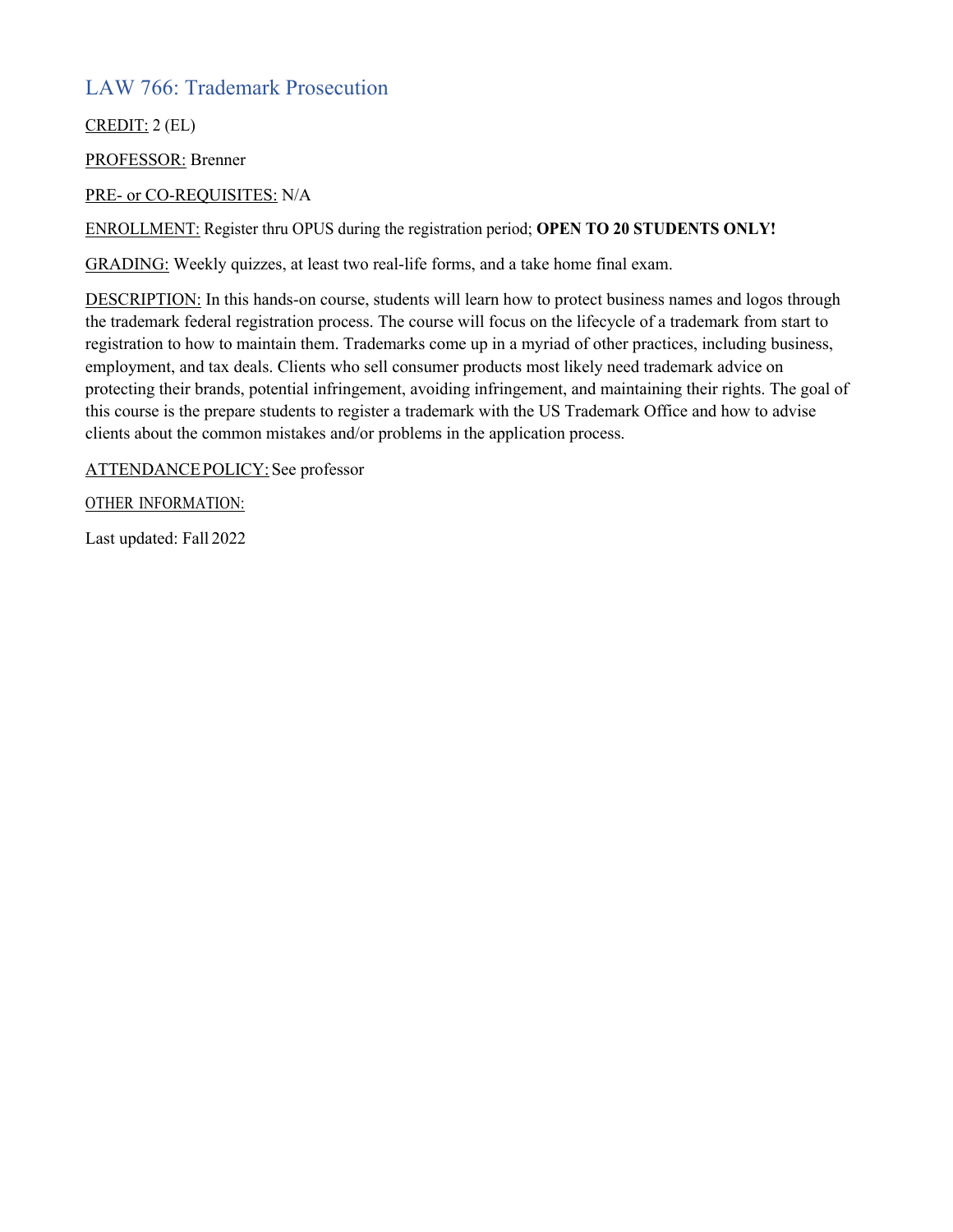# LAW 671A: Trial Practice Advocacy

### CREDIT: 2 (EL)

PROFESSOR: Hylton, Markowitz, & Norman

PRE- or CO-REQUISITES: None, but Evidence recommended (concurrently ok).

ENROLLMENT: Both sections are capped at 16 students. The mock trial section (Sec. 002) is accelerated and will meet the first 7 weeks of the semester. This section is only for incoming students accepted into the mock trial program.

GRADING: Attendance/Participation, Advocacy Experiences, Trial Notebook, & Final Trial Assignment

DESCRIPTION: This course is meant to be a pre-cursor to Trial Techniques and is a more hands-on approach to concepts that will be discussed generally in Trial Techniques, for those who have already completed Trial Techniques, this course will focus more on various trial advocacy styles and techniques.

The course will cover the following areas: housekeeping matters, motions in limine, opening statements, direct and cross-examinations, how to object & respond to objections, the introduction of evidence, impeachment, and closing arguments.

You are presumed to have read each day's assignments & PPT slides before attending the lecture, but please note the readings are meant to supplement your understanding of the materials covered in class and the course will not be based on the textbook.

In this class, emphasis will be placed on the demonstration of techniques rather than substantive law. As is true for practicing trial attorneys, preparation and organization are the keys to success. Therefore, you will also be required to participate in advocacy experiences held at local courthouses.

There will be a final trial but your grade will also be dependent on your performance and participation throughout the semester as students will be expected to perform/act out each portion of a trial.

Please note that for the final trial assignment: You are expected to be able to perform your opening statement and closing argument without reading them. In other words, NO NOTES. You will participate as an advocate, witness and possibly ajuror.

At the end of this course, you should be able to accomplish three objectives:

-Understand the purpose and techniquesinvolved in all components of a civil and/or criminal trial as evidenced by successfully trying a case at the end of this course;

-Exhibit aworking knowledge oftheFederalRules ofEvidenceby demonstrating,in class,the ability to correctly and timely make and defend evidentiary objections during an opening statement, direct examination, crossexamination or closing argument;and

-Reveal an understanding of the Model Rules of Professional Conduct by conducting all aspects of a trial in a respectful, ethical manner on both the plaintiff/prosecution side as well as the defense side of a case.

ATTENDANCE POLICY: Attendance/Participation is critical for success in this course as it only meets once a week, students expecting to receive a passing grade may miss no more than 2 classes.

### OTHER INFORMATION: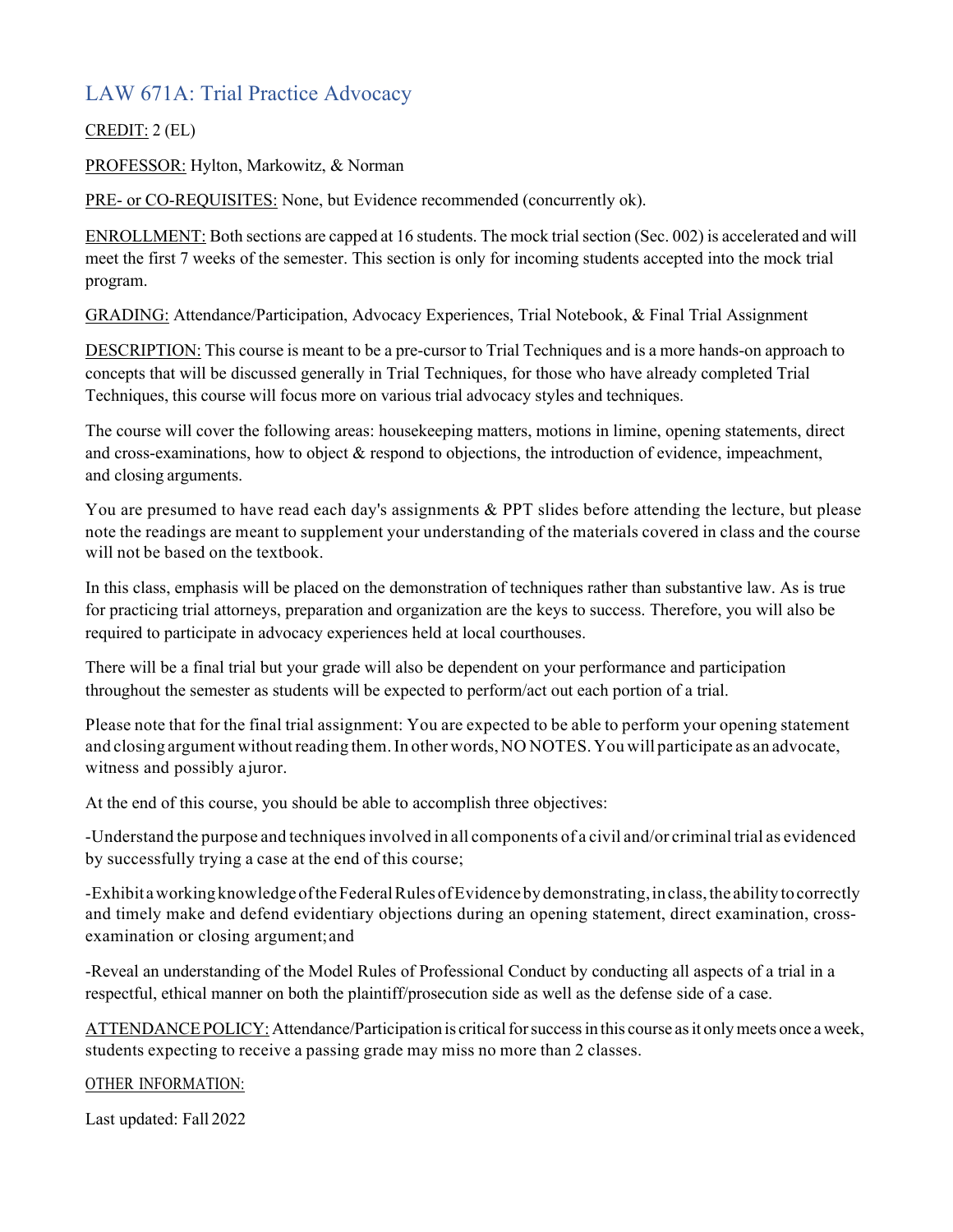# LAW 697C: Turner Environmental Law Clinic

### CREDIT: 3 (EL)

PROFESSOR: Goldstein

PRE- or CO-REQUISITES: Environmental Advocacy or Environmental Law are strongly preferred (but not required) pre-requisites or co-requisites

ENROLLMENT: Email prof. for approval

GRADING: Participation, attendance, and casework

DESCRIPTION: The Turner Environmental Law Clinic provides important pro bono legal representation to community groups and nonprofit organizations that seek to protect and restore the natural environment and promote environmental justice. Through its work, the Clinic offers students an intense, hands-on introduction to environmental law and trains the next generation of environmental attorneys. The key matters occupying the Clinic's current docket – fighting for clean and sustainable energy; promoting regenerative agriculture and local food systems; and protecting our natural resources and communities – are among the most critical environmental issues for our city, state, region, and nation. The Clinic's students benefit and learn from immersion in these realworld representations, and they take part in all aspects of complex civil litigation, present arguments at administrative hearings, draft and negotiate transactional documents, and work on legislative and policy issues at the local, state, and national levels. Students will leave the Clinic with newfound skills, expertise, and confidence, all of which will serve them well in their future legal careers.

ATTENDANCE POLICY: Students are required to work in the Clinic 150 hours/semester and attend a weekly Clinic meeting.

OTHER INFORMATION: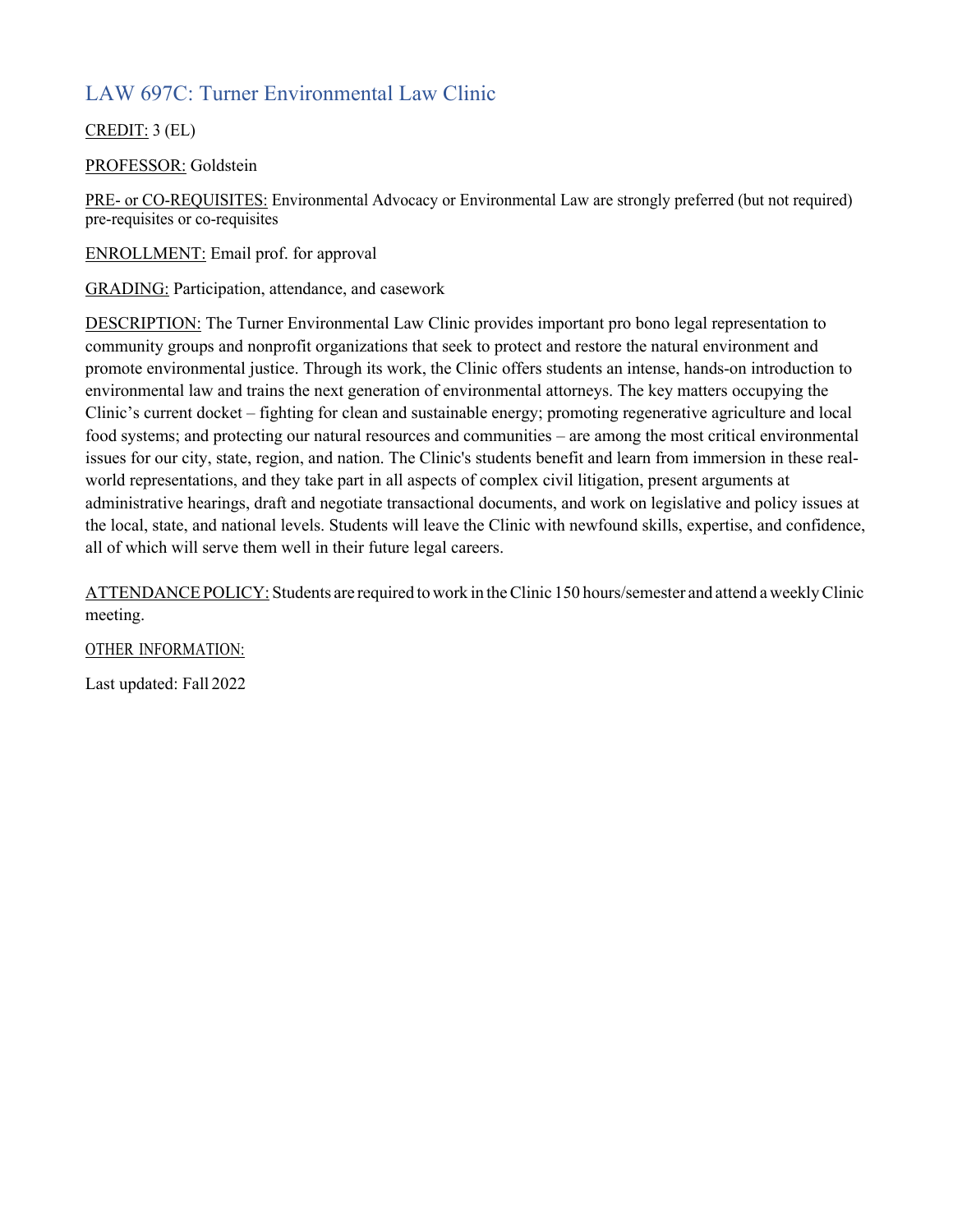# LAW 698C: U.S. Constitutional History –  $20<sup>th</sup>$  Century

CREDIT: 3

PROFESSOR: Dudziak PRE- or CO-REQUISITES: Constitutional Law

ENROLLMENT: N/A

GRADING: Final exam, class participation, attendance, optional in-class presentation

DESCRIPTION: This course will examine the role of the United States Constitution in 20th Century history, beginning with U.S. empire at the turn of the century, and covering the origins of "modern" first amendment doctrine after WWI, the origins of the New Deal state, WWII-era war powers and rights, racial equality and the Civil Rights movement, including voting rights, the Cold War and rights, the Warren Court, the war in Vietnam, reproductive rights, gender equality, LGBTQ rights, the origins of contemporary Originalism, and shifts in the Supreme Court's jurisprudence on federal power and rights across much of the century. Besides providing the historical context for the Court's current moment of change, the course will also enable students to build upon their introduction to Constitutional studies in Con Law I.

ATTENDANCE POLICY: The Emory Law policy outlined in the ELS Student Handbook.

OTHERINFORMATION: Students will have an optional opportunity to do small group presentations on topics relating to 20th Century U.S. Constitutional history. You are encouraged to be creative, and you can present material by speaking, by using multimedia, or other methods.